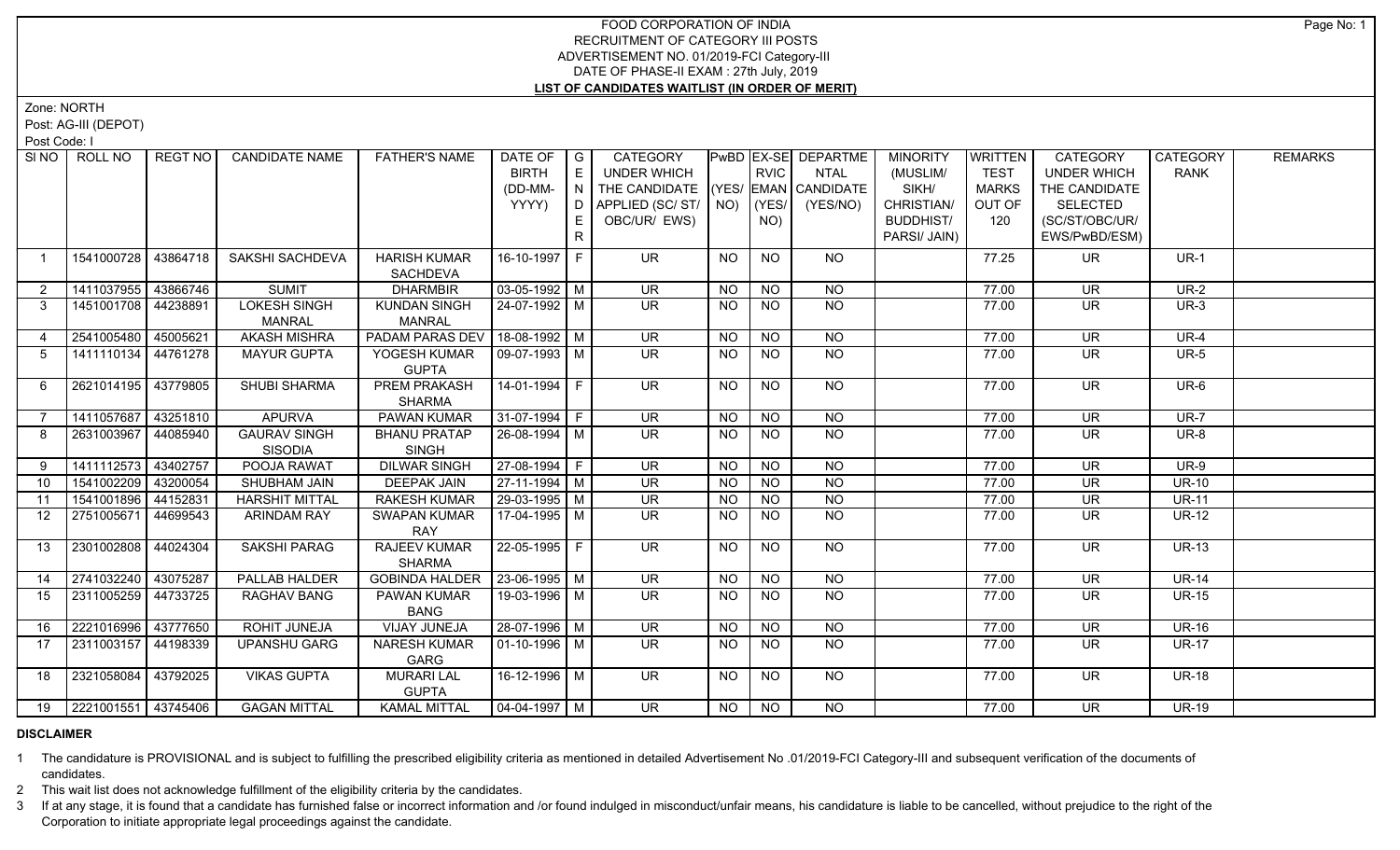Zone: NORTH

Post: AG-III (DEPOT)

Post Code: I

| SI NO I  | ROLL NO               | REGT NO  | <b>CANDIDATE NAME</b>  | <b>FATHER'S NAME</b>                    | DATE OF   G<br><b>BIRTH</b> | E            | <b>CATEGORY</b><br><b>UNDER WHICH</b> |           | <b>RVIC</b>     | <b>PwBD EX-SE DEPARTME</b><br><b>NTAL</b> | <b>MINORITY</b><br>(MUSLIM/ | <b>WRITTEN</b><br><b>TEST</b> | <b>CATEGORY</b><br><b>UNDER WHICH</b> | CATEGORY<br><b>RANK</b> | <b>REMARKS</b> |
|----------|-----------------------|----------|------------------------|-----------------------------------------|-----------------------------|--------------|---------------------------------------|-----------|-----------------|-------------------------------------------|-----------------------------|-------------------------------|---------------------------------------|-------------------------|----------------|
|          |                       |          |                        |                                         | (DD-MM-                     | IN           | THE CANDIDATE (YES/ EMAN CANDIDATE    |           |                 |                                           | SIKH/                       | <b>MARKS</b>                  | THE CANDIDATE                         |                         |                |
|          |                       |          |                        |                                         | YYYY)                       | D            | APPLIED (SC/ ST/   NO)   (YES/        |           |                 | (YES/NO)                                  | CHRISTIAN/                  | OUT OF                        | <b>SELECTED</b>                       |                         |                |
|          |                       |          |                        |                                         |                             | E.           | OBC/UR/ EWS)                          |           | NO)             |                                           | <b>BUDDHIST/</b>            | 120                           | (SC/ST/OBC/UR/                        |                         |                |
|          |                       |          |                        |                                         |                             | $\mathsf{R}$ |                                       |           |                 |                                           | PARSI/ JAIN)                |                               | EWS/PwBD/ESM)                         |                         |                |
| 20       | 2541005344            | 43989990 | <b>SWETA SINGH</b>     | <b>VINOD KUMAR</b>                      | 28-01-1992 F                |              | <b>UR</b>                             | <b>NO</b> | <b>NO</b>       | <b>NO</b>                                 |                             | 76.75                         | <b>UR</b>                             | <b>UR-20</b>            |                |
| 21       | 1351073339            | 43010639 | <b>RAHUL KUMAR</b>     | <b>KAMESHWAR</b>                        | 10-03-1992 M                |              | <b>UR</b>                             | <b>NO</b> | <b>NO</b>       | NO                                        |                             | 76.75                         | <b>UR</b>                             | <b>UR-21</b>            |                |
|          |                       |          |                        | PRASAD SINGH                            |                             |              |                                       |           |                 |                                           |                             |                               |                                       |                         |                |
| 22       | 2541014556            | 43259295 | ATUL KUMAR GUPTA       | SITARAM GUPTA                           | 27-09-1992 M                |              | <b>UR</b>                             | NO        | <b>NO</b>       | <b>NO</b>                                 |                             | 76.75                         | <b>UR</b>                             | <b>UR-22</b>            |                |
| 23       | 1411069625 44382694   |          | SHIWANGI GERA          | <b>MANOHAR GERA</b>                     | 27-03-1993 F                |              | <b>UR</b>                             | <b>NO</b> | <b>NO</b>       | <b>NO</b>                                 |                             | 76.75                         | <b>UR</b>                             | <b>UR-23</b>            |                |
| 24       | 1541003346 43117967   |          | <b>DEEPAK SAIN</b>     | <b>DHARAMPAL</b>                        | 20-12-1994 M                |              | <b>UR</b>                             | <b>NO</b> | <b>NO</b>       | <b>NO</b>                                 |                             | 76.75                         | <b>UR</b>                             | <b>UR-24</b>            |                |
| 25       | 2561022474 43224710   |          | SHIKHA MISHRA          | <b>ARVIND KUMAR</b>                     | $01-01-1995$ F              |              | UR.                                   | <b>NO</b> | <b>NO</b>       | $\overline{NQ}$                           |                             | 76.75                         | <b>UR</b>                             | <b>UR-25</b>            |                |
|          |                       |          |                        | <b>MISHRA</b>                           |                             |              |                                       |           |                 |                                           |                             |                               |                                       |                         |                |
| 26       | 2271005242            | 43957505 | <b>VATANMEET SINGH</b> | <b>GURJIT SINGH</b>                     | 07-02-1995 M                |              | $\overline{\mathsf{UR}}$              | NO        | $\overline{NQ}$ | NO                                        |                             | 76.75                         | UR.                                   | <b>UR-26</b>            |                |
|          |                       |          | KHURANA                | <b>KHURANA</b>                          |                             |              |                                       |           |                 |                                           |                             |                               |                                       |                         |                |
| 27       | 1351093502 44684663   |          | <b>ALOK RAI</b>        | BHUPENDRA NATH   25-08-1995   M         |                             |              | $\overline{\mathsf{UR}}$              | NO        | N <sub>O</sub>  | NO                                        |                             | 76.75                         | UR.                                   | <b>UR-27</b>            |                |
|          |                       |          |                        | RAI                                     |                             |              |                                       |           |                 |                                           |                             |                               |                                       |                         |                |
| 28       | 2711007008 43183656   |          | <b>ASHISH PANT</b>     | <b>DEEP CHANDRA</b>                     | $06-09-1995$ M              |              | <b>UR</b>                             | <b>NO</b> | <b>NO</b>       | NO                                        |                             | 76.75                         | UR.                                   | <b>UR-28</b>            |                |
|          |                       |          | <b>DEEPCHANDRA</b>     | <b>PANT</b>                             |                             |              |                                       |           |                 |                                           |                             |                               |                                       |                         |                |
| 29       | 2701002986 43028839   |          | SOMYA AGARWAL          | <b>NAVNEET</b>                          | $30-12-1995$ F              |              | UR                                    | <b>NO</b> | <b>NO</b>       | NO                                        |                             | 76.75                         | <b>UR</b>                             | <b>UR-29</b>            |                |
|          | 1411026126 43307433   |          | <b>ABHILASH KUMAR</b>  | <b>AGARWAL</b><br>KANHAI LAL SAH        | $01-03-1996$ M              |              | <b>UR</b>                             | <b>NO</b> | <b>NO</b>       | <b>NO</b>                                 |                             | 76.75                         | <b>UR</b>                             | <b>UR-30</b>            |                |
| 30       | 1691008980 43286027   |          | <b>AVNI GUPTA</b>      | <b>AJAY GUPTA</b>                       | 14-01-1992 F                |              | <b>UR</b>                             | <b>NO</b> | <b>NO</b>       | <b>NO</b>                                 |                             | 76.50                         | <b>UR</b>                             | <b>UR-31</b>            |                |
| 31<br>32 | 1351061559            | 44270543 | <b>KUMAR SATYAM</b>    | <b>GOPAL KRISHNA</b>                    | $04 - 01 - 1993$ M          |              | <b>UR</b>                             | <b>NO</b> | <b>NO</b>       | <b>NO</b>                                 |                             | 76.50                         | <b>UR</b>                             | <b>UR-32</b>            |                |
|          |                       |          |                        |                                         |                             |              |                                       |           |                 |                                           |                             |                               |                                       |                         |                |
| 33       | 2311003949   43847233 |          | RAJIV RAJPUROHIT       | <b>VIJAY KUMAR</b><br><b>RAJPUROHIT</b> | $07-01-1993$ M              |              | <b>UR</b>                             | NO.       | <b>NO</b>       | <b>NO</b>                                 |                             | 76.50                         | <b>UR</b>                             | <b>UR-33</b>            |                |
| 34       | 2631023060 44686519   |          | SAKSHI BAJPAI          | <b>ADITYA KUMAR</b>                     | 17-11-1993 F                |              | $\overline{\mathsf{UR}}$              | NO        | <b>NO</b>       | $N$ <sup>O</sup>                          |                             | 76.50                         | <b>UR</b>                             | <b>UR-34</b>            |                |
|          |                       |          |                        | <b>BAJPAI</b>                           |                             |              |                                       |           |                 |                                           |                             |                               |                                       |                         |                |
| 35       | 2321089492            | 43665733 | PRAYAG RAJ             | RAJENDRA KUMAR                          | 06-09-1994 M                |              | <b>UR</b>                             | <b>NO</b> | <b>NO</b>       | NO                                        |                             | 76.50                         | <b>UR</b>                             | <b>UR-35</b>            |                |
|          |                       |          | KHANDELWAL             | <b>GUPTA</b>                            |                             |              |                                       |           |                 |                                           |                             |                               |                                       |                         |                |
| 36       | 2241002173            | 44426690 | SHUBHAM JAIDKA         | <b>RAJESH KUMAR</b>                     | $11-10-1994$ M              |              | UR.                                   | NO        | N <sub>O</sub>  | <b>NO</b>                                 |                             | 76.50                         | <b>UR</b>                             | <b>UR-36</b>            |                |
| 37       | 1691000641            | 44001035 | <b>MADHUR BHAU</b>     | <b>GITTAN SINGH</b>                     | 28-03-1995 M                |              | <b>UR</b>                             | <b>NO</b> | <b>NO</b>       | $N$ O                                     |                             | 76.50                         | <b>UR</b>                             | <b>UR-37</b>            |                |
| 38       | 2221005904            | 44985147 | ANOOP GOYAL            | <b>GOPAL KRISHAN</b>                    | 11-06-1995   M              |              | <b>UR</b>                             | NO.       | NO.             | N <sub>O</sub>                            |                             | 76.50                         | <b>UR</b>                             | <b>UR-38</b>            |                |
|          |                       |          |                        | GOYAL                                   |                             |              |                                       |           |                 |                                           |                             |                               |                                       |                         |                |
|          |                       |          |                        |                                         |                             |              |                                       |           |                 |                                           |                             |                               |                                       |                         |                |

# **DISCLAIMER**

1 The candidature is PROVISIONAL and is subject to fulfilling the prescribed eligibility criteria as mentioned in detailed Advertisement No .01/2019-FCI Category-III and subsequent verification of the documents of candidates.

2 This wait list does not acknowledge fulfillment of the eligibility criteria by the candidates.

3 If at any stage, it is found that a candidate has furnished false or incorrect information and /or found indulged in misconduct/unfair means, his candidature is liable to be cancelled, without prejudice to the right of t Corporation to initiate appropriate legal proceedings against the candidate.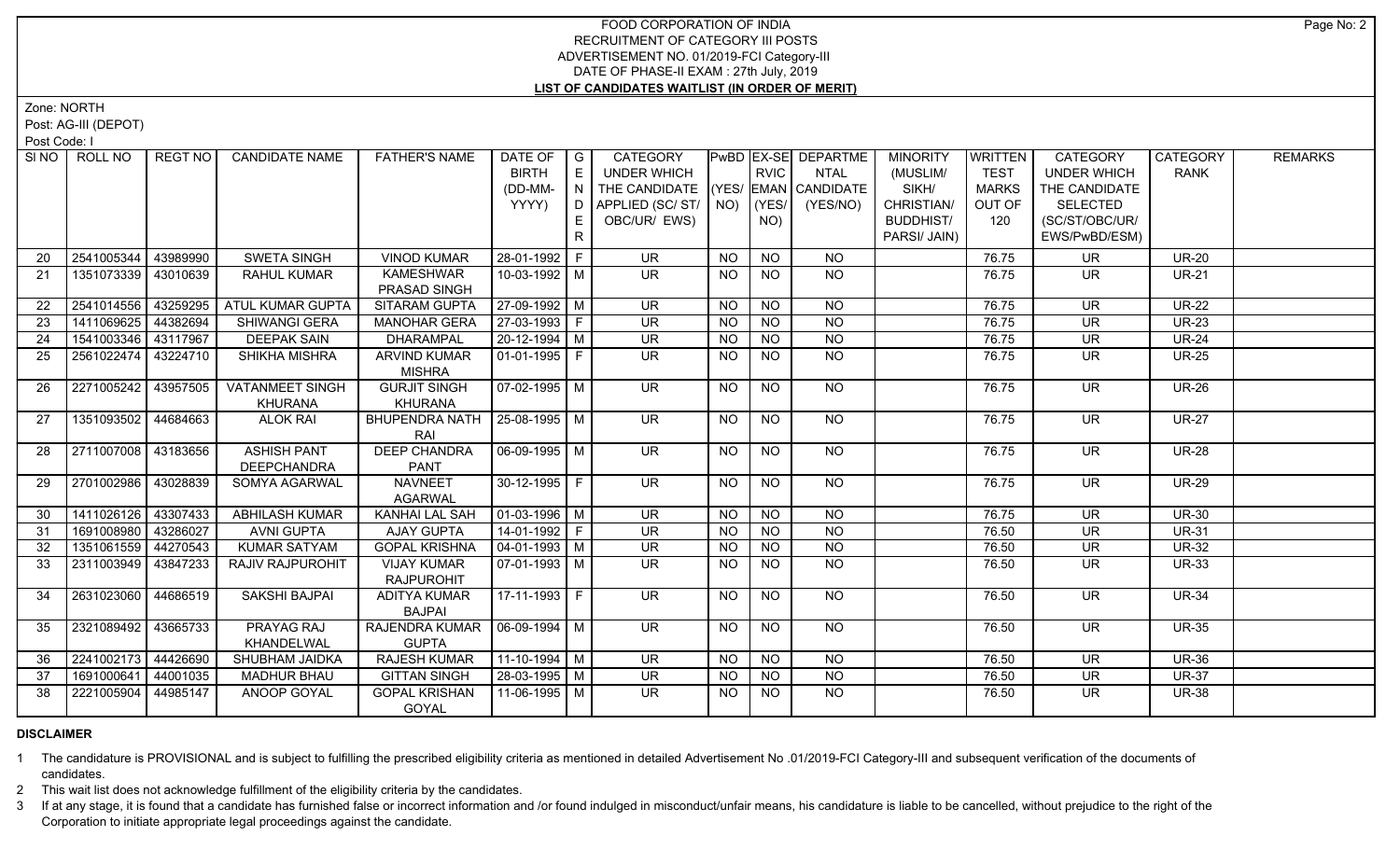Zone: NORTH

Post: AG-III (DEPOT)

Post Code: I

| SI NO | ROLL NO             | REGT NO  | <b>CANDIDATE NAME</b>  | <b>FATHER'S NAME</b>              | DATE OF                | $\overline{\phantom{a}}$ G | CATEGORY                           |           |                 | PwBD EX-SE DEPARTME | <b>MINORITY</b>  | <b>WRITTEN</b> | CATEGORY                 | <b>CATEGORY</b> | <b>REMARKS</b> |
|-------|---------------------|----------|------------------------|-----------------------------------|------------------------|----------------------------|------------------------------------|-----------|-----------------|---------------------|------------------|----------------|--------------------------|-----------------|----------------|
|       |                     |          |                        |                                   | <b>BIRTH</b>           | E                          | <b>UNDER WHICH</b>                 |           | <b>RVIC</b>     | <b>NTAL</b>         | (MUSLIM/         | <b>TEST</b>    | <b>UNDER WHICH</b>       | <b>RANK</b>     |                |
|       |                     |          |                        |                                   | (DD-MM-                | $\overline{N}$             | THE CANDIDATE (YES/ EMAN CANDIDATE |           |                 |                     | SIKH/            | <b>MARKS</b>   | THE CANDIDATE            |                 |                |
|       |                     |          |                        |                                   | YYYY)                  | D                          | APPLIED (SC/ST/                    | NO)       | YES/            | (YES/NO)            | CHRISTIAN/       | OUT OF         | <b>SELECTED</b>          |                 |                |
|       |                     |          |                        |                                   |                        | E                          | OBC/UR/ EWS)                       |           | NO)             |                     | <b>BUDDHIST/</b> | 120            | (SC/ST/OBC/UR/           |                 |                |
|       |                     |          |                        |                                   |                        | R                          |                                    |           |                 |                     | PARSI/ JAIN)     |                | EWS/PwBD/ESM)            |                 |                |
| 39    | 2561022015          | 44622161 | <b>ARKESH KUMAR</b>    | <b>JYOTI KUMAR</b>                | 09-07-1995 M           |                            | <b>UR</b>                          | <b>NO</b> | <b>NO</b>       | <b>NO</b>           |                  | 76.50          | UR.                      | <b>UR-39</b>    |                |
|       |                     |          | <b>PANDEY</b>          | <b>PANDEY</b>                     |                        |                            |                                    |           |                 |                     |                  |                |                          |                 |                |
| 40    | 1431003908 43906341 |          | YAWAN KUMAR            | <b>INDRAJ SINGH</b>               | $06-08-1995$ M         |                            | <b>UR</b>                          | <b>NO</b> | <b>NO</b>       | <b>NO</b>           |                  | 76.50          | UR.                      | <b>UR-40</b>    |                |
|       |                     |          | <b>SINGH</b>           |                                   |                        |                            |                                    |           |                 |                     |                  |                |                          |                 |                |
| 41    | 2221001065 45123781 |          | JIWAN JINDAL           | <b>ASHWANI JINDAL</b>             | 27-01-1996 M           |                            | UR.                                | NO.       | <b>NO</b>       | <b>NO</b>           |                  | 76.50          | <b>UR</b>                | <b>UR-41</b>    |                |
| 42    | 1541000894          | 43773365 | <b>AMANDEEP SINGH</b>  | HARMINDER SINGH   01-08-1996   M  |                        |                            | $\overline{\mathsf{UR}}$           | <b>NO</b> | <b>NO</b>       | $\overline{NO}$     | <b>SIKH</b>      | 76.50          | <b>UR</b>                | $UR-42$         |                |
| 43    | 2701008086 43362159 |          | <b>JAYA BISHT</b>      | <b>DHARM SINGH</b>                | 20-09-1996 F           |                            | <b>UR</b>                          | NO.       | <b>NO</b>       | <b>NO</b>           |                  | 76.50          | <b>UR</b>                | <b>UR-43</b>    |                |
|       |                     |          |                        | <b>BISHT</b>                      |                        |                            |                                    |           |                 |                     |                  |                |                          |                 |                |
| 44    | 2311007626          | 44492039 | SOMVEER                | <b>MANOHAR LAL</b>                | $04 - 12 - 1996$ M     |                            | <b>UR</b>                          | <b>NO</b> | <b>NO</b>       | <b>NO</b>           |                  | 76.50          | <b>UR</b>                | <b>UR-44</b>    |                |
| 45    | 2221010925          | 44103411 | <b>PARDEEP KUMAR</b>   | <b>JATINDER KUMAR</b>             | $27-01-1997$ M         |                            | $\overline{\mathsf{UR}}$           | <b>NO</b> | N <sub>O</sub>  | N <sub>O</sub>      |                  | 76.50          | $\overline{\mathsf{UR}}$ | $UR-45$         |                |
| 46    | 2221012866          | 43723135 | MUSKAN GOYAL           | SUBHASH GOYAL                     | 23-08-1998 F           |                            | $\overline{\mathsf{UR}}$           | <b>NO</b> | N <sub>O</sub>  | N <sub>O</sub>      |                  | 76.50          | $\overline{\mathsf{UR}}$ | <b>UR-46</b>    |                |
| 47    | 2241000885 43492469 |          | <b>JASNEET SINGH</b>   | <b>BHAJAN SINGH</b>               | $16-04-1992$ M         |                            | <b>UR</b>                          | <b>NO</b> | <b>NO</b>       | $\overline{NO}$     | <b>SIKH</b>      | 76.25          | <b>UR</b>                | <b>UR-47</b>    |                |
| 48    | 2671002766          | 43353342 | <b>SANJAY AGRAWAL</b>  | <b>KAMAL RAJ</b>                  | $21-04-1992$ M         |                            | <b>UR</b>                          | <b>NO</b> | $\overline{NO}$ | N <sub>O</sub>      |                  | 76.25          | <b>UR</b>                | <b>UR-48</b>    |                |
| 49    | 2631031981          | 43538299 | SHUBHAM                | <b>DINESH CHANDRA</b>             | 15-07-1993 M           |                            | <b>UR</b>                          | NO.       | <b>NO</b>       | N <sub>O</sub>      |                  | 76.25          | <b>UR</b>                | $UR-49$         |                |
|       |                     |          | SRIVASTAVA             | SRIVASATAVA                       |                        |                            |                                    |           |                 |                     |                  |                |                          |                 |                |
| 50    | 2691012977          | 43880828 | SIDHARTH MANRAL        | <b>DARMENDAR</b>                  | $02-07-1998$ M         |                            | UR.                                | <b>NO</b> | <b>NO</b>       | NO                  |                  | 76.25          | UR                       | <b>UR-50</b>    |                |
|       |                     |          |                        | <b>SINGH MANRAL</b>               |                        |                            |                                    |           |                 |                     |                  |                |                          |                 |                |
| 51    | 2581005109 44533819 |          | <b>VEDANT</b>          | RAMJI SRIVASTAVA   21-10-1998   M |                        |                            | UR                                 | NO        | <b>NO</b>       | NO                  |                  | 76.25          | <b>UR</b>                | <b>UR-51</b>    |                |
|       |                     |          | SRIVASTAVA             |                                   |                        |                            |                                    |           |                 |                     |                  |                |                          |                 |                |
| 52    | 1351080190 44631809 |          | SWEETY                 | RAVINDRA KUMAR   23-04-1993   F   |                        |                            | <b>UR</b>                          | <b>NO</b> | <b>NO</b>       | <b>NO</b>           |                  | 76.00          | <b>UR</b>                | <b>UR-52</b>    |                |
|       |                     |          | PRIYADARSHINI          | <b>SINGH</b>                      |                        |                            |                                    |           |                 |                     |                  |                |                          |                 |                |
| 53    | 1411104389 43226769 |          | SHUBHAM GARG           | <b>JAGMAHENDER</b>                | $28-10-1994$ M         |                            | <b>UR</b>                          | <b>NO</b> | <b>NO</b>       | $N$ <sup>O</sup>    |                  | 76.00          | <b>UR</b>                | <b>UR-53</b>    |                |
|       |                     |          |                        | GARG                              |                        |                            |                                    |           |                 |                     |                  |                |                          |                 |                |
| 54    | 1701001506 44703116 |          | <b>VISHAL RASGOTRA</b> | <b>BIRBAL SHARMA</b>              | $\boxed{01-01-1995}$ M |                            | $\overline{\mathsf{UR}}$           | <b>NO</b> | N <sub>O</sub>  | N <sub>O</sub>      |                  | 76.00          | $\overline{\mathsf{UR}}$ | <b>UR-54</b>    |                |
| 55    | 2711006185 43761247 |          | <b>DIVAM CHAUDHARY</b> | <b>SAHDEV SINGH</b>               | 22-02-1996 M           |                            | <b>UR</b>                          | <b>NO</b> | N <sub>O</sub>  | N <sub>O</sub>      |                  | 76.00          | <b>UR</b>                | <b>UR-55</b>    |                |
| 56    | 1361002484          | 44703798 | <b>KUMAR SWETANG</b>   | <b>MAHESH PRASAD</b>              | $02-06-1996$ M         |                            | $\overline{\mathsf{UR}}$           | <b>NO</b> | N <sub>O</sub>  | N <sub>O</sub>      |                  | 76.00          | <b>UR</b>                | <b>UR-56</b>    |                |
|       |                     |          |                        | <b>SINGH</b>                      |                        |                            |                                    |           |                 |                     |                  |                |                          |                 |                |
| 57    | 2561034333 44761883 |          | <b>DEVESH PANDEY</b>   | <b>VINOD PANDEY</b>               | $21-08-1997$ M         |                            | $\overline{\mathsf{UR}}$           | <b>NO</b> | $N$ O           | $N$ O               |                  | 76.00          | <b>UR</b>                | <b>UR-57</b>    |                |
| 58    | 1351064255 43722510 |          | <b>SRISHTI KUMARI</b>  | <b>ARJUN SHAHI</b>                | $13-01-1998$ F         |                            | UR.                                | NO.       | <b>NO</b>       | <b>NO</b>           |                  | 76.00          | <b>UR</b>                | <b>UR-58</b>    |                |

#### **DISCLAIMER**

1 The candidature is PROVISIONAL and is subject to fulfilling the prescribed eligibility criteria as mentioned in detailed Advertisement No .01/2019-FCI Category-III and subsequent verification of the documents of candidates.

2 This wait list does not acknowledge fulfillment of the eligibility criteria by the candidates.

3 If at any stage, it is found that a candidate has furnished false or incorrect information and /or found indulged in misconduct/unfair means, his candidature is liable to be cancelled, without prejudice to the right of t Corporation to initiate appropriate legal proceedings against the candidate.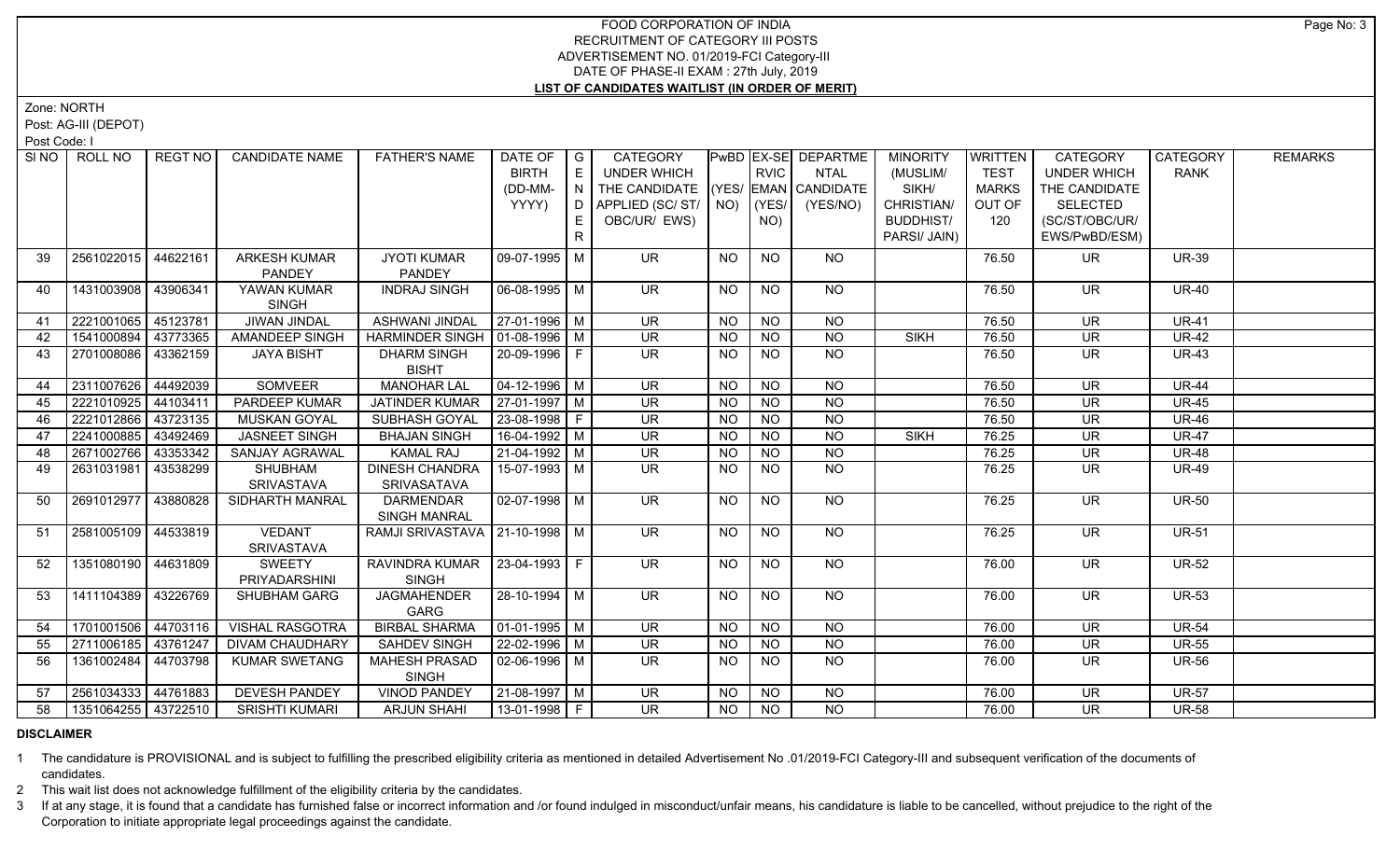Zone: NORTH

Post: AG-III (DEPOT)

Post Code: I

| SI NO I | ROLL NO             | REGT NO  | <b>CANDIDATE NAME</b>  | <b>FATHER'S NAME</b>  | DATE OF                    | $\overline{\phantom{a}}$ G | CATEGORY                           |                |                  | PwBD EX-SE DEPARTME | <b>MINORITY</b>  | <b>WRITTEN</b> | CATEGORY                 | CATEGORY     | <b>REMARKS</b> |
|---------|---------------------|----------|------------------------|-----------------------|----------------------------|----------------------------|------------------------------------|----------------|------------------|---------------------|------------------|----------------|--------------------------|--------------|----------------|
|         |                     |          |                        |                       | <b>BIRTH</b>               | E                          | <b>UNDER WHICH</b>                 |                | <b>RVIC</b>      | <b>NTAL</b>         | (MUSLIM/         | <b>TEST</b>    | <b>UNDER WHICH</b>       | <b>RANK</b>  |                |
|         |                     |          |                        |                       | (DD-MM-                    | $\overline{N}$             | THE CANDIDATE (YES/ EMAN CANDIDATE |                |                  |                     | SIKH/            | <b>MARKS</b>   | THE CANDIDATE            |              |                |
|         |                     |          |                        |                       | YYYY)                      | D.                         | APPLIED (SC/ST/ NO)                |                | (YES/            | (YES/NO)            | CHRISTIAN/       | OUT OF         | <b>SELECTED</b>          |              |                |
|         |                     |          |                        |                       |                            | E                          | OBC/UR/ EWS)                       |                | NO)              |                     | <b>BUDDHIST/</b> | 120            | (SC/ST/OBC/UR/           |              |                |
|         |                     |          |                        |                       |                            | R.                         |                                    |                |                  |                     | PARSI/ JAIN)     |                | EWS/PwBD/ESM)            |              |                |
| 59      | 1311005834          | 45174208 | <b>NIKHIL KUMAR</b>    | NIRAJ KUMAR           | 29-01-1992 M               |                            | <b>UR</b>                          | <b>NO</b>      | <b>NO</b>        | NO                  |                  | 75.75          | <b>UR</b>                | <b>UR-59</b> |                |
|         |                     |          | <b>CHOUDHARY</b>       | <b>CHOUDHARY</b>      |                            |                            |                                    |                |                  |                     |                  |                |                          |              |                |
| 60      | 2731002519 44346599 |          | <b>SK AVIRUP</b>       | <b>SK HAFIZUR</b>     | 25-04-1993 M               |                            | <b>UR</b>                          | <b>NO</b>      | <b>NO</b>        | NO                  | <b>MUSLIM</b>    | 75.75          | UR.                      | <b>UR-60</b> |                |
|         |                     |          | <b>RAHAMAN</b>         | RAHAMAN               |                            |                            |                                    |                |                  |                     |                  |                |                          |              |                |
| 61      | 1411023425          | 44268867 | NIDHI GUPTA            | <b>ARUN GUPTA</b>     | $\boxed{01-07-1993}$ F     |                            | <b>UR</b>                          | <b>NO</b>      | <b>NO</b>        | NO                  |                  | 75.75          | <b>UR</b>                | <b>UR-61</b> |                |
| 62      | 1431002536 44647260 |          | NISHANT SHARMA         | YATENDRA KUMAR        | $26 - 02 - 1994$ M         |                            | $\overline{\mathsf{UR}}$           | <b>NO</b>      | <b>NO</b>        | $\overline{NO}$     |                  | 75.75          | <b>UR</b>                | <b>UR-62</b> |                |
|         |                     |          |                        | <b>SHARMA</b>         |                            |                            |                                    |                |                  |                     |                  |                |                          |              |                |
| 63      | 2541014970 43673144 |          | <b>MANU VASHISHTHA</b> | RADHEY SHYAM          | 25-04-1994 F               |                            | $\overline{\mathsf{UR}}$           | <b>NO</b>      | $\overline{NO}$  | $N$ <sup>O</sup>    |                  | 75.75          | $\overline{\mathsf{UR}}$ | <b>UR-63</b> |                |
|         |                     |          |                        | <b>SHARMA</b>         |                            |                            |                                    |                |                  |                     |                  |                |                          |              |                |
| 64      | 1411072249 44435994 |          | <b>MUKESH KUMAR</b>    | <b>NAND KISHOR</b>    | $\boxed{09 - 11 - 1994}$ M |                            | $\overline{\mathsf{UR}}$           | $N$ O          | $N$ <sup>O</sup> | $N$ O               |                  | 75.75          | $\overline{\mathsf{UR}}$ | <b>UR-64</b> |                |
|         |                     |          |                        | <b>CHOUDHARY</b>      |                            |                            |                                    |                |                  |                     |                  |                |                          |              |                |
| 65      | 1411039306          | 44435940 | <b>SHUBHAM BIRLA</b>   | <b>SURINDER BIRLA</b> | 19-04-1995 M               |                            | $\overline{\mathsf{UR}}$           | <b>NO</b>      | NO               | $N$ O               |                  | 75.75          | $\overline{\mathsf{UR}}$ | <b>UR-65</b> |                |
| 66      | 2701006608 44784366 |          | SAURABH JOSHI          | <b>ISHWAR CHANDRA</b> | $25-06-1995$ M             |                            | $\overline{\mathsf{UR}}$           | <b>NO</b>      | <b>NO</b>        | $N$ <sup>O</sup>    |                  | 75.75          | <b>UR</b>                | <b>UR-66</b> |                |
|         |                     |          |                        | <b>JOSHI</b>          |                            |                            |                                    |                |                  |                     |                  |                |                          |              |                |
| 67      | 1941003455 43419481 |          | <b>ADITYA JAIN</b>     | <b>VINEET KUMAR</b>   | $10-08-1995$ M             |                            | <b>UR</b>                          | <b>NO</b>      | <b>NO</b>        | <b>NO</b>           | JAIN             | 75.75          | <b>UR</b>                | <b>UR-67</b> |                |
|         |                     |          |                        | <b>JAIN</b>           |                            |                            |                                    |                |                  |                     |                  |                |                          |              |                |
| 68      | 2221006823          | 43802903 | <b>SHAKTI SINGH</b>    | <b>LAXMAN SINGH</b>   | $10-08-1995$ M             |                            | $\overline{\mathsf{UR}}$           | <b>NO</b>      | N <sub>O</sub>   | N <sub>O</sub>      |                  | 75.75          | <b>UR</b>                | <b>UR-68</b> |                |
| 69      | 2321037927          | 44734617 | <b>HEMANT SHARMA</b>   | <b>OM PRAKASH</b>     | 25-08-1995 M               |                            | $\overline{\mathsf{UR}}$           | <b>NO</b>      | $\overline{NO}$  | NO                  |                  | 75.75          | $\overline{\mathsf{UR}}$ | <b>UR-69</b> |                |
|         |                     |          |                        | <b>SHARMA</b>         |                            |                            |                                    |                |                  |                     |                  |                |                          |              |                |
| 70      | 1681000129          | 44068447 | <b>SHIVANI</b>         | <b>RAVINDER KUMAR</b> | $\vert$ 01-11-1995 F       |                            | $\overline{\mathsf{UR}}$           | N <sub>O</sub> | N <sub>O</sub>   | $\overline{NO}$     |                  | 75.75          | <b>UR</b>                | <b>UR-70</b> |                |
| 71      | 1411027990          | 43951331 | NIPUN SACHDEVA         | <b>RAJENDER</b>       | $17-12-1995$ M             |                            | $\overline{\mathsf{UR}}$           | <b>NO</b>      | <b>NO</b>        | N <sub>O</sub>      |                  | 75.75          | $\overline{\mathsf{UR}}$ | <b>UR-71</b> |                |
|         |                     |          |                        | <b>SACHDEVA</b>       |                            |                            |                                    |                |                  |                     |                  |                |                          |              |                |
| 72      | 2321081045          | 43558037 | NEHA SHARMA            | <b>BHAWANI</b>        | 20-12-1995 F               |                            | <b>UR</b>                          | <b>NO</b>      | <b>NO</b>        | NO                  |                  | 75.75          | <b>UR</b>                | <b>UR-72</b> |                |
|         |                     |          |                        | <b>SHANKAR SHARMA</b> |                            |                            |                                    |                |                  |                     |                  |                |                          |              |                |
| 73      | 1321004448          | 44296293 | <b>ANAND MOHAN</b>     | <b>DHANESHWAR</b>     | $02 - 02 - 1996$ M         |                            | $\overline{\mathsf{UR}}$           | <b>NO</b>      | NO               | NO                  |                  | 75.75          | <b>UR</b>                | <b>UR-73</b> |                |
|         |                     |          | CHOUDHARY              | <b>CHOUDHARY</b>      |                            |                            |                                    |                |                  |                     |                  |                |                          |              |                |
| 74      | 2251001544          | 43505508 | SHEENU GARG            | <b>AMRIT PAL</b>      | 31-03-1996   F             |                            | <b>UR</b>                          | <b>NO</b>      | <b>NO</b>        | <b>NO</b>           |                  | 75.75          | <b>UR</b>                | <b>UR-74</b> |                |
| 75      | 2321018743          | 43275350 | <b>DEEPAK KUMAR</b>    | <b>SUBHASH</b>        | 14-05-1996 M               |                            | <b>UR</b>                          | <b>NO</b>      | <b>NO</b>        | NO.                 |                  | 75.75          | <b>UR</b>                | <b>UR-75</b> |                |
|         |                     |          |                        | AGRAWAL               |                            |                            |                                    |                |                  |                     |                  |                |                          |              |                |

# **DISCLAIMER**

1 The candidature is PROVISIONAL and is subject to fulfilling the prescribed eligibility criteria as mentioned in detailed Advertisement No .01/2019-FCI Category-III and subsequent verification of the documents of candidates.

2 This wait list does not acknowledge fulfillment of the eligibility criteria by the candidates.

3 If at any stage, it is found that a candidate has furnished false or incorrect information and /or found indulged in misconduct/unfair means, his candidature is liable to be cancelled, without prejudice to the right of t Corporation to initiate appropriate legal proceedings against the candidate.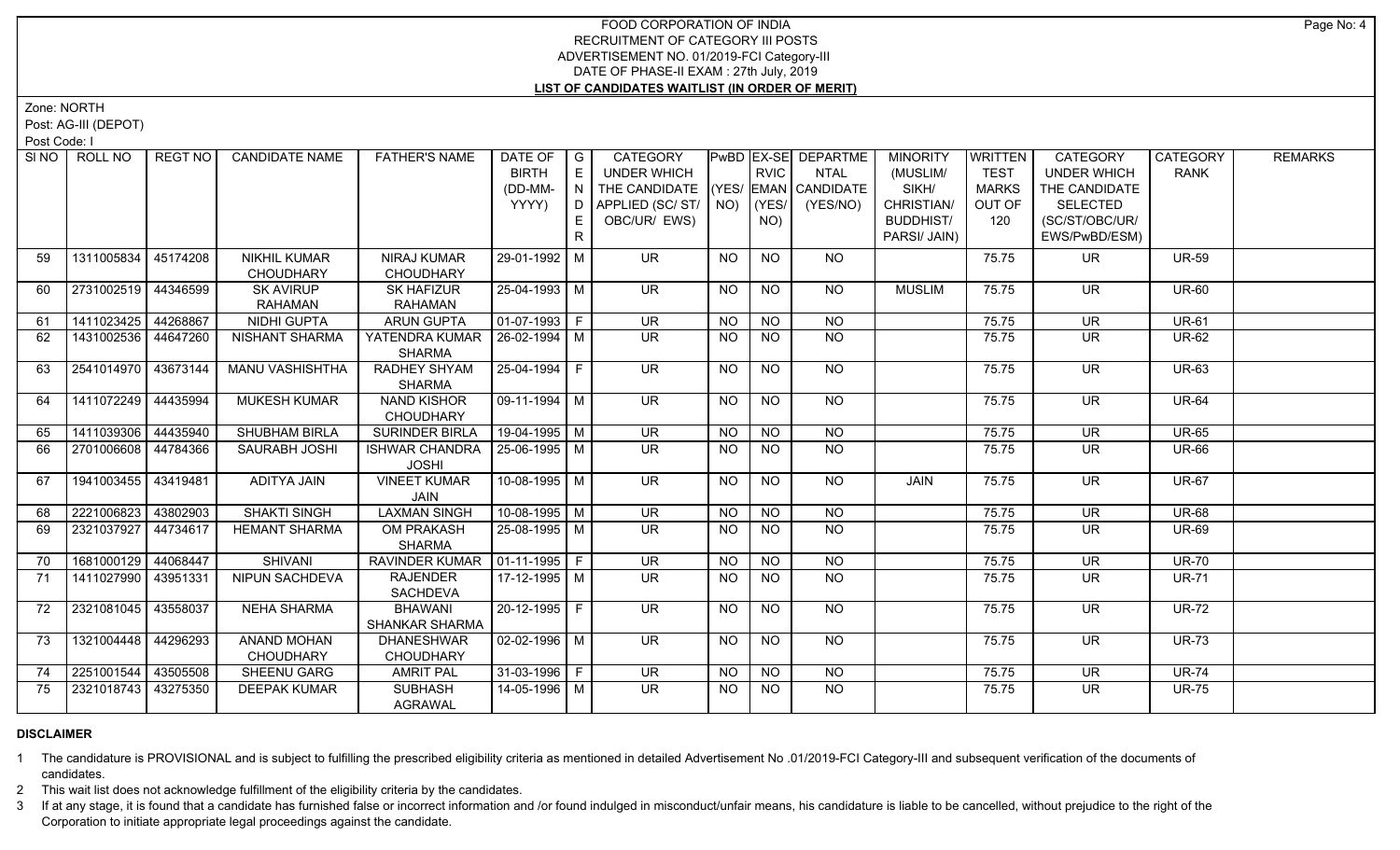Zone: NORTH

Post: AG-III (DEPOT)

Post Code: I

| SI NO I | ROLL NO             | REGT NO  | <b>CANDIDATE NAME</b>                   | <b>FATHER'S NAME</b>                  | DATE OF   G<br><b>BIRTH</b><br>(DD-MM-<br>YYYY) | E<br>$\mathbf{1} \ \mathbf{N} \ \mathbf{1}$<br>D I<br>E.<br>R. | <b>CATEGORY</b><br><b>UNDER WHICH</b><br>THE CANDIDATE (YES/ EMAN CANDIDATE<br>  APPLIED (SC/ ST/   NO)   (YES/<br>OBC/UR/ EWS) |                 | <b>RVIC</b><br>NO) | <b>PwBD EX-SE DEPARTME</b><br><b>NTAL</b><br>(YES/NO) | <b>MINORITY</b><br>(MUSLIM/<br>SIKH/<br>CHRISTIAN/<br><b>BUDDHIST/</b><br>PARSI/ JAIN) | <b>WRITTEN</b><br><b>TEST</b><br>MARKS<br>OUT OF<br>120 | <b>CATEGORY</b><br><b>UNDER WHICH</b><br>THE CANDIDATE<br><b>SELECTED</b><br>(SC/ST/OBC/UR/<br>EWS/PwBD/ESM) | CATEGORY<br><b>RANK</b> | <b>REMARKS</b> |
|---------|---------------------|----------|-----------------------------------------|---------------------------------------|-------------------------------------------------|----------------------------------------------------------------|---------------------------------------------------------------------------------------------------------------------------------|-----------------|--------------------|-------------------------------------------------------|----------------------------------------------------------------------------------------|---------------------------------------------------------|--------------------------------------------------------------------------------------------------------------|-------------------------|----------------|
| 76      | 2331007141          | 44617647 | <b>KARTIK SINGHVI</b>                   | PRAVEEN CHAND<br><b>SINGHVI</b>       | 24-12-1996   M                                  |                                                                | UR.                                                                                                                             | NO              | NO                 | NO.                                                   | JAIN                                                                                   | 75.75                                                   | UR.                                                                                                          | <b>UR-76</b>            |                |
| 77      | 1561001673          | 44493557 | <b>SUNIL KAUSHIK</b>                    | <b>ISHWAR SINGH</b>                   | 29-09-1992 M                                    |                                                                | $\overline{\mathsf{UR}}$                                                                                                        | <b>NO</b>       | <b>NO</b>          | <b>NO</b>                                             |                                                                                        | 75.50                                                   | <b>UR</b>                                                                                                    | <b>UR-77</b>            |                |
| 78      | 2611006644          | 43862608 | <b>SANAT KUMAR</b>                      | <b>MUNNA LAL</b>                      | 06-12-1992 M                                    |                                                                | <b>UR</b>                                                                                                                       | <b>NO</b>       | <b>NO</b>          | <b>NO</b>                                             |                                                                                        | 75.50                                                   | UR                                                                                                           | <b>UR-78</b>            |                |
| 79      | 1411112977          | 43318292 | <b>NEETU</b>                            | <b>RAJ KUMAR</b>                      | 09-01-1993 F                                    |                                                                | <b>UR</b>                                                                                                                       | <b>NO</b>       | <b>NO</b>          | $\overline{N}$                                        |                                                                                        | 75.50                                                   | <b>UR</b>                                                                                                    | <b>UR-79</b>            |                |
| 80      | 2691015809          | 43610474 | <b>GAURAV RATURI</b>                    | <b>D P RATURI</b>                     | 16-04-1993 M                                    |                                                                | <b>UR</b>                                                                                                                       | <b>NO</b>       | <b>NO</b>          | <b>NO</b>                                             |                                                                                        | 75.50                                                   | <b>UR</b>                                                                                                    | <b>UR-80</b>            |                |
| 81      | 2641009073          | 44458666 | <b>TRIPTI ARORA</b>                     | <b>ASHOK ARORA</b>                    | 26-04-1993 F                                    |                                                                | <b>UR</b>                                                                                                                       | <b>NO</b>       | <b>NO</b>          | $\overline{NQ}$                                       |                                                                                        | 75.50                                                   | <b>UR</b>                                                                                                    | <b>UR-81</b>            |                |
| 82      | 2271000937          | 43877515 | SHIVANI SHARMA                          | <b>RAM KUMAR</b>                      | $20-06-1993$ F                                  |                                                                | <b>UR</b>                                                                                                                       | <b>NO</b>       | <b>NO</b>          | $\overline{NQ}$                                       |                                                                                        | 75.50                                                   | <b>UR</b>                                                                                                    | <b>UR-82</b>            |                |
| 83      | 2691012429          | 43785808 | <b>GUNJAN TALWAR</b>                    | <b>HARISH TALWAR</b>                  | 25-09-1993 F                                    |                                                                | <b>UR</b>                                                                                                                       | <b>NO</b>       | <b>NO</b>          | $\overline{NQ}$                                       |                                                                                        | 75.50                                                   | <b>UR</b>                                                                                                    | <b>UR-83</b>            |                |
| 84      | 2631002829          | 43085108 | <b>ADARSH SHUKLA</b>                    | <b>LAKSHMI KANT</b><br><b>SHUKLA</b>  | 20-07-1994 M                                    |                                                                | UR.                                                                                                                             | NO              | <b>NO</b>          | <b>NO</b>                                             |                                                                                        | 75.50                                                   | <b>UR</b>                                                                                                    | <b>UR-84</b>            |                |
| 85      | 2621021611          | 44068816 | <b>DEEPA DWIVEDI</b>                    | <b>SHIV NARAYAN</b><br><b>DWIVEDI</b> | 29-08-1994 F                                    |                                                                | $\overline{\mathsf{UR}}$                                                                                                        | NO              | $\overline{NQ}$    | $N$ <sup>O</sup>                                      |                                                                                        | 75.50                                                   | $\overline{\mathsf{UR}}$                                                                                     | <b>UR-85</b>            |                |
| 86      | 2281002423          | 44413059 | <b>AMIT GARG</b>                        | <b>RAMESH KUMAR</b>                   | $10-11-1994$ M                                  |                                                                | <b>UR</b>                                                                                                                       | <b>NO</b>       | <b>NO</b>          | <b>NO</b>                                             |                                                                                        | 75.50                                                   | <b>UR</b>                                                                                                    | <b>UR-86</b>            |                |
| 87      | 1331009438 43383014 |          | <b>ASTHA</b>                            | <b>ASHOK KUMAR</b>                    | $13-08-1995$ F                                  |                                                                | <b>UR</b>                                                                                                                       | <b>NO</b>       | <b>NO</b>          | <b>NO</b>                                             |                                                                                        | 75.50                                                   | UR                                                                                                           | <b>UR-87</b>            |                |
| 88      | 1581003637          | 43052291 | <b>DIMPLE</b>                           | <b>JAI KISHAN</b>                     | 05-01-1996   F                                  |                                                                | <b>UR</b>                                                                                                                       | <b>NO</b>       | <b>NO</b>          | N <sub>O</sub>                                        |                                                                                        | 75.50                                                   | <b>UR</b>                                                                                                    | <b>UR-88</b>            |                |
| 89      | 2211004657          | 43000065 | <b>KRISHNA KHURANA</b>                  | <b>SHAKTI KHURANA</b>                 | 10-09-1996 M                                    |                                                                | <b>UR</b>                                                                                                                       | <b>NO</b>       | <b>NO</b>          | N <sub>O</sub>                                        |                                                                                        | 75.50                                                   | <b>UR</b>                                                                                                    | <b>UR-89</b>            |                |
| 90      | 2261002095          | 43034311 | <b>DUSHYANT GULERIA</b>                 | PARDEEP SINGH                         | 19-10-1996 M                                    |                                                                | <b>UR</b>                                                                                                                       | <b>NO</b>       | <b>NO</b>          | N <sub>O</sub>                                        |                                                                                        | 75.50                                                   | <b>UR</b>                                                                                                    | <b>UR-90</b>            |                |
| 91      | 2691000455          | 43121646 | <b>AMIT BARTWAL</b>                     | <b>SURENDRA SINGH</b>                 | $04 - 01 - 1993$ M                              |                                                                | <b>UR</b>                                                                                                                       | <b>NO</b>       | N <sub>O</sub>     | $\overline{NO}$                                       |                                                                                        | 75.25                                                   | <b>UR</b>                                                                                                    | <b>UR-91</b>            |                |
| 92      | 2331000497          | 45030600 | <b>RAJU SINGH</b>                       | <b>MAGH SINGH</b>                     | $08-04-1993$ M                                  |                                                                | $\overline{\mathsf{UR}}$                                                                                                        | $\overline{NO}$ | N <sub>O</sub>     | N <sub>O</sub>                                        |                                                                                        | 75.25                                                   | $\overline{\mathsf{UR}}$                                                                                     | <b>UR-92</b>            |                |
| 93      | 1601002230          | 45128936 | <b>KARISHMA RAI</b>                     | <b>RAGHUNATH RAI</b>                  | 25-05-1993 F                                    |                                                                | $\overline{\mathsf{UR}}$                                                                                                        | NO              | N <sub>O</sub>     | N <sub>O</sub>                                        |                                                                                        | 75.25                                                   | $\overline{\mathsf{UR}}$                                                                                     | <b>UR-93</b>            |                |
| 94      | 1411092871          | 43500822 | <b>MANISH DAS</b>                       | <b>SKDAS</b>                          | 29-05-1993 M                                    |                                                                | <b>UR</b>                                                                                                                       | <b>NO</b>       | N <sub>O</sub>     | N <sub>O</sub>                                        |                                                                                        | 75.25                                                   | <b>UR</b>                                                                                                    | <b>UR-94</b>            |                |
| 95      | 1411080972          | 43723658 | <b>ANURAG AGNIHOTRI</b>                 | <b>VED PARKASH</b><br><b>SHARMA</b>   | 23-07-1993 M                                    |                                                                | UR.                                                                                                                             | NO              | $\overline{NO}$    | <b>NO</b>                                             |                                                                                        | 75.25                                                   | <b>UR</b>                                                                                                    | <b>UR-95</b>            |                |
| 96      | 1691007728          | 43920607 | <b>GAUTAM ANAND</b>                     | <b>PAWAN ANAND</b>                    | $05-09-1993$ M                                  |                                                                | <b>UR</b>                                                                                                                       | <b>NO</b>       | <b>NO</b>          | <b>NO</b>                                             |                                                                                        | 75.25                                                   | <b>UR</b>                                                                                                    | <b>UR-96</b>            |                |
| 97      | 2321021349 43719774 |          | <b>NIKHIL KANT</b><br><b>SHARMA</b>     | MOOL CHAND<br>SHARMA                  | 19-10-1993 M                                    |                                                                | UR.                                                                                                                             | <b>NO</b>       | <b>NO</b>          | <b>NO</b>                                             |                                                                                        | 75.25                                                   | UR                                                                                                           | <b>UR-97</b>            |                |
| 98      | 1411096065 44335554 |          | <b>HARSH VARDHAN</b><br><b>KARNATAK</b> | <b>B P KARNATAK</b>                   | $03 - 12 - 1993$ M                              |                                                                | UR.                                                                                                                             | NO.             | <b>NO</b>          | <b>NO</b>                                             |                                                                                        | 75.25                                                   | UR.                                                                                                          | <b>UR-98</b>            |                |

**DISCLAIMER**

1 The candidature is PROVISIONAL and is subject to fulfilling the prescribed eligibility criteria as mentioned in detailed Advertisement No .01/2019-FCI Category-III and subsequent verification of the documents of candidates.

2 This wait list does not acknowledge fulfillment of the eligibility criteria by the candidates.

3 If at any stage, it is found that a candidate has furnished false or incorrect information and /or found indulged in misconduct/unfair means, his candidature is liable to be cancelled, without prejudice to the right of t Corporation to initiate appropriate legal proceedings against the candidate.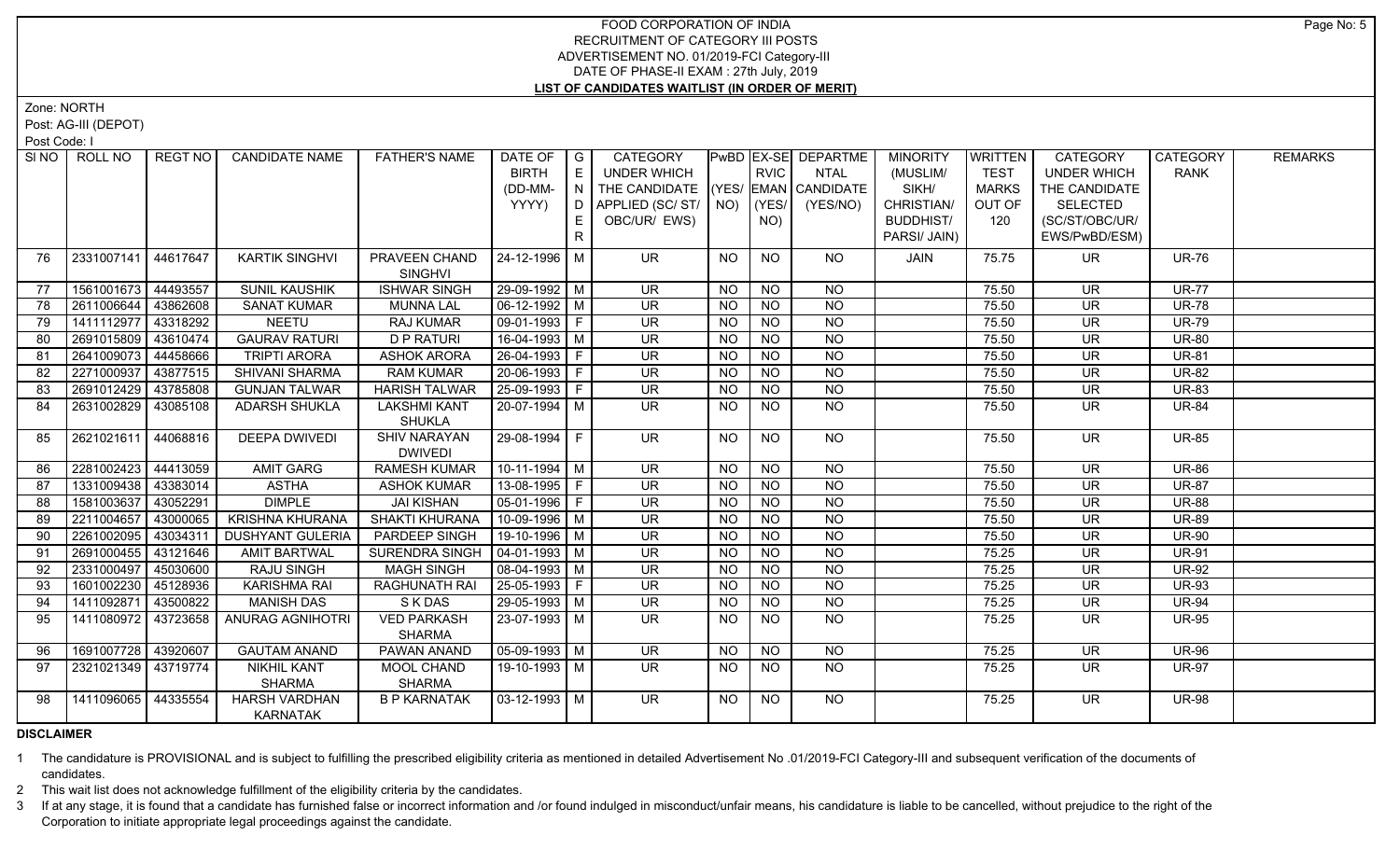Zone: NORTH

Post: AG-III (DEPOT)

Post Code: I

|     | SINO   ROLL NO        | REGT NO  | <b>CANDIDATE NAME</b>                         | <b>FATHER'S NAME</b>                    | DATE OF<br><b>BIRTH</b><br>(DD-MM-<br>YYYY) | $\overline{\phantom{a}}$ $\overline{\phantom{a}}$<br>l El<br>$\overline{N}$ | <b>CATEGORY</b><br><b>UNDER WHICH</b><br>THE CANDIDATE (YES/ EMAN CANDIDATE<br>D APPLIED (SC/ ST/   NO) |           | <b>RVIC</b><br>$ $ (YES/ | <b>PWBD EX-SE DEPARTME</b><br><b>NTAL</b><br>(YES/NO) | <b>MINORITY</b><br>(MUSLIM/<br>SIKH/<br>CHRISTIAN/ | WRITTEN<br><b>TEST</b><br><b>MARKS</b><br>OUT OF | <b>CATEGORY</b><br><b>UNDER WHICH</b><br>THE CANDIDATE<br><b>SELECTED</b> | CATEGORY<br><b>RANK</b> | <b>REMARKS</b> |
|-----|-----------------------|----------|-----------------------------------------------|-----------------------------------------|---------------------------------------------|-----------------------------------------------------------------------------|---------------------------------------------------------------------------------------------------------|-----------|--------------------------|-------------------------------------------------------|----------------------------------------------------|--------------------------------------------------|---------------------------------------------------------------------------|-------------------------|----------------|
|     |                       |          |                                               |                                         |                                             | E<br>$\mathsf{R}$                                                           | OBC/UR/ EWS)                                                                                            |           | NO)                      |                                                       | <b>BUDDHIST/</b><br>PARSI/ JAIN)                   | 120                                              | (SC/ST/OBC/UR/<br>EWS/PwBD/ESM)                                           |                         |                |
| 99  | 2691012746 43245491   |          | <b>HARSH GAUR</b>                             | ANIL KUMAR GAUR   07-01-1994   M        |                                             |                                                                             | <b>UR</b>                                                                                               | <b>NO</b> | <b>NO</b>                | NO                                                    |                                                    | 75.25                                            | <b>UR</b>                                                                 | <b>UR-99</b>            |                |
| 100 | 2691014318   43424722 |          | ANIRUDH                                       | ANIL BHATNAGAR                          | $ 25-01-1995 $ M                            |                                                                             | <b>UR</b>                                                                                               | <b>NO</b> | <b>NO</b>                | <b>NO</b>                                             |                                                    | 75.25                                            | UR                                                                        | <b>UR-100</b>           |                |
|     |                       |          | <b>BHATNAGAR</b>                              |                                         |                                             |                                                                             |                                                                                                         |           |                          |                                                       |                                                    |                                                  |                                                                           |                         |                |
| 101 | 2621020389            | 44000584 | <b>GARIMA TRIPATHI</b>                        | RAJESH CHANDRA<br><b>TRIPATHI</b>       | 10-02-1995 F                                |                                                                             | <b>UR</b>                                                                                               | <b>NO</b> | <b>NO</b>                | NO                                                    |                                                    | 75.25                                            | <b>UR</b>                                                                 | <b>UR-101</b>           |                |
| 102 | 2221014642            | 43233721 | <b>MADHUR KATARIA</b>                         | <b>RAKESH KUMAR</b><br><b>KATARIA</b>   | $05-06-1995$ M                              |                                                                             | $\overline{\mathsf{UR}}$                                                                                | <b>NO</b> | <b>NO</b>                | $N$ <sup>O</sup>                                      |                                                    | 75.25                                            | <b>UR</b>                                                                 | <b>UR-102</b>           |                |
| 103 | 2071011622 43001108   |          | <b>ONKARJI</b><br><b>DILIPKUMAR</b><br>CHAVAN | <b>DILIPKUMAR</b>                       | 18-04-1996 M                                |                                                                             | $\overline{\mathsf{UR}}$                                                                                | <b>NO</b> | $\overline{NO}$          | $N$ <sup>O</sup>                                      |                                                    | 75.25                                            | $\overline{\mathsf{UR}}$                                                  | <b>UR-103</b>           |                |
| 104 | 1211001429            | 43936313 | PULLE VENKATA<br><b>RAJESH KUMAR</b>          | V GOWRIPATHI<br><b>SASTRY</b>           | 06-06-1996   M                              |                                                                             | $\overline{\mathsf{UR}}$                                                                                | <b>NO</b> | NO                       | NO.                                                   |                                                    | 75.25                                            | <b>UR</b>                                                                 | <b>UR-104</b>           |                |
| 105 | 2221004574 43336932   |          | <b>HIMANI</b>                                 | <b>VINOD KUMAR</b>                      | 10-09-1996 F                                |                                                                             | $\overline{\mathsf{UR}}$                                                                                | <b>NO</b> | <b>NO</b>                | NO                                                    |                                                    | 75.25                                            | <b>UR</b>                                                                 | <b>UR-105</b>           |                |
| 106 | 1351009474            | 44833229 | <b>HIMANSHU</b><br><b>SHEKHAR</b>             | <b>BRAJ KISHOR</b><br>NARAYAN SINGH     | $\boxed{04-04-1997}$ M                      |                                                                             | $\overline{\mathsf{UR}}$                                                                                | <b>NO</b> | <b>NO</b>                | $N$ <sup>O</sup>                                      |                                                    | 75.25                                            | <b>UR</b>                                                                 | <b>UR-106</b>           |                |
| 107 | 2271002030 44015844   |          | <b>NEHA SHARMA</b>                            | <b>RAM MURTI</b><br><b>SHARMA</b>       | 29-03-1992 F                                |                                                                             | $\overline{\mathsf{UR}}$                                                                                | <b>NO</b> | $N$ O                    | $N$ O                                                 |                                                    | 75.00                                            | $\overline{\mathsf{UR}}$                                                  | <b>UR-107</b>           |                |
| 108 | 2321071732            | 43091472 | <b>VIKAS BISHNOI</b>                          | <b>DAULAT RAM</b>                       | $10-08-1992$ M                              |                                                                             | $\overline{\mathsf{UR}}$                                                                                | <b>NO</b> | $N$ O                    | $N$ <sup>O</sup>                                      |                                                    | 75.00                                            | <b>UR</b>                                                                 | <b>UR-108</b>           |                |
| 109 | 1721000567            | 43306799 | <b>ABHISHEK THAKUR</b>                        | SURESH THAKUR                           | 09-09-1992 M                                |                                                                             | <b>UR</b>                                                                                               | <b>NO</b> | <b>NO</b>                | <b>NO</b>                                             |                                                    | 75.00                                            | <b>UR</b>                                                                 | <b>UR-109</b>           |                |
| 110 | 2631008830            | 44608454 | <b>ALANKRIT</b><br><b>SRIVASTAVA</b>          | <b>ANOOP KUMAR</b><br><b>SRIVASTAVA</b> | 22-06-1993 M                                |                                                                             | UR.                                                                                                     | <b>NO</b> | <b>NO</b>                | NO                                                    |                                                    | 75.00                                            | <b>UR</b>                                                                 | <b>UR-110</b>           |                |
| 111 | 1561002136 44060001   |          | <b>SHALINEE</b>                               | <b>VINOD KUMAR</b>                      | $12-07-1993$ F                              |                                                                             | <b>UR</b>                                                                                               | <b>NO</b> | N <sub>O</sub>           | <b>NO</b>                                             |                                                    | 75.00                                            | <b>UR</b>                                                                 | <b>UR-111</b>           |                |
| 112 | 2321029661            | 43800405 | <b>MONIKA GARG</b>                            | <b>BABU LAL</b>                         | 17-09-1993 F                                |                                                                             | <b>UR</b>                                                                                               | <b>NO</b> | <b>NO</b>                | <b>NO</b>                                             |                                                    | 75.00                                            | <b>UR</b>                                                                 | <b>UR-112</b>           |                |
| 113 | 2541016211            | 43963918 | <b>VISHAL SRIVASTAVA</b>                      | <b>RAMAKANT</b><br>SRIVASTAVA           | $10-12-1993$ M                              |                                                                             | <b>UR</b>                                                                                               | <b>NO</b> | NO.                      | NO                                                    |                                                    | 75.00                                            | <b>UR</b>                                                                 | <b>UR-113</b>           |                |
| 114 | 2741011323            | 44099283 | <b>AVISHEK CHANDA</b>                         | <b>ASHOK KUMAR</b><br><b>CHANDA</b>     | 25-12-1993   M                              |                                                                             | UR.                                                                                                     | NO.       | <b>NO</b>                | NO.                                                   |                                                    | 75.00                                            | <b>UR</b>                                                                 | <b>UR-114</b>           |                |
| 115 | 1771010226 44094791   |          | <b>RISHU SANIYA</b>                           | <b>RAJIV RANJAN</b><br><b>TIWARI</b>    | 23-02-1994 F                                |                                                                             | <b>UR</b>                                                                                               | NO.       | <b>NO</b>                | NO.                                                   |                                                    | 75.00                                            | <b>UR</b>                                                                 | <b>UR-115</b>           |                |

#### **DISCLAIMER**

1 The candidature is PROVISIONAL and is subject to fulfilling the prescribed eligibility criteria as mentioned in detailed Advertisement No .01/2019-FCI Category-III and subsequent verification of the documents of candidates.

2 This wait list does not acknowledge fulfillment of the eligibility criteria by the candidates.

3 If at any stage, it is found that a candidate has furnished false or incorrect information and /or found indulged in misconduct/unfair means, his candidature is liable to be cancelled, without prejudice to the right of t Corporation to initiate appropriate legal proceedings against the candidate.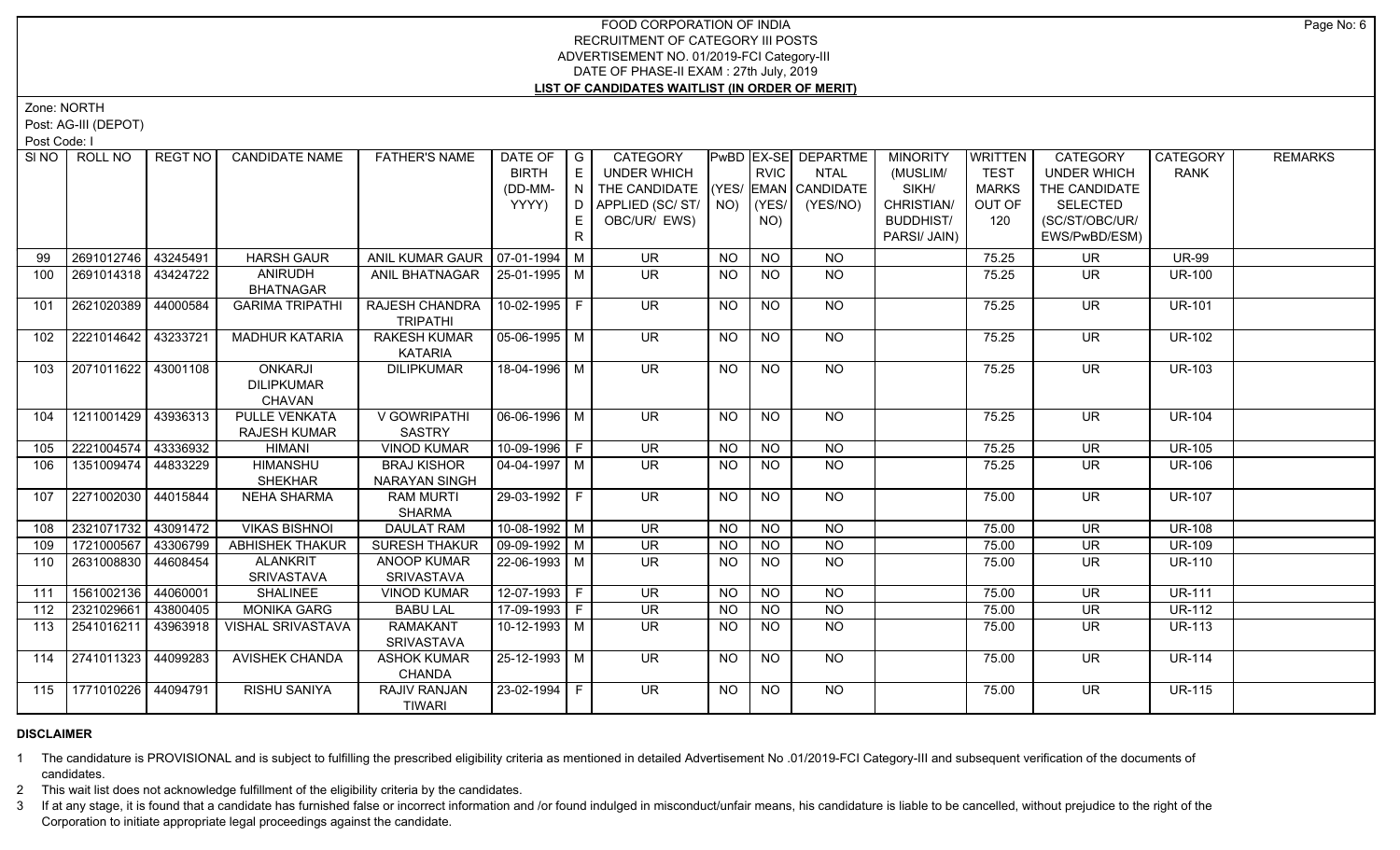Zone: NORTH

Post: AG-III (DEPOT)

Post Code: I

| SI NO | ROLL NO                 | REGT NO  | <b>CANDIDATE NAME</b>                  | <b>FATHER'S NAME</b> | DATE OF        | $\overline{\phantom{a}}$ G | CATEGORY                                  |           |                | PwBD EX-SE DEPARTME | <b>MINORITY</b>  | <b>WRITTEN</b> | CATEGORY                 | CATEGORY      | <b>REMARKS</b> |
|-------|-------------------------|----------|----------------------------------------|----------------------|----------------|----------------------------|-------------------------------------------|-----------|----------------|---------------------|------------------|----------------|--------------------------|---------------|----------------|
|       |                         |          |                                        |                      | <b>BIRTH</b>   | E                          | <b>UNDER WHICH</b>                        |           | RVIC           | <b>NTAL</b>         | (MUSLIM/         | <b>TEST</b>    | <b>UNDER WHICH</b>       | <b>RANK</b>   |                |
|       |                         |          |                                        |                      | (DD-MM-        | $\overline{N}$             | THE CANDIDATE (YES/ EMAN CANDIDATE        |           |                |                     | SIKH/            | <b>MARKS</b>   | THE CANDIDATE            |               |                |
|       |                         |          |                                        |                      | YYYY)          | D                          | APPLIED (SC/ST/ $\vert$ NO) $\vert$ (YES/ |           |                | (YES/NO)            | CHRISTIAN/       | OUT OF         | <b>SELECTED</b>          |               |                |
|       |                         |          |                                        |                      |                | E.                         | OBC/UR/ EWS)                              |           | NO)            |                     | <b>BUDDHIST/</b> | 120            | (SC/ST/OBC/UR/           |               |                |
|       |                         |          |                                        |                      |                | R                          |                                           |           |                |                     | PARSI/ JAIN)     |                | EWS/PwBD/ESM)            |               |                |
| 116   | 1561004951              | 43670312 | <b>HIMANSHI</b>                        | PANKAJ               | 12-06-1994     | F                          | <b>UR</b>                                 | <b>NO</b> | <b>NO</b>      | <b>NO</b>           |                  | 75.00          | UR.                      | <b>UR-116</b> |                |
|       |                         |          |                                        | <b>BUDHIRAJA</b>     |                |                            |                                           |           |                |                     |                  |                |                          |               |                |
| 117   | 2271000280              | 43300257 | <b>PRIYANKA</b>                        | SARJIWAN             | 21-07-1994 F   |                            | <b>UR</b>                                 | <b>NO</b> | <b>NO</b>      | <b>NO</b>           |                  | 75.00          | <b>UR</b>                | <b>UR-117</b> |                |
| 118   | 1561003334              | 43905688 | <b>JITIN</b>                           | <b>MOHAN LAL</b>     | 15-09-1994 M   |                            | <b>UR</b>                                 | <b>NO</b> | <b>NO</b>      | $\overline{N}$      |                  | 75.00          | <b>UR</b>                | <b>UR-118</b> |                |
| 119   | 1581007223              | 43666389 | <b>SAKSHI</b>                          | MANGE RAM HARIT      | 18-02-1995 F   |                            | <b>UR</b>                                 | <b>NO</b> | <b>NO</b>      | <b>NO</b>           |                  | 75.00          | <b>UR</b>                | <b>UR-119</b> |                |
| 120   | 2221002078 44389704     |          | <b>HIMANSHU GOYAL</b>                  | <b>ASHOK KUMAR</b>   | $03-03-1995$ M |                            | <b>UR</b>                                 | <b>NO</b> | <b>NO</b>      | $\overline{NQ}$     |                  | 75.00          | <b>UR</b>                | <b>UR-120</b> |                |
| 121   | 1691005673              | 43403380 | SAMYA SHARMA                           | <b>SHAREESH</b>      | 21-03-1995   F |                            | <b>UR</b>                                 | NO.       | <b>NO</b>      | <b>NO</b>           |                  | 75.00          | UR                       | <b>UR-121</b> |                |
|       |                         |          |                                        | <b>SHARMA</b>        |                |                            |                                           |           |                |                     |                  |                |                          |               |                |
| 122   | 2221004175 45114305     |          | <b>HARPAL SINGH</b>                    | <b>BAHAL SINGH</b>   | 07-05-1995 M   |                            | $\overline{\mathsf{UR}}$                  | <b>NO</b> | N <sub>O</sub> | $\overline{NQ}$     |                  | 75.00          | <b>UR</b>                | <b>UR-122</b> |                |
| 123   | 2701007753              | 44466009 | <b>MAYANK RAJWAR</b>                   | <b>JAGAT SINGH</b>   | 05-09-1995 M   |                            | UR.                                       | NO.       | <b>NO</b>      | <b>NO</b>           |                  | 75.00          | UR.                      | <b>UR-123</b> |                |
|       |                         |          |                                        | <b>RAJWAR</b>        |                |                            |                                           |           |                |                     |                  |                |                          |               |                |
| 124   | 1411122268 44793188     |          | <b>PRASHANT TIWARI</b>                 | <b>MOHAN CHANDRA</b> | 12-01-1996 M   |                            | $\overline{\mathsf{UR}}$                  | <b>NO</b> | N <sub>O</sub> | $N$ <sup>O</sup>    |                  | 75.00          | <b>UR</b>                | <b>UR-124</b> |                |
|       |                         |          |                                        | <b>TIWARI</b>        |                |                            |                                           |           |                |                     |                  |                |                          |               |                |
| 125   | 2221011276 44623091     |          | <b>RISHAB SETIA</b>                    | <b>VINOD KUMAR</b>   | $08-03-1996$ M |                            | $\overline{\mathsf{UR}}$                  | <b>NO</b> | N <sub>O</sub> | $N$ O               |                  | 75.00          | $\overline{\mathsf{UR}}$ | <b>UR-125</b> |                |
| 126   | 2691006953 43003666     |          | SAORABH BALUNI                         | <b>RAKESH BALUNI</b> | $10-03-1996$ M |                            | <b>UR</b>                                 | <b>NO</b> | <b>NO</b>      | N                   |                  | 75.00          | <b>UR</b>                | <b>UR-126</b> |                |
| 127   | 1411079111              | 43245485 | <b>UDIT NEGI</b>                       | <b>PRADEEP SINGH</b> | 18-03-1996 M   |                            | $\overline{\mathsf{UR}}$                  | <b>NO</b> | N <sub>O</sub> | $N$ O               |                  | 75.00          | <b>UR</b>                | <b>UR-127</b> |                |
|       |                         |          |                                        | <b>NEGI</b>          |                |                            |                                           |           |                |                     |                  |                |                          |               |                |
| 128   | 1411035581              | 43017253 | <b>VIVEK SINGH MEHRA</b>               | <b>CHANDRA SINGH</b> | 25-03-1996 M   |                            | UR.                                       | NO.       | NO.            | NO                  |                  | 75.00          | <b>UR</b>                | <b>UR-128</b> |                |
|       |                         |          |                                        | <b>MEHRA</b>         |                |                            |                                           |           |                |                     |                  |                |                          |               |                |
| 129   | 1411021593 43041475     |          | POOJA GOYAL                            | <b>SUNIL KUMAR</b>   | $01-04-1996$ F |                            | <b>UR</b>                                 | <b>NO</b> | <b>NO</b>      | <b>NO</b>           |                  | 75.00          | <b>UR</b>                | <b>UR-129</b> |                |
|       |                         |          |                                        | GOYAL                |                |                            |                                           |           |                |                     |                  |                |                          |               |                |
| 130   | 2691009404              | 43753177 | RAHUL ARORA                            | SHANTI SWAROOP       | 03-05-1996   M |                            | <b>UR</b>                                 | NO        | <b>NO</b>      | NO                  |                  | 75.00          | <b>UR</b>                | <b>UR-130</b> |                |
|       |                         |          |                                        | <b>ARORA</b>         |                |                            |                                           |           |                |                     |                  |                |                          |               |                |
| 131   | 2701007637 43808512     |          | <b>AMRITA JOSHI</b>                    | <b>DIWAKAR JOSHI</b> | 15-06-1996 F   |                            | <b>UR</b>                                 | <b>NO</b> | <b>NO</b>      | <b>NO</b>           |                  | 75.00          | <b>UR</b>                | <b>UR-131</b> |                |
| 132   | 1591004553 44313581     |          | <b>GAURAV SHARMA</b>                   | <b>MAHENDER</b>      | $20-10-1996$ M |                            | $\overline{\mathsf{UR}}$                  | <b>NO</b> | N <sub>O</sub> | $N$ <sup>O</sup>    |                  | 75.00          | <b>UR</b>                | <b>UR-132</b> |                |
|       |                         |          |                                        | <b>SHARMA</b>        |                |                            | $\overline{\mathsf{UR}}$                  |           |                | $N$ O               |                  |                |                          |               |                |
| 133   | 1621000534              | 45090755 | <b>MOHITJIT SINGH</b><br><b>KANWAR</b> | J C KANWAR           | $07-03-1992$ M |                            |                                           | <b>NO</b> | <b>NO</b>      |                     |                  | 74.75          | UR.                      | <b>UR-133</b> |                |
|       | 134 2701004647 43783401 |          | PANKAJ PANDEY                          | <b>CB PANDEY</b>     | 06-07-1992 M   |                            | $\overline{\mathsf{UR}}$                  | NO        | <b>NO</b>      | NO                  |                  | 74.75          | $\overline{\mathsf{UR}}$ | <b>UR-134</b> |                |
|       |                         |          |                                        |                      |                |                            |                                           |           |                |                     |                  |                |                          |               |                |

#### **DISCLAIMER**

1 The candidature is PROVISIONAL and is subject to fulfilling the prescribed eligibility criteria as mentioned in detailed Advertisement No .01/2019-FCI Category-III and subsequent verification of the documents of candidates.

2 This wait list does not acknowledge fulfillment of the eligibility criteria by the candidates.

3 If at any stage, it is found that a candidate has furnished false or incorrect information and /or found indulged in misconduct/unfair means, his candidature is liable to be cancelled, without prejudice to the right of t Corporation to initiate appropriate legal proceedings against the candidate.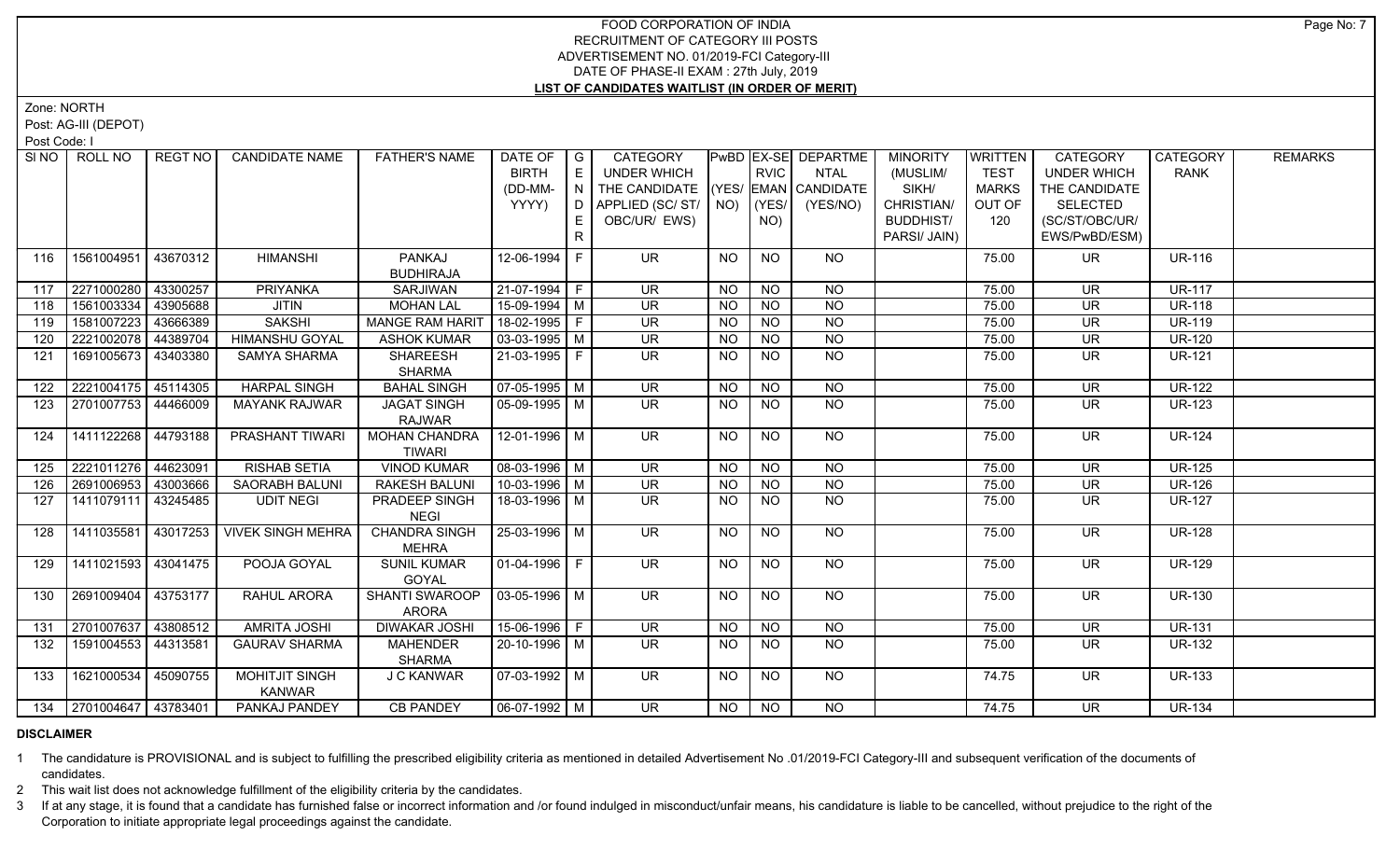Zone: NORTH

Post: AG-III (DEPOT)

Post Code: I

| SI NO I | ROLL NO                 | REGT NO  | <b>CANDIDATE NAME</b>   | <b>FATHER'S NAME</b>                  | DATE OF<br><b>BIRTH</b><br>(DD-MM-<br>YYYY) | $\overline{\phantom{a}}$ G<br>E<br>N<br>D<br>E.<br>R. | CATEGORY<br><b>UNDER WHICH</b><br>THE CANDIDATE (YES/ EMAN CANDIDATE<br>APPLIED (SC/ST/<br>OBC/UR/ EWS) |           | <b>RVIC</b><br>$NO)$ (YES/<br>NO) | PwBD EX-SE DEPARTME<br><b>NTAL</b><br>(YES/NO) | <b>MINORITY</b><br>(MUSLIM/<br>SIKH/<br>CHRISTIAN/<br><b>BUDDHIST/</b><br>PARSI/ JAIN) | <b>WRITTEN</b><br><b>TEST</b><br><b>MARKS</b><br>OUT OF<br>120 | <b>CATEGORY</b><br><b>UNDER WHICH</b><br>THE CANDIDATE<br><b>SELECTED</b><br>(SC/ST/OBC/UR/<br>EWS/PwBD/ESM) | CATEGORY<br><b>RANK</b> | <b>REMARKS</b> |
|---------|-------------------------|----------|-------------------------|---------------------------------------|---------------------------------------------|-------------------------------------------------------|---------------------------------------------------------------------------------------------------------|-----------|-----------------------------------|------------------------------------------------|----------------------------------------------------------------------------------------|----------------------------------------------------------------|--------------------------------------------------------------------------------------------------------------|-------------------------|----------------|
| 135     | 1701000541              | 43228278 | PAWANJOT SINGH          | <b>MOHINDER PAL</b><br>SINGH          | 25-11-1992 M                                |                                                       | <b>UR</b>                                                                                               | <b>NO</b> | <b>NO</b>                         | <b>NO</b>                                      |                                                                                        | 74.75                                                          | UR.                                                                                                          | <b>UR-135</b>           |                |
| 136     | 2561036069              | 43891485 | <b>NAVIN DAS</b>        | <b>RAMEN DAS</b>                      | 19-08-1993 M                                |                                                       | <b>UR</b>                                                                                               | <b>NO</b> | <b>NO</b>                         | <b>NO</b>                                      |                                                                                        | 74.75                                                          | <b>UR</b>                                                                                                    | <b>UR-136</b>           |                |
| 137     | 2601005646 44875785     |          | AKANKSHA PANDEY         | <b>BHAGWANT</b><br>PANDEY             | $05-01-1994$   F                            |                                                       | UR.                                                                                                     | NO.       | <b>NO</b>                         | <b>NO</b>                                      |                                                                                        | 74.75                                                          | <b>UR</b>                                                                                                    | <b>UR-137</b>           |                |
| 138     | 1411054695              | 43470864 | <b>VIVEK KUMAR</b>      | SHAMBHU NATH<br><b>SINGH</b>          | $26 - 04 - 1994$ M                          |                                                       | <b>UR</b>                                                                                               | <b>NO</b> | <b>NO</b>                         | NO                                             |                                                                                        | 74.75                                                          | <b>UR</b>                                                                                                    | <b>UR-138</b>           |                |
| 139     | 2711004678 43009261     |          | <b>MAANIK GUPTA</b>     | <b>VIJAY KUMAR</b><br><b>GUPTA</b>    | $10-08-1994$ M                              |                                                       | $\overline{\mathsf{UR}}$                                                                                | <b>NO</b> | N <sub>O</sub>                    | $N$ <sup>O</sup>                               |                                                                                        | 74.75                                                          | <b>UR</b>                                                                                                    | <b>UR-139</b>           |                |
| 140     | 1331006432 44073869     |          | <b>RUPALI KUMARI</b>    | <b>UDAY KUMAR</b><br><b>SINGH</b>     | 31-08-1994 F                                |                                                       | <b>UR</b>                                                                                               | <b>NO</b> | <b>NO</b>                         | NO                                             |                                                                                        | 74.75                                                          | <b>UR</b>                                                                                                    | <b>UR-140</b>           |                |
| 141     | 2701001903              | 44963485 | <b>ISHAN TEWARI</b>     | <b>K C TEWARI</b>                     | $22-01-1995$ M                              |                                                       | UR                                                                                                      | <b>NO</b> | <b>NO</b>                         | <b>NO</b>                                      |                                                                                        | 74.75                                                          | <b>UR</b>                                                                                                    | <b>UR-141</b>           |                |
| 142     | 1701000098 44697309     |          | SHUVAM MAHAJAN          | <b>RAKESH KUMAR</b>                   | 27-02-1995 M                                |                                                       | <b>UR</b>                                                                                               | <b>NO</b> | <b>NO</b>                         | $N$ O                                          |                                                                                        | 74.75                                                          | <b>UR</b>                                                                                                    | <b>UR-142</b>           |                |
| 143     | 2621026227              | 43106214 | <b>UTKERSH TRIPATHI</b> | <b>VED PRAKASH</b><br><b>TRIPATHI</b> | $10-06-1995$ M                              |                                                       | UR                                                                                                      | NO.       | N <sub>O</sub>                    | N <sub>O</sub>                                 |                                                                                        | 74.75                                                          | $\overline{\mathsf{UR}}$                                                                                     | <b>UR-143</b>           |                |
| 144     | 1411023841              | 44359493 | <b>JYOTI DEVI</b>       | <b>JAGBIR</b>                         | $15-06-1992$ F                              |                                                       | <b>UR</b>                                                                                               | <b>NO</b> | <b>NO</b>                         | <b>NO</b>                                      |                                                                                        | 74.50                                                          | <b>UR</b>                                                                                                    | <b>UR-144</b>           |                |
| 145     | 1351068644              | 44481685 | <b>CHANDAN THAKUR</b>   | <b>NARESH THAKUR</b>                  | 12-12-1992 M                                |                                                       | <b>UR</b>                                                                                               | <b>NO</b> | <b>NO</b>                         | <b>NO</b>                                      |                                                                                        | 74.50                                                          | <b>UR</b>                                                                                                    | <b>UR-145</b>           |                |
| 146     | 1591004283 44122398     |          | RITA MANDOTRA           | <b>SUMER MANDOTRA</b>                 | $09-10-1993$ F                              |                                                       | <b>UR</b>                                                                                               | <b>NO</b> | <b>NO</b>                         | $\overline{N}$                                 |                                                                                        | 74.50                                                          | <b>UR</b>                                                                                                    | <b>UR-146</b>           |                |
| 147     | 2771001133              | 45094157 | PRITAM SHRESTHA         | KAJIMAN<br><b>SHRESTHA</b>            | 19-10-1993 M                                |                                                       | UR                                                                                                      | NO.       | <b>NO</b>                         | <b>NO</b>                                      |                                                                                        | 74.50                                                          | <b>UR</b>                                                                                                    | <b>UR-147</b>           |                |
| 148     | 2321015155              | 43461171 | <b>SAJAL SHARMA</b>     | <b>SANDEEP KUMAR</b><br><b>SHARMA</b> | 11-02-1994 M                                |                                                       | $\overline{\mathsf{UR}}$                                                                                | NO        | <b>NO</b>                         | NO                                             |                                                                                        | 74.50                                                          | UR.                                                                                                          | <b>UR-148</b>           |                |
| 149     | 1631000912 43496696     |          | <b>AVANTI BHARDWAJ</b>  | SATISH BHARDWAJ   26-07-1994   F      |                                             |                                                       | $\overline{\mathsf{UR}}$                                                                                | <b>NO</b> | N <sub>O</sub>                    | N <sub>O</sub>                                 |                                                                                        | 74.50                                                          | <b>UR</b>                                                                                                    | <b>UR-149</b>           |                |
| 150     | 2581003054   43171758   |          | <b>ALOK PANDEY</b>      | <b>AMAR NATH</b><br>PANDEY            | $07-09-1994$ M                              |                                                       | UR.                                                                                                     | NO.       | <b>NO</b>                         | N <sub>O</sub>                                 |                                                                                        | 74.50                                                          | <b>UR</b>                                                                                                    | <b>UR-150</b>           |                |
| 151     | 1351073479 43001647     |          | <b>DEEPAK KUMAR</b>     | SATYANARAYAN<br><b>SHARMA</b>         | $\sqrt{07-10-1994}$ M                       |                                                       | <b>UR</b>                                                                                               | NO.       | <b>NO</b>                         | NO                                             |                                                                                        | 74.50                                                          | UR.                                                                                                          | <b>UR-151</b>           |                |
|         | 152 2221004396 43451066 |          | <b>MEHAK GARG</b>       | KEWAL KRISHAN   21-10-1994   M        |                                             |                                                       | $\overline{\mathsf{UR}}$                                                                                | NO        | NO                                | NO                                             |                                                                                        | 74.50                                                          | $\overline{\mathsf{UR}}$                                                                                     | <b>UR-152</b>           |                |

# **DISCLAIMER**

1 The candidature is PROVISIONAL and is subject to fulfilling the prescribed eligibility criteria as mentioned in detailed Advertisement No .01/2019-FCI Category-III and subsequent verification of the documents of candidates.

2 This wait list does not acknowledge fulfillment of the eligibility criteria by the candidates.

3 If at any stage, it is found that a candidate has furnished false or incorrect information and /or found indulged in misconduct/unfair means, his candidature is liable to be cancelled, without prejudice to the right of t Corporation to initiate appropriate legal proceedings against the candidate.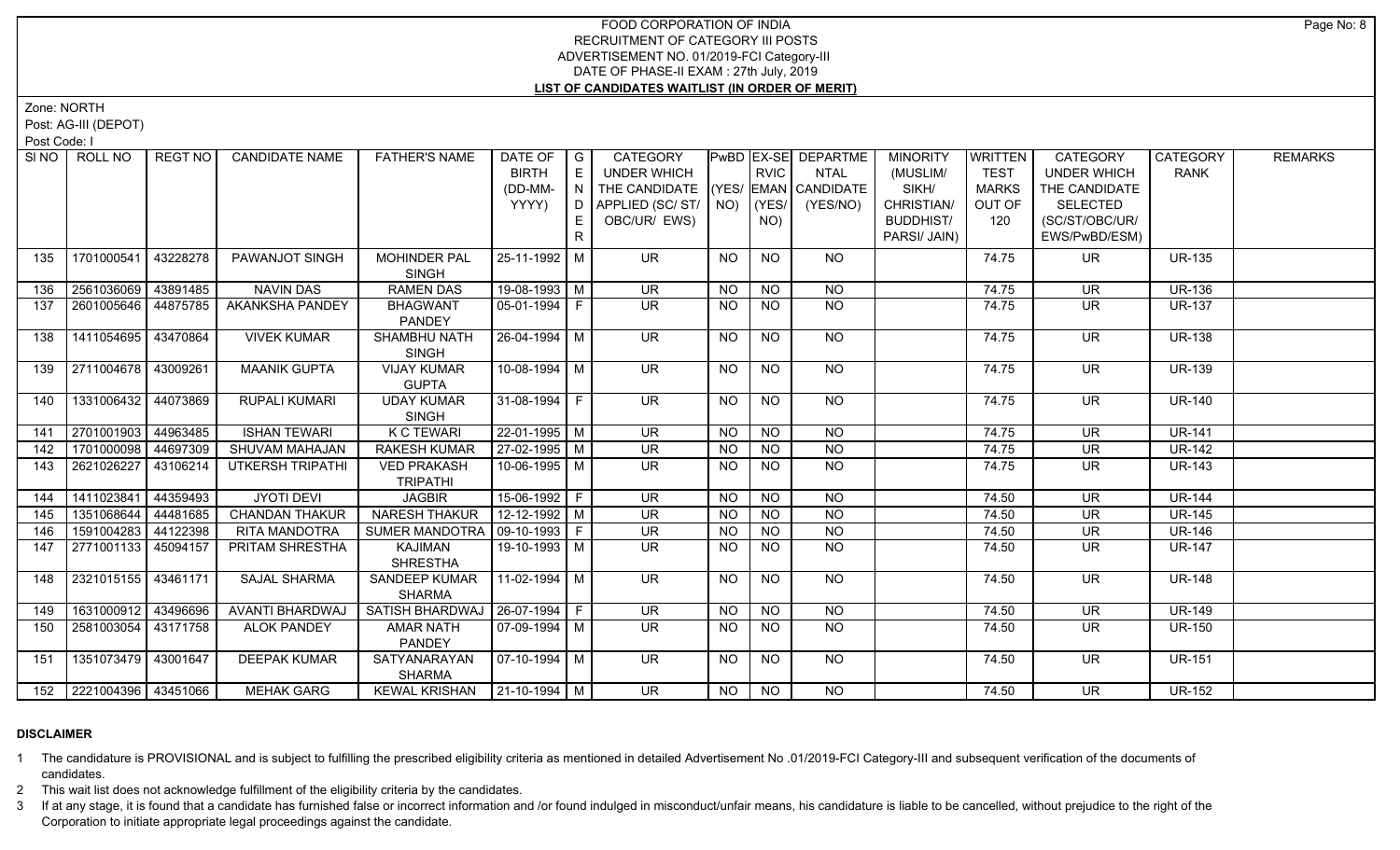Zone: NORTH

Post: AG-III (DEPOT)

Post Code: I

| SI NO I | ROLL NO             | REGT NO  | <b>CANDIDATE NAME</b>   | <b>FATHER'S NAME</b>              | DATE OF   G            |    | CATEGORY                           |                 |                 | PwBD EX-SE DEPARTME | <b>MINORITY</b>  | <b>WRITTEN</b> | CATEGORY                 | CATEGORY      | <b>REMARKS</b> |
|---------|---------------------|----------|-------------------------|-----------------------------------|------------------------|----|------------------------------------|-----------------|-----------------|---------------------|------------------|----------------|--------------------------|---------------|----------------|
|         |                     |          |                         |                                   | <b>BIRTH</b>           | E  | UNDER WHICH                        |                 | <b>RVIC</b>     | <b>NTAL</b>         | (MUSLIM/         | <b>TEST</b>    | <b>UNDER WHICH</b>       | <b>RANK</b>   |                |
|         |                     |          |                         |                                   | (DD-MM-                | N  | THE CANDIDATE (YES/ EMAN CANDIDATE |                 |                 |                     | SIKH/            | <b>MARKS</b>   | THE CANDIDATE            |               |                |
|         |                     |          |                         |                                   | YYYY)                  | D. | APPLIED (SC/ ST/   NO)             |                 | (YES/           | (YES/NO)            | CHRISTIAN/       | OUT OF         | <b>SELECTED</b>          |               |                |
|         |                     |          |                         |                                   |                        |    | OBC/UR/ EWS)                       |                 | NO)             |                     | <b>BUDDHIST/</b> | 120            | (SC/ST/OBC/UR/           |               |                |
|         |                     |          |                         |                                   |                        | R. |                                    |                 |                 |                     | PARSI/ JAIN)     |                | EWS/PwBD/ESM)            |               |                |
| 153     | 1691005926 43754359 |          | SUDHANSHU               | <b>SUBHASH</b>                    | 19-01-1995 M           |    | <b>UR</b>                          | <b>NO</b>       | <b>NO</b>       | <b>NO</b>           |                  | 74.50          | <b>UR</b>                | <b>UR-153</b> |                |
|         |                     |          | <b>KHAJURIA</b>         | <b>KHAJURIA</b>                   |                        |    |                                    |                 |                 |                     |                  |                |                          |               |                |
| 154     | 1691001748 44636699 |          | SUDANSHU GUPTA          | <b>RAKESH GUPTA</b>               | 09-03-1995 M           |    | <b>UR</b>                          | <b>NO</b>       | <b>NO</b>       | <b>NO</b>           |                  | 74.50          | <b>UR</b>                | <b>UR-154</b> |                |
| 155     | 1441001479 43558635 |          | <b>RIPUDAMAN SINGH</b>  | <b>ASHOK KUMAR</b>                | 19-06-1995 M           |    | <b>UR</b>                          | <b>NO</b>       | <b>NO</b>       | <b>NO</b>           |                  | 74.50          | UR.                      | <b>UR-155</b> |                |
|         |                     |          | CHAUHAN                 | CHAUHAN                           |                        |    |                                    |                 |                 |                     |                  |                |                          |               |                |
| 156     | 2321050272 44011874 |          | <b>MAHIPAL SINGH</b>    | <b>GOVIND SINGH</b>               | 08-02-1996   M         |    | <b>UR</b>                          | <b>NO</b>       | <b>NO</b>       | NO                  |                  | 74.50          | UR.                      | <b>UR-156</b> |                |
|         |                     |          | <b>RAJPUROHIT</b>       | <b>RAJPUROHIT</b>                 |                        |    |                                    |                 |                 |                     |                  |                |                          |               |                |
| 157     | 2541011832 43471086 |          | <b>ANSHUL JAIN</b>      | YATENDRA BABU                     | 25-08-1996 M           |    | $\overline{\mathsf{UR}}$           | $\overline{NO}$ | <b>NO</b>       | N <sub>O</sub>      | <b>JAIN</b>      | 74.50          | $\overline{\mathsf{UR}}$ | <b>UR-157</b> |                |
|         |                     |          |                         | JAIN                              |                        |    |                                    |                 |                 |                     |                  |                |                          |               |                |
| 158     | 2321057430 43708238 |          | <b>SACHIN JUNEJA</b>    | JEET JUNEJA                       | $\boxed{06-10-1996}$ M |    | $\overline{\mathsf{UR}}$           | <b>NO</b>       | $N$ O           | $N$ O               |                  | 74.50          | $\overline{\mathsf{UR}}$ | <b>UR-158</b> |                |
| 159     | 1351070802 43398711 |          | RADHA KUMARI            | <b>RAGHUBANSH</b>                 | 05-12-1996   F         |    | $\overline{\mathsf{UR}}$           | <b>NO</b>       | <b>NO</b>       | $N$ O               |                  | 74.50          | <b>UR</b>                | <b>UR-159</b> |                |
|         |                     |          |                         | PRASAD SINGH                      |                        |    |                                    |                 |                 |                     |                  |                |                          |               |                |
| 160     | 2311004405 45052164 |          | <b>SUMIT KUMAR</b>      | <b>KISHAN LAL</b>                 | 14-03-1992 M           |    | UR.                                | <b>NO</b>       | NO.             | NO.                 |                  | 74.25          | UR.                      | <b>UR-160</b> |                |
|         |                     |          | <b>SHARMA</b>           | <b>SHARMA</b>                     |                        |    |                                    |                 |                 |                     |                  |                |                          |               |                |
| 161     | 1581002173 43761089 |          | <b>VIKRAM MANN</b>      | <b>JAI KISHAN MANN</b>            | $31-03-1992$ M         |    | <b>UR</b>                          | <b>NO</b>       | <b>NO</b>       | NO                  |                  | 74.25          | <b>UR</b>                | <b>UR-161</b> |                |
| 162     | 1451005280 43926568 |          | <b>AJAY KUMAR DUBEY</b> | AK DUBEY                          | $28-06-1992$ M         |    | <b>UR</b>                          | <b>NO</b>       | $\overline{NQ}$ | $\overline{NQ}$     |                  | 74.25          | <b>UR</b>                | <b>UR-162</b> |                |
| 163     | 1351081060 43083635 |          | RAHUL RAI               | BRAJ BHUSHAN RAI   10-10-1992   M |                        |    | <b>UR</b>                          | <b>NO</b>       | <b>NO</b>       | <b>NO</b>           |                  | 74.25          | <b>UR</b>                | <b>UR-163</b> |                |
| 164     | 2331009325 43756629 |          | <b>MAMTA</b>            | <b>JAGDISH PRASAD</b>             | $\boxed{07-02-1993}$ F |    | <b>UR</b>                          | <b>NO</b>       | <b>NO</b>       | $\overline{NQ}$     |                  | 74.25          | <b>UR</b>                | <b>UR-164</b> |                |
| 165     | 2621015886 43057042 |          | <b>SHIVANGI PURWAR</b>  | <b>SHARAD PURWAR</b>              | $ 24-03-1993 F$        |    | <b>UR</b>                          | <b>NO</b>       | <b>NO</b>       | N <sub>O</sub>      |                  | 74.25          | <b>UR</b>                | <b>UR-165</b> |                |
| 166     | 1411052235 43074888 |          | <b>SOMYA SHUKLA</b>     | UMESH CHANDRA                     | $ 17-11-1993 F$        |    | UR.                                | NO.             | <b>NO</b>       | NO.                 |                  | 74.25          | UR.                      | <b>UR-166</b> |                |
|         |                     |          |                         | <b>SHUKLA</b>                     |                        |    |                                    |                 |                 |                     |                  |                |                          |               |                |
| 167     | 2631014386 44202635 |          | <b>MANAS DUBEY</b>      | NAGENDRA DUBEY   14-01-1994   M   |                        |    | UR.                                | <b>NO</b>       | $\overline{NO}$ | N <sub>O</sub>      |                  | 74.25          | <b>UR</b>                | <b>UR-167</b> |                |
| 168     | 2271001057 43535277 |          | AMRINDER SINGH          | HARJINDER SINGH   22-05-1994   M  |                        |    | $\overline{\mathsf{UR}}$           | <b>NO</b>       | $\overline{N}$  | $\overline{NO}$     |                  | 74.25          | $\overline{\mathsf{UR}}$ | <b>UR-168</b> |                |
| 169     | 1691008644          | 43358568 | <b>SAMBHAV JAIN</b>     | RAVI JAIN                         | 19-09-1994   M         |    | <b>UR</b>                          | <b>NO</b>       | $\overline{NO}$ | $\overline{NQ}$     | JAIN             | 74.25          | <b>UR</b>                | <b>UR-169</b> |                |
| 170     | 1601001165 43501961 |          | KIRTI NAKRA             | <b>ASHOK NAKRA</b>                | $21-11-1994$ F         |    | $\overline{\mathsf{UR}}$           | <b>NO</b>       | $\overline{NO}$ | N <sub>O</sub>      |                  | 74.25          | <b>UR</b>                | <b>UR-170</b> |                |
| 171     | 2711002079 43506418 |          | <b>AKASH SINGH</b>      | <b>MANOHAR SINGH</b>              | $ 28-11-1994 $ M       |    | UR.                                | NO.             | <b>NO</b>       | NO.                 |                  | 74.25          | UR.                      | <b>UR-171</b> |                |
|         |                     |          | <b>CHAHAR</b>           | CHAHAR                            |                        |    |                                    |                 |                 |                     |                  |                |                          |               |                |
| 172     | 1411078391 43079555 |          | <b>PRATEEK BHATT</b>    | <b>MOHAN CHANDRA</b>              | $\vert$ 09-12-1994 M   |    | UR.                                | <b>NO</b>       | $\overline{NO}$ | N <sub>O</sub>      |                  | 74.25          | <b>UR</b>                | <b>UR-172</b> |                |
|         |                     |          |                         | <b>BHATT</b>                      |                        |    |                                    |                 |                 |                     |                  |                |                          |               |                |

# **DISCLAIMER**

1 The candidature is PROVISIONAL and is subject to fulfilling the prescribed eligibility criteria as mentioned in detailed Advertisement No .01/2019-FCI Category-III and subsequent verification of the documents of candidates.

2 This wait list does not acknowledge fulfillment of the eligibility criteria by the candidates.

3 If at any stage, it is found that a candidate has furnished false or incorrect information and /or found indulged in misconduct/unfair means, his candidature is liable to be cancelled, without prejudice to the right of t Corporation to initiate appropriate legal proceedings against the candidate.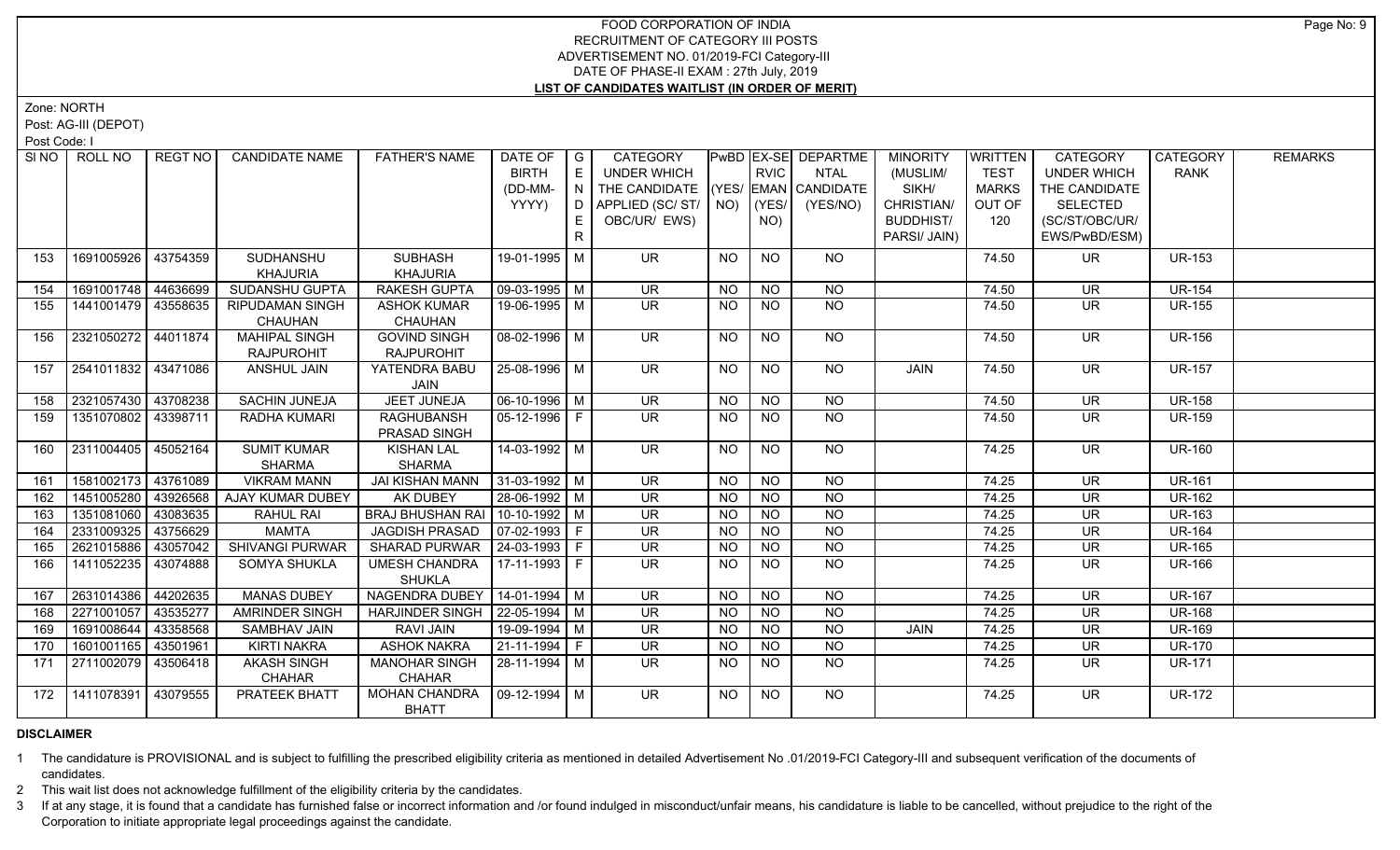Zone: NORTH

Post: AG-III (DEPOT)

Post Code: I

|     | SINO ROLL NO          | REGT NO   | <b>CANDIDATE NAME</b>                | <b>FATHER'S NAME</b>                             | DATE OF $ G $<br><b>BIRTH</b> | E. | CATEGORY<br>UNDER WHICH            |           | <b>RVIC</b>    | PwBD EX-SE DEPARTME<br><b>NTAL</b> | <b>MINORITY</b><br>(MUSLIM/ | <b>WRITTEN</b><br><b>TEST</b> | <b>CATEGORY</b><br><b>UNDER WHICH</b> | <b>CATEGORY</b><br><b>RANK</b> | <b>REMARKS</b> |
|-----|-----------------------|-----------|--------------------------------------|--------------------------------------------------|-------------------------------|----|------------------------------------|-----------|----------------|------------------------------------|-----------------------------|-------------------------------|---------------------------------------|--------------------------------|----------------|
|     |                       |           |                                      |                                                  | (DD-MM-                       | N  | THE CANDIDATE (YES/ EMAN CANDIDATE |           |                |                                    | SIKH/                       | <b>MARKS</b>                  | THE CANDIDATE                         |                                |                |
|     |                       |           |                                      |                                                  | YYYY)                         | D. | APPLIED (SC/ ST/   NO)             |           | (YES/          | (YES/NO)                           | CHRISTIAN/                  | OUT OF                        | <b>SELECTED</b>                       |                                |                |
|     |                       |           |                                      |                                                  |                               |    | OBC/UR/ EWS)                       |           | NO)            |                                    | <b>BUDDHIST/</b>            | 120                           | (SC/ST/OBC/UR/                        |                                |                |
|     |                       |           |                                      |                                                  |                               |    |                                    |           |                |                                    | PARSI/ JAIN)                |                               | EWS/PwBD/ESM)                         |                                |                |
| 173 | 2561013055 43076990   |           | SHIKHA SRIVASTAVA                    | <b>SUNIL KUMAR</b>                               | 29-12-1994 F                  |    | UR.                                | <b>NO</b> | <b>NO</b>      | NO.                                |                             | 74.25                         | UR.                                   | <b>UR-173</b>                  |                |
|     |                       |           |                                      | <b>SRIVASTAVA</b>                                |                               |    |                                    |           |                |                                    |                             |                               |                                       |                                |                |
| 174 | 2621002713 43675553   |           | VAIBHAV<br>SRIVASTAVA                | <b>ANOOP KUMAR</b><br><b>SRIVASTAVA</b>          | 12-06-1995 M                  |    | <b>UR</b>                          | <b>NO</b> | <b>NO</b>      | <b>NO</b>                          |                             | 74.25                         | <b>UR</b>                             | <b>UR-174</b>                  |                |
| 175 | 2541002103 43901491   |           | <b>SACHIN KUMAR</b>                  | <b>JAGVEER SINGH</b>                             | $ 01-08-1995 $ M              |    | <b>UR</b>                          | <b>NO</b> | <b>NO</b>      | <b>NO</b>                          |                             | 74.25                         | <b>UR</b>                             | <b>UR-175</b>                  |                |
| 176 | 1691010213 43581825   |           | <b>VIPUL KHAJURIA</b>                | YASH PAL<br><b>KHAJURIA</b>                      | 14-03-1996 M                  |    | <b>UR</b>                          | NO.       | <b>NO</b>      | NO                                 |                             | 74.25                         | UR.                                   | <b>UR-176</b>                  |                |
| 177 | 1351068086 44240441   |           | <b>RATNESH KUMAR</b>                 | NAGENDRA KUMAR   12-10-1996   M<br><b>TIWARI</b> |                               |    | $\overline{\mathsf{UR}}$           | <b>NO</b> | <b>NO</b>      | N <sub>O</sub>                     |                             | 74.25                         | UR.                                   | <b>UR-177</b>                  |                |
| 178 | 1341007669 44507623   |           | <b>DAMINI</b>                        | <b>MRITYUNJAI</b>                                | 20-03-1997 F                  |    | <b>UR</b>                          | <b>NO</b> | <b>NO</b>      | NO                                 |                             | 74.25                         | <b>UR</b>                             | <b>UR-178</b>                  |                |
|     |                       |           |                                      | <b>KUMAR SINGH</b>                               |                               |    |                                    |           |                |                                    |                             |                               |                                       |                                |                |
| 179 | 1321002207 43946108   |           | ABHIJEET JHA                         | AJAY BHUSHAN                                     | $\vert$ 07-03-1993 $\vert$ M  |    | <b>UR</b>                          | <b>NO</b> | NO             | NO                                 |                             | 74.00                         | UR.                                   | <b>UR-179</b>                  |                |
|     |                       |           |                                      | JHA                                              |                               |    |                                    |           |                |                                    |                             |                               |                                       |                                |                |
| 180 | 2601010785 43155318   |           | <b>CHARU TRIPATHI</b>                | <b>B B TRIPATHI</b>                              | $\boxed{05-09-1993}$ F        |    | <b>UR</b>                          | <b>NO</b> | N <sub>O</sub> | N <sub>O</sub>                     |                             | 74.00                         | <b>UR</b>                             | <b>UR-180</b>                  |                |
| 181 | 1581008016 44873498   |           | <b>VIRENDER SINGH</b>                | <b>GAJE SINGH</b>                                | 21-12-1993 M                  |    | <b>UR</b>                          | <b>NO</b> | <b>NO</b>      | <b>NO</b>                          |                             | 74.00                         | <b>UR</b>                             | <b>UR-181</b>                  |                |
| 182 | 2771004154   43337788 |           | <b>AMAN TIWARI</b>                   | <b>HARENDRA NATH</b><br><b>TIWARI</b>            | 15-02-1994 M                  |    | UR.                                | <b>NO</b> | <b>NO</b>      | <b>NO</b>                          |                             | 74.00                         | <b>UR</b>                             | <b>UR-182</b>                  |                |
| 183 | 1411046349 43170693   |           | <b>ASHUTOSH</b><br><b>UPADHYAY</b>   | ANIL UPADHYAY                                    | 01-07-1994   M                |    | UR.                                | NO.       | <b>NO</b>      | NO.                                |                             | 74.00                         | UR.                                   | <b>UR-183</b>                  |                |
| 184 | 1861006950 44604814   |           | <b>AMAL R</b>                        | <b>REJIKN</b>                                    | $25-10-1994$ M                |    | $\overline{\mathsf{UR}}$           | <b>NO</b> | $N$ O          | N <sub>O</sub>                     |                             | 74.00                         | $\overline{\mathsf{UR}}$              | <b>UR-184</b>                  |                |
| 185 | 1591007361            | 43334096  | NAINA RANI                           | <b>BALBIR SINGH</b>                              | 05-10-1995   F                |    | UR.                                | NO.       | <b>NO</b>      | N <sub>O</sub>                     |                             | 74.00                         | UR                                    | <b>UR-185</b>                  |                |
| 186 | 2631011654            | 144621162 | <b>PRANJAL SAXENA</b>                | <b>SHRI PAL</b>                                  | $\sqrt{02-01-1996}$ M         |    | $\overline{\mathsf{UR}}$           | <b>NO</b> | N <sub>O</sub> | N <sub>O</sub>                     |                             | 74.00                         | <b>UR</b>                             | <b>UR-186</b>                  |                |
| 187 | 2741029360 44887056   |           | <b>MANJIL MAHANTY</b>                | <b>MOHIT MAHANTY</b>                             | $\boxed{06-01-1992}$ M        |    | UR                                 | <b>NO</b> | N <sub>O</sub> | N <sub>O</sub>                     |                             | 73.75                         | <b>UR</b>                             | <b>UR-187</b>                  |                |
| 188 | 1351082775 43889095   |           | <b>NITESH KUMAR</b>                  | <b>AWADHESH</b>                                  | $12-08-1992$ M                |    | UR.                                | NO.       | <b>NO</b>      | $\overline{NO}$                    |                             | 73.75                         | <b>UR</b>                             | <b>UR-188</b>                  |                |
|     |                       |           | <b>SINGH</b>                         | <b>KUMAR SINGH</b>                               |                               |    |                                    |           |                |                                    |                             |                               |                                       |                                |                |
| 189 | 1611000195 43046200   |           | <b>SAHIL SHARMA</b>                  | <b>MADAN LAL</b>                                 | $21-09-1992$ M                |    | <b>UR</b>                          | <b>NO</b> | <b>NO</b>      | <b>NO</b>                          |                             | 73.75                         | UR                                    | <b>UR-189</b>                  |                |
| 190 | 2691006855 43297151   |           | <b>ANKIT SINGH</b><br><b>RAUTHAN</b> | <b>SHIVRATAN SINGH</b><br><b>RAUTHAN</b>         | $16-01-1993$ M                |    | UR.                                | NO.       | <b>NO</b>      | $N$ <sup>O</sup>                   |                             | 73.75                         | UR.                                   | <b>UR-190</b>                  |                |

# **DISCLAIMER**

1 The candidature is PROVISIONAL and is subject to fulfilling the prescribed eligibility criteria as mentioned in detailed Advertisement No .01/2019-FCI Category-III and subsequent verification of the documents of candidates.

2 This wait list does not acknowledge fulfillment of the eligibility criteria by the candidates.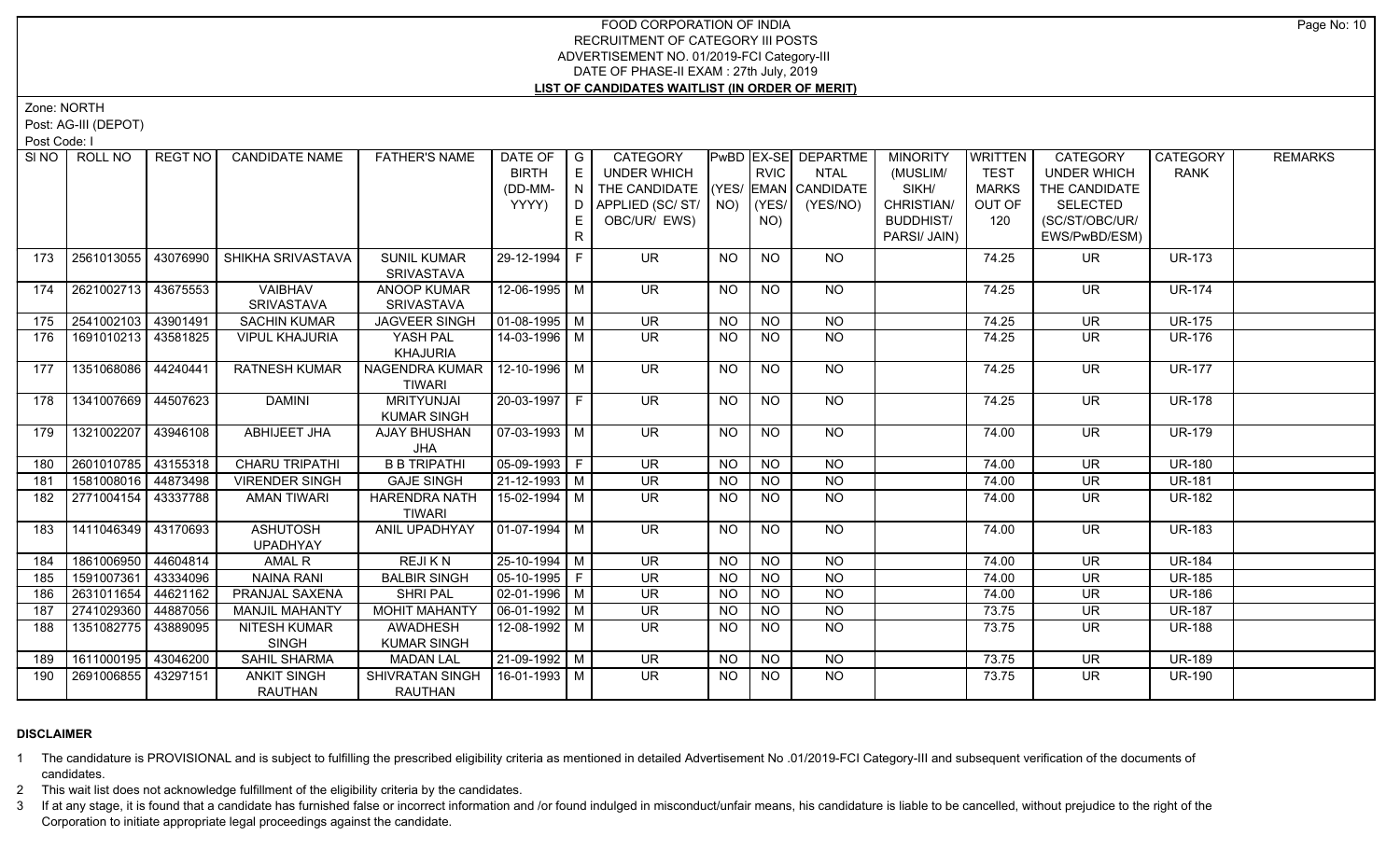Zone: NORTH

Post: AG-III (DEPOT)

Post Code: I

|     | SINO   ROLL NO        | REGT NO I | <b>CANDIDATE NAME</b>                | <b>FATHER'S NAME</b>            | DATE OF                | I G           | CATEGORY                           |           |                 | PwBD   EX-SE   DEPARTME | <b>MINORITY</b>  | <b>WRITTEN</b> | <b>CATEGORY</b>          | CATEGORY      | <b>REMARKS</b> |
|-----|-----------------------|-----------|--------------------------------------|---------------------------------|------------------------|---------------|------------------------------------|-----------|-----------------|-------------------------|------------------|----------------|--------------------------|---------------|----------------|
|     |                       |           |                                      |                                 | <b>BIRTH</b>           | E             | <b>UNDER WHICH</b>                 |           | <b>RVIC</b>     | <b>NTAL</b>             | (MUSLIM/         | <b>TEST</b>    | <b>UNDER WHICH</b>       | RANK          |                |
|     |                       |           |                                      |                                 | (DD-MM-                | $\mid N \mid$ | THE CANDIDATE (YES/ EMAN CANDIDATE |           |                 |                         | SIKH/            | <b>MARKS</b>   | THE CANDIDATE            |               |                |
|     |                       |           |                                      |                                 | YYYY)                  |               | D   APPLIED (SC/ ST/   NO)   (YES/ |           |                 | (YES/NO)                | CHRISTIAN/       | OUT OF         | <b>SELECTED</b>          |               |                |
|     |                       |           |                                      |                                 |                        | E.            | OBC/UR/ EWS)                       |           | NO)             |                         | <b>BUDDHIST/</b> | 120            | (SC/ST/OBC/UR/           |               |                |
|     |                       |           |                                      |                                 |                        | R             |                                    |           |                 |                         | PARSI/ JAIN)     |                | EWS/PwBD/ESM)            |               |                |
| 191 | 1411016922            | 43689729  | MRIDUL DUBEY                         | <b>JAY PRAKASH</b>              | 25-03-1993 M           |               | UR.                                | NO        | <b>NO</b>       | <b>NO</b>               |                  | 73.75          | UR                       | <b>UR-191</b> |                |
|     |                       |           |                                      | <b>DUBEY</b>                    |                        |               |                                    |           |                 |                         |                  |                |                          |               |                |
| 192 | 1931007251            | 43537143  | <b>ANUGYA SHARMA</b>                 | <b>VIJAY KUMAR</b>              | 08-09-1993 F           |               | <b>UR</b>                          | <b>NO</b> | <b>NO</b>       | <b>NO</b>               |                  | 73.75          | UR.                      | <b>UR-192</b> |                |
|     |                       |           |                                      | <b>SHARMA</b>                   |                        |               |                                    |           |                 |                         |                  |                |                          |               |                |
| 193 | 1371012556 43274105   |           | <b>ANKUSH THAKUR</b>                 | <b>RAJENDER</b>                 | $03-01-1994$ M         |               | <b>UR</b>                          | <b>NO</b> | $\overline{NQ}$ | $N$ <sup>O</sup>        |                  | 73.75          | <b>UR</b>                | <b>UR-193</b> |                |
|     |                       |           |                                      | <b>THAKUR</b>                   |                        |               |                                    |           |                 |                         |                  |                |                          |               |                |
| 194 | 1691006968 45159075   |           | <b>VISHAL SLATHIA</b>                | <b>KULDEEP SINGH</b>            | 14-07-1994 M           |               | <b>UR</b>                          | NO.       | NO.             | NO                      |                  | 73.75          | <b>UR</b>                | <b>UR-194</b> |                |
|     |                       |           |                                      | <b>SLATHIA</b>                  |                        |               |                                    |           |                 |                         |                  |                |                          |               |                |
| 195 | 1571001791            | 43311235  | <b>SANCHIT MITTAL</b>                | <b>DINESH MITTAL</b>            | $21-08-1994$ M         |               | <b>UR</b>                          | <b>NO</b> | <b>NO</b>       | <b>NO</b>               |                  | 73.75          | <b>UR</b>                | <b>UR-195</b> |                |
| 196 |                       |           | 1291000620 43935015 ABHISHEK VARDHAN | <b>LAXMI CHANDRA</b>            | $\boxed{04-10-1994}$ M |               | UR.                                | NO.       | <b>NO</b>       | N <sub>O</sub>          |                  | 73.75          | $\overline{\mathsf{UR}}$ | <b>UR-196</b> |                |
|     |                       |           | <b>AWASTHI</b>                       | <b>AWASTHI</b>                  |                        |               |                                    |           |                 |                         |                  |                |                          |               |                |
| 197 | 2361002498 44907769   |           | <b>TARUNA SHARMA</b>                 | <b>DEVI LAL SHARMA</b>          | $ 27-09-1995 F$        |               | UR                                 | <b>NO</b> | NO              | $N$ O                   |                  | 73.75          | $\overline{\mathsf{UR}}$ | <b>UR-197</b> |                |
| 198 | 1581006936            | 43947845  | AKSHAY KUMAR                         | JITENDER KUMAR                  | $06-11-1995$ M         |               | <b>UR</b>                          | NO.       | <b>NO</b>       | $N$ O                   |                  | 73.75          | <b>UR</b>                | <b>UR-198</b> |                |
| 199 | 1591005451            | 44549142  | <b>KHUSBU</b>                        | <b>GOPAL GOEL</b>               | $07-12-1995$ F         |               | $\overline{\mathsf{UR}}$           | <b>NO</b> | <b>NO</b>       | N <sub>O</sub>          |                  | 73.75          | <b>UR</b>                | <b>UR-199</b> |                |
| 200 | 1591001628            | 44359295  | KAJAL                                | <b>RAJBIR</b>                   | 26-01-1996 F           |               | <b>UR</b>                          | <b>NO</b> | <b>NO</b>       | $N$ O                   |                  | 73.75          | <b>UR</b>                | <b>UR-200</b> |                |
| 201 | 1411026977            | 43607641  | <b>VIKRANT SINGH</b>                 | <b>RAVINDER SINGH</b>           | $24 - 03 - 1996$ M     |               | <b>UR</b>                          | <b>NO</b> | NO              | $N$ O                   |                  | 73.75          | <b>UR</b>                | <b>UR-201</b> |                |
| 202 | 2221006221            | 43488934  | GAGANDEEP                            | <b>MURLI MANOHAR</b>            | 13-04-1996 M           |               | <b>UR</b>                          | NO.       | <b>NO</b>       | <b>NO</b>               |                  | 73.75          | UR                       | <b>UR-202</b> |                |
|     |                       |           | <b>BANSAL</b>                        | <b>BANSAL</b>                   |                        |               |                                    |           |                 |                         |                  |                |                          |               |                |
| 203 | 2631049250            | 43756955  | <b>PREETI TIWARI</b>                 | ANJANI NANDAN                   | 05-06-1996 F           |               | <b>UR</b>                          | <b>NO</b> | <b>NO</b>       | <b>NO</b>               |                  | 73.75          | <b>UR</b>                | <b>UR-203</b> |                |
| 204 | 1931005925            | 45171332  | <b>SUMIT PARASHAR</b>                | <b>GOPAL PARASHAR</b>           | $\sqrt{03-08-1992}$ M  |               | <b>UR</b>                          | <b>NO</b> | <b>NO</b>       | $\overline{NO}$         |                  | 73.50          | <b>UR</b>                | <b>UR-204</b> |                |
| 205 | 2221015939 43623932   |           | <b>ANKIT MONGA</b>                   | <b>NARESH KUMAR</b>             | 17-09-1992 M           |               | <b>UR</b>                          | <b>NO</b> | <b>NO</b>       | <b>NO</b>               |                  | 73.50          | <b>UR</b>                | <b>UR-205</b> |                |
| 206 | 2351010606   43447197 |           | <b>SAURABH TIWARI</b>                | OM PRAKASH                      | $07-08-1993$ M         |               | UR.                                | NO.       | NO.             | <b>NO</b>               |                  | 73.50          | <b>UR</b>                | <b>UR-206</b> |                |
|     |                       |           |                                      | <b>TIWARI</b>                   |                        |               |                                    |           |                 |                         |                  |                |                          |               |                |
| 207 | 2221002792 45026754   |           | SAHIL GARG                           | <b>RAMESH KUMAR</b>             | $01-04-1994$ M         |               | $\overline{\mathsf{UR}}$           | NO        | $\overline{NQ}$ | $N$ <sup>O</sup>        |                  | 73.50          | <b>UR</b>                | <b>UR-207</b> |                |
|     |                       |           |                                      | GARG                            |                        |               |                                    |           |                 |                         |                  |                |                          |               |                |
| 208 | 2221007406 44373876   |           | PAYAL RANI                           | SURINDER KUMAR   23-09-1994   F |                        |               | UR.                                | <b>NO</b> | <b>NO</b>       | <b>NO</b>               |                  | 73.50          | <b>UR</b>                | <b>UR-208</b> |                |
| 209 | 1411040367            | 44717596  | <b>KULDEEP</b>                       | <b>SATYA NARAIAN</b>            | 12-10-1994 M           |               | <b>UR</b>                          | <b>NO</b> | <b>NO</b>       | N <sub>O</sub>          |                  | 73.50          | <b>UR</b>                | <b>UR-209</b> |                |
| 210 | 2611006167            | 44224976  | SHIVANGI GOSWAMI                     | <b>BASANT KUMAR</b>             | 11-05-1995 F           |               | UR.                                | NO.       | NO.             | NO.                     |                  | 73.50          | UR.                      | <b>UR-210</b> |                |
|     |                       |           |                                      | <b>GOSWAMI</b>                  |                        |               |                                    |           |                 |                         |                  |                |                          |               |                |

#### **DISCLAIMER**

1 The candidature is PROVISIONAL and is subject to fulfilling the prescribed eligibility criteria as mentioned in detailed Advertisement No .01/2019-FCI Category-III and subsequent verification of the documents of candidates.

2 This wait list does not acknowledge fulfillment of the eligibility criteria by the candidates.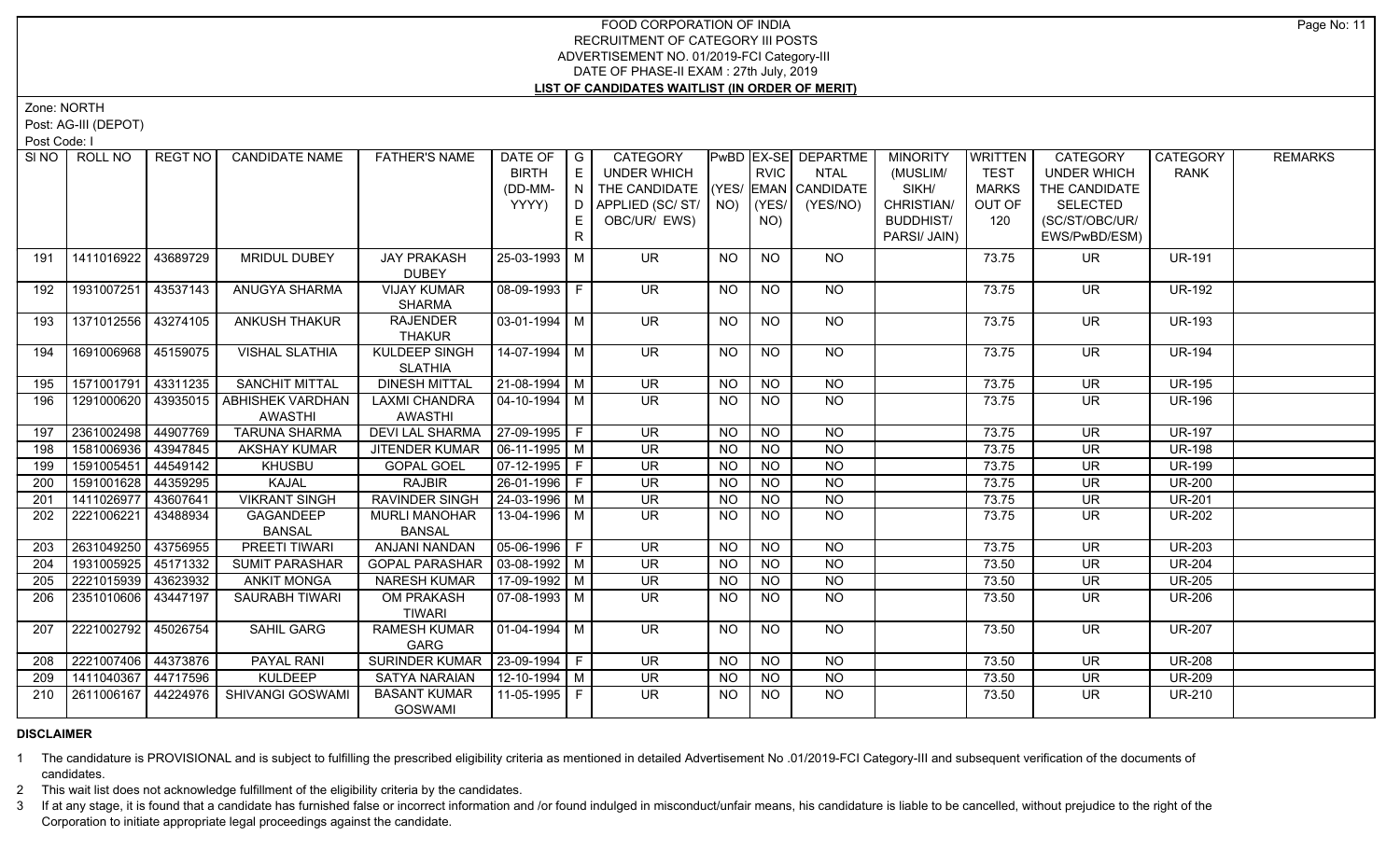Zone: NORTH

Post: AG-III (DEPOT)

Post Code: I

| SI NO | ROLL NO                 | REGT NO  | <b>CANDIDATE NAME</b>    | <b>FATHER'S NAME</b>               | DATE OF   G            |    | <b>CATEGORY</b>                    |           |                 | <b>PwBD EX-SE DEPARTME</b> | <b>MINORITY</b>  | <b>WRITTEN</b> | <b>CATEGORY</b>          | CATEGORY      | <b>REMARKS</b> |
|-------|-------------------------|----------|--------------------------|------------------------------------|------------------------|----|------------------------------------|-----------|-----------------|----------------------------|------------------|----------------|--------------------------|---------------|----------------|
|       |                         |          |                          |                                    | <b>BIRTH</b>           | E  | <b>UNDER WHICH</b>                 |           | <b>RVIC</b>     | <b>NTAL</b>                | (MUSLIM/         | <b>TEST</b>    | <b>UNDER WHICH</b>       | <b>RANK</b>   |                |
|       |                         |          |                          |                                    | (DD-MM-                | N  | THE CANDIDATE (YES/ EMAN CANDIDATE |           |                 |                            | SIKH/            | <b>MARKS</b>   | THE CANDIDATE            |               |                |
|       |                         |          |                          |                                    | YYYY)                  | D  | APPLIED (SC/ ST/   NO)   (YES/     |           |                 | (YES/NO)                   | CHRISTIAN/       | OUT OF         | <b>SELECTED</b>          |               |                |
|       |                         |          |                          |                                    |                        | E  | OBC/UR/ EWS)                       |           | NO)             |                            | <b>BUDDHIST/</b> | 120            | (SC/ST/OBC/UR/           |               |                |
|       |                         |          |                          |                                    |                        | R. |                                    |           |                 |                            | PARSI/ JAIN)     |                | EWS/PwBD/ESM)            |               |                |
| 211   | 1411029424              | 44340041 | <b>JAYANT KUMAR</b>      | RAJIV KUMAR                        | 15-06-1995 M           |    | <b>UR</b>                          | <b>NO</b> | <b>NO</b>       | <b>NO</b>                  |                  | 73.50          | <b>UR</b>                | <b>UR-211</b> |                |
| 212   | 1601000726              | 44359378 | <b>DEEPANSHU KUMAR</b>   | <b>SURAJ SACHDEVA</b>              | 10-08-1995 M           |    | $\overline{\mathsf{UR}}$           | <b>NO</b> | NO              | $N$ O                      |                  | 73.50          | $\overline{\mathsf{UR}}$ | <b>UR-212</b> |                |
| 213   | 1571002310 44551094     |          | <b>SAHIL TAYA</b>        | <b>SURJAN SINGH</b>                | $05-01-1996$ F         |    | UR.                                | <b>NO</b> | N <sub>O</sub>  | $N$ O                      |                  | 73.50          | <b>UR</b>                | <b>UR-213</b> |                |
| 214   | 2281001804              | 43712208 | <b>SHIFALI GARG</b>      | <b>JASWANT RAI</b>                 | $01-06-1996$ F         |    | <b>UR</b>                          | <b>NO</b> | <b>NO</b>       | N <sub>O</sub>             |                  | 73.50          | <b>UR</b>                | <b>UR-214</b> |                |
| 215   | 1431003311              | 43333636 | <b>VIDHI SHARMA</b>      | <b>RAJENDRA</b><br>PRASAD          | $21-01-1997$ F         |    | UR.                                | <b>NO</b> | NO              | $N$ O                      |                  | 73.50          | UR.                      | <b>UR-215</b> |                |
| 216   | 1411071133 43687169     |          | AASHISH BISHT            | <b>DIWAN SINGH</b><br><b>BISHT</b> | $04 - 08 - 1997$ M     |    | <b>UR</b>                          | NO.       | <b>NO</b>       | NO                         |                  | 73.50          | UR.                      | <b>UR-216</b> |                |
| 217   | 2251000514              | 44635463 | <b>SONALI DHIMAN</b>     | RAJINDER DHIMAN   27-06-1992   F   |                        |    | $\overline{\mathsf{UR}}$           | <b>NO</b> | $\overline{NO}$ | $\overline{NQ}$            |                  | 73.25          | <b>UR</b>                | <b>UR-217</b> |                |
| 218   | 1571004065              | 45098213 | <b>VISHAL SINGHAL</b>    | <b>SUNIL SINGHAL</b>               | 06-09-1992 M           |    | UR.                                | NO.       | <b>NO</b>       | $\overline{NQ}$            |                  | 73.25          | UR                       | <b>UR-218</b> |                |
| 219   | 1591014957              | 44018379 | AMAN AHUJA               | <b>ASHOK KUMAR</b>                 | $05-01-1993$ M         |    | <b>UR</b>                          | <b>NO</b> | <b>NO</b>       | $\overline{NQ}$            |                  | 73.25          | <b>UR</b>                | <b>UR-219</b> |                |
| 220   | 2731002805 43221314     |          | <b>RAJIV KUMAR SINGH</b> | <b>BINOD KUMAR</b>                 | 07-03-1993   M         |    | UR.                                | <b>NO</b> | <b>NO</b>       | NO.                        |                  | 73.25          | <b>UR</b>                | <b>UR-220</b> |                |
|       |                         |          |                          | <b>SINGH</b>                       |                        |    |                                    |           |                 |                            |                  |                |                          |               |                |
| 221   | 2701001026 45162765     |          | <b>MAHESH SINGH</b>      | <b>UPENDRA SINGH</b>               | $01-05-1993$ M         |    | <b>UR</b>                          | NO.       | <b>NO</b>       | NO                         |                  | 73.25          | <b>UR</b>                | <b>UR-221</b> |                |
|       |                         |          | <b>BISHT</b>             | <b>BISHT</b>                       |                        |    |                                    |           |                 |                            |                  |                |                          |               |                |
| 222   | 1691010009              | 43150030 | <b>GAURAV SIWACH</b>     | <b>VINOD KUMAR</b>                 | 24-05-1993 M           |    | <b>UR</b>                          | <b>NO</b> | <b>NO</b>       | <b>NO</b>                  |                  | 73.25          | <b>UR</b>                | <b>UR-222</b> |                |
| 223   | 1871005283              | 43838053 | <b>SUBI MATHEW</b>       | K M MATHEW                         | 30-06-1993 F           |    | <b>UR</b>                          | <b>NO</b> | $N$ O           | N <sub>O</sub>             |                  | 73.25          | <b>UR</b>                | <b>UR-223</b> |                |
| 224   | 1371001685 45088350     |          | <b>GAURAV SONI</b>       | <b>RAM PAUL SONI</b>               | $15-01-1994$ M         |    | $\overline{\mathsf{UR}}$           | $N$ O     | N               | $N$ O                      |                  | 73.25          | <b>UR</b>                | <b>UR-224</b> |                |
| 225   | 1431003795 44403155     |          | ADARSH KUMAR             | <b>SURENDRA SINGH</b>              | $31-03-1994$ M         |    | $\overline{\mathsf{UR}}$           | <b>NO</b> | N <sub>O</sub>  | N                          |                  | 73.25          | $\overline{\mathsf{UR}}$ | <b>UR-225</b> |                |
| 226   | 2221004005 45113685     |          | <b>BHARAT BHUSHAN</b>    | RAJ KUMAR BAJAJ                    | $29-05-1994$ M         |    | $\overline{\mathsf{UR}}$           | <b>NO</b> | $N$ O           | N                          |                  | 73.25          | <b>UR</b>                | <b>UR-226</b> |                |
| 227   | 2321089135 43310616     |          | <b>ABHISHEK</b>          | <b>DINESH CHANDRA</b>              | 29-07-1994 M           |    | UR.                                | <b>NO</b> | <b>NO</b>       | <b>NO</b>                  |                  | 73.25          | <b>UR</b>                | <b>UR-227</b> |                |
|       |                         |          | <b>BHARDWAJ</b>          | BHARDWAJ                           |                        |    |                                    |           |                 |                            |                  |                |                          |               |                |
| 228   | 1411110039              | 45093044 | <b>BHUPESH PANT</b>      | <b>DINESH PANT</b>                 | $\boxed{01-01-1995}$ M |    | $\overline{\mathsf{UR}}$           | <b>NO</b> | NO              | $N$ O                      |                  | 73.25          | $\overline{\mathsf{UR}}$ | <b>UR-228</b> |                |
| 229   | 2631023718   43141638   |          | <b>HARSHITA</b>          | <b>SANJAY KUMAR</b>                | 11-02-1995 F           |    | UR.                                | NO.       | <b>NO</b>       | $N$ O                      |                  | 73.25          | UR                       | <b>UR-229</b> |                |
|       |                         |          | <b>UPADHYAY</b>          | <b>UPADHYAY</b>                    |                        |    |                                    |           |                 |                            |                  |                |                          |               |                |
| 230   | 1411120093 44301867     |          | <b>PRATEEK</b>           | PRAMOD KUMAR                       | 23-03-1995 M           |    | UR.                                | NO        | <b>NO</b>       | NO.                        |                  | 73.25          | UR.                      | <b>UR-230</b> |                |
|       |                         |          | PARASHAR                 | <b>MISHRA</b>                      |                        |    |                                    |           |                 |                            |                  |                |                          |               |                |
|       | 231 2591001869 44445472 |          | <b>AYUSH TIWARI</b>      | <b>ATUL TIWARI</b>                 | 23-07-1995 M           |    | $\overline{\mathsf{UR}}$           | NO        | <b>NO</b>       | $\overline{NO}$            |                  | 73.25          | <b>UR</b>                | <b>UR-231</b> |                |

# **DISCLAIMER**

1 The candidature is PROVISIONAL and is subject to fulfilling the prescribed eligibility criteria as mentioned in detailed Advertisement No .01/2019-FCI Category-III and subsequent verification of the documents of candidates.

2 This wait list does not acknowledge fulfillment of the eligibility criteria by the candidates.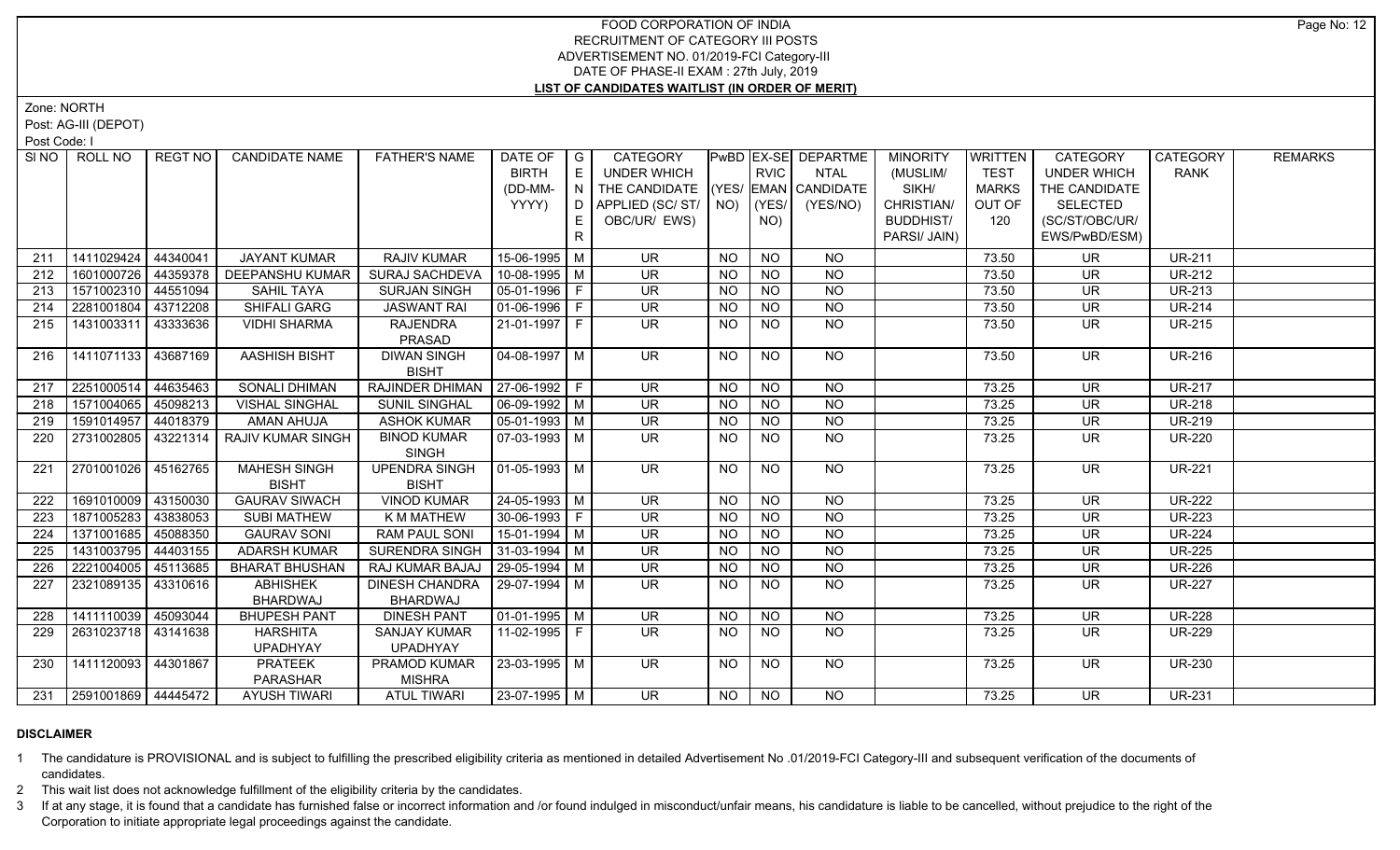Zone: NORTH

Post: AG-III (DEPOT)

Post Code: I

| SI NO I | ROLL NO             | REGT NO  | <b>CANDIDATE NAME</b>                 | <b>FATHER'S NAME</b>                   | DATE OF   G<br><b>BIRTH</b><br>(DD-MM-<br>YYYY) | E<br>N<br>D<br>E | <b>CATEGORY</b><br>UNDER WHICH<br>THE CANDIDATE (YES/ EMAN CANDIDATE<br>APPLIED (SC/ST/<br>OBC/UR/ EWS) |                 | <b>RVIC</b><br>$NO)$ (YES/<br>NO) | <b>PwBD EX-SE DEPARTME</b><br><b>NTAL</b><br>(YES/NO) | <b>MINORITY</b><br>(MUSLIM/<br>SIKH/<br>CHRISTIAN/<br><b>BUDDHIST/</b><br>PARSI/ JAIN) | <b>WRITTEN</b><br><b>TEST</b><br><b>MARKS</b><br>OUT OF<br>120 | <b>CATEGORY</b><br><b>UNDER WHICH</b><br>THE CANDIDATE<br><b>SELECTED</b><br>(SC/ST/OBC/UR/<br>EWS/PwBD/ESM) | CATEGORY<br><b>RANK</b> | <b>REMARKS</b> |
|---------|---------------------|----------|---------------------------------------|----------------------------------------|-------------------------------------------------|------------------|---------------------------------------------------------------------------------------------------------|-----------------|-----------------------------------|-------------------------------------------------------|----------------------------------------------------------------------------------------|----------------------------------------------------------------|--------------------------------------------------------------------------------------------------------------|-------------------------|----------------|
| 232     | 2361003832          | 45115967 | <b>AKSHANSH SHARMA</b>                | <b>BAL KISHAN</b><br><b>SHARMA</b>     | 28-07-1995 M                                    |                  | <b>UR</b>                                                                                               | NO              | <b>NO</b>                         | NO                                                    |                                                                                        | 73.25                                                          | UR.                                                                                                          | <b>UR-232</b>           |                |
| 233     | 2671002152 44047080 |          | <b>SHIVAM SINGH</b><br><b>PARIHAR</b> | PRAHLAD SINGH<br><b>PARIHAR</b>        | 16-09-1995 M                                    |                  | <b>UR</b>                                                                                               | NO              | <b>NO</b>                         | NO                                                    |                                                                                        | 73.25                                                          | <b>UR</b>                                                                                                    | <b>UR-233</b>           |                |
| 234     | 2711000519 43896072 |          | <b>MONIKA ANAND</b>                   | <b>SURAJ PRAKASH</b><br><b>ANAND</b>   | 26-09-1995 F                                    |                  | UR.                                                                                                     | NO              | $\overline{NQ}$                   | NO                                                    |                                                                                        | 73.25                                                          | <b>UR</b>                                                                                                    | <b>UR-234</b>           |                |
| 235     | 1431005638 43453214 |          | <b>GAUTAM CHAUHAN</b>                 | <b>UMESH CHAUHAN</b>                   | $04-11-1995$ M                                  |                  | $\overline{\mathsf{UR}}$                                                                                | <b>NO</b>       | N <sub>O</sub>                    | NO                                                    |                                                                                        | 73.25                                                          | <b>UR</b>                                                                                                    | <b>UR-235</b>           |                |
| 236     | 1581005232          | 43339841 | <b>SHIVANI</b>                        | <b>SOM NATH</b>                        | $23-11-1995$ F                                  |                  | $\overline{\mathsf{UR}}$                                                                                | <b>NO</b>       | $N$ O                             | N <sub>O</sub>                                        |                                                                                        | 73.25                                                          | $\overline{\mathsf{UR}}$                                                                                     | <b>UR-236</b>           |                |
| 237     | 2601017003 44766302 |          | <b>SALONI MEHTA</b>                   | <b>RAKESH CHANDRA</b><br><b>MEHTA</b>  | 09-01-1996 F                                    |                  | UR.                                                                                                     | <b>NO</b>       | $N$ O                             | N <sub>O</sub>                                        |                                                                                        | 73.25                                                          | <b>UR</b>                                                                                                    | <b>UR-237</b>           |                |
| 238     | 1191008389 43619285 |          | <b>PURANAM RAJA</b><br><b>SEKHAR</b>  | P KRISHNA<br>PRASAD                    | 25-04-1996 M                                    |                  | $\overline{\mathsf{UR}}$                                                                                | <b>NO</b>       | <b>NO</b>                         | NO                                                    |                                                                                        | 73.25                                                          | <b>UR</b>                                                                                                    | <b>UR-238</b>           |                |
| 239     | 2721002299          | 43348155 | PRANJAL                               | RAVI RANJAN<br><b>CHOUDHARY</b>        | $04 - 08 - 1996$ M                              |                  | $\overline{\mathsf{UR}}$                                                                                | <b>NO</b>       | N <sub>O</sub>                    | NO                                                    |                                                                                        | 73.25                                                          | $\overline{\mathsf{UR}}$                                                                                     | <b>UR-239</b>           |                |
| 240     | 2561023738          | 44200270 | <b>DEEPAK PANDEY</b>                  | <b>DINESH NAND</b><br><b>PANDEY</b>    | 23-07-1992 M                                    |                  | <b>UR</b>                                                                                               | <b>NO</b>       | <b>NO</b>                         | NO                                                    |                                                                                        | 73.00                                                          | <b>UR</b>                                                                                                    | <b>UR-240</b>           |                |
| 241     | 2741012264 44297644 |          | <b>JHUMA SINGHA</b>                   | <b>MANOJ KUMAR</b><br><b>SINGHA</b>    | $06-12-1992$ F                                  |                  | $\overline{\mathsf{UR}}$                                                                                | $\overline{NO}$ | $\overline{NQ}$                   | $N$ <sup>O</sup>                                      |                                                                                        | 73.00                                                          | <b>UR</b>                                                                                                    | <b>UR-241</b>           |                |
| 242     | 2571007548 43489296 |          | RAJAT AGARWAL                         | <b>KOMESHWAR</b><br>DAYAL AGARWAL      | 15-01-1993 M                                    |                  | <b>UR</b>                                                                                               | NO.             | <b>NO</b>                         | NO                                                    |                                                                                        | 73.00                                                          | UR                                                                                                           | <b>UR-242</b>           |                |
| 243     | 1591000293          | 43956092 | PRIYANKA                              | PAWAN KUMAR<br><b>KANODIA</b>          | 16-02-1993 F                                    |                  | UR.                                                                                                     | NO.             | <b>NO</b>                         | <b>NO</b>                                             |                                                                                        | 73.00                                                          | <b>UR</b>                                                                                                    | <b>UR-243</b>           |                |
| 244     | 2331005744          | 44956224 | <b>MRINAL INDORIYA</b>                | <b>GOPAL PRASAD</b><br><b>INDORIYA</b> | 18-11-1993 F                                    |                  | UR                                                                                                      | NO              | N <sub>O</sub>                    | NO                                                    |                                                                                        | 73.00                                                          | $\overline{\mathsf{UR}}$                                                                                     | <b>UR-244</b>           |                |
| 245     | 2701000726 43297071 |          | <b>BABITA JOSHI</b>                   | <b>BHUWAN</b><br>CHANDRA JOSHI         | 25-12-1993 F                                    |                  | <b>UR</b>                                                                                               | <b>NO</b>       | <b>NO</b>                         | <b>NO</b>                                             |                                                                                        | 73.00                                                          | <b>UR</b>                                                                                                    | <b>UR-245</b>           |                |
| 246     | 2571008038 43445134 |          | <b>VAISHALI SAXENA</b>                | PRADEEP KUMAR<br>SAXENA                | $01-04-1994$ F                                  |                  | UR.                                                                                                     | NO.             | <b>NO</b>                         | NO                                                    |                                                                                        | 73.00                                                          | UR.                                                                                                          | <b>UR-246</b>           |                |

# **DISCLAIMER**

1 The candidature is PROVISIONAL and is subject to fulfilling the prescribed eligibility criteria as mentioned in detailed Advertisement No .01/2019-FCI Category-III and subsequent verification of the documents of candidates.

2 This wait list does not acknowledge fulfillment of the eligibility criteria by the candidates.

3 If at any stage, it is found that a candidate has furnished false or incorrect information and /or found indulged in misconduct/unfair means, his candidature is liable to be cancelled, without prejudice to the right of t Corporation to initiate appropriate legal proceedings against the candidate.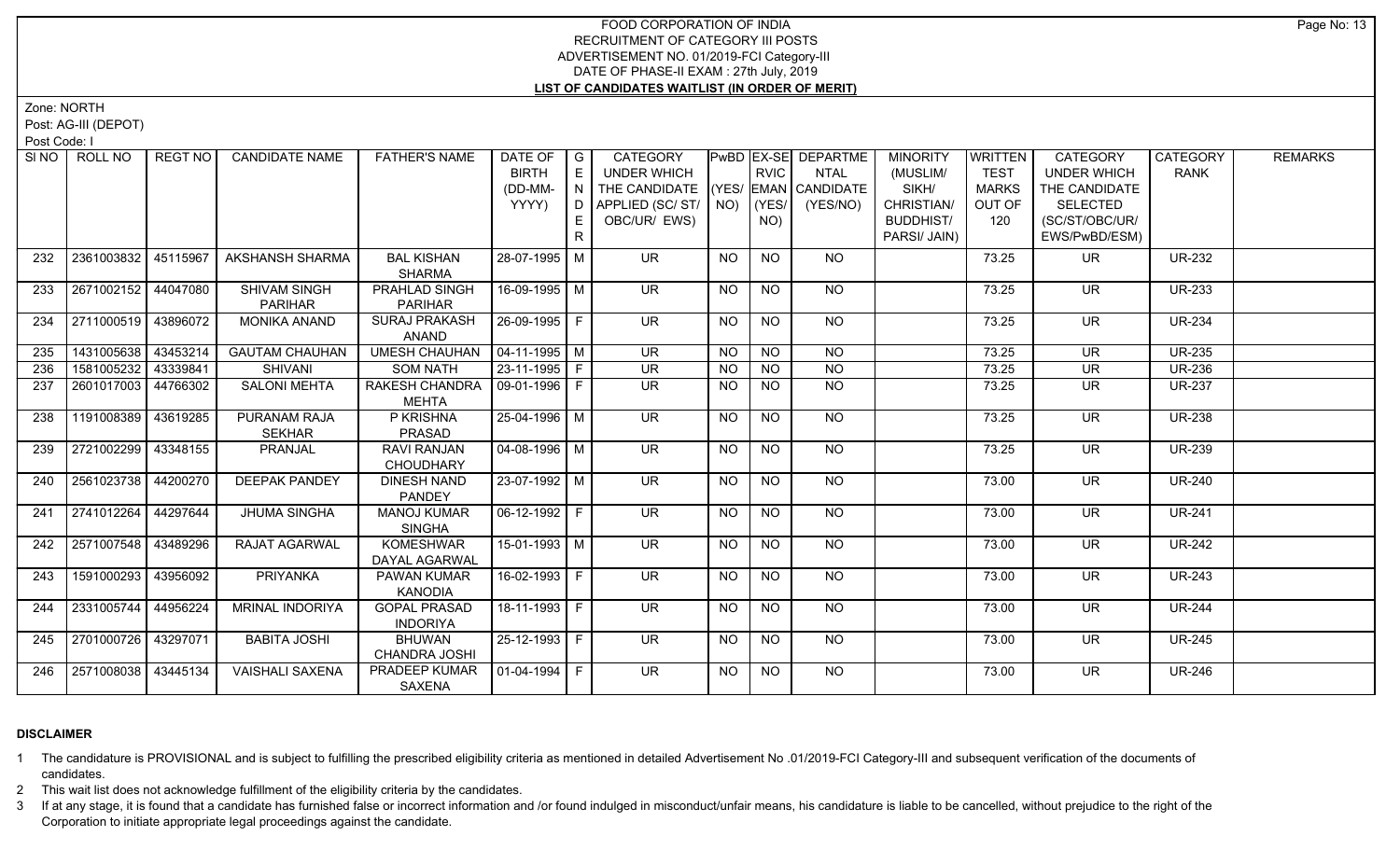Zone: NORTH

Post: AG-III (DEPOT)

Post Code: I

|     | SINO   ROLL NO      | REGT NO  | <b>CANDIDATE NAME</b>  | <b>FATHER'S NAME</b>  | DATE OF<br><b>BIRTH</b> | $\overline{\phantom{a}}$ $\overline{\phantom{a}}$<br>E | <b>CATEGORY</b><br>UNDER WHICH     |                | <b>RVIC</b>    | PwBD   EX-SE   DEPARTME<br><b>NTAL</b> | <b>MINORITY</b><br>(MUSLIM/ | <b>WRITTEN</b><br><b>TEST</b> | <b>CATEGORY</b><br><b>UNDER WHICH</b> | CATEGORY<br><b>RANK</b> | <b>REMARKS</b> |
|-----|---------------------|----------|------------------------|-----------------------|-------------------------|--------------------------------------------------------|------------------------------------|----------------|----------------|----------------------------------------|-----------------------------|-------------------------------|---------------------------------------|-------------------------|----------------|
|     |                     |          |                        |                       | (DD-MM-                 | $\top$ N $\bot$                                        | THE CANDIDATE (YES/ EMAN CANDIDATE |                |                |                                        | SIKH/                       | <b>MARKS</b>                  | THE CANDIDATE                         |                         |                |
|     |                     |          |                        |                       | YYYY)                   | D.                                                     | APPLIED (SC/ ST/   NO)   (YES/     |                |                | (YES/NO)                               | CHRISTIAN/                  | OUT OF                        | <b>SELECTED</b>                       |                         |                |
|     |                     |          |                        |                       |                         |                                                        | OBC/UR/ EWS)                       |                | NO)            |                                        | <b>BUDDHIST/</b>            | 120                           | (SC/ST/OBC/UR/                        |                         |                |
|     |                     |          |                        |                       |                         | E.                                                     |                                    |                |                |                                        |                             |                               |                                       |                         |                |
|     |                     |          |                        |                       |                         | R                                                      |                                    |                |                |                                        | PARSI/ JAIN)                |                               | EWS/PwBD/ESM)                         |                         |                |
| 247 | 1441003332          | 43356225 | PRIYANKA VASHIST       | <b>KISHORI LAL</b>    | 22-05-1994              |                                                        | <b>UR</b>                          | <b>NO</b>      | <b>NO</b>      | <b>NO</b>                              |                             | 73.00                         | UR.                                   | <b>UR-247</b>           |                |
|     |                     |          |                        | <b>SHARMA</b>         |                         |                                                        |                                    |                |                |                                        |                             |                               |                                       |                         |                |
| 248 | 1411086054          | 44988135 | <b>ACHYUTAM JOSHI</b>  | <b>HARISH CHANDRA</b> | $04 - 06 - 1994$ M      |                                                        | <b>UR</b>                          | <b>NO</b>      | <b>NO</b>      | NO                                     |                             | 73.00                         | UR.                                   | <b>UR-248</b>           |                |
|     |                     |          |                        | <b>JOSHI</b>          |                         |                                                        |                                    |                |                |                                        |                             |                               |                                       |                         |                |
| 249 | 2631008222          | 43619305 | <b>ARPIT TIWARI</b>    | <b>BHAGWAN DEEN</b>   | $24 - 01 - 1995$ M      |                                                        | $\overline{\mathsf{UR}}$           | <b>NO</b>      | <b>NO</b>      | $N$ <sup>O</sup>                       |                             | 73.00                         | <b>UR</b>                             | <b>UR-249</b>           |                |
|     |                     |          |                        | <b>TIWARI</b>         |                         |                                                        |                                    |                |                |                                        |                             |                               |                                       |                         |                |
| 250 | 1701000560 44911092 |          | SHUBAM SHARMA          | <b>PARSHOTAM LAL</b>  | 20-02-1995 M            |                                                        | $\overline{\mathsf{UR}}$           | N <sub>O</sub> | N <sub>O</sub> | N <sub>O</sub>                         |                             | 73.00                         | <b>UR</b>                             | <b>UR-250</b>           |                |
| 251 | 2251000950 43916373 |          | <b>VIVEK THAKUR</b>    | RAJ KUMAR             | 29-03-1995 M            |                                                        | <b>UR</b>                          | <b>NO</b>      | <b>NO</b>      | N <sub>O</sub>                         |                             | 73.00                         | $\overline{\mathsf{UR}}$              | <b>UR-251</b>           |                |
| 252 | 2631012174 43856671 |          | <b>SAUMYA PANDEY</b>   | <b>RAMA SHANKER</b>   | $31-03-1995$ F          |                                                        | $\overline{\mathsf{UR}}$           | <b>NO</b>      | N <sub>O</sub> | $N$ <sup>O</sup>                       |                             | 73.00                         | <b>UR</b>                             | <b>UR-252</b>           |                |
|     |                     |          |                        | PANDEY                |                         |                                                        |                                    |                |                |                                        |                             |                               |                                       |                         |                |
| 253 | 2321040584          | 43144608 | <b>MANISHA MISHRA</b>  | <b>ASHOK KUMAR</b>    | 28-06-1995 F            |                                                        | $\overline{\mathsf{UR}}$           | <b>NO</b>      | <b>NO</b>      | NO                                     |                             | 73.00                         | <b>UR</b>                             | <b>UR-253</b>           |                |
|     |                     |          |                        | <b>MISHRA</b>         |                         |                                                        |                                    |                |                |                                        |                             |                               |                                       |                         |                |
| 254 | 2691002683 43217763 |          | <b>AKANSHA RAWAT</b>   | <b>ANUP SINGH</b>     | $15-07-1995$ F          |                                                        | UR.                                | <b>NO</b>      | <b>NO</b>      | NO                                     |                             | 73.00                         | <b>UR</b>                             | <b>UR-254</b>           |                |
|     |                     |          |                        | <b>RAWAT</b>          |                         |                                                        |                                    |                |                |                                        |                             |                               |                                       |                         |                |
| 255 | 1541000260 44115420 |          | <b>VAISHALI SHARMA</b> | <b>MANMOHAN</b>       | 18-08-1995   F          |                                                        | <b>UR</b>                          | <b>NO</b>      | <b>NO</b>      | <b>NO</b>                              |                             | 73.00                         | <b>UR</b>                             | <b>UR-255</b>           |                |
|     |                     |          |                        | <b>SHARMA</b>         |                         |                                                        |                                    |                |                |                                        |                             |                               |                                       |                         |                |
| 256 | 2651005669 43587427 |          | <b>VIKRANT SINGH</b>   | <b>BHUPENDRA</b>      | 20-11-1995 M            |                                                        | <b>UR</b>                          | <b>NO</b>      | <b>NO</b>      | <b>NO</b>                              |                             | 73.00                         | <b>UR</b>                             | <b>UR-256</b>           |                |
|     |                     |          |                        | <b>SINGH</b>          |                         |                                                        |                                    |                |                |                                        |                             |                               |                                       |                         |                |
| 257 | 2251001834          | 43228506 | <b>FARUN JAIN</b>      | <b>RAKESH JAIN</b>    | 20-01-1996 M            |                                                        | $\overline{\mathsf{UR}}$           | <b>NO</b>      | <b>NO</b>      | N <sub>O</sub>                         |                             | 73.00                         | <b>UR</b>                             | <b>UR-257</b>           |                |
| 258 | 1691006985 43469625 |          | <b>VIBHOR GUPTA</b>    | <b>SUSHIL KUMAR</b>   | 18-10-1996 M            |                                                        | <b>UR</b>                          | NO.            | <b>NO</b>      | N <sub>O</sub>                         |                             | 73.00                         | <b>UR</b>                             | <b>UR-258</b>           |                |
|     |                     |          |                        | <b>GUPTA</b>          |                         |                                                        |                                    |                |                |                                        |                             |                               |                                       |                         |                |
| 259 | 2631024419          | 43356880 | CHARU BHARDWAJ         | <b>AMOD KUMAR</b>     | 07-09-1997 F            |                                                        | <b>UR</b>                          | NO.            | <b>NO</b>      | NO                                     |                             | 73.00                         | <b>UR</b>                             | <b>UR-259</b>           |                |
|     |                     |          |                        | <b>BHARDWAJ</b>       |                         |                                                        |                                    |                |                |                                        |                             |                               |                                       |                         |                |
| 260 | 2151003640 43348631 |          | PRITIPARNA             | PRASANNA KUMAR        | 10-05-1998 F            |                                                        | UR.                                | <b>NO</b>      | N <sub>O</sub> | NO                                     |                             | 73.00                         | <b>UR</b>                             | <b>UR-260</b>           |                |
|     |                     |          | PANIGRAHI              | <b>PANIGRAHI</b>      |                         |                                                        |                                    |                |                |                                        |                             |                               |                                       |                         |                |
| 261 | 1351089565 44757371 |          | <b>ANUPAM JYOTI</b>    | SACCHIDANAND          | 26-02-1992 F            |                                                        | <b>UR</b>                          | <b>NO</b>      | <b>NO</b>      | <b>NO</b>                              |                             | 72.75                         | <b>UR</b>                             | <b>UR-261</b>           |                |
|     |                     |          |                        | <b>SINGH</b>          |                         |                                                        |                                    |                |                |                                        |                             |                               |                                       |                         |                |
| 262 | 2541011318 43019296 |          | <b>SHASHANK SHARMA</b> | SATISH CHANDRA        | 17-06-1992 M            |                                                        | <b>UR</b>                          | <b>NO</b>      | <b>NO</b>      | $N$ <sup>O</sup>                       |                             | 72.75                         | <b>UR</b>                             | <b>UR-262</b>           |                |
|     |                     |          |                        | <b>SHARMA</b>         |                         |                                                        |                                    |                |                |                                        |                             |                               |                                       |                         |                |

# **DISCLAIMER**

1 The candidature is PROVISIONAL and is subject to fulfilling the prescribed eligibility criteria as mentioned in detailed Advertisement No .01/2019-FCI Category-III and subsequent verification of the documents of candidates.

2 This wait list does not acknowledge fulfillment of the eligibility criteria by the candidates.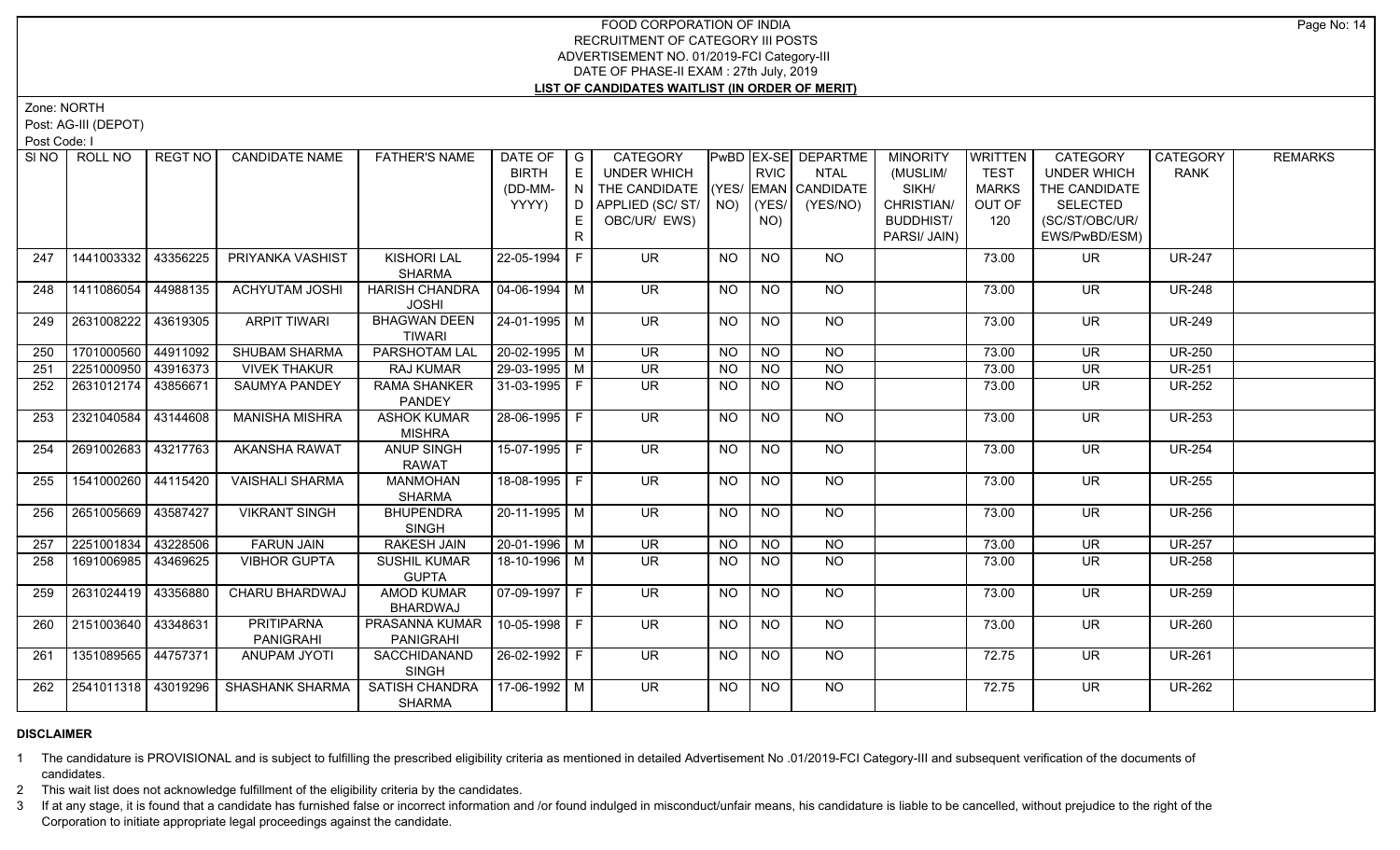Zone: NORTH

Post: AG-III (DEPOT)

Post Code: I

| SI NO | ROLL NO               | REGT NO  | <b>CANDIDATE NAME</b> | <b>FATHER'S NAME</b>   | DATE OF                      | $\overline{\phantom{a}}$ G | CATEGORY                           |             |                | PwBD EX-SE DEPARTME                      | <b>MINORITY</b>  | <b>WRITTEN</b> | CATEGORY                 | CATEGORY      | <b>REMARKS</b> |
|-------|-----------------------|----------|-----------------------|------------------------|------------------------------|----------------------------|------------------------------------|-------------|----------------|------------------------------------------|------------------|----------------|--------------------------|---------------|----------------|
|       |                       |          |                       |                        | <b>BIRTH</b>                 | E                          | <b>UNDER WHICH</b>                 |             | <b>RVIC</b>    | <b>NTAL</b>                              | (MUSLIM/         | <b>TEST</b>    | <b>UNDER WHICH</b>       | <b>RANK</b>   |                |
|       |                       |          |                       |                        | (DD-MM-                      | N.                         | THE CANDIDATE (YES/ EMAN CANDIDATE |             |                |                                          | SIKH/            | <b>MARKS</b>   | THE CANDIDATE            |               |                |
|       |                       |          |                       |                        | YYYY)                        | D                          | APPLIED (SC/ST/                    | $NO)$ (YES/ |                | (YES/NO)                                 | CHRISTIAN/       | OUT OF         | <b>SELECTED</b>          |               |                |
|       |                       |          |                       |                        |                              | E.                         | OBC/UR/ EWS)                       |             | NO)            |                                          | <b>BUDDHIST/</b> | 120            | (SC/ST/OBC/UR/           |               |                |
|       |                       |          |                       |                        |                              | R                          |                                    |             |                |                                          | PARSI/ JAIN)     |                | EWS/PwBD/ESM)            |               |                |
| 263   | 1411007812            | 43931270 | <b>ANKIT BHUSHAN</b>  | <b>HARI MOHAN</b>      | 20-06-1992 M                 |                            | <b>UR</b>                          | <b>NO</b>   | <b>NO</b>      | <b>NO</b>                                |                  | 72.75          | UR.                      | <b>UR-263</b> |                |
|       |                       |          |                       | CHAUDHARY              |                              |                            |                                    |             |                |                                          |                  |                |                          |               |                |
| 264   | 2031010935   44898833 |          | <b>TARUN LUMB</b>     | <b>SEHDEV KUMAR</b>    | $05-08-1992$ M               |                            | <b>UR</b>                          | NO          | <b>NO</b>      | NO                                       |                  | 72.75          | UR                       | <b>UR-264</b> |                |
|       |                       |          |                       | <b>LUMB</b>            |                              |                            |                                    |             |                |                                          |                  |                |                          |               |                |
| 265   | 1761007699            | 43029917 | RAKESH BHASKAR        | <b>BRAJENDRA</b>       | $27 - 03 - 1993$ M           |                            | $\overline{\mathsf{UR}}$           | NO.         | <b>NO</b>      | NO                                       |                  | 72.75          | <b>UR</b>                | <b>UR-265</b> |                |
|       |                       |          |                       | <b>KUMAR</b>           |                              |                            |                                    |             |                |                                          |                  |                |                          |               |                |
| 266   | 2651002962            | 43654658 | <b>SHUBHAM</b>        | <b>NARESH KUMAR</b>    | $20-04-1993$ M               |                            | $\overline{\mathsf{UR}}$           | NO          | N <sub>O</sub> | $N$ <sup>O</sup>                         |                  | 72.75          | $\overline{\mathsf{UR}}$ | <b>UR-266</b> |                |
|       |                       |          | <b>VARSHNEY</b>       | VARSHNEY               |                              |                            |                                    |             |                |                                          |                  |                |                          |               |                |
| 267   | 1371014657            | 44111182 | <b>ANIL KUMAR</b>     | <b>KAMAL KUMAR</b>     | $21-07-1993$ M               |                            | $\overline{\mathsf{UR}}$           | <b>NO</b>   | $N$ O          | $N$ O                                    |                  | 72.75          | $\overline{\mathsf{UR}}$ | <b>UR-267</b> |                |
| 268   | 1411063887            | 44083524 | <b>MANI CHAUHAN</b>   | <b>SUBHASH KUMAR</b>   | 14-11-1993 F                 |                            | UR.                                | NO.         | <b>NO</b>      | $N$ O                                    |                  | 72.75          | <b>UR</b>                | <b>UR-268</b> |                |
|       |                       |          |                       | CHAUHAN                |                              |                            |                                    |             |                |                                          |                  |                |                          |               |                |
| 269   | 2631045280            | 43326413 | <b>TUSHAR SHUKLA</b>  | <b>ARUN KUMAR</b>      | $04 - 12 - 1993$ M           |                            | $\overline{\mathsf{UR}}$           | NO          | N <sub>O</sub> | NO                                       |                  | 72.75          | <b>UR</b>                | <b>UR-269</b> |                |
|       |                       |          |                       | <b>SHUKLA</b>          |                              |                            |                                    |             |                |                                          |                  |                |                          |               |                |
| 270   | 1421000906            | 43358050 | <b>SIDDHARTHA</b>     | <b>HEMRAJ SHUKLA</b>   | $07-07-1994$ M               |                            | <b>UR</b>                          | <b>NO</b>   | <b>NO</b>      | <b>NO</b>                                |                  | 72.75          | <b>UR</b>                | <b>UR-270</b> |                |
|       |                       |          | <b>SHUKLA</b>         |                        |                              |                            |                                    |             |                |                                          |                  |                |                          |               |                |
| 271   | 2271000419 45215533   |          | <b>SONU SINGLA</b>    | <b>BHAGWAN DASS</b>    | 22-09-1994 F                 |                            | <b>UR</b>                          | <b>NO</b>   | <b>NO</b>      | <b>NO</b>                                |                  | 72.75          | <b>UR</b>                | <b>UR-271</b> |                |
| 272   | 1371012802            | 45071688 | MONIKA                | <b>RAMKISHAN</b>       | $23-10-1994$ F               |                            | UR                                 | <b>NO</b>   | $\overline{N}$ | N <sub>O</sub>                           |                  | 72.75          | $\overline{\mathsf{UR}}$ | <b>UR-272</b> |                |
| 273   | 2221006947            | 44851860 | <b>NISHANT BANSAL</b> | <b>LACHHMAN DASS</b>   | 18-02-1995   M               |                            | UR.                                | <b>NO</b>   | <b>NO</b>      | <b>NO</b>                                |                  | 72.75          | <b>UR</b>                | <b>UR-273</b> |                |
|       |                       |          |                       | <b>BANSAL</b>          |                              |                            |                                    |             |                |                                          |                  |                |                          |               |                |
| 274   | 2221005893            | 43974384 | <b>ARSHDEEP KUMAR</b> | <b>JANAK RAJ</b>       | 13-09-1995 M                 |                            | $\overline{\mathsf{UR}}$           | <b>NO</b>   | <b>NO</b>      | $N$ <sup><math>\overline{O}</math></sup> |                  | 72.75          | <b>UR</b>                | <b>UR-274</b> |                |
| 275   | 1721000355            | 43406751 | <b>VAIBHAV SAGAR</b>  | DHIRENDRA NATH         | 08-11-1995   M               |                            | UR.                                | NO          | NO.            | N <sub>O</sub>                           |                  | 72.75          | <b>UR</b>                | <b>UR-275</b> |                |
|       |                       |          |                       | <b>JHA</b>             |                              |                            |                                    |             |                |                                          |                  |                |                          |               |                |
| 276   | 2251002420 44014853   |          | <b>MANMOHAN GARG</b>  | <b>BALNAGINDER PAL</b> | 17-11-1995 M                 |                            | UR                                 | <b>NO</b>   | N <sub>O</sub> | N <sub>O</sub>                           |                  | 72.75          | <b>UR</b>                | <b>UR-276</b> |                |
| 277   | 2691013009            | 43446839 | <b>ASHISH PANWAR</b>  | KAILASH CHANDRA        | 19-01-1996 M                 |                            | UR.                                | NO.         | N <sub>O</sub> | N <sub>O</sub>                           |                  | 72.75          | <b>UR</b>                | <b>UR-277</b> |                |
|       |                       |          |                       | SINGH PANWAR           |                              |                            |                                    |             |                |                                          |                  |                |                          |               |                |
| 278   | 2751004191            | 43044606 | <b>RANGEET GHOSH</b>  | <b>ASIT KUMAR</b>      | 10-02-1996 M                 |                            | UR.                                | <b>NO</b>   | N <sub>O</sub> | NO                                       |                  | 72.75          | <b>UR</b>                | <b>UR-278</b> |                |
|       |                       |          |                       | <b>GHOSH</b>           |                              |                            |                                    |             |                |                                          |                  |                |                          |               |                |
| 279   | 1431005887            | 43669190 | PARDEEP               | RAJPAL DHILLON         | $\vert$ 04-04-1996 $\vert$ M |                            | <b>UR</b>                          | <b>NO</b>   | <b>NO</b>      | <b>NO</b>                                |                  | 72.75          | <b>UR</b>                | <b>UR-279</b> |                |
| 280   | 1411006639   44462835 |          | <b>MEENAL MAAN</b>    | <b>MANOJ MAAN</b>      | $ 01-09-1996 F$              |                            | <b>UR</b>                          | <b>NO</b>   | <b>NO</b>      | <b>NO</b>                                |                  | 72.75          | <b>UR</b>                | <b>UR-280</b> |                |

# **DISCLAIMER**

1 The candidature is PROVISIONAL and is subject to fulfilling the prescribed eligibility criteria as mentioned in detailed Advertisement No .01/2019-FCI Category-III and subsequent verification of the documents of candidates.

2 This wait list does not acknowledge fulfillment of the eligibility criteria by the candidates.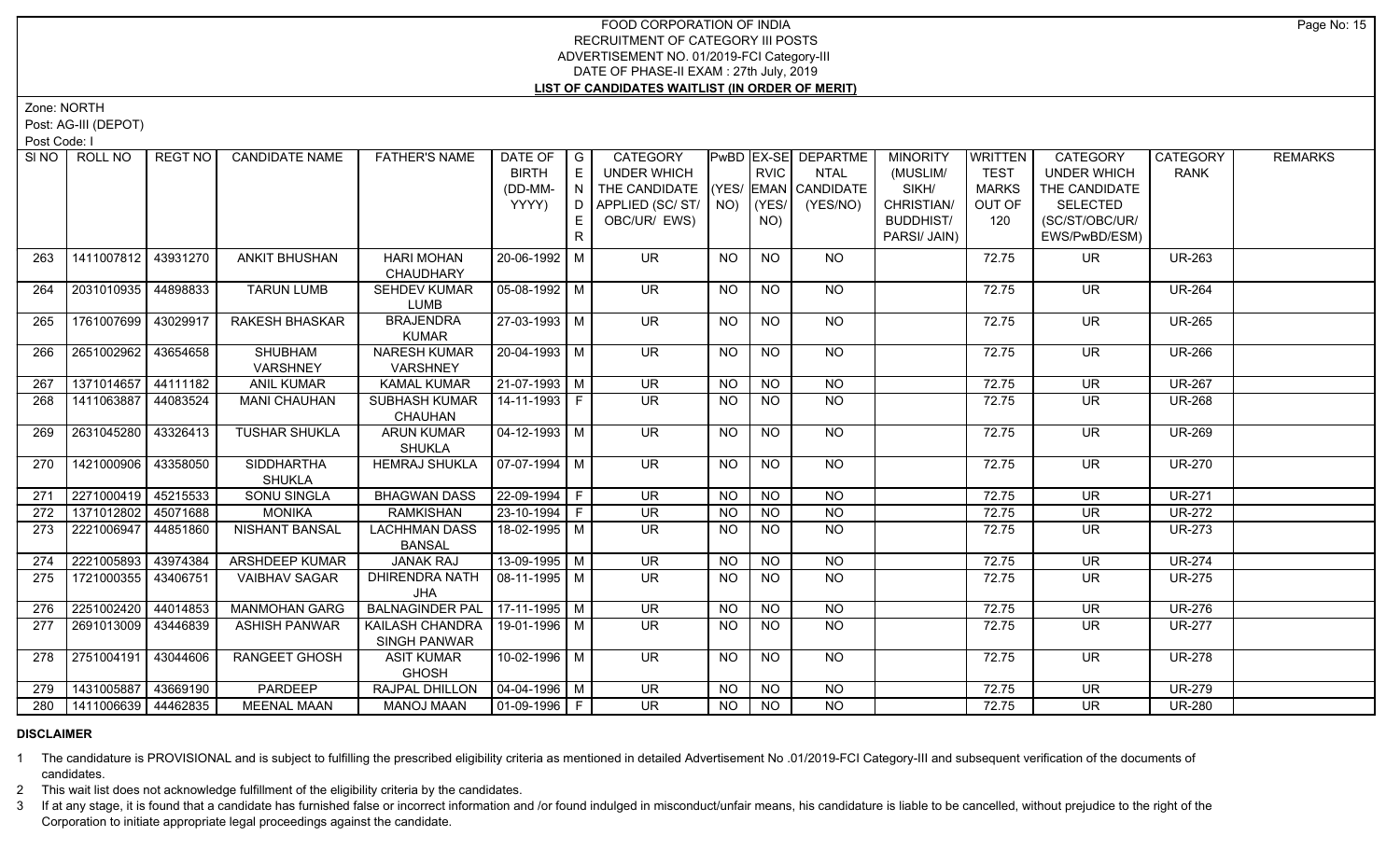Zone: NORTH

Post: AG-III (DEPOT)

Post Code: I

|     | SINO FROLL NO         | REGT NO  | <b>CANDIDATE NAME</b>    | <b>FATHER'S NAME</b>           | DATE OF               | $\overline{\phantom{a}}$ G | CATEGORY                           |           |                 | <b>PwBD EX-SE DEPARTME</b> | <b>MINORITY</b>  | <b>WRITTEN</b> | <b>CATEGORY</b>          | CATEGORY      | <b>REMARKS</b> |
|-----|-----------------------|----------|--------------------------|--------------------------------|-----------------------|----------------------------|------------------------------------|-----------|-----------------|----------------------------|------------------|----------------|--------------------------|---------------|----------------|
|     |                       |          |                          |                                | <b>BIRTH</b>          | E                          | UNDER WHICH                        |           | <b>RVIC</b>     | <b>NTAL</b>                | (MUSLIM/         | <b>TEST</b>    | <b>UNDER WHICH</b>       | <b>RANK</b>   |                |
|     |                       |          |                          |                                | (DD-MM-               | N I                        | THE CANDIDATE (YES/ EMAN CANDIDATE |           |                 |                            | SIKH/            | <b>MARKS</b>   | THE CANDIDATE            |               |                |
|     |                       |          |                          |                                | YYYY)                 |                            | D APPLIED (SC/ ST/ NO)             |           | (YES/           | (YES/NO)                   | CHRISTIAN/       | OUT OF         | <b>SELECTED</b>          |               |                |
|     |                       |          |                          |                                |                       |                            | OBC/UR/ EWS)                       |           | NO)             |                            | <b>BUDDHIST/</b> | 120            | (SC/ST/OBC/UR/           |               |                |
|     |                       |          |                          |                                |                       | R                          |                                    |           |                 |                            | PARSI/ JAIN)     |                | EWS/PwBD/ESM)            |               |                |
| 281 | 2321023764            | 44184302 | <b>ANUKRITI SHARMA</b>   | SANJEEV SHARMA   22-11-1996    |                       | E                          | <b>UR</b>                          | <b>NO</b> | <b>NO</b>       | <b>NO</b>                  |                  | 72.75          | <b>UR</b>                | <b>UR-281</b> |                |
| 282 | 1411043948            | 44078829 | <b>SONIA</b>             | <b>SUBHASH</b>                 | $02-02-1997$ F        |                            | <b>UR</b>                          | <b>NO</b> | NO              | $N$ O                      |                  | 72.75          | <b>UR</b>                | <b>UR-282</b> |                |
| 283 | 2651001666   43113096 |          | <b>ASHISH SINGH</b>      | <b>BIRENDRA SINGH</b>          | 22-03-1992 M          |                            | UR.                                | NO.       | N <sub>O</sub>  | <b>NO</b>                  |                  | 72.50          | <b>UR</b>                | <b>UR-283</b> |                |
|     |                       |          | <b>RAWAT</b>             | <b>RAWAT</b>                   |                       |                            |                                    |           |                 |                            |                  |                |                          |               |                |
| 284 | 1371010188            | 44530431 | <b>ATUL GREWAL</b>       | <b>RAM CHANDER</b>             | 29-04-1992 M          |                            | <b>UR</b>                          | <b>NO</b> | <b>NO</b>       | NO                         |                  | 72.50          | UR                       | <b>UR-284</b> |                |
|     |                       |          |                          | <b>GREWALL</b>                 |                       |                            |                                    |           |                 |                            |                  |                |                          |               |                |
| 285 | 2211004860            | 44918852 | <b>MUNISH GOSAIN</b>     | <b>BHUPENDER</b>               | $03-07-1992$ M        |                            | UR                                 | <b>NO</b> | $\overline{NQ}$ | $N$ <sup>O</sup>           |                  | 72.50          | $\overline{\mathsf{UR}}$ | <b>UR-285</b> |                |
|     |                       |          |                          | <b>GOSAIN</b>                  |                       |                            |                                    |           |                 |                            |                  |                |                          |               |                |
| 286 | 2221015737            | 44885121 | <b>DEEPAK KATHPAL</b>    | PHAKEER CHAND                  | $01-08-1992$ M        |                            | $\overline{\mathsf{UR}}$           | <b>NO</b> | N <sub>O</sub>  | $N$ O                      |                  | 72.50          | $\overline{\mathsf{UR}}$ | <b>UR-286</b> |                |
|     |                       |          |                          | <b>KATHPAL</b>                 |                       |                            |                                    |           |                 |                            |                  |                |                          |               |                |
| 287 | 2631022732 43054741   |          | <b>VIPIN KUMAR YADAV</b> | <b>RAM PRAVESH</b>             | 20-08-1992   M        |                            | UR.                                | <b>NO</b> | N <sub>O</sub>  | NO                         |                  | 72.50          | <b>UR</b>                | <b>UR-287</b> |                |
|     |                       |          |                          | YADAV                          |                       |                            |                                    |           |                 |                            |                  |                |                          |               |                |
| 288 | 1411082140 44090707   |          | <b>UTKARSH SINHA</b>     | <b>KRISHNA MOHAN</b>           | 09-10-1992   M        |                            | <b>UR</b>                          | NO.       | <b>NO</b>       | NO                         |                  | 72.50          | <b>UR</b>                | <b>UR-288</b> |                |
|     |                       |          |                          | <b>SINHA</b>                   |                       |                            |                                    |           |                 |                            |                  |                |                          |               |                |
| 289 | 1371011588 43368726   |          | <b>DEEP MALA</b>         | <b>SAT PAL</b>                 | $26-10-1992$ F        |                            | <b>UR</b>                          | <b>NO</b> | <b>NO</b>       | <b>NO</b>                  |                  | 72.50          | <b>UR</b>                | <b>UR-289</b> |                |
| 290 | 1691005959            | 44407467 | <b>RISHAB BANOTRA</b>    | R K SHARMA                     | $24-02-1993$ M        |                            | <b>UR</b>                          | <b>NO</b> | <b>NO</b>       | $\overline{NQ}$            |                  | 72.50          | <b>UR</b>                | <b>UR-290</b> |                |
| 291 | 1351002037            | 44033219 | <b>RAVI SINGH</b>        | <b>HARISH CHANDRA</b><br>SINGH | 19-12-1993 M          |                            | UR.                                | NO.       | <b>NO</b>       | NO                         |                  | 72.50          | UR                       | <b>UR-291</b> |                |
| 292 | 1691000114 44572487   |          | RAHUL CHAIHAL            | <b>MULKHRAJ</b>                | 11-04-1994 M          |                            | <b>UR</b>                          | <b>NO</b> | NO.             | NO                         |                  | 72.50          | <b>UR</b>                | <b>UR-292</b> |                |
|     |                       |          |                          | <b>CHAIHAL</b>                 |                       |                            |                                    |           |                 |                            |                  |                |                          |               |                |
| 293 | 1451002639            | 43704101 | <b>SONALI</b>            | <b>RAJ KUMAR</b>               | $05-06-1994$ F        |                            | $\overline{\mathsf{UR}}$           | <b>NO</b> | N <sub>O</sub>  | $N$ O                      |                  | 72.50          | UR.                      | <b>UR-293</b> |                |
| 294 | 1441000476            | 44579074 | <b>MANISH DAGAR</b>      | <b>JAGPAL DAGAR</b>            | $\sqrt{05-09-1994}$ M |                            | <b>UR</b>                          | <b>NO</b> | <b>NO</b>       | N <sub>O</sub>             |                  | 72.50          | <b>UR</b>                | <b>UR-294</b> |                |
| 295 | 2631008937            | 43536269 | <b>SAURABH SINHA</b>     | <b>DEEPAK KUMAR</b>            | 26-09-1994   M        |                            | <b>UR</b>                          | NO.       | <b>NO</b>       | <b>NO</b>                  |                  | 72.50          | UR                       | <b>UR-295</b> |                |
|     |                       |          |                          | <b>SINHA</b>                   |                       |                            |                                    |           |                 |                            |                  |                |                          |               |                |
| 296 | 2321001636            | 43706118 | LINISHA SHARMA           | MUKESH SHARMA                  | $11-01-1995$ F        |                            | <b>UR</b>                          | <b>NO</b> | N <sub>O</sub>  | <b>NO</b>                  |                  | 72.50          | <b>UR</b>                | <b>UR-296</b> |                |
| 297 | 1351012813            | 43554532 | <b>AMAN KUMAR</b>        | <b>SINHA</b>                   | 17-06-1995   M        |                            | <b>UR</b>                          | <b>NO</b> | <b>NO</b>       | <b>NO</b>                  |                  | 72.50          | <b>UR</b>                | <b>UR-297</b> |                |
|     |                       |          |                          | SHASHIKANT                     |                       |                            |                                    |           |                 |                            |                  |                |                          |               |                |
| 298 | 1411016477 43549350   |          | <b>AMAN KUMAR</b>        | <b>SHADI LAL</b>               | 17-06-1995   M        |                            | <b>UR</b>                          | <b>NO</b> | <b>NO</b>       | NO                         |                  | 72.50          | <b>UR</b>                | <b>UR-298</b> |                |
|     |                       |          | <b>CHOPRA</b>            |                                |                       |                            |                                    |           |                 |                            |                  |                |                          |               |                |

# **DISCLAIMER**

1 The candidature is PROVISIONAL and is subject to fulfilling the prescribed eligibility criteria as mentioned in detailed Advertisement No .01/2019-FCI Category-III and subsequent verification of the documents of candidates.

2 This wait list does not acknowledge fulfillment of the eligibility criteria by the candidates.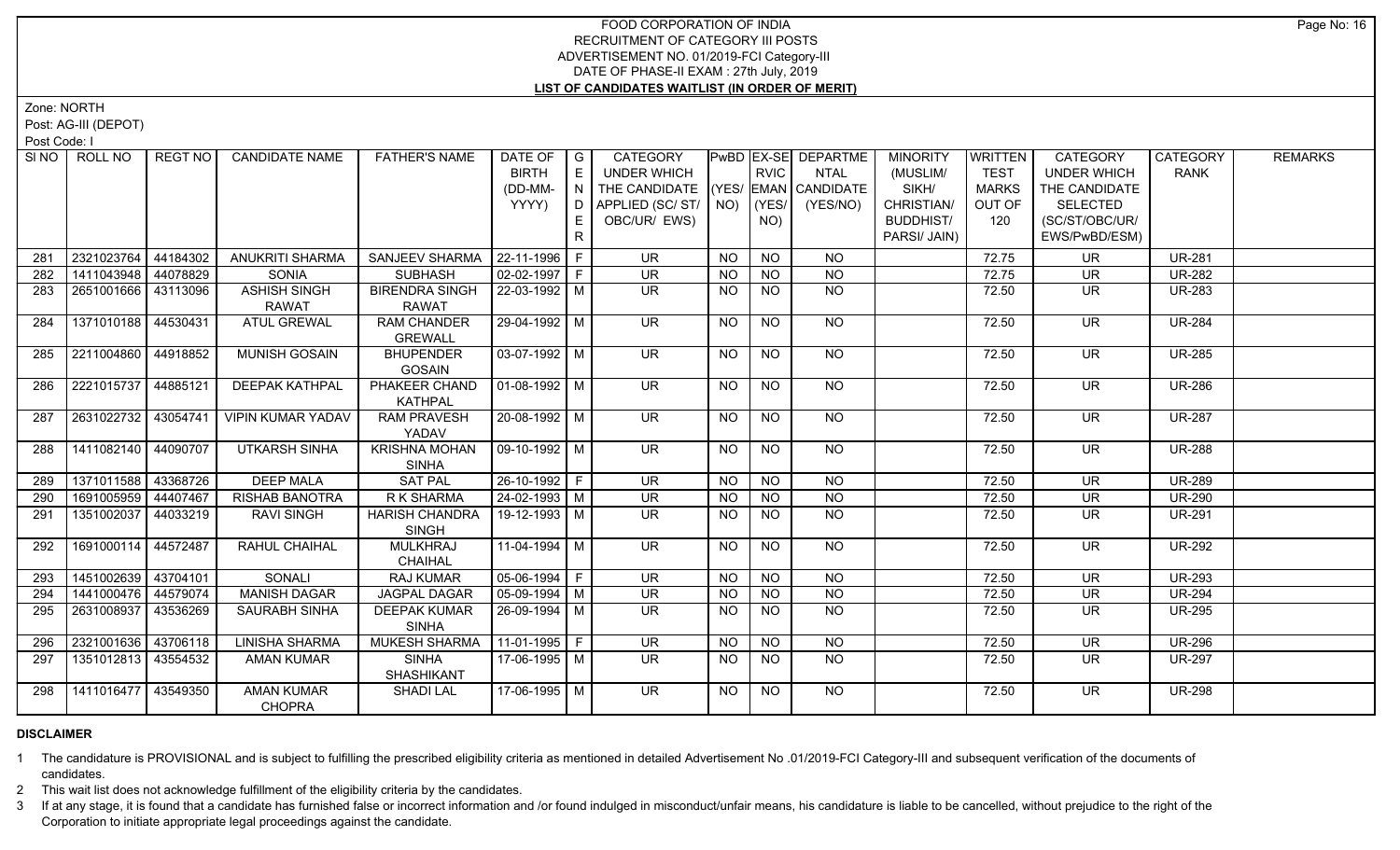Zone: NORTH

Post: AG-III (DEPOT)

Post Code: I

|     | SINO ROLL NO                | REGT NO  | <b>CANDIDATE NAME</b>  | <b>FATHER'S NAME</b>             | DATE OF   G            |              | CATEGORY                           |           |                 | <b>PwBD EX-SE DEPARTME</b> | <b>MINORITY</b>  | <b>WRITTEN</b> | <b>CATEGORY</b>          | CATEGORY      | <b>REMARKS</b> |
|-----|-----------------------------|----------|------------------------|----------------------------------|------------------------|--------------|------------------------------------|-----------|-----------------|----------------------------|------------------|----------------|--------------------------|---------------|----------------|
|     |                             |          |                        |                                  | <b>BIRTH</b>           | E            | UNDER WHICH                        |           | <b>RVIC</b>     | <b>NTAL</b>                | (MUSLIM/         | <b>TEST</b>    | <b>UNDER WHICH</b>       | <b>RANK</b>   |                |
|     |                             |          |                        |                                  | (DD-MM-                | N            | THE CANDIDATE (YES/ EMAN CANDIDATE |           |                 |                            | SIKH/            | <b>MARKS</b>   | THE CANDIDATE            |               |                |
|     |                             |          |                        |                                  | YYYY)                  | D            | APPLIED (SC/ST/                    | NO)       | (YES/           | (YES/NO)                   | CHRISTIAN/       | OUT OF         | <b>SELECTED</b>          |               |                |
|     |                             |          |                        |                                  |                        |              | OBC/UR/ EWS)                       |           | NO)             |                            | <b>BUDDHIST/</b> | 120            | (SC/ST/OBC/UR/           |               |                |
|     |                             |          |                        |                                  |                        | $\mathsf{R}$ |                                    |           |                 |                            | PARSI/ JAIN)     |                | EWS/PwBD/ESM)            |               |                |
| 299 | 2681017595                  | 45174794 | <b>ABHISHEK MANI</b>   | <b>SURYA SEKHAR</b>              | 10-09-1996 M           |              | UR.                                | <b>NO</b> | <b>NO</b>       | NO.                        |                  | 72.50          | UR.                      | <b>UR-299</b> |                |
|     |                             |          |                        | PRASAD                           |                        |              |                                    |           |                 |                            |                  |                |                          |               |                |
| 300 | 2321078743                  | 43247947 | ROHITASH SHARMA        | <b>BHAWANI</b>                   | 27-03-1997 M           |              | <b>UR</b>                          | <b>NO</b> | <b>NO</b>       | NO                         |                  | 72.50          | <b>UR</b>                | <b>UR-300</b> |                |
|     |                             |          |                        | <b>SHANKAR SHARMA</b>            |                        |              |                                    |           |                 |                            |                  |                |                          |               |                |
| 301 | 2351007261                  | 44192053 | <b>MUKESH MALI</b>     | <b>BODU RAM MALI</b>             | $15-07-1997$ M         |              | OBC                                | <b>NO</b> | <b>NO</b>       | $\overline{NQ}$            |                  | 72.50          | UR; OBC                  | <b>UR-301</b> |                |
| 302 | 2671000172                  | 43487337 | <b>BHAVNA MISRA</b>    | DEO NARAIN MISRA                 | 29-06-1992 F           |              | <b>UR</b>                          | NO.       | <b>NO</b>       | <b>NO</b>                  |                  | 72.25          | <b>UR</b>                | <b>UR-302</b> |                |
| 303 | 1961003912                  | 44999200 | <b>HARSH JAIN</b>      | <b>RAJESH KUMAR</b>              | 19-08-1992 M           |              | <b>UR</b>                          | <b>NO</b> | $\overline{NQ}$ | $\overline{NQ}$            | JAIN             | 72.25          | UR.                      | <b>UR-303</b> |                |
|     |                             |          |                        | JAIN                             |                        |              |                                    |           |                 |                            |                  |                |                          |               |                |
| 304 | 1411028324                  | 44070663 | <b>SUMIT LATHWAL</b>   | <b>SATYABIR SINGH</b>            | $\boxed{09-09-1992}$ M |              | $\overline{\mathsf{UR}}$           | <b>NO</b> | <b>NO</b>       | <b>NO</b>                  |                  | 72.25          | <b>UR</b>                | <b>UR-304</b> |                |
| 305 | 1431005866                  | 43086997 | <b>KARAMVIR BAZZAD</b> | <b>HAWA SINGH</b>                | $31 - 12 - 1992$ M     |              | <b>UR</b>                          | NO.       | <b>NO</b>       | N <sub>O</sub>             |                  | 72.25          | <b>UR</b>                | <b>UR-305</b> |                |
| 306 | 2741010239                  | 43556825 | PROSENJIT BAIDYA       | ASHUTOSH BAIDYA   27-01-1993   M |                        |              | <b>UR</b>                          | <b>NO</b> | N <sub>O</sub>  | N <sub>O</sub>             |                  | 72.25          | <b>UR</b>                | <b>UR-306</b> |                |
| 307 | 1561002697                  | 44055360 | POOJA RANI             | <b>SUBHASH</b>                   | 23-02-1993 F           |              | <b>UR</b>                          | NO.       | N <sub>O</sub>  | N <sub>O</sub>             |                  | 72.25          | <b>UR</b>                | <b>UR-307</b> |                |
|     |                             |          |                        | <b>CHANDER</b>                   |                        |              |                                    |           |                 |                            |                  |                |                          |               |                |
| 308 | 2221008644                  | 43199311 | PEARL GOYAL            | RAJEEV KUMAR                     | 15-08-1993   M         |              | <b>UR</b>                          | NO.       | <b>NO</b>       | NO                         |                  | 72.25          | <b>UR</b>                | <b>UR-308</b> |                |
|     |                             |          |                        | <b>GOYAL</b>                     |                        |              |                                    |           |                 |                            |                  |                |                          |               |                |
| 309 | 2621003221                  | 43207642 | <b>ADITYA PRAKASH</b>  | <b>SURESH CHANDRA</b>            | 18-08-1993 M           |              | $\overline{\mathsf{UR}}$           | <b>NO</b> | N <sub>O</sub>  | NO                         |                  | 72.25          | UR.                      | <b>UR-309</b> |                |
|     |                             |          | <b>AGNIHOTRI</b>       | <b>AGNIHOTRI</b>                 |                        |              |                                    |           |                 |                            |                  |                |                          |               |                |
| 310 | 1351046341                  | 43785494 | <b>KRISHAN KUMAR</b>   | <b>DEO NARAYAN</b>               | 28-09-1993 M           |              | OBC                                | <b>NO</b> | <b>NO</b>       | <b>NO</b>                  |                  | 72.25          | UR; OBC                  | <b>UR-310</b> |                |
|     |                             |          |                        | PRASAD                           |                        |              |                                    |           |                 |                            |                  |                |                          |               |                |
| 311 | 2561020312                  | 43615994 | <b>SNEH TIWARI</b>     | <b>MUKESH TIWARI</b>             | $05-03-1994$ F         |              | <b>UR</b>                          | NO.       | <b>NO</b>       | $\overline{NQ}$            |                  | 72.25          | <b>UR</b>                | <b>UR-311</b> |                |
| 312 | 1411102971                  | 44924879 | <b>VRINDA BAKSHI</b>   | R K BAKSHI                       | 14-05-1994 F           |              | OBC                                | <b>NO</b> | <b>NO</b>       | <b>NO</b>                  |                  | 72.25          | UR; OBC                  | <b>UR-312</b> |                |
| 313 | 2151014373   45169868       |          | ANINDYA ASHUTOSH       | MANORANJAN                       | 23-05-1994 M           |              | UR.                                | NO.       | NO.             | NO.                        |                  | 72.25          | UR.                      | <b>UR-313</b> |                |
|     |                             |          | <b>MAHAPATRA</b>       | <b>MAHAPATRA</b>                 |                        |              |                                    |           |                 |                            |                  |                |                          |               |                |
| 314 | 2321007313 43382501         |          | <b>GAJENDRA SINGH</b>  | <b>BHARAT SINGH</b>              | 31-05-1994 M           |              | $\overline{\mathsf{UR}}$           | <b>NO</b> | N <sub>O</sub>  | N <sub>O</sub>             |                  | 72.25          | $\overline{\mathsf{UR}}$ | <b>UR-314</b> |                |
|     |                             |          | <b>RATHORE</b>         | <b>RATHORE</b>                   |                        |              |                                    |           |                 |                            |                  |                |                          |               |                |
| 315 | 2691006497 44132981         |          | ANJALI UNIYAL          | BIRENDRA PRASAD                  | 08-08-1994 F           |              | UR.                                | <b>NO</b> | N <sub>O</sub>  | NO                         |                  | 72.25          | UR.                      | <b>UR-315</b> |                |
|     |                             |          |                        | <b>UNIYAL</b>                    |                        |              |                                    |           |                 |                            |                  |                |                          |               |                |
|     | 316   1631000413   43998773 |          | <b>ADITYA PANDIT</b>   | ASHWANI PANDIT   12-08-1994   M  |                        |              | $\overline{\mathsf{UR}}$           | NO.       | <b>NO</b>       | NO                         |                  | 72.25          | UR.                      | <b>UR-316</b> |                |

# **DISCLAIMER**

1 The candidature is PROVISIONAL and is subject to fulfilling the prescribed eligibility criteria as mentioned in detailed Advertisement No .01/2019-FCI Category-III and subsequent verification of the documents of candidates.

2 This wait list does not acknowledge fulfillment of the eligibility criteria by the candidates.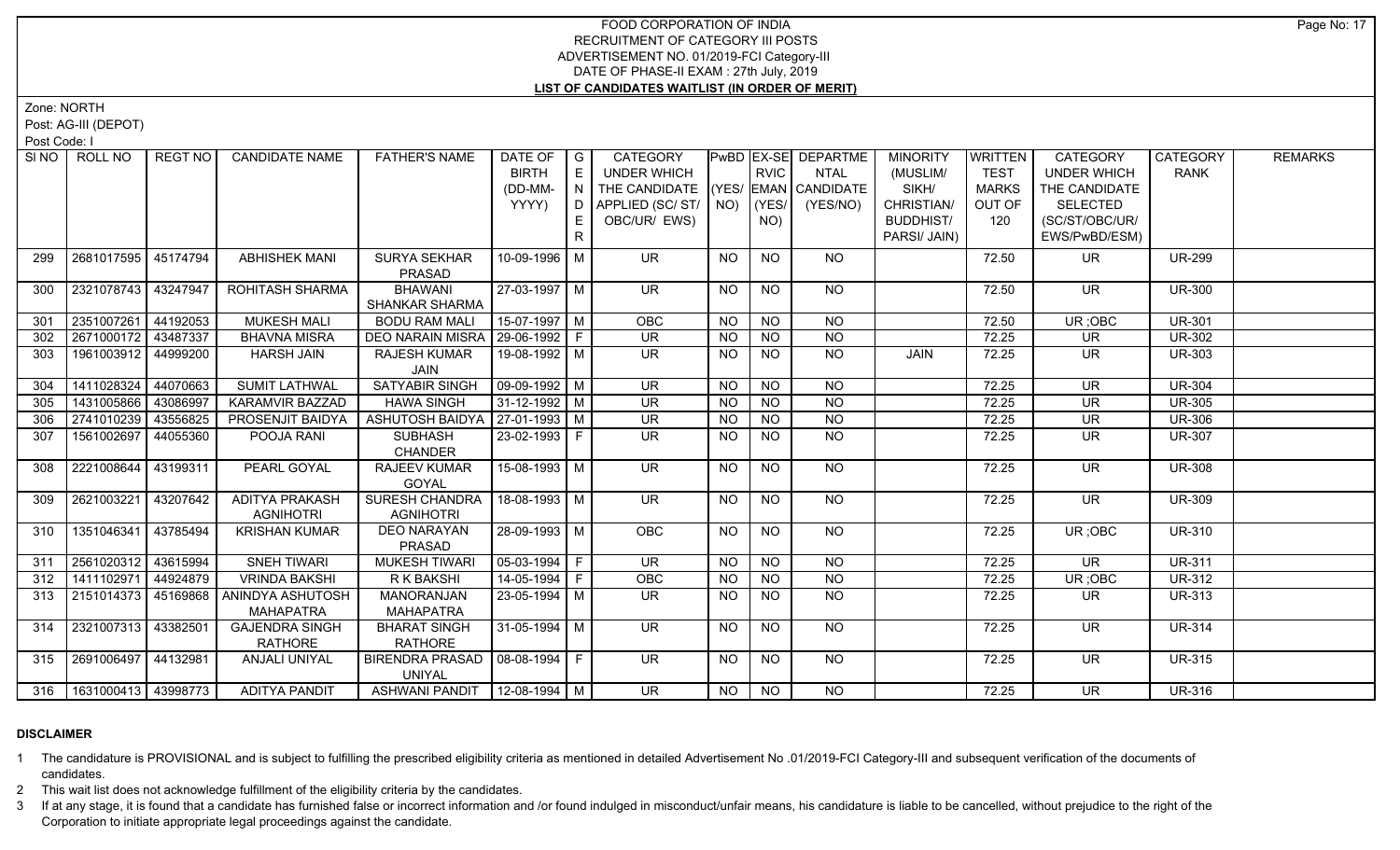Zone: NORTH

Post: AG-III (DEPOT)

Post Code: I

|     | SINO   ROLL NO          | REGT NO  | <b>CANDIDATE NAME</b> | <b>FATHER'S NAME</b>                  | DATE OF   G<br><b>BIRTH</b>  | E                      | <b>CATEGORY</b><br><b>UNDER WHICH</b> |           | <b>RVIC</b>    | <b>PWBD EX-SE DEPARTME</b><br><b>NTAL</b> | <b>MINORITY</b><br>(MUSLIM/ | WRITTEN<br><b>TEST</b> | <b>CATEGORY</b><br><b>UNDER WHICH</b> | CATEGORY<br><b>RANK</b> | <b>REMARKS</b> |
|-----|-------------------------|----------|-----------------------|---------------------------------------|------------------------------|------------------------|---------------------------------------|-----------|----------------|-------------------------------------------|-----------------------------|------------------------|---------------------------------------|-------------------------|----------------|
|     |                         |          |                       |                                       | (DD-MM-                      | $\overline{N}$         | THE CANDIDATE (YES/ EMAN CANDIDATE    |           |                |                                           | SIKH/                       | <b>MARKS</b>           | THE CANDIDATE                         |                         |                |
|     |                         |          |                       |                                       | YYYY)                        | $\cdot$ D <sup>-</sup> | APPLIED (SC/ST/ NO)                   |           | (YES/          | (YES/NO)                                  | CHRISTIAN/                  | OUT OF                 | <b>SELECTED</b>                       |                         |                |
|     |                         |          |                       |                                       |                              | E.                     | OBC/UR/ EWS)                          |           | NO)            |                                           | <b>BUDDHIST/</b>            | 120                    | (SC/ST/OBC/UR/                        |                         |                |
|     |                         |          |                       |                                       |                              | R                      |                                       |           |                |                                           | PARSI/ JAIN)                |                        | EWS/PwBD/ESM)                         |                         |                |
|     |                         |          |                       |                                       |                              |                        |                                       |           |                |                                           |                             |                        |                                       |                         |                |
| 317 | 2321004641 44107011     |          | <b>ARPIT KAUSHIK</b>  | <b>SANWAR MAL</b>                     | 24-10-1994 M                 |                        | <b>UR</b>                             | <b>NO</b> | <b>NO</b>      | NO.                                       |                             | 72.25                  | <b>UR</b>                             | <b>UR-317</b>           |                |
|     |                         |          |                       | <b>SHARMA</b>                         |                              |                        |                                       |           |                |                                           |                             |                        |                                       |                         |                |
| 318 | 1411095833              | 44246724 | <b>KUNAL SHARMA</b>   | <b>JEEWAN LAL</b>                     | 03-12-1994 M                 |                        | <b>UR</b>                             | NO.       | <b>NO</b>      | NO                                        |                             | 72.25                  | <b>UR</b>                             | <b>UR-318</b>           |                |
| 319 | 1581004877              | 43198933 | YOGESH                | <b>SHARMA</b><br><b>SURAJ PARKASH</b> | $17-02-1995$ M               |                        | <b>UR</b>                             | <b>NO</b> | <b>NO</b>      | <b>NO</b>                                 |                             | 72.25                  | <b>UR</b>                             | <b>UR-319</b>           |                |
| 320 | 2281002427              | 43658758 | <b>ANAND KUMAR</b>    | <b>RAVINDER KUMAR</b>                 | $\vert$ 02-06-1995 $\vert$ M |                        | <b>UR</b>                             | NO.       | NO             | NO                                        |                             | 72.25                  | <b>UR</b>                             | <b>UR-320</b>           |                |
|     |                         |          | <b>MISHRA</b>         | <b>MISRA</b>                          |                              |                        |                                       |           |                |                                           |                             |                        |                                       |                         |                |
| 321 | 1411083938 44521808     |          | <b>SHUBHAM GAUR</b>   | <b>NARENDRA GAUR</b>                  | $ 31-07-1995 $ M             |                        | $\overline{\mathsf{UR}}$              | <b>NO</b> | N <sub>O</sub> | N <sub>O</sub>                            |                             | 72.25                  | $\overline{\mathsf{UR}}$              | <b>UR-321</b>           |                |
| 322 | 1351080996 43147337     |          | <b>SUMIT KUMAR</b>    | <b>RAMCHANDRA</b>                     | 07-08-1995   M               |                        | OBC                                   | <b>NO</b> | <b>NO</b>      | NO                                        |                             | 72.25                  | UR; OBC                               | <b>UR-322</b>           |                |
|     |                         |          |                       | SAW                                   |                              |                        |                                       |           |                |                                           |                             |                        |                                       |                         |                |
| 323 | 2701004827              | 43058004 | SAPNA BHANDARI        | <b>BAHADUR SINGH</b>                  | 05-09-1995 F                 |                        | <b>UR</b>                             | <b>NO</b> | $N$ O          | $N$ O                                     |                             | 72.25                  | $\overline{\mathsf{UR}}$              | <b>UR-323</b>           |                |
|     |                         |          |                       | <b>BHANDARI</b>                       |                              |                        |                                       |           |                |                                           |                             |                        |                                       |                         |                |
| 324 | 1371004736              | 44087014 | SHUBHAM DOGRA         | P C DOGRA                             | $14-10-1995$ M               |                        | $\overline{\mathsf{UR}}$              | <b>NO</b> | $N$ O          | $N$ <sup>O</sup>                          |                             | 72.25                  | <b>UR</b>                             | <b>UR-324</b>           |                |
| 325 | 2621007551              | 43896231 | <b>GAURAV</b>         | SATISH CHAND                          | $02 - 02 - 1996$ M           |                        | <b>UR</b>                             | <b>NO</b> | NO.            | NO                                        |                             | 72.25                  | <b>UR</b>                             | <b>UR-325</b>           |                |
|     |                         |          | <b>SRIVASTAVA</b>     | <b>SRIVASTAVA</b>                     |                              |                        |                                       |           |                |                                           |                             |                        |                                       |                         |                |
| 326 | 1411080905              | 43715544 | <b>RAHUL KUMAR</b>    | JITENDRA KUMAR                        | 08-07-1996 M                 |                        | OBC                                   | <b>NO</b> | <b>NO</b>      | NO                                        |                             | 72.25                  | UR; OBC                               | <b>UR-326</b>           |                |
| 327 | 2221000981              | 44259932 | SAPNA                 | <b>TARACHAND</b>                      | 19-08-1996 F                 |                        | OBC                                   | <b>NO</b> | <b>NO</b>      | <b>NO</b>                                 |                             | 72.25                  | UR; OBC                               | <b>UR-327</b>           |                |
| 328 | 2651011418 44001558     |          | <b>SHALINI RATHI</b>  | <b>SUDESH KUMAR</b>                   | 01-12-1996   F               |                        | UR.                                   | NO.       | NO.            | NO.                                       |                             | 72.25                  | <b>UR</b>                             | <b>UR-328</b>           |                |
|     |                         |          |                       | RATHI                                 |                              |                        |                                       |           |                |                                           |                             |                        |                                       |                         |                |
| 329 | 1561011206              | 43300053 | <b>AAKASH AHUJA</b>   | <b>RAM LAL</b>                        | 09-02-1997 M                 |                        | $\overline{\mathsf{UR}}$              | <b>NO</b> | N <sub>O</sub> | $\overline{NO}$                           |                             | 72.25                  | $\overline{\mathsf{UR}}$              | <b>UR-329</b>           |                |
| 330 | 2311003144              | 43790522 | <b>ANKIT SHARMA</b>   | <b>SHYAM SUNDER</b>                   | 13-07-1997   M               |                        | <b>OBC</b>                            | <b>NO</b> | NO.            | NO                                        |                             | 72.25                  | UR; OBC                               | <b>UR-330</b>           |                |
|     |                         |          |                       | <b>SHARMA</b>                         |                              |                        |                                       |           |                |                                           |                             |                        |                                       |                         |                |
| 331 | 2351011532 44262471     |          | <b>DINESH KUMAR</b>   | <b>BHAGVAN SAHAY</b>                  | $\boxed{04-08-1998}$ M       |                        | OBC                                   | <b>NO</b> | NO.            | NO                                        |                             | 72.25                  | UR; OBC                               | <b>UR-331</b>           |                |
|     |                         |          | <b>DHABAS</b>         | <b>DHABAS</b>                         |                              |                        |                                       |           |                |                                           |                             |                        |                                       |                         |                |
| 332 | 1701000904              | 44590491 | SAHIL SAMBYAL         | SHASHI PAL                            | 03-10-1992 M                 |                        | UR                                    | <b>NO</b> | <b>NO</b>      | NO.                                       |                             | 72.00                  | <b>UR</b>                             | <b>UR-332</b>           |                |
| 333 | 2331000505 44784440     |          | RISHABH JOSHI         | RAJESH JOSHI                          | 28-10-1992 M                 |                        | $\overline{\mathsf{UR}}$              | <b>NO</b> | N <sub>O</sub> | $N$ O                                     |                             | 72.00                  | <b>UR</b>                             | <b>UR-333</b>           |                |
| 334 | 1311005716 44246527     |          | <b>AKSHAY KUMAR</b>   | CHANDAN KUMAR                         | 05-01-1993   M               |                        | <b>UR</b>                             | <b>NO</b> | <b>NO</b>      | NO                                        |                             | 72.00                  | <b>UR</b>                             | <b>UR-334</b>           |                |
|     |                         |          | <b>SINGH</b>          | <b>SINGH</b>                          |                              |                        |                                       |           |                |                                           |                             |                        |                                       |                         |                |
|     | 335 2691005980 43718671 |          | <b>ROHIT NEGI</b>     | JEET SINGH NEGI   01-03-1993   M      |                              |                        | $\overline{\mathsf{UR}}$              | <b>NO</b> | NO             | NO.                                       |                             | 72.00                  | <b>UR</b>                             | <b>UR-335</b>           |                |

# **DISCLAIMER**

1 The candidature is PROVISIONAL and is subject to fulfilling the prescribed eligibility criteria as mentioned in detailed Advertisement No .01/2019-FCI Category-III and subsequent verification of the documents of candidates.

2 This wait list does not acknowledge fulfillment of the eligibility criteria by the candidates.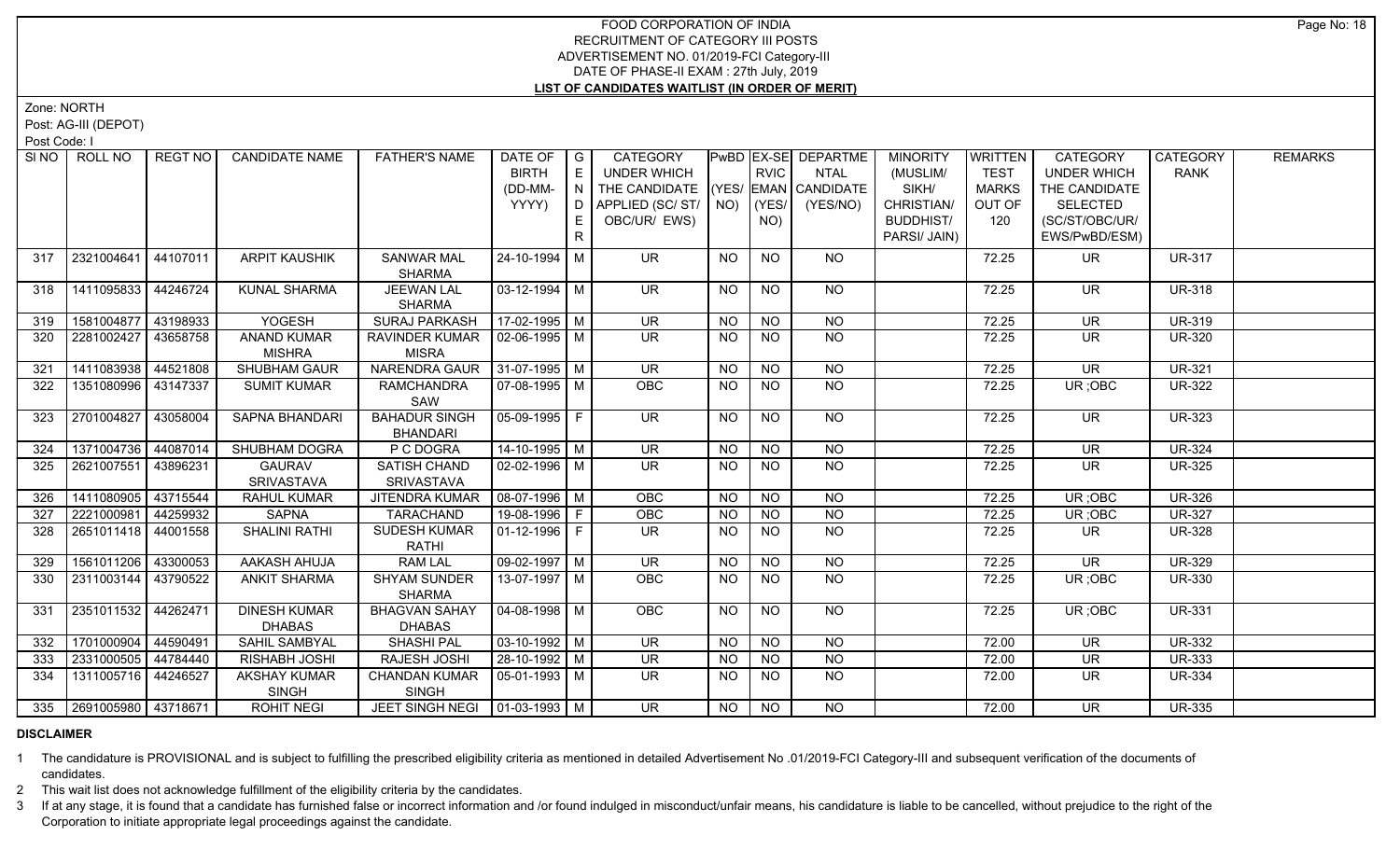Zone: NORTH

Post: AG-III (DEPOT)

Post Code: I

| SI NO 1 | ROLL NO                     | REGT NO  | <b>CANDIDATE NAME</b>   | <b>FATHER'S NAME</b>                 | DATE OF            | $\overline{\phantom{a}}$ G | CATEGORY                           |                |                | PwBD EX-SE DEPARTME | <b>MINORITY</b>  | <b>WRITTEN</b> | <b>CATEGORY</b>          | CATEGORY      | <b>REMARKS</b> |
|---------|-----------------------------|----------|-------------------------|--------------------------------------|--------------------|----------------------------|------------------------------------|----------------|----------------|---------------------|------------------|----------------|--------------------------|---------------|----------------|
|         |                             |          |                         |                                      | <b>BIRTH</b>       | E                          | <b>UNDER WHICH</b>                 |                | <b>RVIC</b>    | <b>NTAL</b>         | (MUSLIM/         | <b>TEST</b>    | <b>UNDER WHICH</b>       | <b>RANK</b>   |                |
|         |                             |          |                         |                                      | (DD-MM-            | $\overline{N}$             | THE CANDIDATE (YES/ EMAN CANDIDATE |                |                |                     | SIKH/            | <b>MARKS</b>   | THE CANDIDATE            |               |                |
|         |                             |          |                         |                                      | YYYY)              | D                          | APPLIED (SC/ST/                    | NO)            | YES/           | (YES/NO)            | CHRISTIAN/       | OUT OF         | <b>SELECTED</b>          |               |                |
|         |                             |          |                         |                                      |                    | E.                         | OBC/UR/ EWS)                       |                | NO)            |                     | <b>BUDDHIST/</b> | 120            | (SC/ST/OBC/UR/           |               |                |
|         |                             |          |                         |                                      |                    | R                          |                                    |                |                |                     | PARSI/ JAIN)     |                | EWS/PwBD/ESM)            |               |                |
| 336     | 1411021674                  | 43075976 | <b>MOUMITA</b>          | C C KARMAKAR                         | 21-07-1993         | F                          | <b>UR</b>                          | <b>NO</b>      | <b>NO</b>      | <b>NO</b>           |                  | 72.00          | <b>UR</b>                | <b>UR-336</b> |                |
|         |                             |          | <b>KARMAKAR</b>         |                                      |                    |                            |                                    |                |                |                     |                  |                |                          |               |                |
| 337     | 1431007363                  | 44356066 | SHWETA VERMA            | <b>RITU VERMA</b>                    | 10-08-1993 F       |                            | <b>UR</b>                          | <b>NO</b>      | <b>NO</b>      | <b>NO</b>           |                  | 72.00          | <b>UR</b>                | <b>UR-337</b> |                |
| 338     | 1921022860                  | 44738351 | <b>ANCHAL VERMA</b>     | <b>ARUNENDRA</b><br><b>VERMA</b>     | 29-09-1993 F       |                            | OBC                                | <b>NO</b>      | <b>NO</b>      | <b>NO</b>           |                  | 72.00          | UR; OBC                  | <b>UR-338</b> |                |
| 339     | 1351051173                  | 44026619 | <b>ABHISHEK KUMAR</b>   | JAGDISH NARAYAN   06-11-1993   M     |                    |                            | UR.                                | <b>NO</b>      | <b>NO</b>      | <b>NO</b>           |                  | 72.00          | UR.                      | <b>UR-339</b> |                |
| 340     | 2281003408 43610600         |          | <b>GURLUVLEEN SINGH</b> | <b>SATPAL SINGH</b>                  | $06 - 03 - 1994$ M |                            | <b>UR</b>                          | <b>NO</b>      | $\overline{N}$ | $\overline{NO}$     |                  | 72.00          | $\overline{\mathsf{UR}}$ | <b>UR-340</b> |                |
| 341     | 2701002300                  | 43211066 | <b>MONIKA PARGAIN</b>   | <b>HARISH CHANDRA</b>                | 08-08-1994 F       |                            | <b>UR</b>                          | <b>NO</b>      | <b>NO</b>      | <b>NO</b>           |                  | 72.00          | <b>UR</b>                | <b>UR-341</b> |                |
|         |                             |          |                         | <b>PARGAIN</b>                       |                    |                            |                                    |                |                |                     |                  |                |                          |               |                |
| 342     | 2221000560                  | 44480928 | <b>SURINDER PAL</b>     | <b>PRITAM SINGH</b>                  | $22 - 12 - 1994$ M |                            | OBC                                | NO             | N <sub>O</sub> | $N$ <sup>O</sup>    |                  | 72.00          | UR; OBC                  | <b>UR-342</b> |                |
|         |                             |          | <b>SINGH</b>            |                                      |                    |                            |                                    |                |                |                     |                  |                |                          |               |                |
| 343     | 1331000276 44672606         |          | <b>NEHA KUMARI</b>      | <b>AWADHESH</b>                      | $04-01-1995$ F     |                            | $\overline{\mathsf{UR}}$           | <b>NO</b>      | <b>NO</b>      | NO                  |                  | 72.00          | UR.                      | <b>UR-343</b> |                |
|         |                             |          |                         | <b>KUMAR</b>                         |                    |                            |                                    |                |                |                     |                  |                |                          |               |                |
| 344     | 2471014685 44656136         |          | <b>JETANGI</b>          | JETANGI SOMAIAH                      | 19-06-1995 M       |                            | <b>OBC</b>                         | NO             | <b>NO</b>      | NO                  |                  | 72.00          | UR; OBC                  | <b>UR-344</b> |                |
|         |                             |          | YASHWANTH               |                                      |                    |                            |                                    |                |                |                     |                  |                |                          |               |                |
| 345     | 2681021262 45174582         |          | <b>ABHINAV KUMAR</b>    | SHRIMAN PRASAD                       | $21-07-1995$ M     |                            | <b>UR</b>                          | <b>NO</b>      | <b>NO</b>      | <b>NO</b>           |                  | 72.00          | <b>UR</b>                | <b>UR-345</b> |                |
|         |                             |          |                         | <b>VERMA</b>                         |                    |                            |                                    |                |                |                     |                  |                |                          |               |                |
| 346     | 1411088853   44098457       |          | POOJA MAHUR             | <b>BRHAM PRAKASH</b><br><b>MAHUR</b> | $ 29-08-1995 F$    |                            | <b>OBC</b>                         | NO.            | <b>NO</b>      | <b>NO</b>           |                  | 72.00          | UR; OBC                  | <b>UR-346</b> |                |
| 347     | 1411116963 43251973         |          | <b>PARVEEN</b>          | <b>DHARAMVIR</b>                     | $03-11-1995$ M     |                            | OBC                                | <b>NO</b>      | N <sub>O</sub> | N <sub>O</sub>      |                  | 72.00          | UR; OBC                  | <b>UR-347</b> |                |
| 348     | 2221005595 44449307         |          | <b>LOVISH KATARIA</b>   | <b>INDERJEET</b>                     | $07-11-1995$ M     |                            | <b>UR</b>                          | NO.            | N <sub>O</sub> | <b>NO</b>           |                  | 72.00          | <b>UR</b>                | <b>UR-348</b> |                |
|         |                             |          |                         | <b>KATARIA</b>                       |                    |                            |                                    |                |                |                     |                  |                |                          |               |                |
| 349     | 2221009077                  | 43768469 | <b>NAVDEEP SINGH</b>    | <b>KULWANT SINGH</b>                 | $14 - 12 - 1995$ M |                            | $\overline{\mathsf{UR}}$           | $N$ O          | $N$ O          | N <sub>O</sub>      | <b>SIKH</b>      | 72.00          | $\overline{\mathsf{UR}}$ | <b>UR-349</b> |                |
| 350     | 1351002571                  | 43936641 | SAURABH SUMAN           | SHAMBHU SHARAN   01-01-1996   M      |                    |                            | EWS                                | <b>NO</b>      | $N$ O          | $N$ O               |                  | 72.00          | UR; EWS                  | <b>UR-350</b> |                |
| 351     | 2351000790                  | 43825370 | <b>KISMAT</b>           | OM PRAKASH                           | 29-02-1996 F       |                            | <b>OBC</b>                         | <b>NO</b>      | <b>NO</b>      | <b>NO</b>           |                  | 72.00          | UR; OBC                  | <b>UR-351</b> |                |
| 352     | 1701001523                  | 44706928 | <b>NAYAN SONI</b>       | <b>KULDEEP SONI</b>                  | $02 - 03 - 1996$ M |                            | $\overline{\mathsf{UR}}$           | <b>NO</b>      | NO             | N                   |                  | 72.00          | <b>UR</b>                | <b>UR-352</b> |                |
| 353     | 2571002296                  | 43501905 | <b>HARSHA GUPTA</b>     | <b>SUSHIL KUMAR</b>                  | $01-06-1996$   F   |                            | <b>UR</b>                          | NO.            | <b>NO</b>      | <b>NO</b>           |                  | 72.00          | UR                       | <b>UR-353</b> |                |
|         |                             |          |                         | <b>GUPTA</b>                         |                    |                            |                                    |                |                |                     |                  |                |                          |               |                |
|         | 354   1581006169   43094664 |          | <b>TARUN ARORA</b>      | <b>KAMAL KISHORE</b>                 | 16-08-1996 M       |                            | $\overline{\mathsf{UR}}$           | N <sub>O</sub> | NO             | N <sub>O</sub>      |                  | 72.00          | <b>UR</b>                | <b>UR-354</b> |                |
|         |                             |          |                         |                                      |                    |                            |                                    |                |                |                     |                  |                |                          |               |                |

# **DISCLAIMER**

1 The candidature is PROVISIONAL and is subject to fulfilling the prescribed eligibility criteria as mentioned in detailed Advertisement No .01/2019-FCI Category-III and subsequent verification of the documents of candidates.

2 This wait list does not acknowledge fulfillment of the eligibility criteria by the candidates.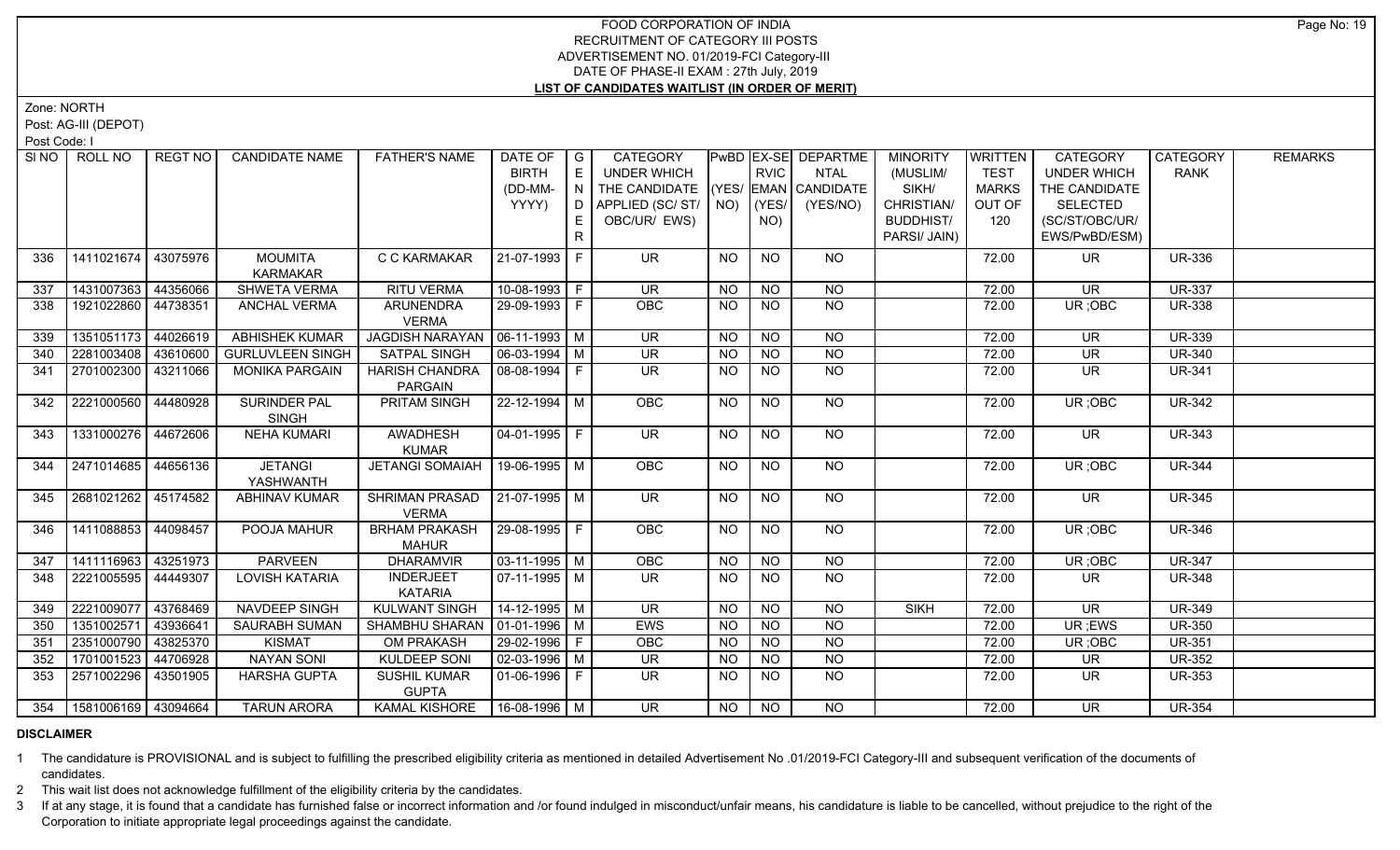Zone: NORTH

Post: AG-III (DEPOT)

Post Code: I

| SI NO I | ROLL NO                     | REGT NO   | <b>CANDIDATE NAME</b>       | <b>FATHER'S NAME</b>                 | DATE OF<br><b>BIRTH</b><br>(DD-MM-<br>YYYY) | $\overline{\phantom{a}}$ G<br>E<br>N<br>D<br>E. | CATEGORY<br><b>UNDER WHICH</b><br>THE CANDIDATE (YES/ EMAN CANDIDATE<br>APPLIED (SC/ST/<br>OBC/UR/ EWS) |                | <b>RVIC</b><br>$NO)$ (YES/<br>NO) | PwBD EX-SE DEPARTME<br><b>NTAL</b><br>(YES/NO) | <b>MINORITY</b><br>(MUSLIM/<br>SIKH/<br>CHRISTIAN/<br><b>BUDDHIST/</b><br>PARSI/ JAIN) | <b>WRITTEN</b><br><b>TEST</b><br><b>MARKS</b><br>OUT OF<br>120 | <b>CATEGORY</b><br><b>UNDER WHICH</b><br>THE CANDIDATE<br><b>SELECTED</b><br>(SC/ST/OBC/UR/<br>EWS/PwBD/ESM) | <b>CATEGORY</b><br><b>RANK</b> | <b>REMARKS</b> |
|---------|-----------------------------|-----------|-----------------------------|--------------------------------------|---------------------------------------------|-------------------------------------------------|---------------------------------------------------------------------------------------------------------|----------------|-----------------------------------|------------------------------------------------|----------------------------------------------------------------------------------------|----------------------------------------------------------------|--------------------------------------------------------------------------------------------------------------|--------------------------------|----------------|
| 355     | 2631036027                  | 43362063  | SHIVAM MISHRA               | <b>ARUN KUMAR</b><br><b>MISHRA</b>   | 22-08-1996 M                                |                                                 | <b>UR</b>                                                                                               | <b>NO</b>      | <b>NO</b>                         | <b>NO</b>                                      |                                                                                        | 72.00                                                          | UR.                                                                                                          | <b>UR-355</b>                  |                |
| 356     | 1731000317                  | 43964126  | PUJA YADAV                  | <b>RAM SHARIKH</b><br>YADAV          | 25-10-1996 F                                |                                                 | OBC                                                                                                     | <b>NO</b>      | <b>NO</b>                         | <b>NO</b>                                      |                                                                                        | 72.00                                                          | UR; OBC                                                                                                      | <b>UR-356</b>                  |                |
| 357     | 2681019941                  | 45056591  | <b>NAINCY</b><br>SRIVASTAVA | <b>ANEESH KUMAR</b><br>SRIVASTAVA    | $01-01-1997$ F                              |                                                 | $\overline{\mathsf{UR}}$                                                                                | <b>NO</b>      | $\overline{NQ}$                   | $N$ <sup>O</sup>                               |                                                                                        | 72.00                                                          | $\overline{\mathsf{UR}}$                                                                                     | <b>UR-357</b>                  |                |
| 358     | 2221015955                  | 45083036  | PAMUL GOYAL                 | <b>DHARAMPAL</b><br>GOYAL            | 23-04-1997 M                                |                                                 | $\overline{\mathsf{UR}}$                                                                                | <b>NO</b>      | N <sub>O</sub>                    | NO                                             |                                                                                        | 72.00                                                          | $\overline{\mathsf{UR}}$                                                                                     | <b>UR-358</b>                  |                |
| 359     | 2321048217                  | 43255182  | <b>NIKHIL GUPTA</b>         | <b>SURESH CHAND</b><br><b>GUPTA</b>  | $16-06-1997$ M                              |                                                 | <b>UR</b>                                                                                               | <b>NO</b>      | N <sub>O</sub>                    | $N$ O                                          |                                                                                        | 72.00                                                          | <b>UR</b>                                                                                                    | <b>UR-359</b>                  |                |
| 360     | 2601001897                  | 43502875  | SHASHIKANT RAI              | <b>JITENDRA RAI</b>                  | 28-10-1997 M                                |                                                 | <b>UR</b>                                                                                               | NO             | <b>NO</b>                         | <b>NO</b>                                      |                                                                                        | 72.00                                                          | <b>UR</b>                                                                                                    | <b>UR-360</b>                  |                |
| 361     | 2691016130                  | 44295414  | <b>GHANSHYAM SINGH</b>      | <b>SHIV NANDAN NEGI</b>              | $10-01-1992$ M                              |                                                 | $\overline{\mathsf{UR}}$                                                                                | NO             | NO                                | N <sub>O</sub>                                 |                                                                                        | 71.75                                                          | $\overline{\mathsf{UR}}$                                                                                     | <b>UR-361</b>                  |                |
| 362     | 1351013924 44610828         |           | <b>ROHIT KUMAR</b>          | PARMESHWAR<br><b>PANDIT</b>          | 19-02-1992 M                                |                                                 | <b>UR</b>                                                                                               | <b>NO</b>      | <b>NO</b>                         | <b>NO</b>                                      |                                                                                        | 71.75                                                          | <b>UR</b>                                                                                                    | <b>UR-362</b>                  |                |
| 363     | 1761015901                  | 44678281  | <b>ANAND KUMAR</b>          | RAJNANDAN<br><b>PANDEY</b>           | 21-02-1992 M                                |                                                 | EWS                                                                                                     | NO.            | <b>NO</b>                         | NO                                             |                                                                                        | 71.75                                                          | UR; EWS                                                                                                      | <b>UR-363</b>                  |                |
| 364     | 2671002391                  | 44289537  | <b>HARSHIT GAUR</b>         | <b>HARENDRA</b><br><b>SHARMA</b>     | $02-03-1992$ M                              |                                                 | $\overline{\mathsf{UR}}$                                                                                | <b>NO</b>      | $\overline{NQ}$                   | $N$ <sup>O</sup>                               |                                                                                        | 71.75                                                          | UR.                                                                                                          | <b>UR-364</b>                  |                |
| 365     | 2261001017                  | 143573181 | <b>DEVA DIGPAL</b>          | <b>VIJAY KUMAR</b>                   | 17-03-1992 M                                |                                                 | $\overline{\mathsf{UR}}$                                                                                | N <sub>O</sub> | N <sub>O</sub>                    | N <sub>O</sub>                                 |                                                                                        | 71.75                                                          | $\overline{\mathsf{UR}}$                                                                                     | <b>UR-365</b>                  |                |
| 366     | 2691008552                  | 43436641  | SAURABH RAWAT               | <b>MAHIPAL SINGH</b><br><b>RAWAT</b> | 22-07-1992   M                              |                                                 | UR                                                                                                      | NO.            | NO.                               | <b>NO</b>                                      |                                                                                        | 71.75                                                          | UR                                                                                                           | <b>UR-366</b>                  |                |
| 367     | 1411025271                  | 43032714  | NAVNEET SHARMA              | <b>LAXMAN PRASAD</b>                 | $25 - 12 - 1992$ M                          |                                                 | <b>EWS</b>                                                                                              | <b>NO</b>      | $N$ O                             | $N$ O                                          |                                                                                        | 71.75                                                          | UR; EWS                                                                                                      | <b>UR-367</b>                  |                |
| 368     | 1411120030   44544691       |           | <b>AMIT MOHAN</b>           | <b>VIJAY KUMAR</b><br><b>SINHA</b>   | $\boxed{01-03-1993}$ M                      |                                                 | <b>OBC</b>                                                                                              | <b>NO</b>      | <b>NO</b>                         | N <sub>O</sub>                                 |                                                                                        | 71.75                                                          | UR; OBC                                                                                                      | <b>UR-368</b>                  |                |
| 369     | 1201009127                  | 44518692  | <b>SWARN SINGH</b><br>YADAV | SHITALA PRASAD<br>YADAV              | $21-03-1993$ M                              |                                                 | OBC                                                                                                     | <b>NO</b>      | <b>NO</b>                         | NO                                             |                                                                                        | 71.75                                                          | UR; OBC                                                                                                      | <b>UR-369</b>                  |                |
| 370     | 1481000196 44443755         |           | <b>AMIT KUMAR</b>           | <b>MAHAVIR SINGH</b>                 | 22-05-1993 M                                |                                                 | EWS                                                                                                     | <b>NO</b>      | <b>NO</b>                         | <b>NO</b>                                      |                                                                                        | 71.75                                                          | UR; EWS                                                                                                      | <b>UR-370</b>                  |                |
|         | 371   1411030625   44683783 |           | PANKAJ KUMAR                | <b>ASHOK KUMAR</b>                   | 18-09-1993 M                                |                                                 | <b>UR</b>                                                                                               | <b>NO</b>      | NO                                | <b>NO</b>                                      |                                                                                        | 71.75                                                          | UR.                                                                                                          | <b>UR-371</b>                  |                |

# **DISCLAIMER**

1 The candidature is PROVISIONAL and is subject to fulfilling the prescribed eligibility criteria as mentioned in detailed Advertisement No .01/2019-FCI Category-III and subsequent verification of the documents of candidates.

2 This wait list does not acknowledge fulfillment of the eligibility criteria by the candidates.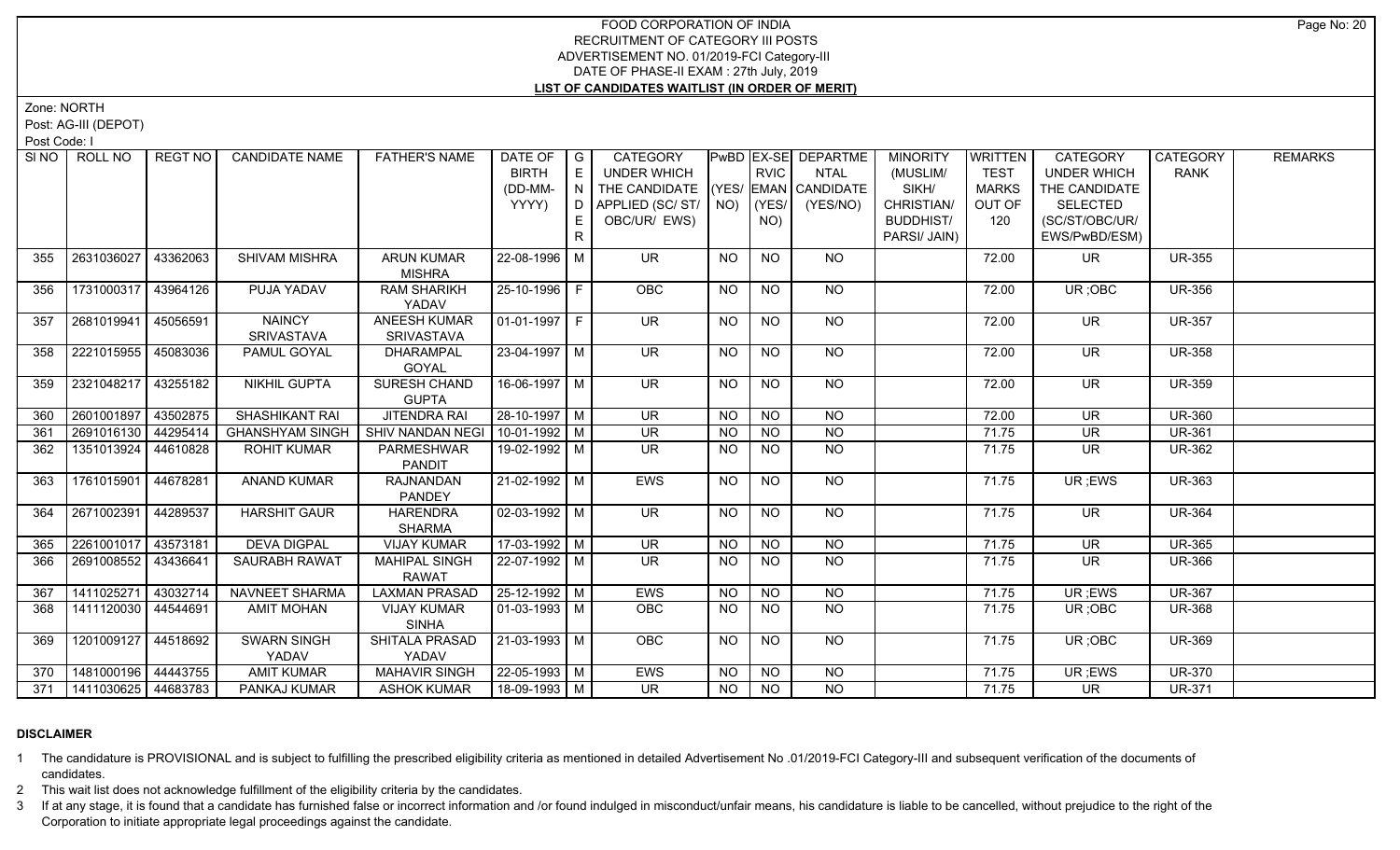Zone: NORTH

Post: AG-III (DEPOT)

Post Code: I

| SINO | ROLL NO                 | REGT NO  | <b>CANDIDATE NAME</b>                  | <b>FATHER'S NAME</b>                    | DATE OF<br><b>BIRTH</b><br>(DD-MM-<br>YYYY) | $\overline{\phantom{a}}$ $\overline{\phantom{a}}$<br>E<br>N<br>D<br>E<br>$\mathsf{R}$ | <b>CATEGORY</b><br><b>UNDER WHICH</b><br>THE CANDIDATE (YES/ EMAN CANDIDATE<br>APPLIED (SC/ ST/   NO)   (YES/<br>OBC/UR/ EWS) |           | <b>RVIC</b><br>NO) | PwBD EX-SE DEPARTME<br><b>NTAL</b><br>(YES/NO) | <b>MINORITY</b><br>(MUSLIM/<br>SIKH/<br>CHRISTIAN/<br><b>BUDDHIST/</b><br>PARSI/ JAIN) | <b>WRITTEN</b><br><b>TEST</b><br><b>MARKS</b><br>OUT OF<br>120 | CATEGORY<br><b>UNDER WHICH</b><br>THE CANDIDATE<br><b>SELECTED</b><br>(SC/ST/OBC/UR/<br>EWS/PwBD/ESM) | CATEGORY<br><b>RANK</b> | <b>REMARKS</b> |
|------|-------------------------|----------|----------------------------------------|-----------------------------------------|---------------------------------------------|---------------------------------------------------------------------------------------|-------------------------------------------------------------------------------------------------------------------------------|-----------|--------------------|------------------------------------------------|----------------------------------------------------------------------------------------|----------------------------------------------------------------|-------------------------------------------------------------------------------------------------------|-------------------------|----------------|
| 372  | 1421003732              | 44588435 | SUGAN KUMAR<br><b>CHOUDHARY</b>        | <b>KRISHNA KANT</b><br><b>CHOUDHARY</b> | 12-01-1994 M                                |                                                                                       | <b>EWS</b>                                                                                                                    | <b>NO</b> | <b>NO</b>          | NO.                                            |                                                                                        | 71.75                                                          | UR; EWS                                                                                               | <b>UR-372</b>           |                |
| 373  | 1291006652              | 44644357 | TUSHAR KATYAYAN                        | <b>RAMESHWAR</b><br><b>CHOUBEY</b>      | 14-02-1994 M                                |                                                                                       | <b>UR</b>                                                                                                                     | <b>NO</b> | <b>NO</b>          | <b>NO</b>                                      |                                                                                        | 71.75                                                          | <b>UR</b>                                                                                             | <b>UR-373</b>           |                |
| 374  | 2231000748              | 43756925 | RAMESH KUMAR                           | <b>MAHIPAL</b>                          | 10-03-1994 M                                |                                                                                       | <b>UR</b>                                                                                                                     | <b>NO</b> | <b>NO</b>          | <b>NO</b>                                      |                                                                                        | 71.75                                                          | <b>UR</b>                                                                                             | <b>UR-374</b>           |                |
| 375  | 2701005818   43150517   |          | <b>VIRENDRA SINGH</b><br><b>MEHTA</b>  | <b>DIWAN SINGH</b><br><b>MEHTA</b>      | 20-03-1994 M                                |                                                                                       | <b>UR</b>                                                                                                                     | <b>NO</b> | NO.                | NO.                                            |                                                                                        | 71.75                                                          | <b>UR</b>                                                                                             | <b>UR-375</b>           |                |
| 376  | 2681022041              | 43045520 | <b>GOPAL KRISHNA</b>                   | <b>KAILASH NATH</b><br>SINGH YADAV      | $23-07-1994$ M                              |                                                                                       | <b>OBC</b>                                                                                                                    | <b>NO</b> | <b>NO</b>          | $N$ <sup>O</sup>                               |                                                                                        | 71.75                                                          | UR; OBC                                                                                               | <b>UR-376</b>           |                |
| 377  | 1411035065 44773822     |          | ANAMIKA<br><b>CHAURASIA</b>            | <b>GHANSHYAM</b><br><b>CHAURASIA</b>    | 01-08-1994 F                                |                                                                                       | OBC                                                                                                                           | <b>NO</b> | <b>NO</b>          | <b>NO</b>                                      |                                                                                        | 71.75                                                          | UR; OBC                                                                                               | <b>UR-377</b>           |                |
| 378  | 1371007613              | 43110503 | <b>VINDHYA NEGI</b>                    | <b>H S NEGI</b>                         | 19-11-1994 F                                |                                                                                       | <b>UR</b>                                                                                                                     | <b>NO</b> | <b>NO</b>          | <b>NO</b>                                      |                                                                                        | 71.75                                                          | <b>UR</b>                                                                                             | <b>UR-378</b>           |                |
| 379  | 1591011733 44710425     |          | <b>KESHAV KUMAR</b>                    | <b>VIRENDER KUMAR</b>                   | $ 21 - 11 - 1994 $ M                        |                                                                                       | <b>UR</b>                                                                                                                     | <b>NO</b> | <b>NO</b>          | <b>NO</b>                                      |                                                                                        | 71.75                                                          | <b>UR</b>                                                                                             | <b>UR-379</b>           |                |
| 380  | 1411089132 44367986     |          | <b>JYOTI BEDWAL</b>                    | <b>SANT LAL</b>                         | $\boxed{01-03-1995}$ F                      |                                                                                       | UR                                                                                                                            | <b>NO</b> | <b>NO</b>          | $N$ O                                          |                                                                                        | 71.75                                                          | UR                                                                                                    | <b>UR-380</b>           |                |
| 381  | 2611005105              | 44401278 | <b>SARANDEEP SINGH</b><br><b>ARORA</b> | <b>BHUPINDER SINGH</b><br><b>ARORA</b>  | $\sqrt{05-03-1995}$ M                       |                                                                                       | <b>EWS</b>                                                                                                                    | <b>NO</b> | NO                 | $N$ <sup>O</sup>                               | <b>SIKH</b>                                                                            | 71.75                                                          | UR ;EWS                                                                                               | <b>UR-381</b>           |                |
| 382  | 2691002665              | 43373735 | <b>SONALI NEGI</b>                     | <b>J S NEGI</b>                         | 25-03-1995 F                                |                                                                                       | <b>UR</b>                                                                                                                     | <b>NO</b> | <b>NO</b>          | NO                                             |                                                                                        | 71.75                                                          | <b>UR</b>                                                                                             | <b>UR-382</b>           |                |
| 383  | 1691008480              | 43364063 | <b>AKSHIT GUPTA</b>                    | <b>ASHWANI GUPTA</b>                    | $10-06-1995$ M                              |                                                                                       | <b>UR</b>                                                                                                                     | <b>NO</b> | <b>NO</b>          | <b>NO</b>                                      |                                                                                        | 71.75                                                          | <b>UR</b>                                                                                             | <b>UR-383</b>           |                |
| 384  | 1351092940              | 44562097 | <b>HIMANSHU KUMAR</b><br><b>SINHA</b>  | RAJESH KUMAR                            | 14-08-1995   M                              |                                                                                       | EWS                                                                                                                           | NO.       | NO.                | NO.                                            |                                                                                        | 71.75                                                          | UR; EWS                                                                                               | <b>UR-384</b>           |                |
| 385  | 1431001259              | 43260722 | APOORV VIPRAM                          | <b>JAI PRAKASH</b><br><b>DUBEY</b>      | 02-09-1995   M                              |                                                                                       | <b>EWS</b>                                                                                                                    | <b>NO</b> | <b>NO</b>          | NO                                             |                                                                                        | 71.75                                                          | UR ;EWS                                                                                               | <b>UR-385</b>           |                |
| 386  | 1191002613              | 44305801 | SURISETTY KESAVA<br><b>GOPINADH</b>    | <b>SURISETTY</b><br>SRINIVASA RAO       | 07-01-1996   M                              |                                                                                       | <b>EWS</b>                                                                                                                    | <b>NO</b> | <b>NO</b>          | NO                                             |                                                                                        | 71.75                                                          | UR; EWS                                                                                               | <b>UR-386</b>           |                |
| 387  | 2231002886              | 43180702 | VISHAVDEEP                             | <b>TARSEM SHARMA</b>                    | 10-01-1996 M                                |                                                                                       | <b>UR</b>                                                                                                                     | NO.       | <b>NO</b>          | NO                                             |                                                                                        | 71.75                                                          | <b>UR</b>                                                                                             | <b>UR-387</b>           |                |
| 388  | 2321014310 43160076     |          | HIMANSHU JOSHI                         | <b>GIRDHARI LAL</b><br>SHARMA           | 09-06-1996   M                              |                                                                                       | <b>UR</b>                                                                                                                     | <b>NO</b> | NO.                | NO.                                            |                                                                                        | 71.75                                                          | <b>UR</b>                                                                                             | <b>UR-388</b>           |                |
|      | 389 2221014227 43174597 |          | <b>KESHAV SINGLA</b>                   | RAJ KAMAL SINGLA   17-08-1996   M       |                                             |                                                                                       | $\overline{\mathsf{UR}}$                                                                                                      | NO.       | NO                 | NO.                                            |                                                                                        | 71.75                                                          | <b>UR</b>                                                                                             | <b>UR-389</b>           |                |

# **DISCLAIMER**

1 The candidature is PROVISIONAL and is subject to fulfilling the prescribed eligibility criteria as mentioned in detailed Advertisement No .01/2019-FCI Category-III and subsequent verification of the documents of candidates.

2 This wait list does not acknowledge fulfillment of the eligibility criteria by the candidates.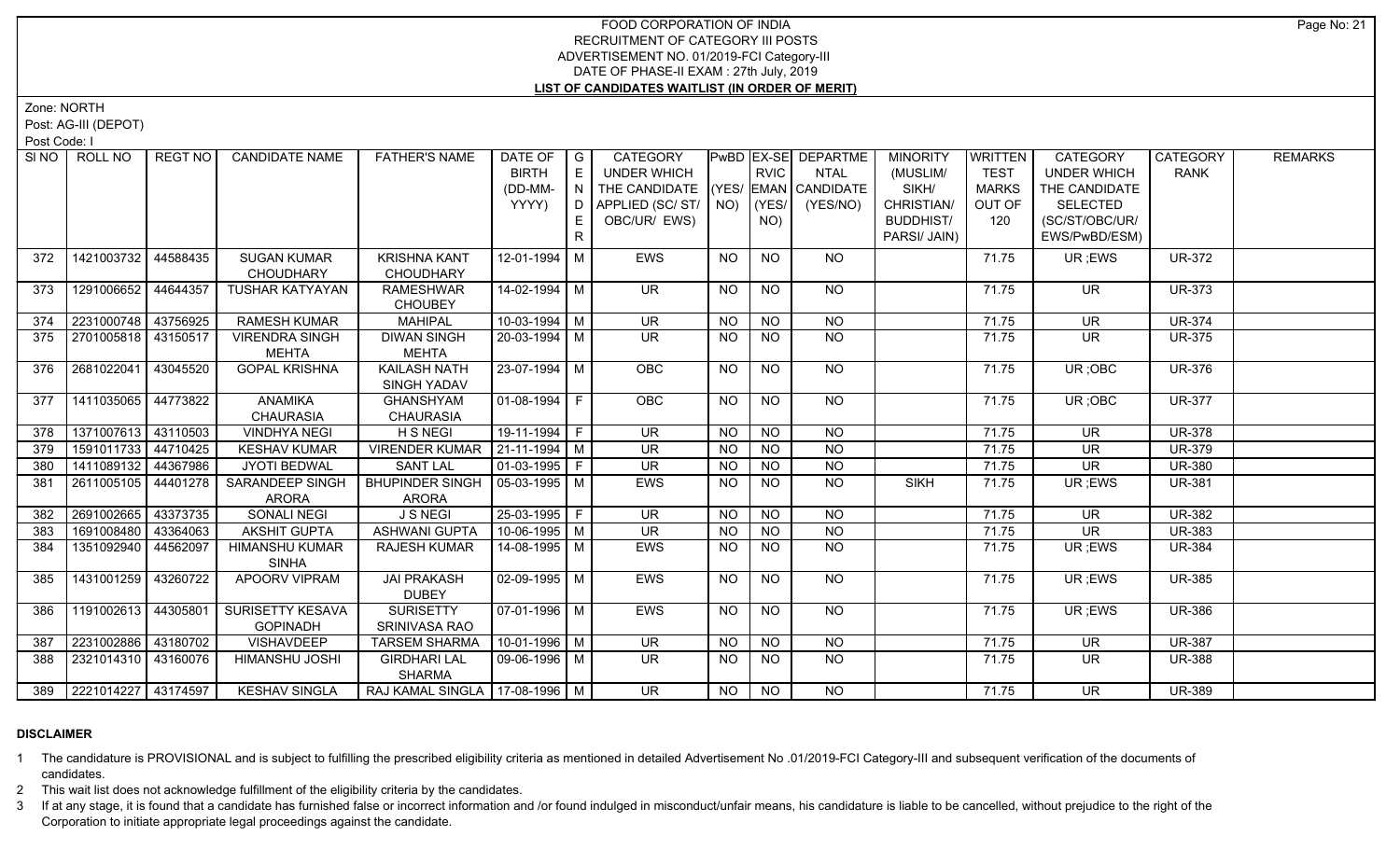Zone: NORTH

Post: AG-III (DEPOT)

Post Code: I

| SI <sub>NO</sub> | ROLL NO                     | REGT NO  | <b>CANDIDATE NAME</b> | <b>FATHER'S NAME</b>            | DATE OF   G           |       | <b>CATEGORY</b>            |           |             | PwBD EX-SE DEPARTME       | <b>MINORITY</b>  | WRITTEN      | <b>CATEGORY</b>          | CATEGORY      | <b>REMARKS</b> |
|------------------|-----------------------------|----------|-----------------------|---------------------------------|-----------------------|-------|----------------------------|-----------|-------------|---------------------------|------------------|--------------|--------------------------|---------------|----------------|
|                  |                             |          |                       |                                 | <b>BIRTH</b>          | E     | UNDER WHICH                |           | <b>RVIC</b> | NTAL                      | (MUSLIM/         | <b>TEST</b>  | <b>UNDER WHICH</b>       | <b>RANK</b>   |                |
|                  |                             |          |                       |                                 | (DD-MM-               | I N I | THE CANDIDATE              |           |             | $ (YES/ EMAN )$ CANDIDATE | SIKH/            | <b>MARKS</b> | THE CANDIDATE            |               |                |
|                  |                             |          |                       |                                 | YYYY)                 |       | D   APPLIED (SC/ ST/   NO) |           | YES         | (YES/NO)                  | CHRISTIAN/       | OUT OF       | <b>SELECTED</b>          |               |                |
|                  |                             |          |                       |                                 |                       | E     | OBC/UR/ EWS)               |           | NO)         |                           | <b>BUDDHIST/</b> | 120          | (SC/ST/OBC/UR/           |               |                |
|                  |                             |          |                       |                                 |                       | R     |                            |           |             |                           | PARSI/ JAIN)     |              | EWS/PwBD/ESM)            |               |                |
| 390              | 1311001493 43731362         |          | <b>UTSAV KUMAR</b>    | PUSHPENDRA NR                   | 17-11-1996   M        |       | <b>EWS</b>                 | <b>NO</b> | <b>NO</b>   | NO                        |                  | 71.75        | UR ;EWS                  | <b>UR-390</b> |                |
|                  |                             |          |                       | JHA                             |                       |       |                            |           |             |                           |                  |              |                          |               |                |
| 391              | 1341007072 44588955         |          | <b>KRISHNA MISHRA</b> | NIRMAL KUMAR                    | 05-12-1996   F        |       | UR.                        | <b>NO</b> | <b>NO</b>   | NO                        |                  | 71.75        | <b>UR</b>                | <b>UR-391</b> |                |
|                  |                             |          |                       | <b>MISHRA</b>                   |                       |       |                            |           |             |                           |                  |              |                          |               |                |
| 392              | 1411094838 44060434         |          | SATYAPRAKASH          | <b>BHAGWANJI</b>                | $\sqrt{03-01-1997}$ M |       | <b>EWS</b>                 | NO.       | NO.         | NO                        |                  | 71.75        | UR ;EWS                  | <b>UR-392</b> |                |
|                  |                             |          | NARAYAN PATHAK        | <b>PATHAK</b>                   |                       |       |                            |           |             |                           |                  |              |                          |               |                |
| 393              | 2321031489 43478698         |          | RAVI GATHALA          | <b>ROSHAN LAL</b>               | 19-03-1997   M        |       | <b>OBC</b>                 | NO.       | NO.         | NO                        |                  | 71.75        | UR; OBC                  | <b>UR-393</b> |                |
|                  |                             |          |                       | <b>GATHALA</b>                  |                       |       |                            |           |             |                           |                  |              |                          |               |                |
| 394              | 1191005451 43309670         |          | <b>MUMMINA SRI</b>    | <b>MUMMINA</b>                  | $20 - 08 - 1997$ M    |       | OBC                        | <b>NO</b> | <b>NO</b>   | NO                        |                  | 71.75        | UR; OBC                  | <b>UR-394</b> |                |
|                  |                             |          | <b>DEVIKRISHNA</b>    | NARASINGA RAO                   |                       |       |                            |           |             |                           |                  |              |                          |               |                |
| 395              | 2591001569                  | 43259461 | <b>SHIBOO KUMAR</b>   | AKHILESH KUMAR                  | 28-10-1997 M          |       | UR.                        | NO.       | <b>NO</b>   | NO.                       |                  | 71.75        | UR.                      | <b>UR-395</b> |                |
|                  |                             |          | <b>PANDEY</b>         | PANDEY                          |                       |       |                            |           |             |                           |                  |              |                          |               |                |
| 396              | 1431002644                  | 43130718 | <b>HIMANSHU BISHT</b> | <b>RAJENDER SINGH</b>           | $20-01-1992$ M        |       | UR.                        | <b>NO</b> | <b>NO</b>   | <b>NO</b>                 |                  | 71.50        | <b>UR</b>                | <b>UR-396</b> |                |
| 397              | 2741011209 45099566         |          | SUBHASIS DUTTA        | <b>SANKAR DUTTA</b>             | $\sqrt{02-04-1992}$ M |       | OBC                        | <b>NO</b> | <b>NO</b>   | <b>NO</b>                 |                  | 71.50        | UR; OBC                  | <b>UR-397</b> |                |
| 398              | 2721000671 44418112         |          | REETUPARNA KAR        | PARTHA SARATHI<br><b>KAR</b>    | 30-10-1992 F          |       | <b>EWS</b>                 | <b>NO</b> | <b>NO</b>   | <b>NO</b>                 |                  | 71.50        | UR; EWS                  | <b>UR-398</b> |                |
| 399              | 1421007192 43098591         |          | <b>JATIN PRATAP</b>   | PRAMOD RANA                     | 01-11-1992   M        |       | <b>UR</b>                  | <b>NO</b> | <b>NO</b>   | <b>NO</b>                 |                  | 71.50        | UR.                      | <b>UR-399</b> |                |
|                  |                             |          | <b>SINGH RANA</b>     |                                 |                       |       |                            |           |             |                           |                  |              |                          |               |                |
| 400              | 2341000428 43787028         |          | <b>MAHENDRA KUMAR</b> | <b>BHARAT RAJ</b>               | 05-05-1993   M        |       | <b>OBC</b>                 | <b>NO</b> | <b>NO</b>   | NO                        |                  | 71.50        | UR; OBC                  | <b>UR-400</b> |                |
|                  |                             |          | <b>NAGAR</b>          | <b>NAGAR</b>                    |                       |       |                            |           |             |                           |                  |              |                          |               |                |
| 401              | 1411115055                  | 44629251 | <b>PREETI</b>         | UPENDER PRASAD   05-12-1993   F |                       |       | $\overline{\mathsf{UR}}$   | <b>NO</b> | <b>NO</b>   | <b>NO</b>                 |                  | 71.50        | <b>UR</b>                | <b>UR-401</b> |                |
| 402              | 2681020364 43609207         |          | <b>RAKSHARTH</b>      | <b>SUNIL KUMAR</b>              | $11-01-1994$ M        |       | $\overline{\mathsf{UR}}$   | <b>NO</b> | NO.         | <b>NO</b>                 |                  | 71.50        | UR.                      | <b>UR-402</b> |                |
|                  |                             |          | <b>SRIVASTAVA</b>     | <b>SRIVASTVA</b>                |                       |       |                            |           |             |                           |                  |              |                          |               |                |
| 403              | 1451002183 43122377         |          | <b>GUNJAN KHANNA</b>  | <b>S C KHANNA</b>               | $14-01-1994$ F        |       | $\overline{\mathsf{UR}}$   | <b>NO</b> | <b>NO</b>   | $N$ O                     |                  | 71.50        | $\overline{\mathsf{UR}}$ | <b>UR-403</b> |                |
| 404              | 2571006836                  | 43653361 | SHIPRA SHAHI          | <b>MUKTESHWAR</b>               | $14-02-1994$ F        |       | EWS                        | <b>NO</b> | NO          | NO                        |                  | 71.50        | UR ;EWS                  | <b>UR-404</b> |                |
|                  |                             |          |                       | <b>SHAHI</b>                    |                       |       |                            |           |             |                           |                  |              |                          |               |                |
| 405              | 1761000521                  | 44474256 | <b>KIRTI NUPOOR</b>   | <b>JAI PRAKSH</b>               | 22-02-1994 F          |       | UR.                        | <b>NO</b> | <b>NO</b>   | NO                        |                  | 71.50        | UR.                      | <b>UR-405</b> |                |
|                  |                             |          |                       | PRASAD                          |                       |       |                            |           |             |                           |                  |              |                          |               |                |
|                  | 406   1341001454   45020767 |          | <b>ROHIT KUMAR</b>    | RAJKUMAR SINGH   10-04-1994   M |                       |       | <b>EWS</b>                 | NO.       | NO.         | NO.                       |                  | 71.50        | UR; EWS                  | <b>UR-406</b> |                |

#### **DISCLAIMER**

1 The candidature is PROVISIONAL and is subject to fulfilling the prescribed eligibility criteria as mentioned in detailed Advertisement No .01/2019-FCI Category-III and subsequent verification of the documents of candidates.

2 This wait list does not acknowledge fulfillment of the eligibility criteria by the candidates.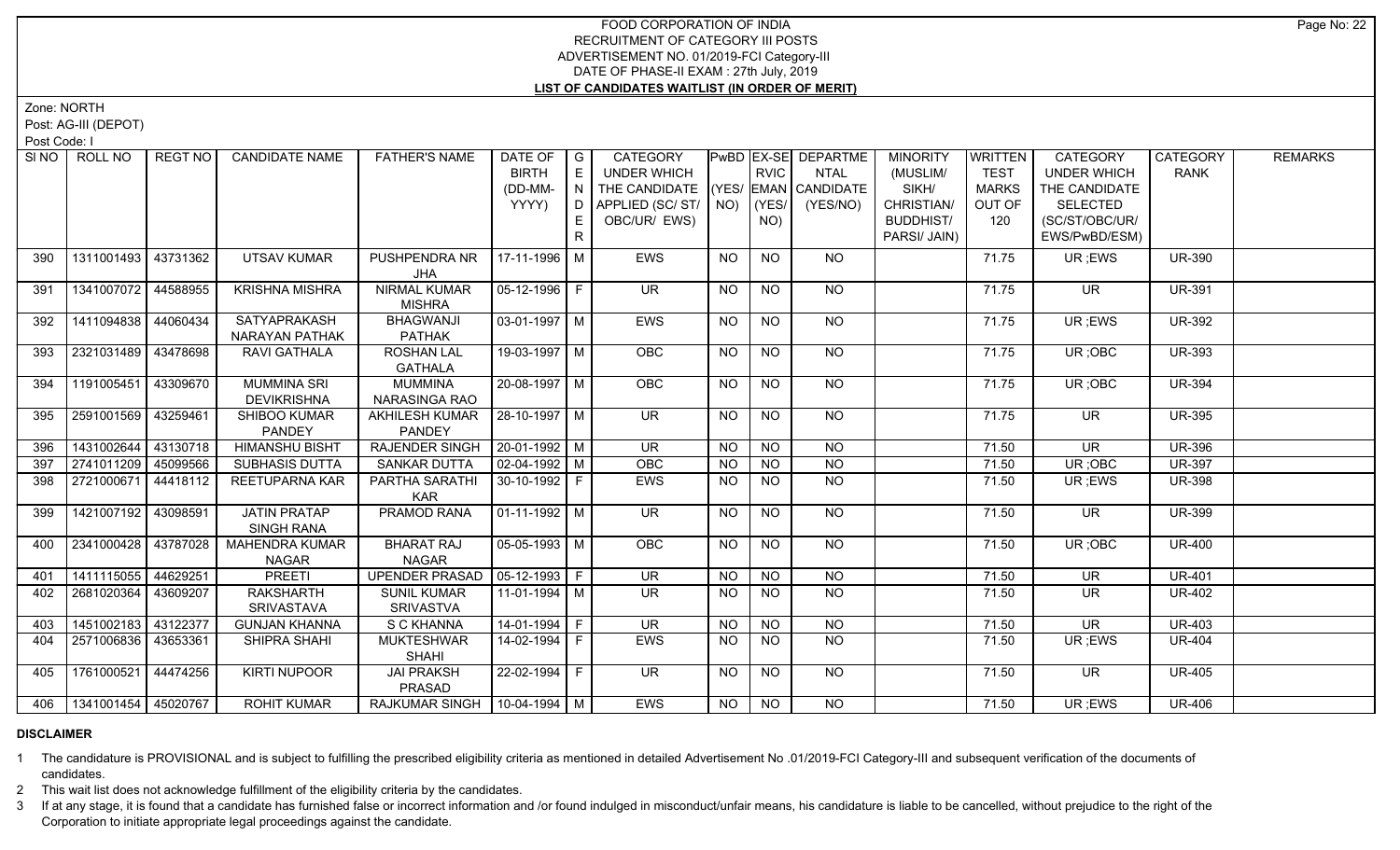Zone: NORTH

Post: AG-III (DEPOT)

Post Code: I

|     | SINO   ROLL NO          | REGT NO I | <b>CANDIDATE NAME</b>  | <b>FATHER'S NAME</b>            | DATE OF $ G $                |    | CATEGORY                           |           |                | <b>PwBD EX-SE DEPARTME</b> | <b>MINORITY</b>  | <b>WRITTEN</b> | <b>CATEGORY</b> | CATEGORY      | <b>REMARKS</b> |
|-----|-------------------------|-----------|------------------------|---------------------------------|------------------------------|----|------------------------------------|-----------|----------------|----------------------------|------------------|----------------|-----------------|---------------|----------------|
|     |                         |           |                        |                                 | <b>BIRTH</b>                 |    | UNDER WHICH                        |           | <b>RVIC</b>    | <b>NTAL</b>                | (MUSLIM/         | <b>TEST</b>    | UNDER WHICH     | <b>RANK</b>   |                |
|     |                         |           |                        |                                 | (DD-MM-                      | N  | THE CANDIDATE (YES/ EMAN CANDIDATE |           |                |                            | SIKH/            | <b>MARKS</b>   | THE CANDIDATE   |               |                |
|     |                         |           |                        |                                 | YYYY)                        | D. | APPLIED (SC/ ST/   NO)             |           | (YES/          | (YES/NO)                   | CHRISTIAN/       | OUT OF         | <b>SELECTED</b> |               |                |
|     |                         |           |                        |                                 |                              |    | OBC/UR/ EWS)                       |           | NO)            |                            | <b>BUDDHIST/</b> | 120            | (SC/ST/OBC/UR/  |               |                |
|     |                         |           |                        |                                 |                              |    |                                    |           |                |                            | PARSI/ JAIN)     |                | EWS/PwBD/ESM)   |               |                |
| 407 | 2621019729 44431718     |           | SHUBHDEEP BAJPAI       | <b>JAIDEEP</b>                  | 15-04-1994 M                 |    | <b>UR</b>                          | <b>NO</b> | <b>NO</b>      | NO.                        |                  | 71.50          | <b>UR</b>       | <b>UR-407</b> |                |
|     |                         |           |                        | <b>BANSIDHAR BAJPAI</b>         |                              |    |                                    |           |                |                            |                  |                |                 |               |                |
| 408 | 2321027786 44577315     |           | <b>AKASH AGRAWAL</b>   | <b>BHAWANI</b>                  | 14-05-1994 M                 |    | <b>UR</b>                          | <b>NO</b> | <b>NO</b>      | <b>NO</b>                  |                  | 71.50          | <b>UR</b>       | <b>UR-408</b> |                |
|     |                         |           |                        | <b>SHANKAR</b>                  |                              |    |                                    |           |                |                            |                  |                |                 |               |                |
| 409 | 2541002848 44270313     |           | PRAVEEN YADAV          | <b>RAMESHWAR</b>                | 09-06-1994 M                 |    | OBC                                | <b>NO</b> | <b>NO</b>      | NO                         |                  | 71.50          | UR; OBC         | <b>UR-409</b> |                |
|     |                         |           |                        | <b>SINGH YADAV</b>              |                              |    |                                    |           |                |                            |                  |                |                 |               |                |
| 410 | 2691009649 44632757     |           | <b>HIMANSHU</b>        | <b>BIRENDRA DUTT</b>            | $28-06-1994$ M               |    | <b>OBC</b>                         | <b>NO</b> | <b>NO</b>      | NO                         |                  | 71.50          | UR; OBC         | <b>UR-410</b> |                |
|     |                         |           | NAUTIYAL               | NAUTIYAL                        |                              |    |                                    |           |                |                            |                  |                |                 |               |                |
| 411 | 1201000874 43787484     |           | <b>MOPADA PRAVEEN</b>  | MOPADA VENKATA   14-07-1994   M |                              |    | OBC                                | <b>NO</b> | N <sub>O</sub> | $N$ <sup>O</sup>           |                  | 71.50          | UR; OBC         | <b>UR-411</b> |                |
|     |                         |           |                        | RAMANA                          |                              |    |                                    |           |                |                            |                  |                |                 |               |                |
| 412 | 2221011544 43617060     |           | <b>NAVEEN KUMAR</b>    | PAWAN PHUTELA                   | $\vert$ 02-09-1994 $\vert$ M |    | <b>UR</b>                          | <b>NO</b> | <b>NO</b>      | <b>NO</b>                  |                  | 71.50          | UR              | UR-412        |                |
|     |                         |           | PHUTELA                |                                 |                              |    |                                    |           |                |                            |                  |                |                 |               |                |
| 413 | 1691002017 43610996     |           | RADHIKA SHARMA         | RAMESH SHARMA                   | $ 28-10-1994 F$              |    | <b>UR</b>                          | <b>NO</b> | <b>NO</b>      | <b>NO</b>                  |                  | 71.50          | UR.             | <b>UR-413</b> |                |
| 414 | 1541001166 44950605     |           | <b>ANKIT LOHAN</b>     | <b>HARIRAM</b>                  | $\boxed{05-11-1994}$ M       |    | <b>UR</b>                          | <b>NO</b> | <b>NO</b>      | <b>NO</b>                  |                  | 71.50          | <b>UR</b>       | <b>UR-414</b> |                |
| 415 | 1451001889 43794447     |           | ABHIMANYU YADAV        | <b>ISHWAR SINGH</b>             | 02-12-1994 M                 |    | <b>OBC</b>                         | NO.       | <b>NO</b>      | <b>NO</b>                  |                  | 71.50          | UR; OBC         | <b>UR-415</b> |                |
|     |                         |           |                        | YADAV                           |                              |    |                                    |           |                |                            |                  |                |                 |               |                |
| 416 | 1311003942 44527035     |           | <b>DEVASHISH KUMAR</b> | YUGAL KISHORE                   | 06-01-1995   M               |    | <b>EWS</b>                         | <b>NO</b> | $\overline{N}$ | N                          |                  | 71.50          | UR; EWS         | <b>UR-416</b> |                |
|     |                         |           |                        | <b>SINHA</b>                    |                              |    |                                    |           |                |                            |                  |                |                 |               |                |
| 417 | 2291000290 43040076     |           | <b>NIMESH AGARWAL</b>  | <b>BAL MUKUND</b>               | $26 - 01 - 1995$ M           |    | EWS                                | <b>NO</b> | <b>NO</b>      | NO                         |                  | 71.50          | UR; EWS         | <b>UR-417</b> |                |
|     |                         |           |                        | AGARWAL                         |                              |    |                                    |           |                |                            |                  |                |                 |               |                |
| 418 | 1721001887 43854575     |           | <b>DEEPAK KUMAR</b>    | SADANAND SINGH                  | $\vert$ 06-09-1995 $\vert$ M |    | <b>UR</b>                          | <b>NO</b> | $N$ O          | $N$ O                      |                  | 71.50          | <b>UR</b>       | <b>UR-418</b> |                |
| 419 | 1321001770 43839369     |           | <b>MANISH KUMAR</b>    | <b>MANOJ KUMAR</b>              | 11-09-1995   M               |    | UR.                                | <b>NO</b> | <b>NO</b>      | <b>NO</b>                  |                  | 71.50          | UR.             | <b>UR-419</b> |                |
|     |                         |           |                        | CHAUDHARY                       |                              |    |                                    |           |                |                            |                  |                |                 |               |                |
| 420 | 2631046037 44785180     |           | SHUBHAM                | ANAND PRAKASH                   | 16-09-1995 M                 |    | <b>OBC</b>                         | <b>NO</b> | <b>NO</b>      | NO                         |                  | 71.50          | UR; OBC         | <b>UR-420</b> |                |
|     |                         |           | <b>JAISHWAL</b>        | <b>JAISHWAL</b>                 |                              |    |                                    |           |                |                            |                  |                |                 |               |                |
| 421 | 2271001688   44673546   |           | <b>DHRUV ARORA</b>     | <b>RAJESH KUMAR</b>             | 29-10-1995   M               |    | UR.                                | <b>NO</b> | <b>NO</b>      | NO                         |                  | 71.50          | UR.             | <b>UR-421</b> |                |
|     |                         |           |                        | <b>ARORA</b>                    |                              |    |                                    |           |                |                            |                  |                |                 |               |                |
|     | 422 2571000684 44939682 |           | <b>UDIT RAI</b>        | SHAILENDRA RAI   21-12-1995   M |                              |    | EWS                                | NO.       | <b>NO</b>      | NO                         |                  | 71.50          | UR; EWS         | <b>UR-422</b> |                |

# **DISCLAIMER**

1 The candidature is PROVISIONAL and is subject to fulfilling the prescribed eligibility criteria as mentioned in detailed Advertisement No .01/2019-FCI Category-III and subsequent verification of the documents of candidates.

2 This wait list does not acknowledge fulfillment of the eligibility criteria by the candidates.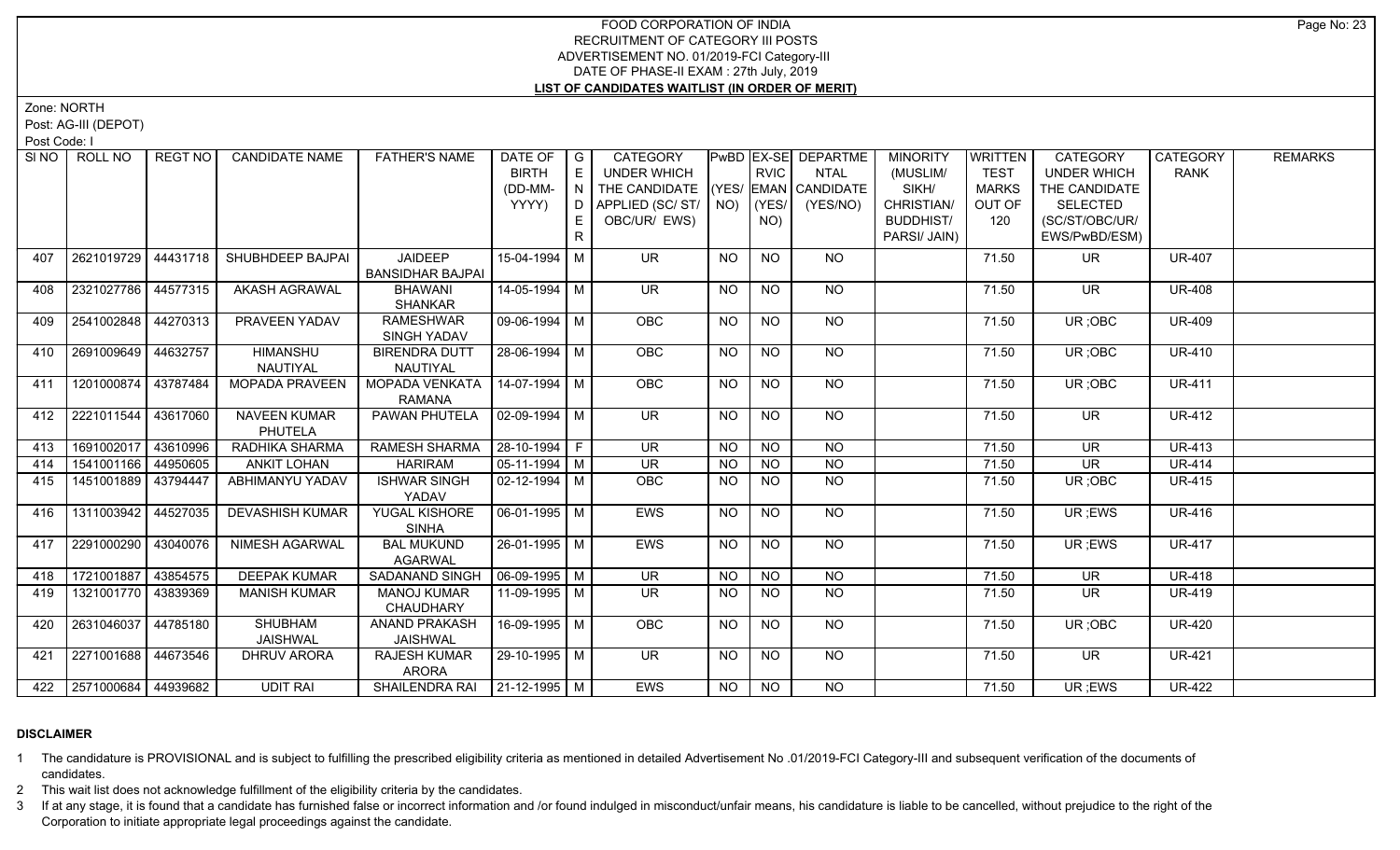Zone: NORTH

Post: AG-III (DEPOT)

Post Code: I

| SI NO I | ROLL NO               | REGT NO  | <b>CANDIDATE NAME</b>                 | <b>FATHER'S NAME</b>                    | DATE OF   G<br><b>BIRTH</b><br>(DD-MM-<br>YYYY) | E<br>IN<br>D | CATEGORY<br><b>UNDER WHICH</b><br>THE CANDIDATE (YES/ EMAN CANDIDATE<br>APPLIED (SC/ST/ NO) |           | <b>RVIC</b><br>(YES/ | <b>PWBD EX-SE DEPARTME</b><br><b>NTAL</b><br>(YES/NO) | <b>MINORITY</b><br>(MUSLIM/<br>SIKH/<br>CHRISTIAN/ | WRITTEN<br><b>TEST</b><br><b>MARKS</b><br>OUT OF | <b>CATEGORY</b><br><b>UNDER WHICH</b><br>THE CANDIDATE<br><b>SELECTED</b> | CATEGORY<br><b>RANK</b> | <b>REMARKS</b> |
|---------|-----------------------|----------|---------------------------------------|-----------------------------------------|-------------------------------------------------|--------------|---------------------------------------------------------------------------------------------|-----------|----------------------|-------------------------------------------------------|----------------------------------------------------|--------------------------------------------------|---------------------------------------------------------------------------|-------------------------|----------------|
|         |                       |          |                                       |                                         |                                                 | E.<br>R.     | OBC/UR/ EWS)                                                                                |           | NO)                  |                                                       | <b>BUDDHIST/</b><br>PARSI/ JAIN)                   | 120                                              | (SC/ST/OBC/UR/<br>EWS/PwBD/ESM)                                           |                         |                |
| 423     | 1761011877 43420438   |          | <b>VIJAY KUMAR ROY</b>                | <b>SUNIL PRASAD</b><br><b>ROY</b>       | 16-05-1996 M                                    |              | <b>EWS</b>                                                                                  | <b>NO</b> | <b>NO</b>            | NO.                                                   |                                                    | 71.50                                            | UR ;EWS                                                                   | <b>UR-423</b>           |                |
| 424     | 2211001907            | 43362768 | <b>SAHIL TAKIAR</b>                   | <b>JOGINDERPAL</b><br><b>TAKIAR</b>     | 17-06-1996 M                                    |              | <b>UR</b>                                                                                   | <b>NO</b> | <b>NO</b>            | NO                                                    |                                                    | 71.50                                            | <b>UR</b>                                                                 | <b>UR-424</b>           |                |
| 425     | 1551002069            | 43194396 | <b>SRISHTI GAUTAM</b>                 | <b>MAHESH CHANDER</b><br><b>SHARMA</b>  | 19-08-1996 F                                    |              | <b>UR</b>                                                                                   | <b>NO</b> | NO.                  | NO                                                    |                                                    | 71.50                                            | <b>UR</b>                                                                 | <b>UR-425</b>           |                |
| 426     | 2621004905            | 43842603 | PRIYANKA DHEER                        | <b>SHAILENDRA</b><br><b>KUMAR DHEER</b> | 29-09-1996 F                                    |              | UR.                                                                                         | <b>NO</b> | NO.                  | NO                                                    |                                                    | 71.50                                            | <b>UR</b>                                                                 | UR-426                  |                |
| 427     | 2321008763            | 43293840 | <b>KAMAL KUMAR</b>                    | <b>RAMLAL</b>                           | 17-10-1996 M                                    |              | OBC                                                                                         | $N$ O     | $N$ O                | $N$ <sup>O</sup>                                      |                                                    | 71.50                                            | UR; OBC                                                                   | <b>UR-427</b>           |                |
| 428     | 2631032016            | 43038926 | RUCHI SHUKLA                          | <b>DAYA NATH</b><br><b>SHUKLA</b>       | 06-12-1996 F                                    |              | <b>UR</b>                                                                                   | <b>NO</b> | <b>NO</b>            | <b>NO</b>                                             |                                                    | 71.50                                            | <b>UR</b>                                                                 | <b>UR-428</b>           |                |
| 429     | 2701001685            | 43062865 | RAHUL BHANDARI                        | <b>H S BHANDARI</b>                     | $\boxed{04-03-1997}$ M                          |              | $\overline{\mathsf{UR}}$                                                                    | <b>NO</b> | NO                   | $N$ O                                                 |                                                    | 71.50                                            | $\overline{\mathsf{UR}}$                                                  | <b>UR-429</b>           |                |
| 430     | 2321078438            | 43750728 | <b>ABHISHEK</b><br><b>SARAWAG</b>     | RAVINDRA KUMAR<br>SARAWAG               | $\vert$ 01-05-1997   M                          |              | <b>OBC</b>                                                                                  | <b>NO</b> | NO                   | $N$ <sup>O</sup>                                      |                                                    | 71.50                                            | UR; OBC                                                                   | <b>UR-430</b>           |                |
| 431     | 2691014218 43345344   |          | <b>AJAY RAWAT</b>                     | <b>RANBIR S RAWAT</b>                   | $30 - 09 - 1998$ M                              |              | <b>UR</b>                                                                                   | <b>NO</b> | <b>NO</b>            | <b>NO</b>                                             |                                                    | 71.50                                            | <b>UR</b>                                                                 | <b>UR-431</b>           |                |
| 432     | 2631018859 44954993   |          | <b>RITU</b>                           | S C TRIPATHI                            | $05-03-1992$ F                                  |              | <b>UR</b>                                                                                   | <b>NO</b> | <b>NO</b>            | <b>NO</b>                                             |                                                    | 71.25                                            | <b>UR</b>                                                                 | <b>UR-432</b>           |                |
| 433     | 2351008336            | 44976691 | <b>VIJENDRA SINGH</b><br>SHEKHAWAT    | <b>KAN SINGH</b><br>SHEKHAWAT           | 17-06-1992 M                                    |              | <b>UR</b>                                                                                   | <b>NO</b> | <b>NO</b>            | <b>NO</b>                                             |                                                    | 71.25                                            | <b>UR</b>                                                                 | <b>UR-433</b>           |                |
| 434     | 2631022559            | 43670611 | <b>ABHISHEK TRIPATHI</b>              | RADHA SHARAN<br><b>TRIPATHI</b>         | 20-07-1992 M                                    |              | <b>EWS</b>                                                                                  | <b>NO</b> | <b>NO</b>            | <b>NO</b>                                             |                                                    | 71.25                                            | UR; EWS                                                                   | <b>UR-434</b>           |                |
| 435     | 2221003396 43170310   |          | <b>SURAJ KUMAR</b><br>AHUJA           | RAJ KUMAR AHUJA   05-10-1992   M        |                                                 |              | $\overline{\mathsf{UR}}$                                                                    | <b>NO</b> | <b>NO</b>            | NO                                                    |                                                    | 71.25                                            | <b>UR</b>                                                                 | <b>UR-435</b>           |                |
| 436     | 2641012350            | 44177188 | <b>ANURAG</b><br><b>CHOUDHARY</b>     | <b>VIRENDRA</b><br><b>CHOUDHARY</b>     | $27-01-1993$ M                                  |              | $\overline{\mathsf{UR}}$                                                                    | <b>NO</b> | $N$ O                | $N$ O                                                 |                                                    | 71.25                                            | <b>UR</b>                                                                 | <b>UR-436</b>           |                |
| 437     | 1931003678 45182642   |          | <b>ADITYA KUMAR</b><br><b>PUROHIT</b> | <b>RAMPRAKASH</b><br><b>PUROHIT</b>     | $30 - 05 - 1993$ M                              |              | $\overline{\mathsf{UR}}$                                                                    | <b>NO</b> | $N$ O                | NO                                                    |                                                    | 71.25                                            | $\overline{\mathsf{UR}}$                                                  | <b>UR-437</b>           |                |
| 438     | 2321001488            | 43659308 | RANJANA KUMARI                        | <b>HARLAL DARA</b>                      | 30-05-1993 F                                    |              | <b>OBC</b>                                                                                  | <b>NO</b> | <b>NO</b>            | NO                                                    |                                                    | 71.25                                            | UR; OBC                                                                   | <b>UR-438</b>           |                |
| 439     | 1331000077            | 44058608 | ARCHANA KUMARI                        | <b>ASHOK KUMAR LAI</b>                  | 14-07-1993 F                                    |              | OBC                                                                                         | <b>NO</b> | <b>NO</b>            | <b>NO</b>                                             |                                                    | 71.25                                            | UR; OBC                                                                   | <b>UR-439</b>           |                |
| 440     | 1411067526   44785468 |          | <b>NIKHIL GOEL</b>                    | <b>PRAVEEN GOEL</b>                     | 25-08-1993 M                                    |              | UR.                                                                                         | NO.       | <b>NO</b>            | <b>NO</b>                                             |                                                    | 71.25                                            | UR.                                                                       | <b>UR-440</b>           |                |

#### **DISCLAIMER**

1 The candidature is PROVISIONAL and is subject to fulfilling the prescribed eligibility criteria as mentioned in detailed Advertisement No .01/2019-FCI Category-III and subsequent verification of the documents of candidates.

2 This wait list does not acknowledge fulfillment of the eligibility criteria by the candidates.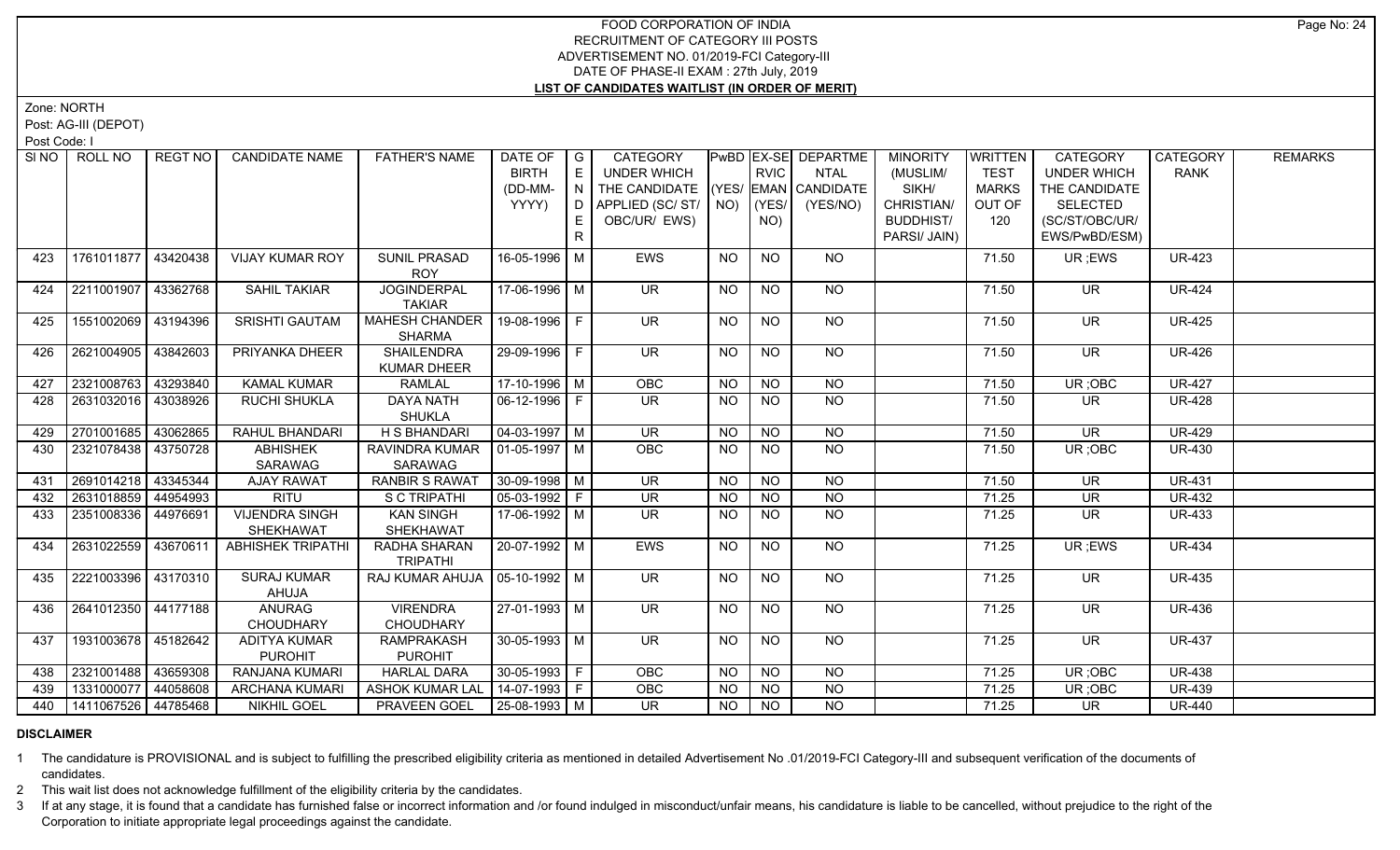Zone: NORTH

Post: AG-III (DEPOT)

Post Code: I

|     | SINO   ROLL NO      | REGT NO  | <b>CANDIDATE NAME</b>  | <b>FATHER'S NAME</b>              | DATE OF   G        |     | <b>CATEGORY</b>                    |           |                | <b>PwBD EX-SE DEPARTME</b> | <b>MINORITY</b>  | WRITTEN      | <b>CATEGORY</b>          | CATEGORY      | <b>REMARKS</b> |
|-----|---------------------|----------|------------------------|-----------------------------------|--------------------|-----|------------------------------------|-----------|----------------|----------------------------|------------------|--------------|--------------------------|---------------|----------------|
|     |                     |          |                        |                                   | <b>BIRTH</b>       | E   | <b>UNDER WHICH</b>                 |           | <b>RVIC</b>    | <b>NTAL</b>                | (MUSLIM/         | <b>TEST</b>  | <b>UNDER WHICH</b>       | <b>RANK</b>   |                |
|     |                     |          |                        |                                   | (DD-MM-            | IN. | THE CANDIDATE (YES/ EMAN CANDIDATE |           |                |                            | SIKH/            | <b>MARKS</b> | THE CANDIDATE            |               |                |
|     |                     |          |                        |                                   | YYYY)              | D   | APPLIED (SC/ ST/   NO)   (YES/     |           |                | (YES/NO)                   | CHRISTIAN/       | OUT OF       | <b>SELECTED</b>          |               |                |
|     |                     |          |                        |                                   |                    | E.  | OBC/UR/ EWS)                       |           | NO)            |                            | <b>BUDDHIST/</b> | 120          | (SC/ST/OBC/UR/           |               |                |
|     |                     |          |                        |                                   |                    | R   |                                    |           |                |                            | PARSI/ JAIN)     |              | EWS/PwBD/ESM)            |               |                |
| 441 | 1591013978 44565108 |          | <b>VIBHA LOHAN</b>     | <b>VIJAY SINGH</b>                | 22-09-1993 F       |     | <b>UR</b>                          | <b>NO</b> | <b>NO</b>      | <b>NO</b>                  |                  | 71.25        | <b>UR</b>                | <b>UR-441</b> |                |
|     |                     |          |                        | <b>LOHAN</b>                      |                    |     |                                    |           |                |                            |                  |              |                          |               |                |
| 442 | 2631036934          | 43715077 | <b>MOHIT KUMAR</b>     | PRAVEEN KUMAR                     | $03 - 12 - 1993$ M |     | <b>UR</b>                          | <b>NO</b> | <b>NO</b>      | <b>NO</b>                  |                  | 71.25        | <b>UR</b>                | <b>UR-442</b> |                |
|     |                     |          | <b>SINGH</b>           | <b>SINGH</b>                      |                    |     |                                    |           |                |                            |                  |              |                          |               |                |
| 443 | 2311002241          | 44240533 | KARAN ARORA            | <b>RAMESH KUMAR</b>               | 18-12-1993 M       |     | <b>UR</b>                          | NO.       | NO.            | NO.                        |                  | 71.25        | UR.                      | <b>UR-443</b> |                |
|     |                     |          |                        | <b>ARORA</b>                      |                    |     |                                    |           |                |                            |                  |              |                          |               |                |
| 444 | 1351022855          | 43840269 | <b>KUMAR RANA</b>      | SUBODH MISHRA                     | $08-02-1994$ M     |     | EWS                                | <b>NO</b> | <b>NO</b>      | NO                         |                  | 71.25        | UR ;EWS                  | <b>UR-444</b> |                |
|     |                     |          | <b>RANCHHOR</b>        |                                   |                    |     |                                    |           |                |                            |                  |              |                          |               |                |
| 445 | 1351087975 43726529 |          | SONALI                 | <b>SUDHIR</b>                     | $06 - 04 - 1994$ F |     | <b>OBC</b>                         | <b>NO</b> | N <sub>O</sub> | $N$ O                      |                  | 71.25        | UR; OBC                  | <b>UR-445</b> |                |
|     |                     |          | <b>CHOUDHARY</b>       | <b>CHAUDHARY</b>                  |                    |     |                                    |           |                |                            |                  |              |                          |               |                |
| 446 | 2571002334          | 43681919 | <b>MONIKA SINGH</b>    | RAM ASHISH SINGH                  | 15-06-1994 F       |     | $\overline{\mathsf{UR}}$           | <b>NO</b> | NO             | N <sub>O</sub>             |                  | 71.25        | $\overline{\mathsf{UR}}$ | <b>UR-446</b> |                |
| 447 | 2641006744          | 43700489 | <b>PRAGATI RASTOGI</b> | SANDEEP RASTOGI I                 | 26-06-1994 F       |     | <b>EWS</b>                         | <b>NO</b> | <b>NO</b>      | <b>NO</b>                  |                  | 71.25        | UR ;EWS                  | <b>UR-447</b> |                |
| 448 | 2631026465          | 45114175 | <b>AMAR PRAKASH</b>    | <b>RAMSEWAK</b>                   | 31-07-1994 M       |     | <b>EWS</b>                         | <b>NO</b> | N <sub>O</sub> | N <sub>O</sub>             |                  | 71.25        | UR; EWS                  | <b>UR-448</b> |                |
|     |                     |          | <b>SHUKLA</b>          | SHUKAL                            |                    |     |                                    |           |                |                            |                  |              |                          |               |                |
| 449 | 1921007987          | 43835039 | <b>NISHANT JAIN</b>    | <b>NARESH KUMAR</b>               | 24-09-1994 M       |     | <b>UR</b>                          | NO        | <b>NO</b>      | <b>NO</b>                  | JAIN             | 71.25        | <b>UR</b>                | <b>UR-449</b> |                |
|     |                     |          |                        | JAIN                              |                    |     |                                    |           |                |                            |                  |              |                          |               |                |
| 450 | 2541004482          | 43323361 | <b>KANCHAN</b>         | <b>DILEEP KUMAR</b>               | $09-05-1995$ F     |     | <b>UR</b>                          | NO.       | <b>NO</b>      | <b>NO</b>                  |                  | 71.25        | <b>UR</b>                | <b>UR-450</b> |                |
| 451 | 2541004591          | 43099160 | PREMPAL CHAHAR         | <b>RAJENDRA SINGH</b>             | 10-09-1995   M     |     | <b>UR</b>                          | <b>NO</b> | <b>NO</b>      | N <sub>O</sub>             |                  | 71.25        | <b>UR</b>                | <b>UR-451</b> |                |
| 452 | 2561014367          | 44058473 | <b>ANKIT KUMAR</b>     | ANIL KUMAR SINGH   25-09-1995   M |                    |     | UR.                                | NO.       | <b>NO</b>      | NO.                        |                  | 71.25        | UR.                      | <b>UR-452</b> |                |
|     |                     |          | <b>SINGH</b>           |                                   |                    |     |                                    |           |                |                            |                  |              |                          |               |                |
| 453 | 2691002989          | 43235841 | <b>JAYENDRA</b>        | <b>DAULAT SINGH</b>               | 01-01-1996   M     |     | UR.                                | <b>NO</b> | <b>NO</b>      | NO                         |                  | 71.25        | <b>UR</b>                | <b>UR-453</b> |                |
|     |                     |          | <b>ADHIKARI</b>        | <b>ADHIKARI</b>                   |                    |     |                                    |           |                |                            |                  |              |                          |               |                |
| 454 | 2541009062          | 44459210 | <b>VISHNU AGRAWAL</b>  | <b>DINESH CHAND</b>               | $08-01-1996$ M     |     | $\overline{\mathsf{UR}}$           | <b>NO</b> | N <sub>O</sub> | N <sub>O</sub>             |                  | 71.25        | $\overline{\mathsf{UR}}$ | <b>UR-454</b> |                |
| 455 | 2331005995          | 43857848 | <b>SURESH MALI</b>     | <b>CHAMPA LAL MALI</b>            | $05-07-1997$ M     |     | <b>OBC</b>                         | <b>NO</b> | <b>NO</b>      | <b>NO</b>                  |                  | 71.25        | UR; OBC                  | <b>UR-455</b> |                |
| 456 | 2581004636          | 43358371 | <b>VIKRANT SINGH</b>   | <b>VINOD KUMAR</b>                | 26-03-1998 M       |     | <b>UR</b>                          | <b>NO</b> | N <sub>O</sub> | $N$ O                      |                  | 71.25        | <b>UR</b>                | <b>UR-456</b> |                |
| 457 | 2741030802          | 44825381 | <b>DEBANJAN GIRI</b>   | RABINDRA NATH                     | 26-01-1992 M       |     | <b>UR</b>                          | <b>NO</b> | N <sub>O</sub> | N <sub>O</sub>             |                  | 71.00        | UR.                      | <b>UR-457</b> |                |
|     |                     |          |                        | <b>GIRI</b>                       |                    |     |                                    |           |                |                            |                  |              |                          |               |                |
| 458 | 1201002483 44209596 |          | <b>CHITIKILA</b>       | <b>CHITIKILA MUSALI</b>           | 16-05-1992 M       |     | <b>OBC</b>                         | NO.       | <b>NO</b>      | NO.                        |                  | 71.00        | UR; OBC                  | <b>UR-458</b> |                |
|     |                     |          | <b>SRIRAMAMURTHY</b>   | <b>NAIDU</b>                      |                    |     |                                    |           |                |                            |                  |              |                          |               |                |

#### **DISCLAIMER**

1 The candidature is PROVISIONAL and is subject to fulfilling the prescribed eligibility criteria as mentioned in detailed Advertisement No .01/2019-FCI Category-III and subsequent verification of the documents of candidates.

2 This wait list does not acknowledge fulfillment of the eligibility criteria by the candidates.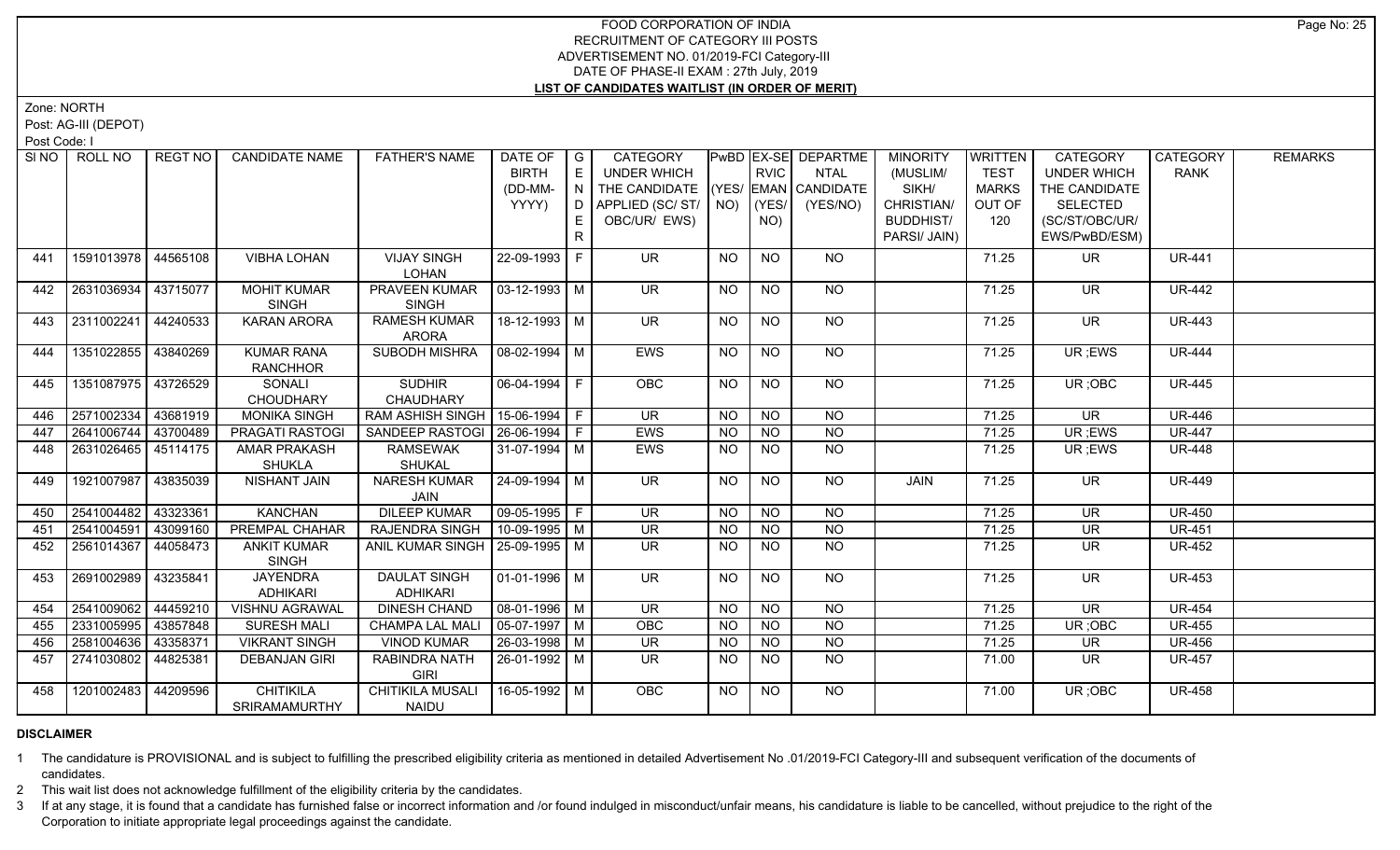Zone: NORTH

Post: AG-III (DEPOT)

Post Code: I

|     | SINO ROLL NO            | REGT NO  | <b>CANDIDATE NAME</b>  | <b>FATHER'S NAME</b>            | DATE OF   G                  |   | CATEGORY                           |           |                | <b>PWBD EX-SE DEPARTME</b> | <b>MINORITY</b>  | <b>WRITTEN</b> | <b>CATEGORY</b>          | CATEGORY      | <b>REMARKS</b> |
|-----|-------------------------|----------|------------------------|---------------------------------|------------------------------|---|------------------------------------|-----------|----------------|----------------------------|------------------|----------------|--------------------------|---------------|----------------|
|     |                         |          |                        |                                 | <b>BIRTH</b>                 | E | UNDER WHICH                        |           | <b>RVIC</b>    | <b>NTAL</b>                | (MUSLIM/         | <b>TEST</b>    | <b>UNDER WHICH</b>       | <b>RANK</b>   |                |
|     |                         |          |                        |                                 | (DD-MM-                      | N | THE CANDIDATE (YES/ EMAN CANDIDATE |           |                |                            | SIKH/            | <b>MARKS</b>   | THE CANDIDATE            |               |                |
|     |                         |          |                        |                                 | YYYY)                        | D | APPLIED (SC/ ST/   NO)             |           | (YES/          | (YES/NO)                   | CHRISTIAN/       | OUT OF         | <b>SELECTED</b>          |               |                |
|     |                         |          |                        |                                 |                              |   | OBC/UR/ EWS)                       |           | NO)            |                            | <b>BUDDHIST/</b> | 120            | (SC/ST/OBC/UR/           |               |                |
|     |                         |          |                        |                                 |                              |   |                                    |           |                |                            | PARSI/ JAIN)     |                | EWS/PwBD/ESM)            |               |                |
| 459 | 1411097648 45112316     |          | <b>SANDEEP SINGH</b>   | ABHAY NARAYAN                   | 08-06-1992 M                 |   | UR.                                | <b>NO</b> | <b>NO</b>      | NO.                        |                  | 71.00          | UR.                      | <b>UR-459</b> |                |
|     |                         |          |                        | <b>SINGH</b>                    |                              |   |                                    |           |                |                            |                  |                |                          |               |                |
| 460 | 1761013630 44150604     |          | RAHUL KUMAR            | <b>NAVIN KUMAR</b>              | 02-10-1992 M                 |   | <b>UR</b>                          | <b>NO</b> | <b>NO</b>      | <b>NO</b>                  |                  | 71.00          | <b>UR</b>                | <b>UR-460</b> |                |
| 461 | 2271002634              | 43429287 | <b>MANPREET SINGH</b>  | <b>UPINDER SINGH</b>            | 18-03-1993 M                 |   | <b>UR</b>                          | <b>NO</b> | <b>NO</b>      | <b>NO</b>                  | <b>SIKH</b>      | 71.00          | <b>UR</b>                | <b>UR-461</b> |                |
| 462 | 1151007050 44326968     |          | <b>VARIKOOTI</b>       | <b>VARIKOOTI</b>                | 16-06-1993 M                 |   | EWS                                | <b>NO</b> | <b>NO</b>      | <b>NO</b>                  |                  | 71.00          | UR; EWS                  | UR-462        |                |
|     |                         |          | <b>BALREDDY</b>        | <b>BALAKOTI REDDY</b>           |                              |   |                                    |           |                |                            |                  |                |                          |               |                |
| 463 | 2351000990 44992855     |          | ANURAG TETARWAL        | <b>RAMKRISHNA</b>               | $12-08-1993$ M               |   | <b>OBC</b>                         | <b>NO</b> | $\overline{N}$ | N <sub>O</sub>             |                  | 71.00          | UR; OBC                  | <b>UR-463</b> |                |
|     |                         |          |                        | <b>TETARWAL</b>                 |                              |   |                                    |           |                |                            |                  |                |                          |               |                |
| 464 | 2631035117 44101553     |          | <b>KUMAR MANGLAM</b>   | <b>DEVENDRA</b>                 | 15-08-1993 M                 |   | <b>UR</b>                          | <b>NO</b> | <b>NO</b>      | NO                         |                  | 71.00          | UR.                      | <b>UR-464</b> |                |
|     |                         |          | <b>MISHRA</b>          | <b>MISHRA</b>                   |                              |   |                                    |           |                |                            |                  |                |                          |               |                |
| 465 | 2331004318 45072340     |          | <b>CHANDAR MOHAN</b>   | <b>SURAJ BHAN</b>               | 19-09-1993 M                 |   | OBC                                | <b>NO</b> | $N$ O          | NO                         |                  | 71.00          | UR; OBC                  | <b>UR-465</b> |                |
|     |                         |          |                        | <b>SINGH</b>                    |                              |   |                                    |           |                |                            |                  |                |                          |               |                |
| 466 | 1431006934              | 44778344 | <b>AYUSH NIGAM</b>     | <b>AVAN KUMAR</b>               | $15-12-1993$ M               |   | <b>UR</b>                          | <b>NO</b> | <b>NO</b>      | <b>NO</b>                  |                  | 71.00          | <b>UR</b>                | <b>UR-466</b> |                |
| 467 | 1691006343 44973803     |          | <b>GHAR SINGH</b>      | <b>HIMMAT SINGH</b>             | 27-12-1993 M                 |   | <b>UR</b>                          | NO.       | <b>NO</b>      | <b>NO</b>                  |                  | 71.00          | <b>UR</b>                | <b>UR-467</b> |                |
|     |                         |          | <b>RAKWAL</b>          |                                 |                              |   |                                    |           |                |                            |                  |                |                          |               |                |
| 468 | 2631040138 43235686     |          | <b>AVINASH TRIVEDI</b> | PREM SAGAR                      | 15-01-1994 M                 |   | <b>UR</b>                          | <b>NO</b> | <b>NO</b>      | <b>NO</b>                  |                  | 71.00          | <b>UR</b>                | <b>UR-468</b> |                |
|     |                         |          |                        | <b>TRIVEDI</b>                  |                              |   |                                    |           |                |                            |                  |                |                          |               |                |
| 469 | 1581001140 43870525     |          | <b>VAIBHAV JAIN</b>    | <b>VIVEK JAIN</b>               | $20-02-1994$ M               |   | <b>UR</b>                          | <b>NO</b> | <b>NO</b>      | <b>NO</b>                  | JAIN             | 71.00          | <b>UR</b>                | <b>UR-469</b> |                |
| 470 | 1351033098 44135971     |          | KUMARI DIBYANSHU       | <b>GAURI SHANKAR</b>            | $ 01-03-1994 F$              |   | OBC                                | <b>NO</b> | <b>NO</b>      | <b>NO</b>                  |                  | 71.00          | UR; OBC                  | <b>UR-470</b> |                |
|     |                         |          | <b>PRIYAM</b>          | <b>SINGH</b>                    |                              |   |                                    |           |                |                            |                  |                |                          |               |                |
| 471 | 2301000482 43223041     |          | <b>SHREYA</b>          | <b>GOPALKRISHAN</b>             | $12-07-1994$ F               |   | <b>UR</b>                          | NO.       | <b>NO</b>      | <b>NO</b>                  |                  | 71.00          | <b>UR</b>                | <b>UR-471</b> |                |
| 472 | 2281003014 43890869     |          | <b>ANUJ GUPTA</b>      | <b>RAJESH GUPTA</b>             | $\boxed{09-08-1994}$ M       |   | <b>UR</b>                          | <b>NO</b> | N <sub>O</sub> | $N$ O                      |                  | 71.00          | <b>UR</b>                | <b>UR-472</b> |                |
| 473 | 2711002208   44161738   |          | SHASHANK RAWAT         | <b>MOHAN SINGH</b>              | $\vert$ 07-10-1994 $\vert$ M |   | UR.                                | NO.       | <b>NO</b>      | N <sub>O</sub>             |                  | 71.00          | UR.                      | <b>UR-473</b> |                |
|     |                         |          |                        | <b>RAWAT</b>                    |                              |   |                                    |           |                |                            |                  |                |                          |               |                |
| 474 | 1411113203 43247404     |          | <b>DEEPIKA</b>         | <b>MOHAN LAL</b>                | 18-10-1994 F                 |   | $\overline{\mathsf{UR}}$           | NO.       | <b>NO</b>      | N <sub>O</sub>             |                  | 71.00          | $\overline{\mathsf{UR}}$ | <b>UR-474</b> |                |
| 475 | 2691006023   43658367   |          | <b>ALOK JOSHI</b>      | RAMESH CHANDRA   26-10-1994   M |                              |   | UR.                                | NO.       | <b>NO</b>      | NO.                        |                  | 71.00          | UR.                      | <b>UR-475</b> |                |
|     |                         |          |                        | <b>JOSHI</b>                    |                              |   |                                    |           |                |                            |                  |                |                          |               |                |
|     | 476 2631047808 45023065 |          | <b>DEEPAK KUMAR</b>    | AVDHESH KUMAR   01-11-1994   M  |                              |   | <b>OBC</b>                         | NO.       | <b>NO</b>      | NO                         |                  | 71.00          | UR:OBC                   | <b>UR-476</b> |                |

# **DISCLAIMER**

1 The candidature is PROVISIONAL and is subject to fulfilling the prescribed eligibility criteria as mentioned in detailed Advertisement No .01/2019-FCI Category-III and subsequent verification of the documents of candidates.

2 This wait list does not acknowledge fulfillment of the eligibility criteria by the candidates.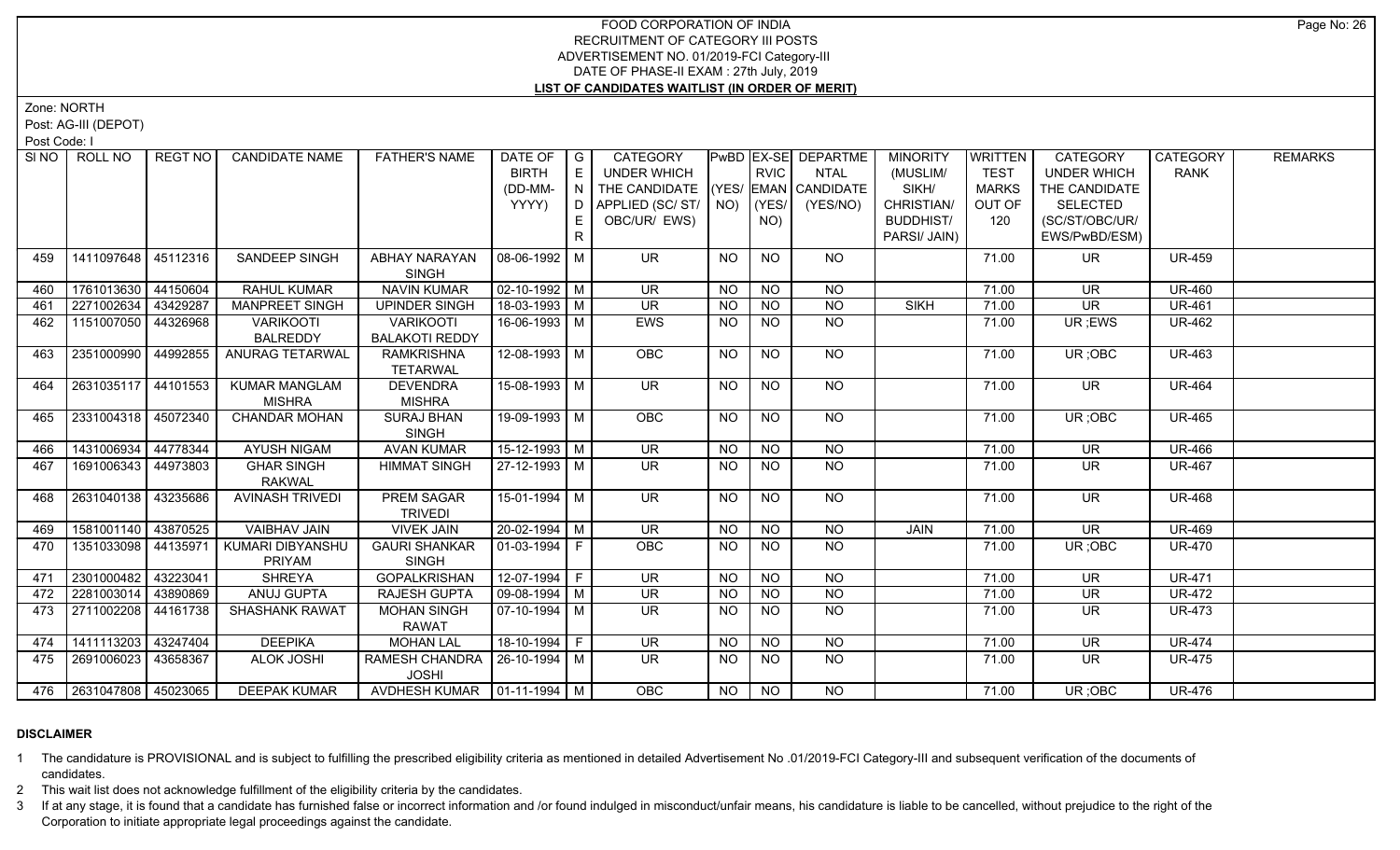Zone: NORTH

Post: AG-III (DEPOT)

Post Code: I

|     | SINO   ROLL NO        | REGT NO I | <b>CANDIDATE NAME</b>   | <b>FATHER'S NAME</b>             | DATE OF $ G $    |   | CATEGORY                           |           |                 | <b>PwBD EX-SE DEPARTME</b> | <b>MINORITY</b> | <b>WRITTEN</b> | <b>CATEGORY</b>          | CATEGORY      | <b>REMARKS</b> |
|-----|-----------------------|-----------|-------------------------|----------------------------------|------------------|---|------------------------------------|-----------|-----------------|----------------------------|-----------------|----------------|--------------------------|---------------|----------------|
|     |                       |           |                         |                                  | <b>BIRTH</b>     | E | UNDER WHICH                        |           | <b>RVIC</b>     | <b>NTAL</b>                | (MUSLIM/        | <b>TEST</b>    | <b>UNDER WHICH</b>       | <b>RANK</b>   |                |
|     |                       |           |                         |                                  | (DD-MM-          | N | THE CANDIDATE (YES/ EMAN CANDIDATE |           |                 |                            | SIKH/           | <b>MARKS</b>   | THE CANDIDATE            |               |                |
|     |                       |           |                         |                                  | YYYY)            | D | APPLIED (SC/ ST/   NO)             |           | (YES/           | (YES/NO)                   | CHRISTIAN/      | OUT OF         | SELECTED                 |               |                |
|     |                       |           |                         |                                  |                  | Е | OBC/UR/ EWS)                       |           | NO)             |                            | BUDDHIST/       | 120            | (SC/ST/OBC/UR/           |               |                |
|     |                       |           |                         |                                  |                  | R |                                    |           |                 |                            | PARSI/ JAIN)    |                | EWS/PwBD/ESM)            |               |                |
| 477 | 1351067935 44108051   |           | <b>BAIDYANATH KUMAR</b> | <b>SURENDRA</b>                  | 28-01-1995 M     |   | OBC                                | <b>NO</b> | <b>NO</b>       | NO.                        |                 | 71.00          | UR; OBC                  | <b>UR-477</b> |                |
|     |                       |           |                         | PRASAD                           |                  |   |                                    |           |                 |                            |                 |                |                          |               |                |
| 478 | 1411108275 44347763   |           | <b>ANURAG GAIROLA</b>   | <b>ANIL GAIROLA</b>              | 15-03-1995 M     |   | <b>EWS</b>                         | NO.       | <b>NO</b>       | <b>NO</b>                  |                 | 71.00          | UR ;EWS                  | <b>UR-478</b> |                |
| 479 | 2321088025   44908602 |           | <b>NIKHIL VINAYA</b>    | <b>ASHOK SINGHAL</b>             | $02-09-1995$ M   |   | UR.                                | <b>NO</b> | <b>NO</b>       | <b>NO</b>                  |                 | 71.00          | UR.                      | <b>UR-479</b> |                |
|     |                       |           | <b>SINGHAL</b>          |                                  |                  |   |                                    |           |                 |                            |                 |                |                          |               |                |
| 480 | 2651010818 44430697   |           | <b>RAVI KUMAR</b>       | <b>JAI KUMAR</b>                 | 20-09-1995 M     |   | <b>UR</b>                          | <b>NO</b> | <b>NO</b>       | <b>NO</b>                  |                 | 71.00          | <b>UR</b>                | <b>UR-480</b> |                |
| 481 | 2541011731            | 44744444  | KULDEEP AGRAWAL         | <b>BHOJENDRA LAL</b>             | $19-12-1995$ M   |   | UR.                                | <b>NO</b> | <b>NO</b>       | $\overline{NO}$            |                 | 71.00          | UR.                      | <b>UR-481</b> |                |
| 482 | 1351055250 43558012   |           | <b>ANKUR PANDEY</b>     | <b>SUBAS PANDEY</b>              | 20-01-1996 M     |   | EWS                                | <b>NO</b> | <b>NO</b>       | $\overline{NO}$            |                 | 71.00          | UR ;EWS                  | <b>UR-482</b> |                |
| 483 | 2621012509            | 44493132  | <b>RISHABH KUMAR</b>    | RADHE SHYAM                      | $ 04-02-1996 $ M |   | OBC                                | <b>NO</b> | $\overline{NO}$ | $\overline{NO}$            |                 | 71.00          | UR; OBC                  | <b>UR-483</b> |                |
| 484 | 1901009530 43466588   |           | <b>KEERTHY R</b>        | RAMADAS P K                      | $29-03-1996$ F   |   | UR.                                | <b>NO</b> | $\overline{NO}$ | $\overline{NO}$            |                 | 71.00          | <b>UR</b>                | <b>UR-484</b> |                |
| 485 | 1411067140 44652199   |           | <b>HITESH GHUGTYAL</b>  | <b>INDER PAL SINGH</b>           | $21-02-1997$ M   |   | <b>UR</b>                          | <b>NO</b> | $\overline{NO}$ | $\overline{NO}$            |                 | 71.00          | <b>UR</b>                | <b>UR-485</b> |                |
| 486 | 2311003297            | 43921169  | <b>ARUN KUMAR</b>       | RAJ KUMAR                        | 25-08-1997   M   |   | EWS                                | NO.       | <b>NO</b>       | <b>NO</b>                  |                 | 71.00          | UR; EWS                  | <b>UR-486</b> |                |
|     |                       |           | <b>KHUNGAR</b>          | <b>KHUNGAR</b>                   |                  |   |                                    |           |                 |                            |                 |                |                          |               |                |
| 487 | 2631026981            | 43226477  | <b>PRIYANKA SINGH</b>   | <b>MAN SINGH</b>                 | $12-07-1999$ F   |   | $\overline{\mathsf{UR}}$           | <b>NO</b> | N <sub>O</sub>  | N <sub>O</sub>             |                 | 71.00          | $\overline{\mathsf{UR}}$ | <b>UR-487</b> |                |
| 488 | 2701000672 44120963   |           | <b>NAVEEN CHANDRA</b>   | DHARMANAND                       | 19-01-1992 M     |   | UR.                                | NO.       | <b>NO</b>       | <b>NO</b>                  |                 | 70.75          | UR.                      | <b>UR-488</b> |                |
|     |                       |           | <b>JOSHI</b>            | <b>JOSHI</b>                     |                  |   |                                    |           |                 |                            |                 |                |                          |               |                |
| 489 | 2621015595 44852069   |           | <b>SUNIL KUMAR</b>      | R B TIWARI                       | $11-02-1992$ M   |   | EWS                                | <b>NO</b> | <b>NO</b>       | <b>NO</b>                  |                 | 70.75          | UR ;EWS                  | <b>UR-489</b> |                |
| 490 | 2151009238 44078423   |           | BARSABANYASINI          | KAILASH CHANDRA   30-06-1992   F |                  |   | EWS                                | <b>NO</b> | NO              | NO                         |                 | 70.75          | UR; EWS                  | <b>UR-490</b> |                |
|     |                       |           | SWAIN                   | <b>SWAIN</b>                     |                  |   |                                    |           |                 |                            |                 |                |                          |               |                |
| 491 | 2321001296 43488900   |           | <b>MANU SHARMA</b>      | SURENDRA KUMAR   16-07-1992   M  |                  |   | UR.                                | NO.       | <b>NO</b>       | NO                         |                 | 70.75          | UR.                      | <b>UR-491</b> |                |
|     |                       |           |                         | <b>SHARMA</b>                    |                  |   |                                    |           |                 |                            |                 |                |                          |               |                |
| 492 | 2221000767 44695618   |           | <b>SAJAN</b>            | <b>RAMESH KUMAR</b>              | 19-07-1992 M     |   | <b>EWS</b>                         | <b>NO</b> | $\overline{NQ}$ | <b>NO</b>                  |                 | 70.75          | UR; EWS                  | <b>UR-492</b> |                |
| 493 | 1371012976 44403352   |           | <b>VISHAL THAKUR</b>    | <b>HARMESH SINGH</b>             | 24-08-1992 M     |   | UR.                                | NO.       | <b>NO</b>       | <b>NO</b>                  |                 | 70.75          | UR.                      | <b>UR-493</b> |                |
|     |                       |           |                         | <b>JASWAL</b>                    |                  |   |                                    |           |                 |                            |                 |                |                          |               |                |
| 494 | 2631025243 44072152   |           | <b>VAIBHAV SINGH</b>    | TEJ BHAN SINGH                   | $ 06-12-1992 M$  |   | <b>UR</b>                          | <b>NO</b> | <b>NO</b>       | <b>NO</b>                  |                 | 70.75          | <b>UR</b>                | <b>UR-494</b> |                |
| 495 | 2681019587 44276046   |           | SWATI MEGHANI           | <b>NARESH LAL</b>                | 18-12-1992 F     |   | UR.                                | NO.       | <b>NO</b>       | <b>NO</b>                  |                 | 70.75          | UR.                      | <b>UR-495</b> |                |
| 496 | 1351058893 44121718   |           | ANANYA SUNAINA          | <b>UPENDRA PRASAD</b>            | 08-01-1993 F     |   | <b>UR</b>                          | <b>NO</b> | <b>NO</b>       | $\overline{NO}$            |                 | 70.75          | UR                       | <b>UR-496</b> |                |
| 497 | 1351022125 43514874   |           | <b>SHARAD KUMAR</b>     | <b>DILIP KUMAR</b>               | 15-02-1993   M   |   | <b>UR</b>                          | <b>NO</b> | NO.             | <b>NO</b>                  |                 | 70.75          | UR.                      | <b>UR-497</b> |                |
|     |                       |           |                         | <b>SINGH</b>                     |                  |   |                                    |           |                 |                            |                 |                |                          |               |                |

# **DISCLAIMER**

1 The candidature is PROVISIONAL and is subject to fulfilling the prescribed eligibility criteria as mentioned in detailed Advertisement No .01/2019-FCI Category-III and subsequent verification of the documents of candidates.

2 This wait list does not acknowledge fulfillment of the eligibility criteria by the candidates.

3 If at any stage, it is found that a candidate has furnished false or incorrect information and /or found indulged in misconduct/unfair means, his candidature is liable to be cancelled, without prejudice to the right of t Corporation to initiate appropriate legal proceedings against the candidate.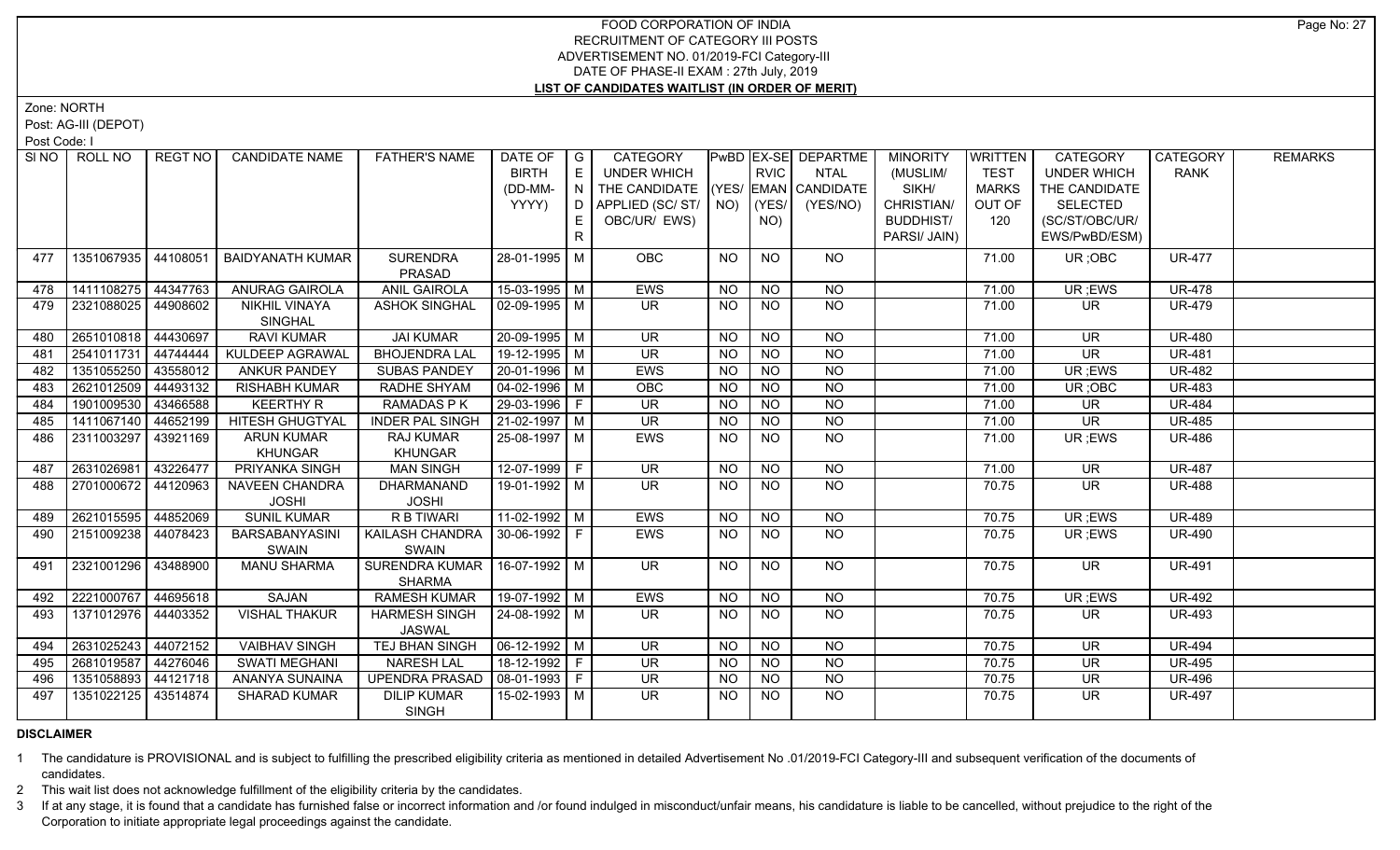Zone: NORTH

Post: AG-III (DEPOT)

Post Code: I

|     | SINO ROLL NO          | REGT NO  | <b>CANDIDATE NAME</b>    | <b>FATHER'S NAME</b>   | DATE OF   G           |    | <b>CATEGORY</b>                    |           |                 | <b>PwBD EX-SE DEPARTME</b> | <b>MINORITY</b>  | <b>WRITTEN</b> | <b>CATEGORY</b>    | CATEGORY      | <b>REMARKS</b> |
|-----|-----------------------|----------|--------------------------|------------------------|-----------------------|----|------------------------------------|-----------|-----------------|----------------------------|------------------|----------------|--------------------|---------------|----------------|
|     |                       |          |                          |                        | <b>BIRTH</b>          | E  | UNDER WHICH                        |           | <b>RVIC</b>     | NTAL                       | (MUSLIM/         | <b>TEST</b>    | <b>UNDER WHICH</b> | <b>RANK</b>   |                |
|     |                       |          |                          |                        | (DD-MM-               | N  | THE CANDIDATE (YES/ EMAN CANDIDATE |           |                 |                            | SIKH/            | <b>MARKS</b>   | THE CANDIDATE      |               |                |
|     |                       |          |                          |                        | YYYY)                 | D  | APPLIED (SC/ ST/   NO)             |           | (YES/           | (YES/NO)                   | CHRISTIAN/       | OUT OF         | <b>SELECTED</b>    |               |                |
|     |                       |          |                          |                        |                       |    | OBC/UR/ EWS)                       |           | NO)             |                            | <b>BUDDHIST/</b> | 120            | (SC/ST/OBC/UR/     |               |                |
|     |                       |          |                          |                        |                       | R. |                                    |           |                 |                            | PARSI/ JAIN)     |                | EWS/PwBD/ESM)      |               |                |
| 498 | 2661000587            | 44901154 | SHIVA SHARMA             | <b>SANJAY SHARMA</b>   | $09-03-1993$ M        |    | <b>EWS</b>                         | <b>NO</b> | <b>NO</b>       | NO.                        |                  | 70.75          | UR; EWS            | <b>UR-498</b> |                |
| 499 | 1451005791            | 43898090 | SOMPAL                   | <b>RAMBIR SINGH</b>    | 22-03-1993   M        |    | EWS                                | <b>NO</b> | <b>NO</b>       | <b>NO</b>                  |                  | 70.75          | UR; EWS            | <b>UR-499</b> |                |
| 500 | 1541002712            | 44054675 | ANU                      | <b>RAMESH KUMAR</b>    | 18-05-1993 F          |    | <b>OBC</b>                         | <b>NO</b> | <b>NO</b>       | N <sub>O</sub>             |                  | 70.75          | UR; OBC            | <b>UR-500</b> |                |
| 501 | 1661000110            | 43268774 | <b>HIMANSHU VERMA</b>    | <b>MADAN LAL VERMA</b> | $07-10-1993$ M        |    | $\overline{\mathsf{UR}}$           | <b>NO</b> | NO              | NO                         |                  | 70.75          | <b>UR</b>          | <b>UR-501</b> |                |
| 502 | 2691013561            | 43183215 | UPASANA KOTHARI          | PURAN CHANDRA          | 27-01-1994 F          |    | <b>UR</b>                          | <b>NO</b> | <b>NO</b>       | $N$ O                      |                  | 70.75          | UR                 | <b>UR-502</b> |                |
|     |                       |          |                          | <b>KOTHARI</b>         |                       |    |                                    |           |                 |                            |                  |                |                    |               |                |
| 503 | 1411066794            | 44343393 | <b>ANKIT ANTIL</b>       | <b>SATBIR SINGH</b>    | $05-02-1994$ M        |    | <b>UR</b>                          | <b>NO</b> | <b>NO</b>       | <b>NO</b>                  |                  | 70.75          | <b>UR</b>          | <b>UR-503</b> |                |
| 504 | 2631030608            | 43986550 | <b>VISHAL SINGH</b>      | IP SINGH               | $02-03-1994$ M        |    | <b>UR</b>                          | NO.       | <b>NO</b>       | <b>NO</b>                  |                  | 70.75          | <b>UR</b>          | <b>UR-504</b> |                |
| 505 | 2621028281            | 43327595 | SHUBHAM GUPTA            | <b>ARUN KUMAR</b>      | 21-03-1994   M        |    | UR.                                | <b>NO</b> | <b>NO</b>       | <b>NO</b>                  |                  | 70.75          | <b>UR</b>          | <b>UR-505</b> |                |
|     |                       |          |                          | <b>GUPTA</b>           |                       |    |                                    |           |                 |                            |                  |                |                    |               |                |
| 506 | 1351027160            | 44716357 | <b>VIJAYA LAKSHMI</b>    | <b>MURLIDHAR</b>       | $25 - 06 - 1994$ F    |    | $\overline{\mathsf{UR}}$           | <b>NO</b> | <b>NO</b>       | NO                         |                  | 70.75          | <b>UR</b>          | <b>UR-506</b> |                |
|     |                       |          |                          | PRASAD SINHA           |                       |    |                                    |           |                 |                            |                  |                |                    |               |                |
| 507 | 1921017252 43211111   |          | <b>RAJEEV TIWARI</b>     | <b>LAXMAN TIWARI</b>   | $\sqrt{07-07-1994}$ M |    | <b>UR</b>                          | <b>NO</b> | N <sub>O</sub>  | N <sub>O</sub>             |                  | 70.75          | <b>UR</b>          | <b>UR-507</b> |                |
| 508 | 1311003843 43470412   |          | <b>GAURAB KUMAR JHA</b>  | <b>MOHAN CHANDRA</b>   | l 24-07-1994 l M      |    | <b>UR</b>                          | NO.       | <b>NO</b>       | <b>NO</b>                  |                  | 70.75          | <b>UR</b>          | <b>UR-508</b> |                |
|     |                       |          |                          | <b>JHA</b>             |                       |    |                                    |           |                 |                            |                  |                |                    |               |                |
| 509 | 1661000738            | 45029578 | <b>DEEKSHA SHARMA</b>    | SUDARSHAN              | 24-08-1994 F          |    | <b>UR</b>                          | NO        | <b>NO</b>       | NO                         |                  | 70.75          | <b>UR</b>          | <b>UR-509</b> |                |
|     |                       |          |                          | <b>SHARMA</b>          |                       |    |                                    |           |                 |                            |                  |                |                    |               |                |
| 510 | 1351031405            | 44804208 | SENTU KUMAR ROY          | <b>RAKESH KUMAR</b>    | 15-12-1994 M          |    | UR                                 | <b>NO</b> | NO.             | NO.                        |                  | 70.75          | UR                 | UR-510        |                |
|     |                       |          |                          | <b>ROY</b>             |                       |    |                                    |           |                 |                            |                  |                |                    |               |                |
| 511 | 1411057183            | 45004264 | <b>SUMIT DUTT</b>        | <b>GOPAL DUTT</b>      | $02 - 02 - 1995$ M    |    | <b>UR</b>                          | <b>NO</b> | <b>NO</b>       | <b>NO</b>                  |                  | 70.75          | <b>UR</b>          | <b>UR-511</b> |                |
| 512 | 2161001262   44653945 |          | <b>SANTOSH KUMAR</b>     | <b>RASANANDA</b>       | $03-02-1995$ M        |    | EWS                                | NO.       | <b>NO</b>       | <b>NO</b>                  |                  | 70.75          | UR; EWS            | <b>UR-512</b> |                |
|     |                       |          | <b>BEURA</b>             | <b>BEURA</b>           |                       |    |                                    |           |                 |                            |                  |                |                    |               |                |
| 513 | 2631005249   43729561 |          | SHIVAM MP                | <b>OM PRAKASH</b>      | $12 - 02 - 1995$ M    |    | EWS                                | <b>NO</b> | <b>NO</b>       | <b>NO</b>                  |                  | 70.75          | UR ;EWS            | <b>UR-513</b> |                |
| 514 | 2221002217            | 43976902 | <b>SUMIT TAKHAR</b>      | <b>DAYA RAM</b>        | $01-04-1995$ M        |    | OBC                                | <b>NO</b> | $\overline{N}$  | $\overline{NQ}$            |                  | 70.75          | UR; OBC            | <b>UR-514</b> |                |
| 515 | 2561033446            | 43873435 | <b>HIMANSHU TRIPATHI</b> | PANKAJ KUMAR           | $02 - 04 - 1995$ M    |    | <b>EWS</b>                         | <b>NO</b> | $\overline{NQ}$ | $N$ O                      |                  | 70.75          | UR; EWS            | <b>UR-515</b> |                |
|     |                       |          |                          | <b>TRIPATHI</b>        |                       |    |                                    |           |                 |                            |                  |                |                    |               |                |
| 516 | 2621014641            | 44141096 | <b>LOVY BANSAL</b>       | <b>RAJU BANSAL</b>     | 22-04-1995 M          |    | <b>EWS</b>                         | NO.       | <b>NO</b>       | NO.                        |                  | 70.75          | UR ;EWS            | <b>UR-516</b> |                |
| 517 | 2141003127            | 43409293 | <b>JITENDRA KUMAR</b>    | <b>NARAYAN SAMAL</b>   | 15-05-1995   M        |    | <b>OBC</b>                         | NO.       | <b>NO</b>       | NO.                        |                  | 70.75          | UR;OBC             | <b>UR-517</b> |                |
|     |                       |          | SAMAL                    |                        |                       |    |                                    |           |                 |                            |                  |                |                    |               |                |

# **DISCLAIMER**

1 The candidature is PROVISIONAL and is subject to fulfilling the prescribed eligibility criteria as mentioned in detailed Advertisement No .01/2019-FCI Category-III and subsequent verification of the documents of candidates.

2 This wait list does not acknowledge fulfillment of the eligibility criteria by the candidates.

3 If at any stage, it is found that a candidate has furnished false or incorrect information and /or found indulged in misconduct/unfair means, his candidature is liable to be cancelled, without prejudice to the right of t Corporation to initiate appropriate legal proceedings against the candidate.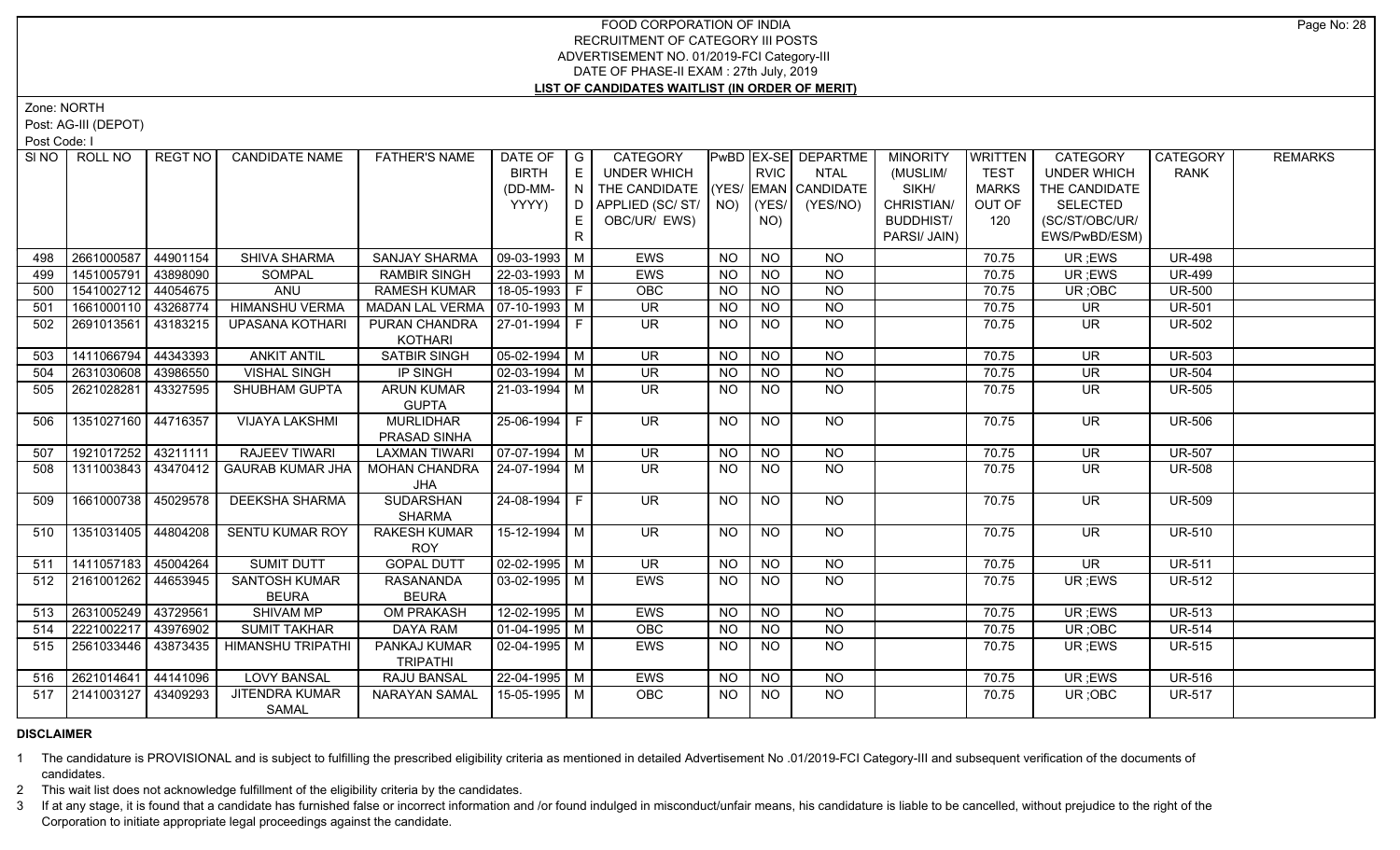Zone: NORTH

Post: AG-III (DEPOT)

Post Code: I

|     | SINO   ROLL NO        | REGT NO  | <b>CANDIDATE NAME</b>               | <b>FATHER'S NAME</b>                | DATE OF<br><b>BIRTH</b> | $\overline{\phantom{a}}$ G<br>E        | <b>CATEGORY</b><br><b>UNDER WHICH</b> |           | <b>RVIC</b>    | PwBD   EX-SE   DEPARTME<br><b>NTAL</b> | <b>MINORITY</b><br>(MUSLIM/ | <b>WRITTEN</b><br><b>TEST</b> | <b>CATEGORY</b><br><b>UNDER WHICH</b> | CATEGORY<br><b>RANK</b> | <b>REMARKS</b> |
|-----|-----------------------|----------|-------------------------------------|-------------------------------------|-------------------------|----------------------------------------|---------------------------------------|-----------|----------------|----------------------------------------|-----------------------------|-------------------------------|---------------------------------------|-------------------------|----------------|
|     |                       |          |                                     |                                     | (DD-MM-                 | $\mathbf{1} \ \mathbf{N} \ \mathbf{1}$ | THE CANDIDATE (YES/ EMAN CANDIDATE    |           |                |                                        | SIKH/                       | <b>MARKS</b>                  | THE CANDIDATE                         |                         |                |
|     |                       |          |                                     |                                     | YYYY)                   | $\overline{D}$                         | APPLIED (SC/ST/                       |           | $NO)$ (YES/    | (YES/NO)                               | CHRISTIAN/                  | OUT OF                        | <b>SELECTED</b>                       |                         |                |
|     |                       |          |                                     |                                     |                         | E.                                     | OBC/UR/ EWS)                          |           | NO)            |                                        | <b>BUDDHIST/</b>            | 120                           | (SC/ST/OBC/UR/                        |                         |                |
|     |                       |          |                                     |                                     |                         | $\mathsf{R}$                           |                                       |           |                |                                        | PARSI/ JAIN)                |                               | EWS/PwBD/ESM)                         |                         |                |
|     |                       |          |                                     |                                     |                         |                                        |                                       |           |                |                                        |                             |                               |                                       |                         |                |
| 518 | 1411110172 44821427   |          | <b>HAREKRISHAN</b><br><b>MISHRA</b> | <b>GOVIND MISHRA</b>                | 20-05-1995 M            |                                        | EWS                                   | <b>NO</b> | <b>NO</b>      | <b>NO</b>                              |                             | 70.75                         | UR; EWS                               | <b>UR-518</b>           |                |
| 519 | 1921008506 44754778   |          | <b>SUNNY KUMAR</b>                  | <b>MUKESH KUMAR</b>                 | $05-07-1995$ M          |                                        | EWS                                   | <b>NO</b> | <b>NO</b>      | <b>NO</b>                              |                             | 70.75                         | UR; EWS                               | <b>UR-519</b>           |                |
|     |                       |          |                                     | SINGH                               |                         |                                        |                                       |           |                |                                        |                             |                               |                                       |                         |                |
| 520 | 2691005019 43077833   |          | <b>SHUBHAM</b>                      | <b>SURENDRA</b>                     | 22-09-1995 M            |                                        | OBC                                   | <b>NO</b> | <b>NO</b>      | $N$ <sup>O</sup>                       |                             | 70.75                         | UR; OBC                               | <b>UR-520</b>           |                |
|     |                       |          |                                     | PRASAD                              |                         |                                        |                                       |           |                |                                        |                             |                               |                                       |                         |                |
| 521 | 2641015008   43394384 |          | SHILPI CHAUDHARY                    | <b>SURAJ</b><br>CHAUDHARY           | $01-10-1995$ F          |                                        | UR.                                   | NO        | <b>NO</b>      | NO                                     |                             | 70.75                         | UR.                                   | <b>UR-521</b>           |                |
| 522 | 1851003423            | 43729875 | <b>ABHISHEK S</b>                   | <b>PRADEEP KUMAR C</b>              | $16-10-1995$ M          |                                        | <b>UR</b>                             | NO        | <b>NO</b>      | <b>NO</b>                              |                             | 70.75                         | <b>UR</b>                             | <b>UR-522</b>           |                |
|     |                       |          |                                     |                                     |                         |                                        |                                       |           |                |                                        |                             |                               |                                       |                         |                |
| 523 | 1411087249 43313247   |          | <b>NEVIKA PANWAR</b>                | <b>JITENDRA KUMAR</b>               | 10-01-1996 F            |                                        | EWS                                   | NO.       | <b>NO</b>      | NO                                     |                             | 70.75                         | UR; EWS                               | <b>UR-523</b>           |                |
|     |                       |          |                                     | <b>SINGH</b>                        |                         |                                        |                                       |           |                |                                        |                             |                               |                                       |                         |                |
| 524 | 1411093880 43791311   |          | <b>DEEPAK SINGH</b><br><b>BOHRA</b> | <b>J J SINGH</b>                    | 11-04-1996 M            |                                        | <b>UR</b>                             | <b>NO</b> | <b>NO</b>      | <b>NO</b>                              |                             | 70.75                         | <b>UR</b>                             | <b>UR-524</b>           |                |
| 525 | 1371000413 44929315   |          | <b>VISHAKHA TYAGI</b>               | <b>ARUN TYAGI</b>                   | 14-04-1996 F            |                                        | <b>UR</b>                             | <b>NO</b> | <b>NO</b>      | <b>NO</b>                              |                             | 70.75                         | <b>UR</b>                             | <b>UR-525</b>           |                |
| 526 | 1351045469 43322698   |          | SASHI UPADHYAY                      | MUNNA UPADHYAY   23-06-1996   M     |                         |                                        | <b>UR</b>                             | <b>NO</b> | <b>NO</b>      | $\overline{NQ}$                        |                             | 70.75                         | <b>UR</b>                             | <b>UR-526</b>           |                |
| 527 | 1601000405 43188273   |          | <b>HARSHITA</b>                     | PARMAL SINGH                        | 27-06-1996 F            |                                        | OBC                                   | NO.       | N <sub>O</sub> | $\overline{NQ}$                        |                             | 70.75                         | UR; OBC                               | <b>UR-527</b>           |                |
|     |                       |          | <b>CHAUDHRY</b>                     |                                     |                         |                                        |                                       |           |                |                                        |                             |                               |                                       |                         |                |
| 528 | 2321012863            | 45028824 | <b>KAPIL JAIN</b>                   | <b>ANIL JAIN</b>                    | 05-09-1996 M            |                                        | EWS                                   | <b>NO</b> | N <sub>O</sub> | N <sub>O</sub>                         | <b>JAIN</b>                 | 70.75                         | UR ;EWS                               | <b>UR-528</b>           |                |
| 529 | 2221009349            | 43470336 | <b>LOVEDEEP SINGH</b>               | SATWINDER SINGH                     | 25-09-1996 M            |                                        | OBC                                   | <b>NO</b> | <b>NO</b>      | N <sub>O</sub>                         |                             | 70.75                         | UR; OBC                               | <b>UR-529</b>           |                |
| 530 | 2561006026 43847211   |          | SUPRIYA UPADHYAY                    | <b>BRIJENDRA</b><br><b>UPADHYAY</b> | 12-12-1996 F            |                                        | UR.                                   | NO.       | <b>NO</b>      | N <sub>O</sub>                         |                             | 70.75                         | UR.                                   | <b>UR-530</b>           |                |
| 531 | 2631040712 43490718   |          | <b>ABHISHEK GANGULI</b>             | <b>KK GANGULY</b>                   | $06 - 02 - 1997$ M      |                                        | <b>EWS</b>                            | <b>NO</b> | N <sub>O</sub> | N <sub>O</sub>                         |                             | 70.75                         | UR; EWS                               | <b>UR-531</b>           |                |
| 532 | 1581000121            | 44539834 | <b>ISHU NAIN</b>                    | <b>SURESH CHAND</b>                 | $04-03-1997$ F          |                                        | UR.                                   | <b>NO</b> | <b>NO</b>      | <b>NO</b>                              |                             | 70.75                         | <b>UR</b>                             | <b>UR-532</b>           |                |
| 533 | 2221009845            | 43880831 | <b>GURVINDER SINGH</b>              | <b>KULVINDER SINGH</b>              | $08-07-1997$ M          |                                        | EWS                                   | <b>NO</b> | N <sub>O</sub> | $N$ O                                  | <b>SIKH</b>                 | 70.75                         | UR; EWS                               | <b>UR-533</b>           |                |
|     | 2601010453            | 44709707 | <b>NEELAM NIGAM</b>                 | <b>OM PRAKASH</b>                   | $02-03-1992$ F          |                                        | <b>EWS</b>                            | <b>NO</b> | <b>NO</b>      | NO.                                    |                             | 70.50                         |                                       | <b>UR-534</b>           |                |
| 534 |                       |          |                                     | <b>NIGAM</b>                        |                         |                                        |                                       |           |                |                                        |                             |                               | UR; EWS                               |                         |                |
| 535 | 1201005436 44111744   |          | <b>GANTA GANESH</b>                 | <b>GANTA MOHANA</b>                 | 12-06-1992 M            |                                        | <b>OBC</b>                            | NO.       | <b>NO</b>      | <b>NO</b>                              |                             | 70.50                         | UR; OBC                               | <b>UR-535</b>           |                |
|     |                       |          |                                     | <b>RAO</b>                          |                         |                                        |                                       |           |                |                                        |                             |                               |                                       |                         |                |

# **DISCLAIMER**

1 The candidature is PROVISIONAL and is subject to fulfilling the prescribed eligibility criteria as mentioned in detailed Advertisement No .01/2019-FCI Category-III and subsequent verification of the documents of candidates.

2 This wait list does not acknowledge fulfillment of the eligibility criteria by the candidates.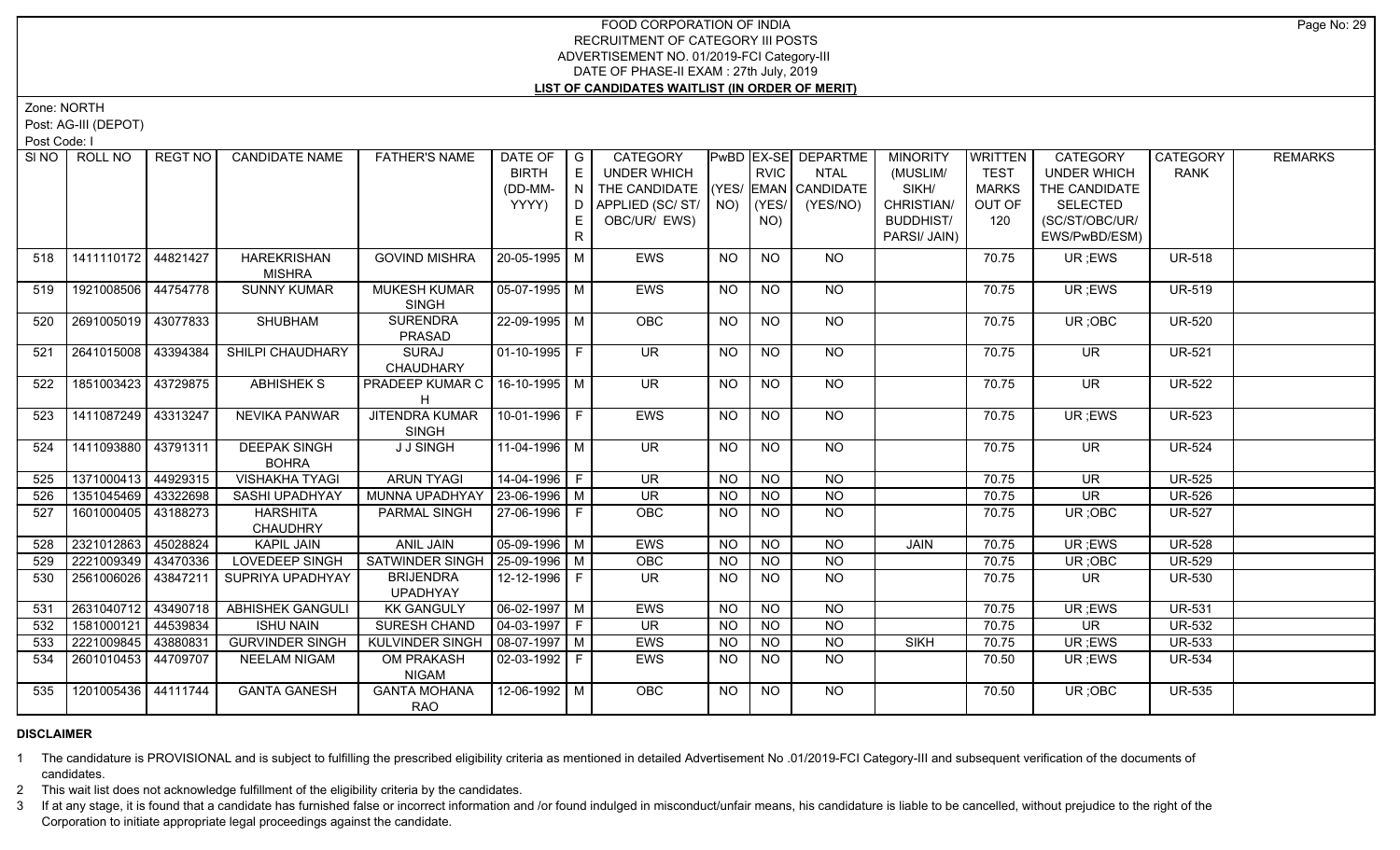Zone: NORTH

Post: AG-III (DEPOT)

Post Code: I

|     | SINO FROLL NO         | REGT NO I | <b>CANDIDATE NAME</b>   | <b>FATHER'S NAME</b>              | DATE OF                | $\overline{\phantom{a}}$ G | <b>CATEGORY</b>                    |                |                 | <b>PwBD EX-SE DEPARTME</b> | <b>MINORITY</b>  | <b>WRITTEN</b> | <b>CATEGORY</b>                | CATEGORY      | <b>REMARKS</b> |
|-----|-----------------------|-----------|-------------------------|-----------------------------------|------------------------|----------------------------|------------------------------------|----------------|-----------------|----------------------------|------------------|----------------|--------------------------------|---------------|----------------|
|     |                       |           |                         |                                   | <b>BIRTH</b>           | $\mathsf E$                | <b>UNDER WHICH</b>                 |                | <b>RVIC</b>     | <b>NTAL</b>                | (MUSLIM/         | <b>TEST</b>    | <b>UNDER WHICH</b>             | RANK          |                |
|     |                       |           |                         |                                   | (DD-MM-                | N I                        | THE CANDIDATE (YES/ EMAN CANDIDATE |                |                 |                            | SIKH/            | <b>MARKS</b>   | THE CANDIDATE                  |               |                |
|     |                       |           |                         |                                   | YYYY)                  |                            | D   APPLIED (SC/ ST/   NO)   (YES/ |                |                 | (YES/NO)                   | CHRISTIAN/       | OUT OF         | <b>SELECTED</b>                |               |                |
|     |                       |           |                         |                                   |                        | E.                         | OBC/UR/ EWS)                       |                | NO)             |                            | <b>BUDDHIST/</b> | 120            | (SC/ST/OBC/UR/                 |               |                |
|     |                       |           |                         |                                   |                        | $\mathsf{R}$               |                                    |                |                 |                            | PARSI/ JAIN)     |                | EWS/PwBD/ESM)                  |               |                |
| 536 | 1411116903   43197752 |           | <b>JITENDRA SHARMA</b>  | <b>BHAWANI</b>                    | 16-01-1993 M           |                            | <b>EWS</b>                         | <b>NO</b>      | <b>NO</b>       | NO.                        |                  | 70.50          | UR ;EWS                        | <b>UR-536</b> |                |
|     |                       |           |                         | <b>SHANKAR</b>                    |                        |                            |                                    |                |                 |                            |                  |                |                                |               |                |
| 537 | 1411122579            | 45144664  | <b>KUMAR SUMEET</b>     | <b>AKHILESH SINGH</b>             | $02 - 02 - 1993$ M     |                            | <b>UR</b>                          | <b>NO</b>      | <b>NO</b>       | <b>NO</b>                  |                  | 70.50          | <b>UR</b>                      | <b>UR-537</b> |                |
| 538 | 2701001141            | 44692389  | <b>SAURABH PANDEY</b>   | PURAN CHANDRA                     | 15-02-1993 M           |                            | <b>UR</b>                          | <b>NO</b>      | <b>NO</b>       | <b>NO</b>                  |                  | 70.50          | UR                             | <b>UR-538</b> |                |
|     |                       |           |                         | <b>PANDEY</b>                     |                        |                            |                                    |                |                 |                            |                  |                |                                |               |                |
| 539 | 2321060902            | 44493930  | <b>INDER RAJ BANSAL</b> | <b>SANWAR MAL</b>                 | $\boxed{01-05-1993}$ M |                            | <b>EWS</b>                         | NO.            | <b>NO</b>       | NO.                        |                  | 70.50          | $\overline{\mathsf{UR}}$ ; EWS | <b>UR-539</b> |                |
|     |                       |           |                         | <b>AGARWAL</b>                    |                        |                            |                                    |                |                 |                            |                  |                |                                |               |                |
| 540 | 2681003844            | 43220848  | <b>SATYAM MISHRA</b>    | <b>ANIL KUMAR</b>                 | 12-07-1993 M           |                            | UR.                                | <b>NO</b>      | <b>NO</b>       | NO                         |                  | 70.50          | UR.                            | <b>UR-540</b> |                |
|     |                       |           |                         | <b>MISHRA</b>                     |                        |                            |                                    |                |                 |                            |                  |                |                                |               |                |
| 541 | 2221004868            | 44383518  | <b>ISHA</b>             | <b>HANS RAJ</b>                   | $08-08-1993$ F         |                            | OBC                                | N <sub>O</sub> | N <sub>O</sub>  | N <sub>O</sub>             |                  | 70.50          | UR; OBC                        | <b>UR-541</b> |                |
| 542 | 1411097444            | 45213036  | <b>SHARAD CHAUHAN</b>   | <b>RAJENDRA</b>                   | 10-08-1993   M         |                            | UR.                                | NO.            | NO.             | <b>NO</b>                  |                  | 70.50          | UR.                            | <b>UR-542</b> |                |
|     |                       |           |                         | <b>CHAUHAN</b>                    |                        |                            |                                    |                |                 |                            |                  |                |                                |               |                |
| 543 | 1411077350            | 44876852  | <b>SUGANDHA GAUR</b>    | <b>SUSHIL KUMAR</b>               | 27-08-1993 F           |                            | EWS                                | NO             | N <sub>O</sub>  | <b>NO</b>                  |                  | 70.50          | UR ;EWS                        | <b>UR-543</b> |                |
|     |                       |           |                         | <b>GAUR</b>                       |                        |                            |                                    |                |                 |                            |                  |                |                                |               |                |
| 544 | 2341007337            | 44547622  | <b>RUPAK SARWADIA</b>   | RAJESH SARWADIA   13-11-1993   M  |                        |                            | EWS                                | <b>NO</b>      | <b>NO</b>       | <b>NO</b>                  | JAIN             | 70.50          | UR; EWS                        | <b>UR-544</b> |                |
| 545 | 1691005233            | 44371650  | <b>TARUN SHARMA</b>     | TILAK RAJ SHARMA   25-12-1993   M |                        |                            | <b>UR</b>                          | NO.            | <b>NO</b>       | NO.                        |                  | 70.50          | UR.                            | <b>UR-545</b> |                |
| 546 | 1311003321            | 43644539  | DEEP RAJ                | <b>NARESH PRASAD</b>              | $02 - 02 - 1994$ M     |                            | <b>OBC</b>                         | <b>NO</b>      | <b>NO</b>       | <b>NO</b>                  |                  | 70.50          | UR; OBC                        | <b>UR-546</b> |                |
|     |                       |           |                         | VAIDYA                            |                        |                            |                                    |                |                 |                            |                  |                |                                |               |                |
| 547 | 2221007601            | 44937665  | <b>VEERDEEP KAUR</b>    | <b>JAGTAR SINGH</b>               | $03-06-1994$ F         |                            | <b>UR</b>                          | <b>NO</b>      | <b>NO</b>       | <b>NO</b>                  | <b>SIKH</b>      | 70.50          | <b>UR</b>                      | <b>UR-547</b> |                |
| 548 | 2221012053            | 43954869  | PAWAN KUMAR             | <b>BHIM SAIN</b>                  | 16-06-1994 M           |                            | OBC                                | <b>NO</b>      | <b>NO</b>       | $\overline{N}$             |                  | 70.50          | UR; OBC                        | <b>UR-548</b> |                |
| 549 | 1411098236            | 44715323  | <b>MAYANK PALIWAL</b>   | <b>VINEET PALIWAL</b>             | $20-07-1994$ M         |                            | $\overline{\mathsf{UR}}$           | <b>NO</b>      | $\overline{NO}$ | $\overline{NO}$            |                  | 70.50          | <b>UR</b>                      | <b>UR-549</b> |                |
| 550 | 2271004578 43975928   |           | <b>MOHIT</b>            | RAKESH KUMAR                      | 23-12-1994   M         |                            | UR.                                | NO.            | NO.             | NO.                        |                  | 70.50          | UR.                            | <b>UR-550</b> |                |
|     |                       |           | <b>MAHESHWARI</b>       |                                   |                        |                            |                                    |                |                 |                            |                  |                |                                |               |                |
| 551 | 1581005888            | 44576330  | <b>SHUBHAM</b>          | <b>NAND LAL</b>                   | $02-01-1995$ M         |                            | <b>UR</b>                          | <b>NO</b>      | N <sub>O</sub>  | <b>NO</b>                  |                  | 70.50          | <b>UR</b>                      | <b>UR-551</b> |                |
| 552 | 2321054327            | 44997081  | SHREYA BHATT            | RAGHAV BHATT                      | $07-01-1995$ F         |                            | <b>UR</b>                          | <b>NO</b>      | N <sub>O</sub>  | N <sub>O</sub>             |                  | 70.50          | <b>UR</b>                      | <b>UR-552</b> |                |
| 553 | 2691013797            | 44018417  | SONALI NEGI             | P S NEGI                          | 12-01-1995 F           |                            | <b>UR</b>                          | <b>NO</b>      | <b>NO</b>       | $\overline{NO}$            |                  | 70.50          | UR                             | <b>UR-553</b> |                |
| 554 | 2751004366            | 43922484  | <b>USMAYO SEN</b>       | <b>KAUSHIK SEN</b>                | 08-04-1995 M           |                            | <b>UR</b>                          | <b>NO</b>      | N <sub>O</sub>  | N <sub>O</sub>             |                  | 70.50          | <b>UR</b>                      | <b>UR-554</b> |                |
| 555 | 1421008065            | 44111772  | <b>AVINASH PANDEY</b>   | <b>SHRISH KUMAR</b>               | 15-04-1995   M         |                            | UR.                                | NO.            | <b>NO</b>       | N <sub>O</sub>             |                  | 70.50          | UR.                            | <b>UR-555</b> |                |
|     |                       |           |                         | <b>PANDEY</b>                     |                        |                            |                                    |                |                 |                            |                  |                |                                |               |                |

# **DISCLAIMER**

1 The candidature is PROVISIONAL and is subject to fulfilling the prescribed eligibility criteria as mentioned in detailed Advertisement No .01/2019-FCI Category-III and subsequent verification of the documents of candidates.

2 This wait list does not acknowledge fulfillment of the eligibility criteria by the candidates.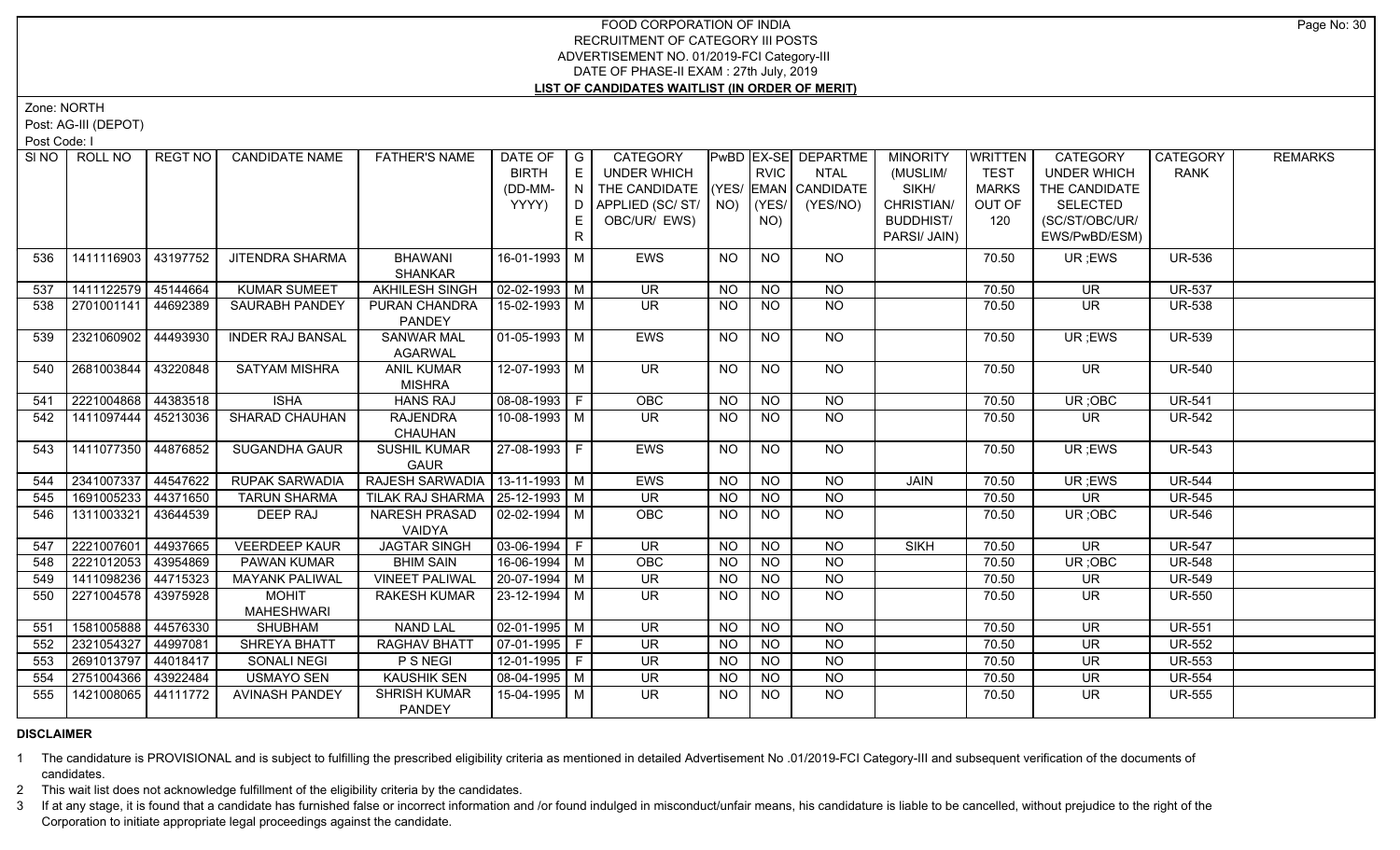Zone: NORTH

Post: AG-III (DEPOT)

Post Code: I

|     | SINO   ROLL NO          | REGT NO  | <b>CANDIDATE NAME</b>         | <b>FATHER'S NAME</b>                      | DATE OF<br><b>BIRTH</b>      | $\overline{\phantom{a}}$ G<br>E | <b>CATEGORY</b><br><b>UNDER WHICH</b> |                | <b>RVIC</b>     | PwBD   EX-SE   DEPARTME<br><b>NTAL</b> | <b>MINORITY</b><br>(MUSLIM/ | <b>WRITTEN</b><br><b>TEST</b> | <b>CATEGORY</b><br><b>UNDER WHICH</b> | CATEGORY<br><b>RANK</b> | <b>REMARKS</b> |
|-----|-------------------------|----------|-------------------------------|-------------------------------------------|------------------------------|---------------------------------|---------------------------------------|----------------|-----------------|----------------------------------------|-----------------------------|-------------------------------|---------------------------------------|-------------------------|----------------|
|     |                         |          |                               |                                           | (DD-MM-                      | $\overline{N}$                  | THE CANDIDATE (YES/ EMAN CANDIDATE    |                |                 |                                        | SIKH/                       | MARKS                         | THE CANDIDATE                         |                         |                |
|     |                         |          |                               |                                           | YYYY)                        | D I                             | APPLIED (SC/ST/                       |                | $NO)$ $(YES/$   | (YES/NO)                               | CHRISTIAN/                  | OUT OF                        | <b>SELECTED</b>                       |                         |                |
|     |                         |          |                               |                                           |                              | E.                              | OBC/UR/ EWS)                          |                | NO)             |                                        | <b>BUDDHIST/</b>            | 120                           | (SC/ST/OBC/UR/                        |                         |                |
|     |                         |          |                               |                                           |                              | $\mathsf{R}$                    |                                       |                |                 |                                        | PARSI/ JAIN)                |                               | EWS/PwBD/ESM)                         |                         |                |
| 556 | 2221010381              | 43686543 | VAGEESHA                      | <b>VED NIDHI</b>                          | 19-05-1995 F                 |                                 | <b>UR</b>                             | <b>NO</b>      | <b>NO</b>       | <b>NO</b>                              |                             | 70.50                         | <b>UR</b>                             | <b>UR-556</b>           |                |
| 557 | 2161004115              | 44204391 | <b>DEVASISH NAYAK</b>         | KAILASH CHANDRA   24-05-1995   M<br>NAYAK |                              |                                 | UR.                                   | NO.            | <b>NO</b>       | <b>NO</b>                              |                             | 70.50                         | UR                                    | <b>UR-557</b>           |                |
| 558 | 1701001188 45059771     |          | <b>ROHIT SHARMA</b>           | <b>BISHAMBER DASS</b>                     | 16-06-1995 M                 |                                 | <b>UR</b>                             | <b>NO</b>      | <b>NO</b>       | <b>NO</b>                              |                             | 70.50                         | <b>UR</b>                             | <b>UR-558</b>           |                |
| 559 | 2741032518 44271110     |          | <b>SANJAY SARKAR</b>          | <b>SWAPAN KUMAR</b>                       | 06-08-1995   M               |                                 | UR.                                   | <b>NO</b>      | <b>NO</b>       | <b>NO</b>                              |                             | 70.50                         | UR.                                   | <b>UR-559</b>           |                |
|     |                         |          |                               | <b>SARKAR</b>                             |                              |                                 |                                       |                |                 |                                        |                             |                               |                                       |                         |                |
| 560 | 2621006720 43435030     |          | <b>NISHANT SHARMA</b>         | <b>ARUN KUMAR</b><br><b>SHARMA</b>        | 15-08-1995 M                 |                                 | EWS                                   | <b>NO</b>      | $\overline{NQ}$ | $\overline{NQ}$                        |                             | 70.50                         | UR ;EWS                               | <b>UR-560</b>           |                |
| 561 | 2601012779   44213208   |          | <b>VAISHNAVI MISHRA</b>       | <b>ARVIND KUMAR</b><br><b>MISHRA</b>      | 25-08-1995 F                 |                                 | $\overline{\mathsf{UR}}$              | NO.            | <b>NO</b>       | <b>NO</b>                              |                             | 70.50                         | <b>UR</b>                             | <b>UR-561</b>           |                |
| 562 | 1571005624              | 44913866 | SANDEEP                       | <b>SUDHIR KUMAR</b>                       | $03-09-1995$ M               |                                 | EWS                                   | <b>NO</b>      | N               | $N$ O                                  |                             | 70.50                         | UR; EWS                               | <b>UR-562</b>           |                |
| 563 | 2621000665              | 44596687 | <b>SAGAR TIWARI</b>           | <b>VIDYA SHANKER</b><br><b>TIWARI</b>     | 20-09-1995 M                 |                                 | UR.                                   | <b>NO</b>      | <b>NO</b>       | NO                                     |                             | 70.50                         | UR.                                   | <b>UR-563</b>           |                |
| 564 | 2751005493              | 43032797 | <b>DEBANJAN RUDRA</b>         | <b>HIRAN KANTI</b><br><b>RUDRA</b>        | $20-11-1995$ M               |                                 | UR.                                   | NO.            | <b>NO</b>       | NO                                     |                             | 70.50                         | <b>UR</b>                             | <b>UR-564</b>           |                |
| 565 | 2321032219 44069816     |          | <b>VIJAY KUMAR</b><br>SINGHAL | <b>CHHAJU LAL</b><br><b>GUPTA</b>         | $23-11-1995$ M               |                                 | <b>EWS</b>                            | <b>NO</b>      | <b>NO</b>       | NO                                     |                             | 70.50                         | UR; EWS                               | <b>UR-565</b>           |                |
| 566 | 1411066879   44309596   |          | <b>ASHVNI</b>                 | NETRAPAL SINGH                            | $\vert$ 02-02-1996 $\vert$ M |                                 | <b>OBC</b>                            | <b>NO</b>      | <b>NO</b>       | <b>NO</b>                              |                             | 70.50                         | UR; OBC                               | <b>UR-566</b>           |                |
| 567 | 2571007625 43922183     |          | SACHIN AGARWAL                | AJEET AGARWAL                             | 06-06-1996 M                 |                                 | EWS                                   | <b>NO</b>      | <b>NO</b>       | $\overline{NO}$                        |                             | 70.50                         | UR ;EWS                               | <b>UR-567</b>           |                |
| 568 | 2321087118 44648554     |          | <b>VINOD KUMAR SAINI</b>      | <b>SUBHASH</b><br><b>CHANDRA SAINI</b>    | 25-06-1996 M                 |                                 | <b>OBC</b>                            | <b>NO</b>      | <b>NO</b>       | <b>NO</b>                              |                             | 70.50                         | UR;OBC                                | <b>UR-568</b>           |                |
| 569 | 1331006179 43942747     |          | <b>SURBHI KUMARI</b>          | <b>DINA NATH SINGH</b>                    | $01-07-1996$ F               |                                 | $\overline{\mathsf{UR}}$              | N <sub>O</sub> | N <sub>O</sub>  | N <sub>O</sub>                         |                             | 70.50                         | $\overline{\mathsf{UR}}$              | <b>UR-569</b>           |                |
| 570 | 2621010158 43192714     |          | <b>ASHISH DUBEY</b>           | <b>RAJESH DUBEY</b>                       | 14-07-1996 M                 |                                 | <b>EWS</b>                            | <b>NO</b>      | <b>NO</b>       | N <sub>O</sub>                         |                             | 70.50                         | UR; EWS                               | <b>UR-570</b>           |                |
| 571 | 2571003356              | 43246568 | SHIVANGI SINGH                | <b>RAJENDRA SINGH</b>                     | 04-09-1996   F               |                                 | OBC                                   | <b>NO</b>      | <b>NO</b>       | <b>NO</b>                              |                             | 70.50                         | UR; OBC                               | <b>UR-571</b>           |                |
| 572 | 1691005250              | 44416741 | <b>LAKSHIT KHAJURIA</b>       | <b>KUNDAN LAL</b><br>KHAJURIA             | 13-03-1997   M               |                                 | UR.                                   | NO.            | <b>NO</b>       | NO                                     |                             | 70.50                         | UR.                                   | UR-572                  |                |
| 573 | 1351035697              | 44169764 | <b>RAUSHAN KUMAR</b>          | <b>VIJAY KUMAR</b><br>SINGH               | 22-06-1997 M                 |                                 | <b>OBC</b>                            | NO.            | <b>NO</b>       | NO                                     |                             | 70.50                         | UR; OBC                               | <b>UR-573</b>           |                |
|     | 574 2221011421 44091815 |          | <b>NILESH KUMAR</b>           | <b>ASHOK KUMAR</b>                        | $\sqrt{03-09-1997}$ M        |                                 | $\overline{\mathsf{UR}}$              | NO             | NO              | <b>NO</b>                              |                             | 70.50                         | <b>UR</b>                             | <b>UR-574</b>           |                |

#### **DISCLAIMER**

1 The candidature is PROVISIONAL and is subject to fulfilling the prescribed eligibility criteria as mentioned in detailed Advertisement No .01/2019-FCI Category-III and subsequent verification of the documents of candidates.

2 This wait list does not acknowledge fulfillment of the eligibility criteria by the candidates.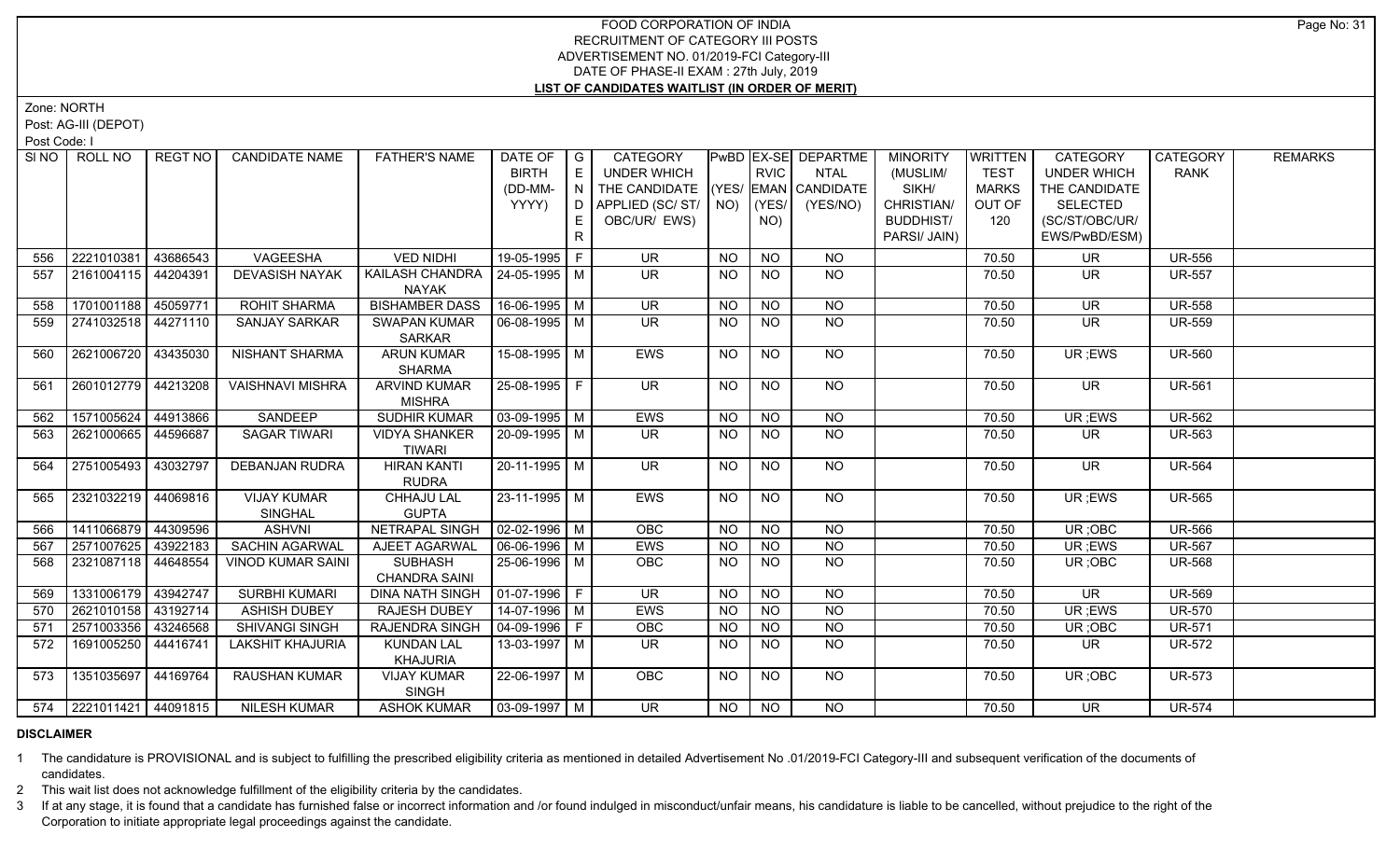Zone: NORTH

Post: AG-III (DEPOT)

Post Code: I

|     |                                                                                                                                                                          | <b>CANDIDATE NAME</b>                                                                                                                                                                                                                           | <b>FATHER'S NAME</b>                                                                                                                                                    | DATE OF                                                                                             | G                                | CATEGORY                                                                                                                                                                                                                                                                                                                                                                                               |                                                                   |                                     |                                                                          | <b>MINORITY</b>                                                                                                           | <b>WRITTEN</b>                                                      | CATEGORY                                     | <b>CATEGORY</b>                                                                                      | <b>REMARKS</b>                                                                  |
|-----|--------------------------------------------------------------------------------------------------------------------------------------------------------------------------|-------------------------------------------------------------------------------------------------------------------------------------------------------------------------------------------------------------------------------------------------|-------------------------------------------------------------------------------------------------------------------------------------------------------------------------|-----------------------------------------------------------------------------------------------------|----------------------------------|--------------------------------------------------------------------------------------------------------------------------------------------------------------------------------------------------------------------------------------------------------------------------------------------------------------------------------------------------------------------------------------------------------|-------------------------------------------------------------------|-------------------------------------|--------------------------------------------------------------------------|---------------------------------------------------------------------------------------------------------------------------|---------------------------------------------------------------------|----------------------------------------------|------------------------------------------------------------------------------------------------------|---------------------------------------------------------------------------------|
|     |                                                                                                                                                                          |                                                                                                                                                                                                                                                 |                                                                                                                                                                         |                                                                                                     |                                  |                                                                                                                                                                                                                                                                                                                                                                                                        |                                                                   |                                     |                                                                          |                                                                                                                           |                                                                     |                                              |                                                                                                      |                                                                                 |
|     |                                                                                                                                                                          |                                                                                                                                                                                                                                                 |                                                                                                                                                                         |                                                                                                     |                                  |                                                                                                                                                                                                                                                                                                                                                                                                        |                                                                   |                                     |                                                                          |                                                                                                                           |                                                                     |                                              |                                                                                                      |                                                                                 |
|     |                                                                                                                                                                          |                                                                                                                                                                                                                                                 |                                                                                                                                                                         |                                                                                                     |                                  |                                                                                                                                                                                                                                                                                                                                                                                                        |                                                                   |                                     |                                                                          |                                                                                                                           |                                                                     |                                              |                                                                                                      |                                                                                 |
|     |                                                                                                                                                                          |                                                                                                                                                                                                                                                 |                                                                                                                                                                         |                                                                                                     |                                  |                                                                                                                                                                                                                                                                                                                                                                                                        |                                                                   |                                     |                                                                          |                                                                                                                           |                                                                     |                                              |                                                                                                      |                                                                                 |
|     |                                                                                                                                                                          |                                                                                                                                                                                                                                                 |                                                                                                                                                                         |                                                                                                     |                                  |                                                                                                                                                                                                                                                                                                                                                                                                        |                                                                   |                                     |                                                                          |                                                                                                                           |                                                                     |                                              |                                                                                                      |                                                                                 |
| 575 |                                                                                                                                                                          |                                                                                                                                                                                                                                                 |                                                                                                                                                                         |                                                                                                     |                                  |                                                                                                                                                                                                                                                                                                                                                                                                        | <b>NO</b>                                                         |                                     |                                                                          |                                                                                                                           | 70.50                                                               |                                              |                                                                                                      |                                                                                 |
| 576 |                                                                                                                                                                          |                                                                                                                                                                                                                                                 |                                                                                                                                                                         |                                                                                                     |                                  |                                                                                                                                                                                                                                                                                                                                                                                                        | NO.                                                               |                                     |                                                                          |                                                                                                                           | 70.50                                                               | UR                                           |                                                                                                      |                                                                                 |
| 577 |                                                                                                                                                                          |                                                                                                                                                                                                                                                 |                                                                                                                                                                         |                                                                                                     |                                  | <b>UR</b>                                                                                                                                                                                                                                                                                                                                                                                              | <b>NO</b>                                                         |                                     |                                                                          |                                                                                                                           | 70.25                                                               | <b>UR</b>                                    |                                                                                                      |                                                                                 |
| 578 |                                                                                                                                                                          |                                                                                                                                                                                                                                                 |                                                                                                                                                                         |                                                                                                     |                                  |                                                                                                                                                                                                                                                                                                                                                                                                        |                                                                   |                                     |                                                                          |                                                                                                                           | 70.25                                                               | <b>UR</b>                                    |                                                                                                      |                                                                                 |
| 579 | 44639649                                                                                                                                                                 | <b>ANSHUL</b>                                                                                                                                                                                                                                   | <b>ASHOK KUMAR</b>                                                                                                                                                      |                                                                                                     |                                  | UR                                                                                                                                                                                                                                                                                                                                                                                                     | <b>NO</b>                                                         | <b>NO</b>                           | $N$ O                                                                    |                                                                                                                           | 70.25                                                               | <b>UR</b>                                    | <b>UR-579</b>                                                                                        |                                                                                 |
| 580 | 44307655                                                                                                                                                                 | <b>SRIJAN SHARMA</b>                                                                                                                                                                                                                            | SATYA PRAKASH<br><b>SHARMA</b>                                                                                                                                          |                                                                                                     |                                  | <b>UR</b>                                                                                                                                                                                                                                                                                                                                                                                              | <b>NO</b>                                                         | <b>NO</b>                           | <b>NO</b>                                                                |                                                                                                                           | 70.25                                                               | <b>UR</b>                                    | <b>UR-580</b>                                                                                        |                                                                                 |
| 581 | 43607438                                                                                                                                                                 | <b>RAHUL KUMAR</b><br><b>SINGH</b>                                                                                                                                                                                                              | <b>GABBU SINGH</b>                                                                                                                                                      |                                                                                                     |                                  | OBC                                                                                                                                                                                                                                                                                                                                                                                                    | <b>NO</b>                                                         | $\overline{N}$                      | $\overline{NQ}$                                                          |                                                                                                                           | 70.25                                                               | UR; OBC                                      | <b>UR-581</b>                                                                                        |                                                                                 |
| 582 |                                                                                                                                                                          |                                                                                                                                                                                                                                                 | <b>SATYAPRIY</b>                                                                                                                                                        |                                                                                                     |                                  | <b>UR</b>                                                                                                                                                                                                                                                                                                                                                                                              | <b>NO</b>                                                         | <b>NO</b>                           | <b>NO</b>                                                                |                                                                                                                           | 70.25                                                               | <b>UR</b>                                    | <b>UR-582</b>                                                                                        |                                                                                 |
| 583 | 44430158                                                                                                                                                                 | <b>CHAKALI</b>                                                                                                                                                                                                                                  | <b>CHAKALI</b>                                                                                                                                                          |                                                                                                     |                                  | <b>OBC</b>                                                                                                                                                                                                                                                                                                                                                                                             | NO.                                                               | <b>NO</b>                           | NO                                                                       |                                                                                                                           | 70.25                                                               | UR; OBC                                      | <b>UR-583</b>                                                                                        |                                                                                 |
|     |                                                                                                                                                                          | SRINIVASULU                                                                                                                                                                                                                                     | YELLAPPA                                                                                                                                                                |                                                                                                     |                                  |                                                                                                                                                                                                                                                                                                                                                                                                        |                                                                   |                                     |                                                                          |                                                                                                                           |                                                                     |                                              |                                                                                                      |                                                                                 |
| 584 |                                                                                                                                                                          | RAJAT SRIVASTAVA                                                                                                                                                                                                                                | <b>RAJESH PRATAP</b>                                                                                                                                                    |                                                                                                     |                                  | $\overline{\mathsf{UR}}$                                                                                                                                                                                                                                                                                                                                                                               | <b>NO</b>                                                         | N <sub>O</sub>                      | $N$ O                                                                    |                                                                                                                           | 70.25                                                               | $\overline{\mathsf{UR}}$                     | <b>UR-584</b>                                                                                        |                                                                                 |
|     |                                                                                                                                                                          |                                                                                                                                                                                                                                                 | SRIVASTAVA                                                                                                                                                              |                                                                                                     |                                  |                                                                                                                                                                                                                                                                                                                                                                                                        |                                                                   |                                     |                                                                          |                                                                                                                           |                                                                     |                                              |                                                                                                      |                                                                                 |
| 585 |                                                                                                                                                                          | <b>GULPADIA</b>                                                                                                                                                                                                                                 |                                                                                                                                                                         |                                                                                                     |                                  | <b>UR</b>                                                                                                                                                                                                                                                                                                                                                                                              | <b>NO</b>                                                         | <b>NO</b>                           | <b>NO</b>                                                                |                                                                                                                           | 70.25                                                               | <b>UR</b>                                    | <b>UR-585</b>                                                                                        |                                                                                 |
| 586 | 44219472                                                                                                                                                                 | <b>RISHABH BANSAL</b>                                                                                                                                                                                                                           | <b>ATUL BANSAL</b>                                                                                                                                                      |                                                                                                     |                                  | EWS                                                                                                                                                                                                                                                                                                                                                                                                    | <b>NO</b>                                                         | <b>NO</b>                           | <b>NO</b>                                                                |                                                                                                                           | 70.25                                                               | UR ;EWS                                      | <b>UR-586</b>                                                                                        |                                                                                 |
| 587 |                                                                                                                                                                          | AMAN JAIN                                                                                                                                                                                                                                       | <b>ASHOK KUMAR</b><br>PANCHOLI                                                                                                                                          |                                                                                                     |                                  | UR.                                                                                                                                                                                                                                                                                                                                                                                                    | NO.                                                               | <b>NO</b>                           | NO.                                                                      |                                                                                                                           | 70.25                                                               | UR.                                          | <b>UR-587</b>                                                                                        |                                                                                 |
| 588 | 44157644                                                                                                                                                                 | <b>VIJAY SINGH</b>                                                                                                                                                                                                                              | <b>RAM KISHAN</b>                                                                                                                                                       |                                                                                                     |                                  | EWS                                                                                                                                                                                                                                                                                                                                                                                                    | <b>NO</b>                                                         | <b>NO</b>                           | <b>NO</b>                                                                |                                                                                                                           | 70.25                                                               | UR; EWS                                      | <b>UR-588</b>                                                                                        |                                                                                 |
| 589 |                                                                                                                                                                          | <b>JATIN</b>                                                                                                                                                                                                                                    | <b>BHIM SEN</b>                                                                                                                                                         |                                                                                                     |                                  | <b>UR</b>                                                                                                                                                                                                                                                                                                                                                                                              | <b>NO</b>                                                         | <b>NO</b>                           | <b>NO</b>                                                                |                                                                                                                           | 70.25                                                               | <b>UR</b>                                    | <b>UR-589</b>                                                                                        |                                                                                 |
| 590 |                                                                                                                                                                          | <b>ICHAPURAM</b>                                                                                                                                                                                                                                | <b>ICHAPURAM</b>                                                                                                                                                        |                                                                                                     |                                  | <b>OBC</b>                                                                                                                                                                                                                                                                                                                                                                                             | NO.                                                               | <b>NO</b>                           | <b>NO</b>                                                                |                                                                                                                           | 70.25                                                               | UR; OBC                                      | <b>UR-590</b>                                                                                        |                                                                                 |
|     |                                                                                                                                                                          | <b>RAVITEJA</b>                                                                                                                                                                                                                                 | CHANDRAMOHAN                                                                                                                                                            |                                                                                                     |                                  |                                                                                                                                                                                                                                                                                                                                                                                                        |                                                                   |                                     |                                                                          |                                                                                                                           |                                                                     |                                              |                                                                                                      |                                                                                 |
| 591 |                                                                                                                                                                          | <b>ANKIT</b>                                                                                                                                                                                                                                    | RAMESH KUMAR                                                                                                                                                            |                                                                                                     |                                  | OBC                                                                                                                                                                                                                                                                                                                                                                                                    | NO                                                                | $\overline{NQ}$                     | $N$ O                                                                    |                                                                                                                           | 70.25                                                               | UR; OBC                                      | <b>UR-591</b>                                                                                        |                                                                                 |
|     |                                                                                                                                                                          |                                                                                                                                                                                                                                                 | <b>BURIA</b>                                                                                                                                                            |                                                                                                     |                                  |                                                                                                                                                                                                                                                                                                                                                                                                        |                                                                   |                                     |                                                                          |                                                                                                                           |                                                                     |                                              |                                                                                                      |                                                                                 |
| 592 | 44369818                                                                                                                                                                 | <b>ANOOP OJHA</b>                                                                                                                                                                                                                               | RAJESH OJHA                                                                                                                                                             |                                                                                                     |                                  | UR                                                                                                                                                                                                                                                                                                                                                                                                     | <b>NO</b>                                                         | <b>NO</b>                           | NO.                                                                      |                                                                                                                           | 70.25                                                               | <b>UR</b>                                    | <b>UR-592</b>                                                                                        |                                                                                 |
| 593 |                                                                                                                                                                          | <b>DEEKSHA TENGURIA</b>                                                                                                                                                                                                                         | PURUSHOTTAM<br><b>SHARMA</b>                                                                                                                                            |                                                                                                     |                                  | UR.                                                                                                                                                                                                                                                                                                                                                                                                    | NO.                                                               | <b>NO</b>                           | NO.                                                                      |                                                                                                                           | 70.25                                                               | UR.                                          | <b>UR-593</b>                                                                                        |                                                                                 |
|     |                                                                                                                                                                          | <b>SWETA RANI</b>                                                                                                                                                                                                                               | <b>LAXMAN SINGH</b>                                                                                                                                                     |                                                                                                     |                                  | <b>UR</b>                                                                                                                                                                                                                                                                                                                                                                                              | NO                                                                | <b>NO</b>                           | NO.                                                                      |                                                                                                                           | 70.25                                                               | $\overline{\mathsf{UR}}$                     | <b>UR-594</b>                                                                                        |                                                                                 |
|     | SINO   ROLL NO<br>1321002842<br>1591013420<br>1411118242<br>1401004374<br>1451000448<br>2541014963<br>2631032797<br>2301002550<br>1151007121<br>2551004714<br>2541010366 | 45018410<br>44493660<br>43622708<br>44885748<br>1431005542 43514806<br>  2321089753   44958790<br>  2321079342   43793532<br>1451004612 44140745<br>1221000346 43220017<br>  2321041646   44021379<br>2631036076<br>594   1351058253   43260289 | REGT NO<br><b>MANISH CHAURASIA</b><br><b>MOHIT GAUTAM</b><br>ANURAG YADAV<br>ADITYA MARATHE<br>44412512   KHEMENDRA KUMAR<br><b>MANITABH</b><br>  2541013716   43787907 | YOGRAJ GAUTAM<br><b>KULDEEP KUMAR</b><br><b>D K MARATHE</b><br><b>AMAR SINGH</b><br><b>GULPADIA</b> | <b>BIRTH</b><br>(DD-MM-<br>YYYY) | E<br>D<br>R.<br>LALAN CHAURASIA   01-08-1998   M<br>19-03-1999 M<br>11-02-1992 M<br>20-06-1992 M<br>$06-10-1992$ M<br>23-10-1992 M<br>$01-04-1993$ M<br>$10-07-1993$ M<br>20-07-1993 M<br>$25-07-1993$ M<br>15-10-1993 M<br>$13-03-1994$ M<br>$30 - 06 - 1994$ M<br>10-07-1994 M<br>22-07-1994 M<br>24-07-1994 M<br>$09-08-1994$ M<br>$04 - 10 - 1994$ M<br>  04-11-1994   F<br>$\boxed{01-01-1995}$ F | UNDER WHICH<br>N<br>OBC/UR/ EWS)<br>OBC<br><b>UR</b><br><b>UR</b> | APPLIED (SC/ ST/   NO)<br><b>NO</b> | <b>RVIC</b><br>(YES/<br>NO)<br><b>NO</b><br><b>NO</b><br><b>NO</b><br>NO | PwBD EX-SE DEPARTME<br>NTAL<br>THE CANDIDATE (YES/ EMAN CANDIDATE<br>(YES/NO)<br><b>NO</b><br>$N$ O<br><b>NO</b><br>$N$ O | (MUSLIM/<br>SIKH/<br>CHRISTIAN/<br><b>BUDDHIST/</b><br>PARSI/ JAIN) | <b>TEST</b><br><b>MARKS</b><br>OUT OF<br>120 | <b>UNDER WHICH</b><br>THE CANDIDATE<br><b>SELECTED</b><br>(SC/ST/OBC/UR/<br>EWS/PwBD/ESM)<br>UR; OBC | <b>RANK</b><br><b>UR-575</b><br><b>UR-576</b><br><b>UR-577</b><br><b>UR-578</b> |

#### **DISCLAIMER**

1 The candidature is PROVISIONAL and is subject to fulfilling the prescribed eligibility criteria as mentioned in detailed Advertisement No .01/2019-FCI Category-III and subsequent verification of the documents of candidates.

2 This wait list does not acknowledge fulfillment of the eligibility criteria by the candidates.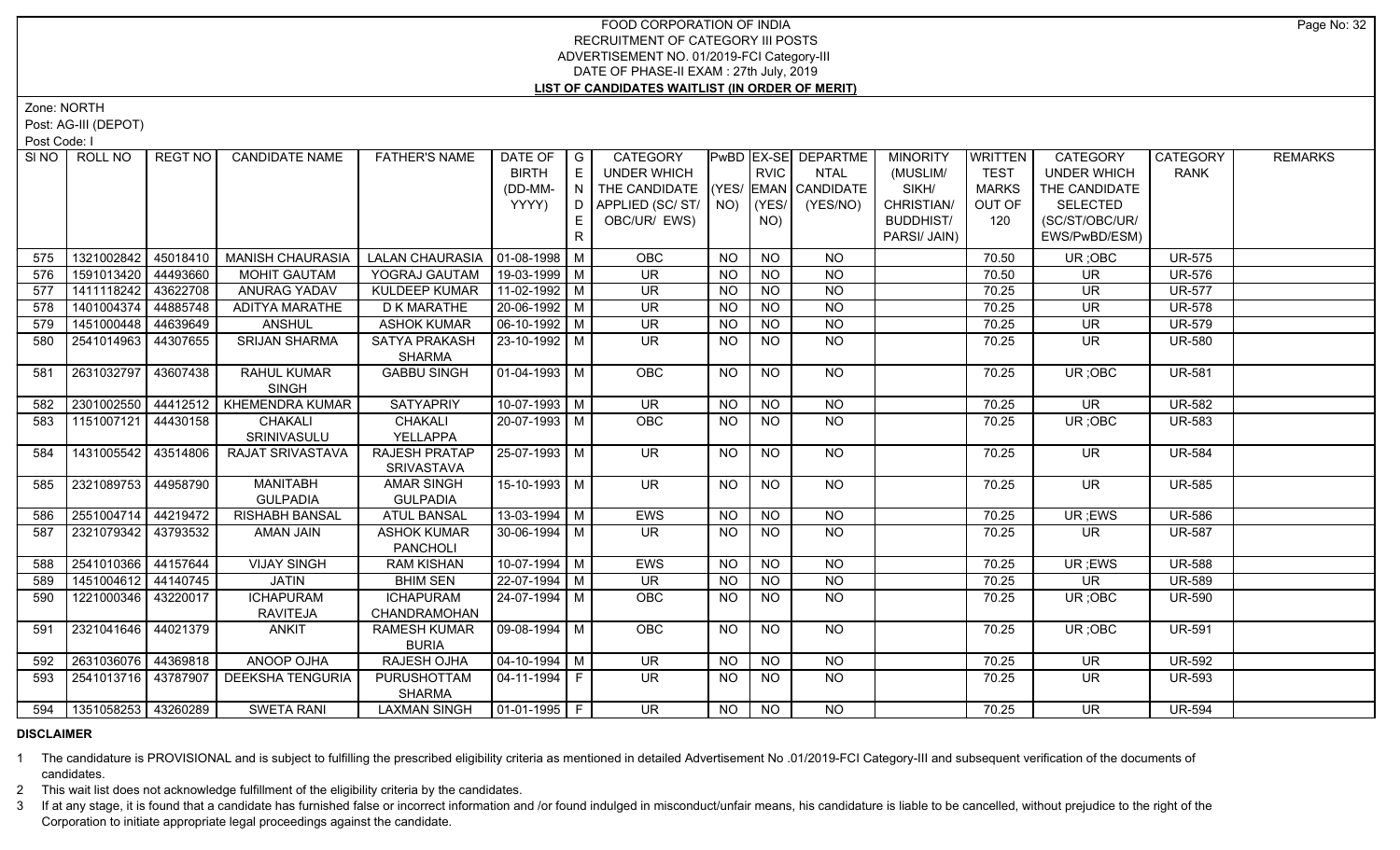Zone: NORTH

Post: AG-III (DEPOT)

Post Code: I

|     | SINO   ROLL NO        | REGT NO  | <b>CANDIDATE NAME</b>             | <b>FATHER'S NAME</b>                  | DATE OF<br><b>BIRTH</b><br>(DD-MM- | $\overline{\phantom{a}}$ G<br>$\mathsf{E}% _{\mathsf{H}}$<br>N | <b>CATEGORY</b><br><b>UNDER WHICH</b><br>THE CANDIDATE (YES/ EMAN CANDIDATE |             | <b>RVIC</b>     | PwBD   EX-SE   DEPARTME<br><b>NTAL</b> | <b>MINORITY</b><br>(MUSLIM/<br>SIKH/ | <b>WRITTEN</b><br><b>TEST</b><br><b>MARKS</b> | <b>CATEGORY</b><br><b>UNDER WHICH</b><br>THE CANDIDATE | CATEGORY<br><b>RANK</b> | <b>REMARKS</b> |
|-----|-----------------------|----------|-----------------------------------|---------------------------------------|------------------------------------|----------------------------------------------------------------|-----------------------------------------------------------------------------|-------------|-----------------|----------------------------------------|--------------------------------------|-----------------------------------------------|--------------------------------------------------------|-------------------------|----------------|
|     |                       |          |                                   |                                       | YYYY)                              | D                                                              | APPLIED (SC/ST/                                                             | $NO)$ (YES/ |                 | (YES/NO)                               | CHRISTIAN/                           | OUT OF                                        | <b>SELECTED</b>                                        |                         |                |
|     |                       |          |                                   |                                       |                                    | E.                                                             | OBC/UR/ EWS)                                                                |             | NO)             |                                        | <b>BUDDHIST/</b>                     | 120                                           | (SC/ST/OBC/UR/                                         |                         |                |
|     |                       |          |                                   |                                       |                                    | $\mathsf{R}$                                                   |                                                                             |             |                 |                                        | PARSI/ JAIN)                         |                                               | EWS/PwBD/ESM)                                          |                         |                |
| 595 | 2691007913 43717525   |          | <b>HIMANSHU NEGI</b>              | <b>MOHAN SINGH</b><br><b>NEGI</b>     | 11-03-1995 M                       |                                                                | <b>UR</b>                                                                   | <b>NO</b>   | <b>NO</b>       | <b>NO</b>                              |                                      | 70.25                                         | <b>UR</b>                                              | <b>UR-595</b>           |                |
| 596 | 1371008028            | 43990785 | SHUBHAM<br>CHANDRAN               | SH CHANDRAN K                         | 28-03-1995   M                     |                                                                | <b>UR</b>                                                                   | <b>NO</b>   | <b>NO</b>       | NO                                     |                                      | 70.25                                         | <b>UR</b>                                              | <b>UR-596</b>           |                |
| 597 | 1351045675 43158754   |          | <b>ANSHUMAN RAJ</b>               | <b>KRISHNA KUMAR</b><br><b>SINHA</b>  | $04 - 05 - 1995$ M                 |                                                                | <b>EWS</b>                                                                  | NO.         | <b>NO</b>       | NO.                                    |                                      | 70.25                                         | UR; EWS                                                | <b>UR-597</b>           |                |
| 598 | 1591011808 43127859   |          | <b>AJAY</b>                       | <b>HARIOM</b>                         | $10-07-1995$ M                     |                                                                | <b>UR</b>                                                                   | <b>NO</b>   | <b>NO</b>       | $N$ <sup>O</sup>                       |                                      | 70.25                                         | <b>UR</b>                                              | <b>UR-598</b>           |                |
| 599 | 2321026586 44492180   |          | <b>AAKANSHA</b><br><b>AGARWAL</b> | <b>MAHENDRA</b><br><b>AGARWAL</b>     | 12-07-1995 F                       |                                                                | UR.                                                                         | NO.         | <b>NO</b>       | N <sub>O</sub>                         |                                      | 70.25                                         | <b>UR</b>                                              | <b>UR-599</b>           |                |
| 600 | 1411117284            | 43242335 | <b>INDRA MOHAN</b>                | VISHWANATH<br><b>MISHRA</b>           | 22-08-1995   M                     |                                                                | <b>EWS</b>                                                                  | <b>NO</b>   | N <sub>O</sub>  | $N$ O                                  |                                      | 70.25                                         | UR; EWS                                                | <b>UR-600</b>           |                |
| 601 | 2541013712            | 44065021 | <b>AMIT SHARMA</b>                | <b>RAM NIWAS</b><br><b>SHARMA</b>     | $10-10-1995$ M                     |                                                                | $\overline{\mathsf{UR}}$                                                    | <b>NO</b>   | N <sub>O</sub>  | NO                                     |                                      | 70.25                                         | <b>UR</b>                                              | <b>UR-601</b>           |                |
| 602 | 2631041186   44973963 |          | SHIVANGI SINGH                    | <b>RAM KUNWAR</b><br><b>CHAUHAN</b>   | 30-10-1995 F                       |                                                                | UR.                                                                         | NO          | <b>NO</b>       | NO                                     |                                      | 70.25                                         | <b>UR</b>                                              | <b>UR-602</b>           |                |
| 603 | 2321044163 43511762   |          | <b>KHUSHBU JAIN</b>               | <b>RAJABABU</b><br><b>AGRAWAL</b>     | 16-03-1996   F                     |                                                                | <b>EWS</b>                                                                  | <b>NO</b>   | $\overline{NQ}$ | $\overline{NQ}$                        | JAIN                                 | 70.25                                         | UR; EWS                                                | <b>UR-603</b>           |                |
| 604 | 1411036262 43197527   |          | <b>ABHINAV RATHOUR</b>            | <b>SANJAY SINGH</b>                   | 28-08-1996 M                       |                                                                | $\overline{\mathsf{UR}}$                                                    | <b>NO</b>   | N <sub>O</sub>  | N <sub>O</sub>                         |                                      | 70.25                                         | $\overline{\mathsf{UR}}$                               | <b>UR-604</b>           |                |
| 605 | 2331004356   44766971 |          | <b>HARISH</b><br>CHOUDHARY        | <b>ACHLA RAM</b><br><b>CHOUDHARY</b>  | $02 - 12 - 1996$ M                 |                                                                | <b>OBC</b>                                                                  | <b>NO</b>   | <b>NO</b>       | <b>NO</b>                              |                                      | 70.25                                         | UR; OBC                                                | <b>UR-605</b>           |                |
| 606 | 1691005270 44269529   |          | <b>AKSHITA SHARMA</b>             | ARVIND SHARMA                         | 08-12-1996 F                       |                                                                | $\overline{\mathsf{UR}}$                                                    | <b>NO</b>   | <b>NO</b>       | $N$ O                                  |                                      | 70.25                                         | $\overline{\mathsf{UR}}$                               | <b>UR-606</b>           |                |
| 607 | 1161000143 44750137   |          | CHERUKURU<br><b>TEJASWINI</b>     | C SESHU REDDY                         | 09-12-1996 F                       |                                                                | EWS                                                                         | <b>NO</b>   | <b>NO</b>       | $N$ O                                  |                                      | 70.25                                         | UR; EWS                                                | <b>UR-607</b>           |                |
| 608 | 2331006758 43800340   |          | <b>RAHUL SINGH</b>                | <b>MANGILAL</b>                       | $10-02-1997$ M                     |                                                                | <b>UR</b>                                                                   | <b>NO</b>   | <b>NO</b>       | $N$ O                                  |                                      | 70.25                                         | $\overline{\mathsf{UR}}$                               | <b>UR-608</b>           |                |
| 609 | 2571009561            | 43555714 | <b>ANKUR JAISWAL</b>              | <b>ARVIND KUMAR</b><br><b>JAISWAL</b> | 12-06-1997 M                       |                                                                | OBC                                                                         | <b>NO</b>   | <b>NO</b>       | NO                                     |                                      | 70.25                                         | UR; OBC                                                | <b>UR-609</b>           |                |
| 610 | 2221007646            | 43606569 | <b>MEENU</b>                      | <b>TILAK RAJ</b>                      | 24-09-1997 F                       |                                                                | <b>UR</b>                                                                   | <b>NO</b>   | <b>NO</b>       | <b>NO</b>                              |                                      | 70.25                                         | <b>UR</b>                                              | UR-610                  |                |
| 611 | 2631047377            | 43680228 | <b>VAIBHAV TIWARI</b>             | <b>KRISHNANAND</b><br><b>TIWARI</b>   | 03-10-1997   M                     |                                                                | UR.                                                                         | <b>NO</b>   | NO.             | <b>NO</b>                              |                                      | 70.25                                         | UR.                                                    | <b>UR-611</b>           |                |

# **DISCLAIMER**

1 The candidature is PROVISIONAL and is subject to fulfilling the prescribed eligibility criteria as mentioned in detailed Advertisement No .01/2019-FCI Category-III and subsequent verification of the documents of candidates.

2 This wait list does not acknowledge fulfillment of the eligibility criteria by the candidates.

3 If at any stage, it is found that a candidate has furnished false or incorrect information and /or found indulged in misconduct/unfair means, his candidature is liable to be cancelled, without prejudice to the right of t Corporation to initiate appropriate legal proceedings against the candidate.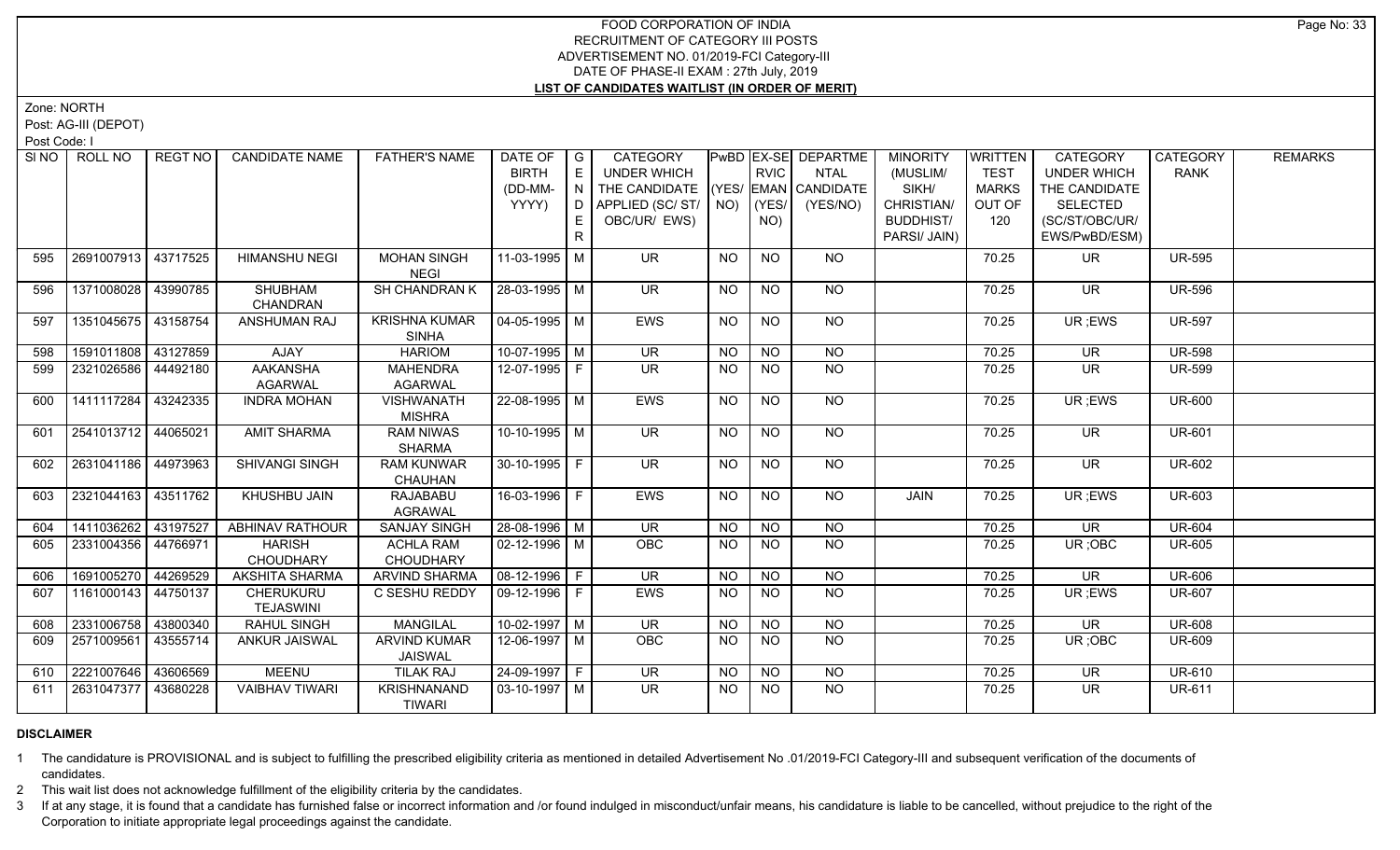Zone: NORTH

Post: AG-III (DEPOT)

Post Code: I

|     | SINO   ROLL NO      | REGT NO  | <b>CANDIDATE NAME</b>                | <b>FATHER'S NAME</b>                  | DATE OF<br><b>BIRTH</b><br>(DD-MM- | $\overline{\phantom{a}}$ G<br>E<br>$\overline{N}$ | <b>CATEGORY</b><br><b>UNDER WHICH</b><br>THE CANDIDATE (YES/ EMAN CANDIDATE |           | <b>RVIC</b>        | PwBD   EX-SE   DEPARTME<br><b>NTAL</b> | <b>MINORITY</b><br>(MUSLIM/<br>SIKH/ | WRITTEN<br><b>TEST</b><br><b>MARKS</b> | <b>CATEGORY</b><br><b>UNDER WHICH</b><br>THE CANDIDATE | CATEGORY<br><b>RANK</b> | <b>REMARKS</b> |
|-----|---------------------|----------|--------------------------------------|---------------------------------------|------------------------------------|---------------------------------------------------|-----------------------------------------------------------------------------|-----------|--------------------|----------------------------------------|--------------------------------------|----------------------------------------|--------------------------------------------------------|-------------------------|----------------|
|     |                     |          |                                      |                                       | YYYY)                              | D<br>E.                                           | APPLIED (SC/ST/<br>OBC/UR/ EWS)                                             |           | $NO)$ (YES/<br>NO) | (YES/NO)                               | CHRISTIAN/<br><b>BUDDHIST/</b>       | OUT OF<br>120                          | <b>SELECTED</b><br>(SC/ST/OBC/UR/                      |                         |                |
|     |                     |          |                                      |                                       |                                    | R                                                 |                                                                             |           |                    |                                        | PARSI/ JAIN)                         |                                        | EWS/PwBD/ESM)                                          |                         |                |
| 612 | 1661001534          | 44317367 | ANKUSH KUMAR                         | <b>HARI KRISHAN</b>                   | 23-01-1992 M                       |                                                   | <b>UR</b>                                                                   | <b>NO</b> | <b>NO</b>          | <b>NO</b>                              |                                      | 70.00                                  | <b>UR</b>                                              | <b>UR-612</b>           |                |
| 613 | 2561012264          | 44447916 | <b>GAURAV KUMAR</b><br><b>SINGH</b>  | <b>RAJKUMAR SINGH</b>                 | 06-05-1992   M                     |                                                   | EWS                                                                         | NO.       | <b>NO</b>          | NO.                                    |                                      | 70.00                                  | UR ;EWS                                                | UR-613                  |                |
| 614 | 2151016697          | 44259201 | SUPRIYA PRADHAN                      | <b>MADHUSUDAN</b><br>PRADHAN          | 09-05-1992 F                       |                                                   | <b>UR</b>                                                                   | <b>NO</b> | <b>NO</b>          | NO                                     |                                      | 70.00                                  | <b>UR</b>                                              | <b>UR-614</b>           |                |
| 615 | 2351006165          | 44277246 | RAHUL SHARMA                         | <b>PRABHUDAYAL</b><br><b>SHARMA</b>   | 10-06-1992 M                       |                                                   | UR.                                                                         | <b>NO</b> | <b>NO</b>          | <b>NO</b>                              |                                      | 70.00                                  | <b>UR</b>                                              | <b>UR-615</b>           |                |
| 616 | 1411092727          | 43357353 | <b>ADITYA KUMAR</b><br><b>SHARMA</b> | ARVIND SHARMA                         | 16-08-1992 M                       |                                                   | UR.                                                                         | NO        | <b>NO</b>          | <b>NO</b>                              |                                      | 70.00                                  | <b>UR</b>                                              | <b>UR-616</b>           |                |
| 617 | 1411051327          | 44725225 | <b>PANKAJ GOSWAMI</b>                | HARIOM GOSWAMI   27-08-1992   M       |                                    |                                                   | $\overline{\mathsf{UR}}$                                                    | <b>NO</b> | <b>NO</b>          | $N$ O                                  |                                      | 70.00                                  | $\overline{\mathsf{UR}}$                               | <b>UR-617</b>           |                |
| 618 | 2321059682          | 43007562 | ANURAG SHARMA                        | <b>UMESH CHANDRA</b><br><b>SHARMA</b> | 15-09-1992 M                       |                                                   | UR.                                                                         | <b>NO</b> | <b>NO</b>          | <b>NO</b>                              |                                      | 70.00                                  | <b>UR</b>                                              | <b>UR-618</b>           |                |
| 619 | 2681020066          | 43160769 | <b>PAWAN SINGH</b>                   | <b>CHANDRA DEO</b><br><b>SINGH</b>    | $\boxed{01-12-1992}$ M             |                                                   | UR                                                                          | NO.       | <b>NO</b>          | NO                                     |                                      | 70.00                                  | <b>UR</b>                                              | <b>UR-619</b>           |                |
| 620 | 1411095985          | 44395868 | <b>NIKHIL SHUKLA</b>                 | <b>RAMVEER SHUKLA</b>                 | $08-03-1993$ M                     |                                                   | <b>UR</b>                                                                   | <b>NO</b> | <b>NO</b>          | <b>NO</b>                              |                                      | 70.00                                  | <b>UR</b>                                              | <b>UR-620</b>           |                |
| 621 | 1561009799          | 43159131 | <b>MOHIT PUNIA</b>                   | <b>DARSHAN KUMAR</b><br><b>PUNIA</b>  | 13-04-1993 M                       |                                                   | UR.                                                                         | NO.       | <b>NO</b>          | <b>NO</b>                              |                                      | 70.00                                  | UR                                                     | <b>UR-621</b>           |                |
| 622 | 2631003678 43808472 |          | <b>ARCHANA PANDEY</b>                | <b>AJAY KUMAR</b><br><b>PANDEY</b>    | $02-07-1993$ F                     |                                                   | UR.                                                                         | NO.       | <b>NO</b>          | <b>NO</b>                              |                                      | 70.00                                  | UR                                                     | <b>UR-622</b>           |                |
| 623 | 2321036347          | 44391727 | <b>HEMLATA SAINI</b>                 | <b>MAHAVEER</b><br>PRASAD SAINI       | 10-07-1993 F                       |                                                   | OBC                                                                         | <b>NO</b> | N <sub>O</sub>     | $N$ <sup>O</sup>                       |                                      | 70.00                                  | UR; OBC                                                | <b>UR-623</b>           |                |
| 624 | 2751004288          | 44895580 | ANIRUDDHA DUTTA                      | <b>SAMIR DUTTA</b>                    | 09-09-1993 M                       |                                                   | <b>UR</b>                                                                   | <b>NO</b> | <b>NO</b>          | <b>NO</b>                              |                                      | 70.00                                  | <b>UR</b>                                              | <b>UR-624</b>           |                |
| 625 | 1351070002 44841422 |          | <b>DEEPAK KUMAR</b>                  | <b>BIRENDRA SINGH</b>                 | $10-12-1993$ M                     |                                                   | EWS                                                                         | <b>NO</b> | <b>NO</b>          | $N$ O                                  |                                      | 70.00                                  | UR; EWS                                                | <b>UR-625</b>           |                |
| 626 | 2321071991          | 44383173 | ABHILASH CHHIPA                      | <b>MOHAN LAL</b><br><b>CHHIPA</b>     | 20-12-1993 M                       |                                                   | <b>OBC</b>                                                                  | <b>NO</b> | <b>NO</b>          | N <sub>O</sub>                         |                                      | 70.00                                  | UR; OBC                                                | <b>UR-626</b>           |                |
| 627 | 2721001894          | 43947105 | ANINDYA PANJA                        | <b>CHANDRA NATH</b><br><b>PANJA</b>   | 29-04-1994 M                       |                                                   | <b>UR</b>                                                                   | <b>NO</b> | NO                 | <b>NO</b>                              |                                      | 70.00                                  | <b>UR</b>                                              | <b>UR-627</b>           |                |
| 628 | 1411070078 43062347 |          | <b>ANKIT YADAV</b>                   | SURAJ PAL SINGH                       | $06-07-1994$ M                     |                                                   | OBC                                                                         | NO.       | <b>NO</b>          | <b>NO</b>                              |                                      | 70.00                                  | UR; OBC                                                | <b>UR-628</b>           |                |
| 629 | 1541000490 44208055 |          | <b>DEEPAK</b>                        | <b>SHUKHVIR</b>                       | 01-08-1994 M                       |                                                   | UR.                                                                         | NO        | <b>NO</b>          | <b>NO</b>                              |                                      | 70.00                                  | <b>UR</b>                                              | <b>UR-629</b>           |                |

# **DISCLAIMER**

1 The candidature is PROVISIONAL and is subject to fulfilling the prescribed eligibility criteria as mentioned in detailed Advertisement No .01/2019-FCI Category-III and subsequent verification of the documents of candidates.

2 This wait list does not acknowledge fulfillment of the eligibility criteria by the candidates.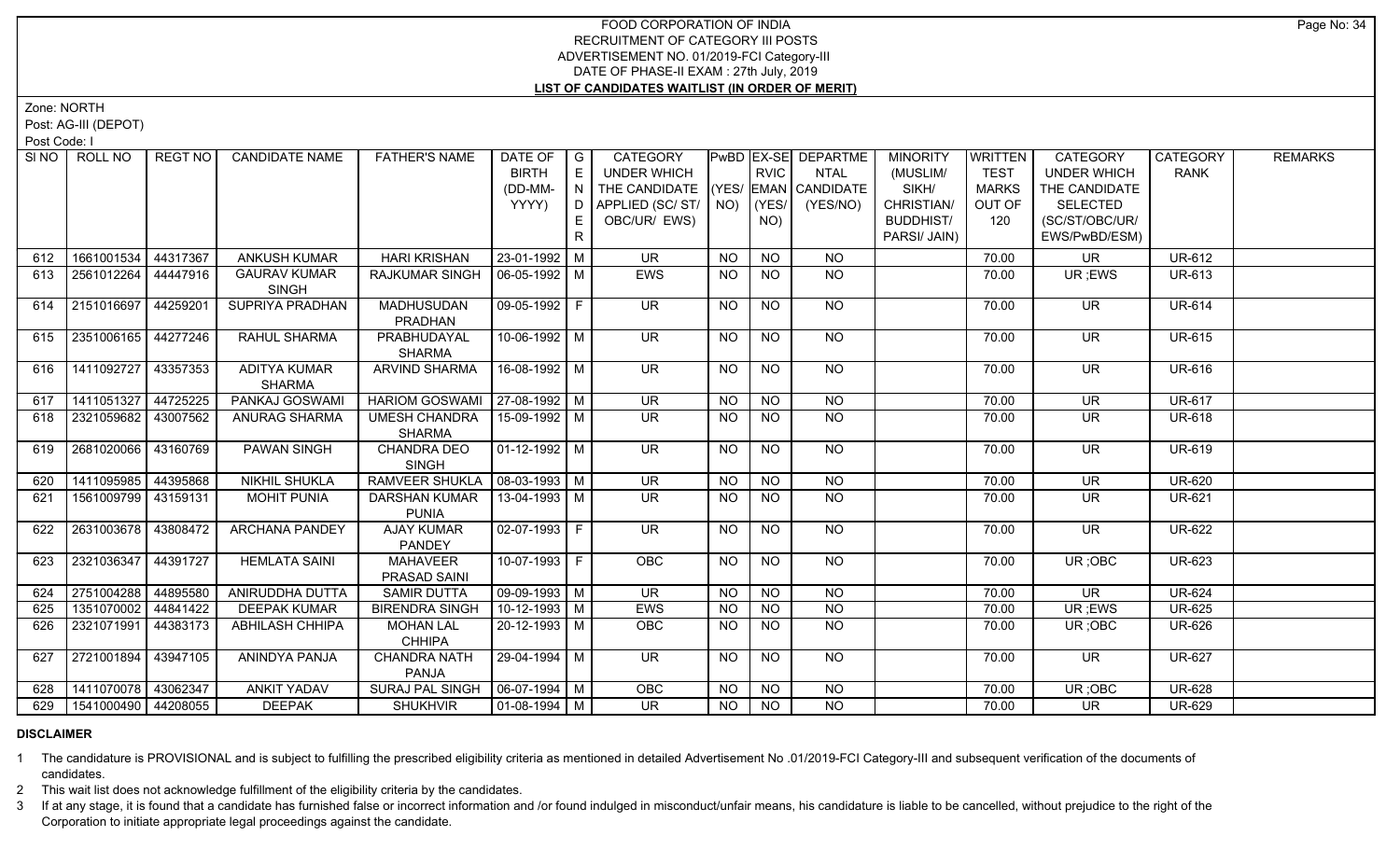Zone: NORTH

Post: AG-III (DEPOT)

Post Code: I

|     | SI NO   ROLL NO             | REGT NO I | <b>CANDIDATE NAME</b>                  | <b>FATHER'S NAME</b>               | DATE OF $ G $                |    | CATEGORY                           |           |                 | <b>PWBD EX-SE DEPARTME</b> | <b>MINORITY</b>  | <b>WRITTEN</b> | <b>CATEGORY</b>    | CATEGORY      | <b>REMARKS</b> |
|-----|-----------------------------|-----------|----------------------------------------|------------------------------------|------------------------------|----|------------------------------------|-----------|-----------------|----------------------------|------------------|----------------|--------------------|---------------|----------------|
|     |                             |           |                                        |                                    | <b>BIRTH</b>                 |    | UNDER WHICH                        |           | <b>RVIC</b>     | <b>NTAL</b>                | (MUSLIM/         | <b>TEST</b>    | <b>UNDER WHICH</b> | <b>RANK</b>   |                |
|     |                             |           |                                        |                                    | (DD-MM-                      | N. | THE CANDIDATE (YES/ EMAN CANDIDATE |           |                 |                            | SIKH/            | <b>MARKS</b>   | THE CANDIDATE      |               |                |
|     |                             |           |                                        |                                    | YYYY)                        | D. | APPLIED (SC/ ST/   NO)             |           | (YES/           | (YES/NO)                   | CHRISTIAN/       | OUT OF         | <b>SELECTED</b>    |               |                |
|     |                             |           |                                        |                                    |                              |    | OBC/UR/ EWS)                       |           | NO)             |                            | <b>BUDDHIST/</b> | 120            | (SC/ST/OBC/UR/     |               |                |
|     |                             |           |                                        |                                    |                              | R  |                                    |           |                 |                            | PARSI/ JAIN)     |                | EWS/PwBD/ESM)      |               |                |
| 630 | 1431007660   44743233       |           | <b>ASHWIN YADAV</b>                    | <b>KHEMPAL YADAV</b>               | $30 - 08 - 1994$ M           |    | OBC                                | NO.       | <b>NO</b>       | <b>NO</b>                  |                  | 70.00          | UR; OBC            | <b>UR-630</b> |                |
| 631 | 1541003095                  | 43046584  | <b>RAJAT KUMAR</b>                     | <b>RAM KUMAR</b>                   | 26-11-1994 M                 |    | <b>UR</b>                          | <b>NO</b> | <b>NO</b>       | <b>NO</b>                  |                  | 70.00          | UR.                | <b>UR-631</b> |                |
| 632 | 2241003031                  | 45119022  | <b>SACHIN</b>                          | RAJINDER KUMAR                     | $\vert$ 05-01-1995 $\vert$ M |    | <b>UR</b>                          | <b>NO</b> | <b>NO</b>       | $N$ O                      |                  | 70.00          | <b>UR</b>          | UR-632        |                |
| 633 | 1411014502 45058139         |           | <b>VEENA UPADHYAY</b>                  | <b>INDRASEN</b>                    | 05-01-1995 F                 |    | UR.                                | NO.       | <b>NO</b>       | <b>NO</b>                  |                  | 70.00          | UR.                | <b>UR-633</b> |                |
|     |                             |           |                                        | <b>UPADHYAY</b>                    |                              |    |                                    |           |                 |                            |                  |                |                    |               |                |
| 634 | 2321085813 43725004         |           | RAHUL KUMAR                            | ANIL KUMAR GARG   12-02-1995   M   |                              |    | <b>EWS</b>                         | NO.       | <b>NO</b>       | NO                         |                  | 70.00          | UR; EWS            | <b>UR-634</b> |                |
|     |                             |           | GARG                                   |                                    |                              |    |                                    |           |                 |                            |                  |                |                    |               |                |
| 635 | 2351005617 44962398         |           | <b>NARESH JAKHAR</b>                   | <b>MOHAN SINGH</b>                 | 18-04-1995 M                 |    | OBC                                | <b>NO</b> | $\overline{NQ}$ | N <sub>O</sub>             |                  | 70.00          | UR; OBC            | <b>UR-635</b> |                |
| 636 | 1571004660 44605105         |           | <b>VIKAS SHARMA</b>                    | <b>RAM NIWAS</b>                   | 26-06-1995   M               |    | UR.                                | NO.       | <b>NO</b>       | <b>NO</b>                  |                  | 70.00          | UR.                | UR-636        |                |
|     |                             |           |                                        | <b>SHARMA</b>                      |                              |    |                                    |           |                 |                            |                  |                |                    |               |                |
| 637 | 2471033497 44139195         |           | <b>U ANIL KUMAR</b>                    | U SUDHARSHAN                       | 12-08-1995 M                 |    | <b>EWS</b>                         | NO.       | <b>NO</b>       | NO                         |                  | 70.00          | UR ;EWS            | <b>UR-637</b> |                |
|     |                             |           | <b>REDDY</b>                           | <b>REDDY</b>                       |                              |    |                                    |           |                 |                            |                  |                |                    |               |                |
| 638 | 1411061063 43982661         |           | <b>ASHISH KUMAR</b>                    | A K SINGH                          | $11-11-1995$ M               |    | <b>UR</b>                          | <b>NO</b> | <b>NO</b>       | $N$ <sup>O</sup>           |                  | 70.00          | UR.                | <b>UR-638</b> |                |
| 639 | 1411083085 44340647         |           | <b>INDERVIJAY SINGH</b>                | SURENDER KUMAR   30-05-1996   M    |                              |    | <b>UR</b>                          | <b>NO</b> | $N$ O           | $N$ O                      |                  | 70.00          | <b>UR</b>          | <b>UR-639</b> |                |
| 640 | 2221002675 43278021         |           | <b>CHHAVI</b>                          | <b>OM PARKASH</b>                  | 03-06-1996 F                 |    | UR.                                | <b>NO</b> | <b>NO</b>       | <b>NO</b>                  |                  | 70.00          | UR                 | <b>UR-640</b> |                |
| 641 | 1191003948 44402730         |           | R MAHESH                               | R CHENCHU                          | 22-06-1996 M                 |    | <b>OBC</b>                         | NO.       | <b>NO</b>       | <b>NO</b>                  |                  | 70.00          | UR; OBC            | <b>UR-641</b> |                |
|     |                             |           |                                        | <b>RAMAIAH</b>                     |                              |    |                                    |           |                 |                            |                  |                |                    |               |                |
| 642 | 2221008520 44498655         |           | <b>GURPREET KAUR</b>                   | <b>SUKHDEV SINGH</b>               | 18-07-1996 F                 |    | <b>UR</b>                          | <b>NO</b> | <b>NO</b>       | <b>NO</b>                  | <b>SIKH</b>      | 70.00          | <b>UR</b>          | <b>UR-642</b> |                |
| 643 | 1411065641                  | 43445648  | <b>BHUPINDER SINGH</b><br><b>BISHT</b> | <b>KAMAL SINGH</b><br><b>BISHT</b> | 22-09-1996   M               |    | UR.                                | <b>NO</b> | <b>NO</b>       | <b>NO</b>                  |                  | 70.00          | UR                 | UR-643        |                |
| 644 | 2621010678 44611381         |           | SHIVANAND SHUKLA                       | <b>RAM KISHOR</b>                  | 18-10-1996 M                 |    | UR.                                | NO.       | <b>NO</b>       | NO.                        |                  | 70.00          | <b>UR</b>          | <b>UR-644</b> |                |
|     |                             |           |                                        | <b>SHUKLA</b>                      |                              |    |                                    |           |                 |                            |                  |                |                    |               |                |
| 645 | 1341009988 43128486         |           | <b>ISHIKA KASHYAP</b>                  | <b>SUNIL KUMAR</b>                 | 21-10-1996 F                 |    | UR.                                | <b>NO</b> | <b>NO</b>       | <b>NO</b>                  |                  | 70.00          | <b>UR</b>          | <b>UR-645</b> |                |
|     |                             |           |                                        | <b>MISHRA</b>                      |                              |    |                                    |           |                 |                            |                  |                |                    |               |                |
| 646 | 2221007816 43846092         |           | <b>SAURABH VERMA</b>                   | <b>KOSHAL KUMAR</b>                | $ 21 - 10 - 1996 $ M         |    | OBC                                | NO.       | <b>NO</b>       | <b>NO</b>                  |                  | 70.00          | UR; OBC            | <b>UR-646</b> |                |
| 647 | 1411043164 43349424         |           | ANUSHREE GUPTA                         | RAJNEESH KUMAR   25-10-1996   F    |                              |    | UR                                 | NO.       | <b>NO</b>       | NO.                        |                  | 70.00          | UR.                | <b>UR-647</b> |                |
|     |                             |           |                                        | <b>GUPTA</b>                       |                              |    |                                    |           |                 |                            |                  |                |                    |               |                |
|     | 648   1371003405   43136692 |           | <b>SHAINA SHARMA</b>                   | <b>KC SHARMA</b>                   | $30-12-1996$ F               |    | UR.                                | NO.       | <b>NO</b>       | NO.                        |                  | 70.00          | UR.                | <b>UR-648</b> |                |

#### **DISCLAIMER**

1 The candidature is PROVISIONAL and is subject to fulfilling the prescribed eligibility criteria as mentioned in detailed Advertisement No .01/2019-FCI Category-III and subsequent verification of the documents of candidates.

2 This wait list does not acknowledge fulfillment of the eligibility criteria by the candidates.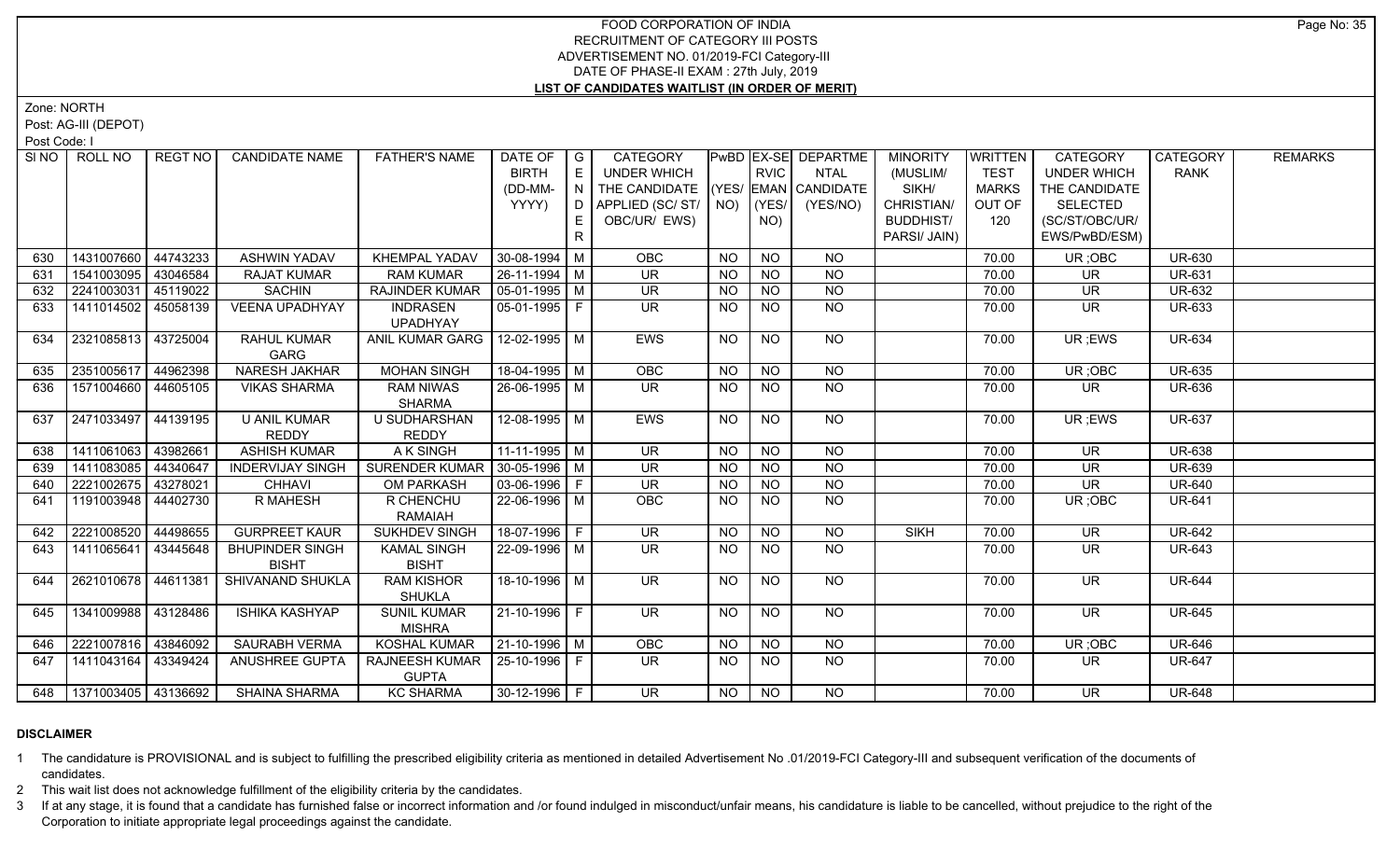Zone: NORTH

Post: AG-III (DEPOT)

Post Code: I

| SI NO I | ROLL NO                 | REGT NO  | <b>CANDIDATE NAME</b>  | <b>FATHER'S NAME</b>  | DATE OF              | $\overline{\phantom{a}}$ $\overline{\phantom{a}}$ | <b>CATEGORY</b>                    |             |             | <b>PwBD EX-SE DEPARTME</b> | <b>MINORITY</b>  | WRITTEN      | <b>CATEGORY</b>    | CATEGORY      | <b>REMARKS</b> |
|---------|-------------------------|----------|------------------------|-----------------------|----------------------|---------------------------------------------------|------------------------------------|-------------|-------------|----------------------------|------------------|--------------|--------------------|---------------|----------------|
|         |                         |          |                        |                       | <b>BIRTH</b>         | E                                                 | <b>UNDER WHICH</b>                 |             | <b>RVIC</b> | <b>NTAL</b>                | (MUSLIM/         | <b>TEST</b>  | <b>UNDER WHICH</b> | <b>RANK</b>   |                |
|         |                         |          |                        |                       | (DD-MM-              | N                                                 | THE CANDIDATE (YES/ EMAN CANDIDATE |             |             |                            | SIKH/            | <b>MARKS</b> | THE CANDIDATE      |               |                |
|         |                         |          |                        |                       | YYYY)                | D                                                 | APPLIED (SC/ST/                    | $NO)$ (YES/ |             | (YES/NO)                   | CHRISTIAN/       | OUT OF       | <b>SELECTED</b>    |               |                |
|         |                         |          |                        |                       |                      | E.                                                | OBC/UR/ EWS)                       |             | NO)         |                            | <b>BUDDHIST/</b> | 120          | (SC/ST/OBC/UR/     |               |                |
|         |                         |          |                        |                       |                      | $\mathsf{R}$                                      |                                    |             |             |                            | PARSI/ JAIN)     |              | EWS/PwBD/ESM)      |               |                |
| 649     | 2701003003              | 43063262 | <b>ROHIT PANDEY</b>    | <b>GANESH DATT</b>    | 08-01-1997   M       |                                                   | UR.                                | NO          | <b>NO</b>   | NO.                        |                  | 70.00        | UR.                | <b>UR-649</b> |                |
|         |                         |          |                        | PANDEY                |                      |                                                   |                                    |             |             |                            |                  |              |                    |               |                |
| 650     | 2321049155              | 44617441 | <b>BHAWANI SINGH</b>   | <b>RAJENDRA SINGH</b> | 17-05-1997 M         |                                                   | <b>UR</b>                          | NO.         | <b>NO</b>   | <b>NO</b>                  |                  | 70.00        | <b>UR</b>          | <b>UR-650</b> |                |
|         |                         |          | SHEKHAWAT              | SHEKHAWAT             |                      |                                                   |                                    |             |             |                            |                  |              |                    |               |                |
| 651     | 2621015896              | 43666839 | <b>KRATIKA AWASTHI</b> | <b>SATYA PRIY</b>     | 29-07-1997 F         |                                                   | <b>UR</b>                          | <b>NO</b>   | <b>NO</b>   | NO                         |                  | 70.00        | UR                 | <b>UR-651</b> |                |
|         |                         |          |                        | AWASTHI               |                      |                                                   |                                    |             |             |                            |                  |              |                    |               |                |
| 652     | 1411091014              | 43013405 | <b>SHIRSH</b>          | <b>DEEPAK KUMAR</b>   | 07-10-1997   M       |                                                   | <b>UR</b>                          | NO.         | <b>NO</b>   | NO                         |                  | 70.00        | <b>UR</b>          | <b>UR-652</b> |                |
|         |                         |          |                        | <b>SINGH</b>          |                      |                                                   |                                    |             |             |                            |                  |              |                    |               |                |
| 653     | 2221017039              | 45051863 | <b>BHUPINDER KUMAR</b> | <b>RAVINDER KUMAR</b> | 26-02-1998 M         |                                                   | <b>UR</b>                          | <b>NO</b>   | <b>NO</b>   | <b>NO</b>                  |                  | 70.00        | <b>UR</b>          | <b>UR-653</b> |                |
| 654     | 1411057927              | 43157232 | <b>POOJA</b>           | <b>VINOD JAIN</b>     | $17-11-1998$ F       |                                                   | <b>UR</b>                          | <b>NO</b>   | $N$ O       | $N$ O                      | JAIN             | 70.00        | <b>UR</b>          | <b>UR-654</b> |                |
| 655     | 1571000774              | 43876636 | <b>SAGAR JAIN</b>      | <b>NARENDER JAIN</b>  | 28-01-1992 M         |                                                   | EWS                                | <b>NO</b>   | <b>NO</b>   | $N$ O                      |                  | 69.75        | UR; EWS            | <b>UR-655</b> |                |
| 656     | 2621022508              | 43612302 | <b>MOHIT GUPTA</b>     | <b>SATISH KUMAR</b>   | $30 - 05 - 1992$ M   |                                                   | UR.                                | NO.         | <b>NO</b>   | <b>NO</b>                  |                  | 69.75        | UR                 | <b>UR-656</b> |                |
|         |                         |          |                        | <b>GUPTA</b>          |                      |                                                   |                                    |             |             |                            |                  |              |                    |               |                |
| 657     | 2221016257              | 44574255 | <b>AJAY</b>            | <b>RAM NIWAS</b>      | $05-07-1992$ M       |                                                   | OBC                                | <b>NO</b>   | <b>NO</b>   | $N$ O                      |                  | 69.75        | UR; OBC            | <b>UR-657</b> |                |
| 658     | 2321038440              | 43268274 | AKASHAY JAKHAR         | <b>AMAR SINGH</b>     | 25-07-1992 M         |                                                   | OBC                                | <b>NO</b>   | <b>NO</b>   | <b>NO</b>                  |                  | 69.75        | UR; OBC            | <b>UR-658</b> |                |
|         |                         |          |                        | JAKHAR                |                      |                                                   |                                    |             |             |                            |                  |              |                    |               |                |
| 659     | 1371009101              | 44762677 | <b>BHARTENDU</b>       | <b>VIJAY KUMAR</b>    | $11-08-1992$ M       |                                                   | <b>UR</b>                          | <b>NO</b>   | <b>NO</b>   | <b>NO</b>                  |                  | 69.75        | <b>UR</b>          | <b>UR-659</b> |                |
| 660     | 1591004350              | 44630333 | <b>MANJU DEVI</b>      | <b>KRISHAN KUMAR</b>  | 10-02-1993 F         |                                                   | <b>UR</b>                          | <b>NO</b>   | <b>NO</b>   | <b>NO</b>                  |                  | 69.75        | <b>UR</b>          | <b>UR-660</b> |                |
| 661     | 1411079266 43274778     |          | <b>HARISH KUMAR</b>    | <b>KRISHAN KUMAR</b>  | $09-05-1993$ M       |                                                   | OBC                                | <b>NO</b>   | <b>NO</b>   | <b>NO</b>                  |                  | 69.75        | UR; OBC            | <b>UR-661</b> |                |
| 662     | 2741003877 44133173     |          | PRITAM SAHA            | <b>DHIRENDRA NATH</b> | 20-07-1993   M       |                                                   | UR.                                | <b>NO</b>   | <b>NO</b>   | <b>NO</b>                  |                  | 69.75        | UR.                | <b>UR-662</b> |                |
|         |                         |          |                        | SAHA                  |                      |                                                   |                                    |             |             |                            |                  |              |                    |               |                |
| 663     | 2301003885              | 43480159 | PRATEEK GUPTA          | <b>MURARI LAL</b>     | $03 - 10 - 1993$ M   |                                                   | EWS                                | NO.         | <b>NO</b>   | <b>NO</b>                  |                  | 69.75        | UR; EWS            | <b>UR-663</b> |                |
|         |                         |          |                        | <b>GUPTA</b>          |                      |                                                   |                                    |             |             |                            |                  |              |                    |               |                |
| 664     | 2681021353              | 43349683 | <b>ARISHTA SINGH</b>   | <b>NAR SINGH</b>      | $15-11-1993$ F       |                                                   | <b>OBC</b>                         | <b>NO</b>   | <b>NO</b>   | <b>NO</b>                  |                  | 69.75        | UR; OBC            | <b>UR-664</b> |                |
| 665     | 2561030497              | 43549065 | <b>SACHIN SINGH</b>    | AWADHESH SINGH        | $16-11-1993$ M       |                                                   | <b>UR</b>                          | <b>NO</b>   | <b>NO</b>   | N <sub>O</sub>             |                  | 69.75        | UR                 | <b>UR-665</b> |                |
| 666     | 1411026922              | 43632364 | <b>VIKAS ANAND</b>     | <b>BIJAY KUMAR</b>    | $02 - 12 - 1993$ M   |                                                   | <b>UR</b>                          | <b>NO</b>   | <b>NO</b>   | <b>NO</b>                  |                  | 69.75        | UR                 | <b>UR-666</b> |                |
| 667     | 1351032433              | 43485252 | NANDINI KUMARI         | <b>SANTOSH KUMAR</b>  | 11-12-1993 F         |                                                   | EWS                                | NO.         | <b>NO</b>   | <b>NO</b>                  |                  | 69.75        | UR ;EWS            | <b>UR-667</b> |                |
|         |                         |          |                        | <b>UPADHYAY</b>       |                      |                                                   |                                    |             |             |                            |                  |              |                    |               |                |
|         | 668 2631006501 44391859 |          | <b>KUSHAL MISHRA</b>   | <b>KEWAL MISHRA</b>   | $ 22 - 12 - 1993 $ M |                                                   | <b>EWS</b>                         | NO          | <b>NO</b>   | <b>NO</b>                  |                  | 69.75        | UR; EWS            | <b>UR-668</b> |                |

# **DISCLAIMER**

1 The candidature is PROVISIONAL and is subject to fulfilling the prescribed eligibility criteria as mentioned in detailed Advertisement No .01/2019-FCI Category-III and subsequent verification of the documents of candidates.

2 This wait list does not acknowledge fulfillment of the eligibility criteria by the candidates.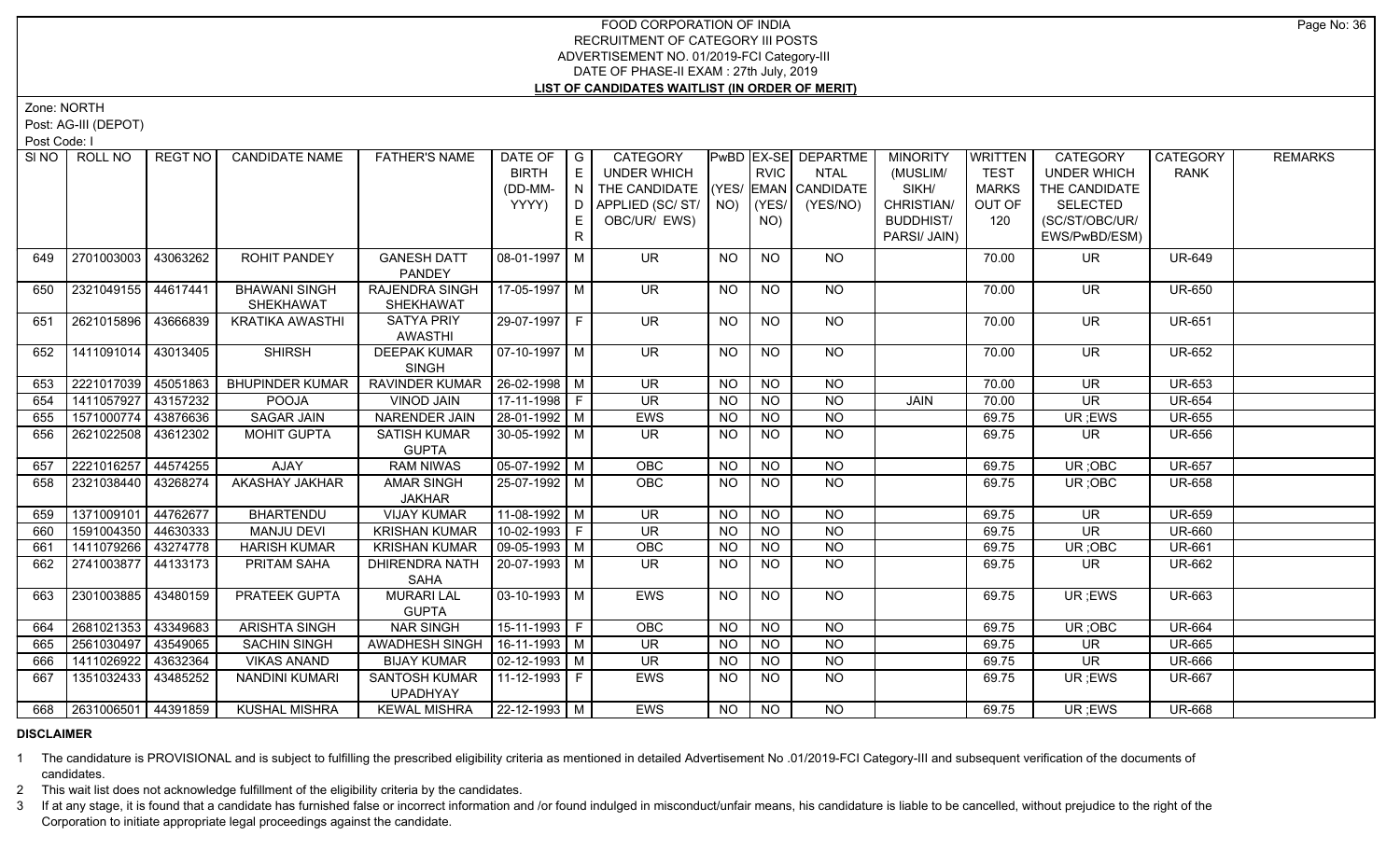Zone: NORTH

Post: AG-III (DEPOT)

Post Code: I

|     | SINO   ROLL NO              | REGT NO  | <b>CANDIDATE NAME</b>   | <b>FATHER'S NAME</b>              | DATE OF            | $\overline{\phantom{a}}$ G | CATEGORY                           |           |                | PwBD   EX-SE   DEPARTME | <b>MINORITY</b>  | <b>WRITTEN</b> | <b>CATEGORY</b>    | CATEGORY                    | <b>REMARKS</b> |
|-----|-----------------------------|----------|-------------------------|-----------------------------------|--------------------|----------------------------|------------------------------------|-----------|----------------|-------------------------|------------------|----------------|--------------------|-----------------------------|----------------|
|     |                             |          |                         |                                   | <b>BIRTH</b>       | E                          | <b>UNDER WHICH</b>                 |           | <b>RVIC</b>    | <b>NTAL</b>             | (MUSLIM/         | <b>TEST</b>    | <b>UNDER WHICH</b> | <b>RANK</b>                 |                |
|     |                             |          |                         |                                   | (DD-MM-            | N                          | THE CANDIDATE (YES/ EMAN CANDIDATE |           |                |                         | SIKH/            | <b>MARKS</b>   | THE CANDIDATE      |                             |                |
|     |                             |          |                         |                                   | YYYY)              | D                          | APPLIED (SC/ST/                    |           | $NO)$ (YES/    | (YES/NO)                | CHRISTIAN/       | OUT OF         | <b>SELECTED</b>    |                             |                |
|     |                             |          |                         |                                   |                    | E                          | OBC/UR/ EWS)                       |           | NO)            |                         | <b>BUDDHIST/</b> | 120            | (SC/ST/OBC/UR/     |                             |                |
|     |                             |          |                         |                                   |                    | R                          |                                    |           |                |                         | PARSI/ JAIN)     |                | EWS/PwBD/ESM)      |                             |                |
| 669 | 2331007501                  | 45203653 | PRASHANT JOSHI          | C M JOSHI                         | 24-12-1993 M       |                            | <b>UR</b>                          | <b>NO</b> | <b>NO</b>      | <b>NO</b>               |                  | 69.75          | UR                 | <b>UR-669</b>               |                |
| 670 | 1351061412 44222522         |          | <b>VIVEK KUMAR SAW</b>  | <b>JEETENDRA</b>                  | 27-12-1993 M       |                            | <b>UR</b>                          | <b>NO</b> | <b>NO</b>      | <b>NO</b>               |                  | 69.75          | <b>UR</b>          | <b>UR-670</b>               |                |
|     |                             |          |                         | PRASAD SAW                        |                    |                            |                                    |           |                |                         |                  |                |                    |                             |                |
| 671 | 2221010608 43319815         |          | <b>AMRENDER SINGH</b>   | <b>JAGTAR SINGH</b>               | $05-02-1994$ M     |                            | OBC                                | NO.       | <b>NO</b>      | <b>NO</b>               | <b>SIKH</b>      | 69.75          | UR; OBC            | <b>UR-671</b>               |                |
| 672 | 1151010522                  | 45152095 | <b>BASA NAVEEN</b>      | <b>BASA SOMULU</b>                | 05-02-1994 M       |                            | UR.                                | <b>NO</b> | <b>NO</b>      | <b>NO</b>               |                  | 69.75          | <b>UR</b>          | <b>UR-672</b>               |                |
|     |                             |          | <b>REDDY</b>            |                                   |                    |                            |                                    |           |                |                         |                  |                |                    |                             |                |
| 673 | 2341007370 43232120         |          | <b>NIKHIL SHARMA</b>    | <b>GYANENDRA</b>                  | 14-03-1994 M       |                            | UR.                                | NO        | <b>NO</b>      | NO.                     |                  | 69.75          | <b>UR</b>          | <b>UR-673</b>               |                |
|     |                             |          |                         | PRATAP SHARMA                     |                    |                            |                                    |           |                |                         |                  |                |                    |                             |                |
| 674 | 1691006650 43630510         |          | PEHLU CHOUDHARY         | <b>BUTI RAM</b>                   | $21-03-1994$ M     |                            | <b>UR</b>                          | <b>NO</b> | <b>NO</b>      | <b>NO</b>               |                  | 69.75          | <b>UR</b>          | <b>UR-674</b>               |                |
| 675 | 1411028961                  | 44237368 | ANSHUL KUMAR            | <b>VINAY KUMAR</b>                | 25-06-1994 M       |                            | OBC                                | <b>NO</b> | $N$ O          | N <sub>O</sub>          |                  | 69.75          | UR; OBC            | $\overline{\text{UR}}$ -675 |                |
| 676 | 2331004635   43020006       |          | <b>SUNITA</b>           | <b>LIKHMARAM</b>                  | 26-06-1994 F       |                            | OBC                                | <b>NO</b> | <b>NO</b>      | N <sub>O</sub>          |                  | 69.75          | UR; OBC            | UR-676                      |                |
| 677 | 2741030595                  | 44677858 | <b>SUSMITA SENGUPTA</b> | <b>SUSANTA</b>                    | 06-07-1994 F       |                            | UR.                                | <b>NO</b> | <b>NO</b>      | <b>NO</b>               |                  | 69.75          | UR.                | <b>UR-677</b>               |                |
|     |                             |          |                         | <b>SENGUPTA</b>                   |                    |                            |                                    |           |                |                         |                  |                |                    |                             |                |
| 678 | 2221017387                  | 45109467 | <b>AMRIT KOUR SAINI</b> | <b>GURMEET SINGH</b>              | $03-09-1994$ F     |                            | OBC                                | <b>NO</b> | N <sub>O</sub> | <b>NO</b>               | <b>SIKH</b>      | 69.75          | UR; OBC            | <b>UR-678</b>               |                |
|     |                             |          |                         | SAINI                             |                    |                            |                                    |           |                |                         |                  |                |                    |                             |                |
| 679 | 2741012335                  | 43296676 | <b>ROSHAN KUMAR</b>     | <b>DEEPAK SINGH</b>               | 19-09-1994 M       |                            | UR.                                | NO        | N <sub>O</sub> | N <sub>O</sub>          |                  | 69.75          | <b>UR</b>          | <b>UR-679</b>               |                |
|     |                             |          | <b>SINGH</b>            |                                   |                    |                            |                                    |           |                |                         |                  |                |                    |                             |                |
| 680 | 1441000135 43442221         |          | <b>NIKHIL KAMBOJ</b>    | PARMOD KUMAR                      | $02 - 01 - 1995$ M |                            | OBC                                | <b>NO</b> | <b>NO</b>      | <b>NO</b>               |                  | 69.75          | UR; OBC            | <b>UR-680</b>               |                |
| 681 | 2241001173 44524566         |          | <b>ANURAG RANA</b>      | <b>BALDEV CHAND</b>               | $31-01-1995$ M     |                            | OBC                                | <b>NO</b> | <b>NO</b>      | <b>NO</b>               |                  | 69.75          | UR; OBC            | <b>UR-681</b>               |                |
|     |                             |          |                         | <b>RANA</b>                       |                    |                            |                                    |           |                |                         |                  |                |                    |                             |                |
| 682 | 2741029496                  | 43658881 | SUMAN                   | <b>LATE SAMIR</b>                 | 18-06-1995   M     |                            | UR.                                | NO.       | <b>NO</b>      | <b>NO</b>               |                  | 69.75          | <b>UR</b>          | <b>UR-682</b>               |                |
|     |                             |          | <b>CHAKRABORTY</b>      | <b>CHAKRABORTY</b>                |                    |                            |                                    |           |                |                         |                  |                |                    |                             |                |
| 683 | 1411053254                  | 44035538 | DEEKSHA YADAV           | AJAY SINGH YADAV   01-07-1995   F |                    |                            | OBC                                | NO.       | <b>NO</b>      | <b>NO</b>               |                  | 69.75          | UR; OBC            | <b>UR-683</b>               |                |
| 684 | 2221017442 44335333         |          | NITESH RAHEJA           | <b>KRISHAN KUMAR</b>              | 09-09-1995   M     |                            | <b>UR</b>                          | <b>NO</b> | <b>NO</b>      | <b>NO</b>               |                  | 69.75          | <b>UR</b>          | <b>UR-684</b>               |                |
| 685 | 2221006330 44267094         |          | <b>RITIKA RANI</b>      | <b>HARBANS LAL</b>                | 23-10-1995 F       |                            | <b>UR</b>                          | <b>NO</b> | <b>NO</b>      | N <sub>O</sub>          |                  | 69.75          | <b>UR</b>          | <b>UR-685</b>               |                |
| 686 | 1411004222                  | 43235043 | <b>BHANUPRATAP</b>      | <b>INDERJEET SINGH</b>            | 12-01-1996 M       |                            | UR.                                | <b>NO</b> | <b>NO</b>      | $\overline{NO}$         |                  | 69.75          | UR                 | <b>UR-686</b>               |                |
|     |                             |          | <b>SINGH</b>            |                                   |                    |                            |                                    |           |                |                         |                  |                |                    |                             |                |
|     | 687   1421007360   43224985 |          | <b>VINEET KUMAR</b>     | RATAN PAL SINGH   12-01-1996   M  |                    |                            | <b>EWS</b>                         | NO.       | <b>NO</b>      | N <sub>O</sub>          |                  | 69.75          | UR ;EWS            | <b>UR-687</b>               |                |

# **DISCLAIMER**

1 The candidature is PROVISIONAL and is subject to fulfilling the prescribed eligibility criteria as mentioned in detailed Advertisement No .01/2019-FCI Category-III and subsequent verification of the documents of candidates.

2 This wait list does not acknowledge fulfillment of the eligibility criteria by the candidates.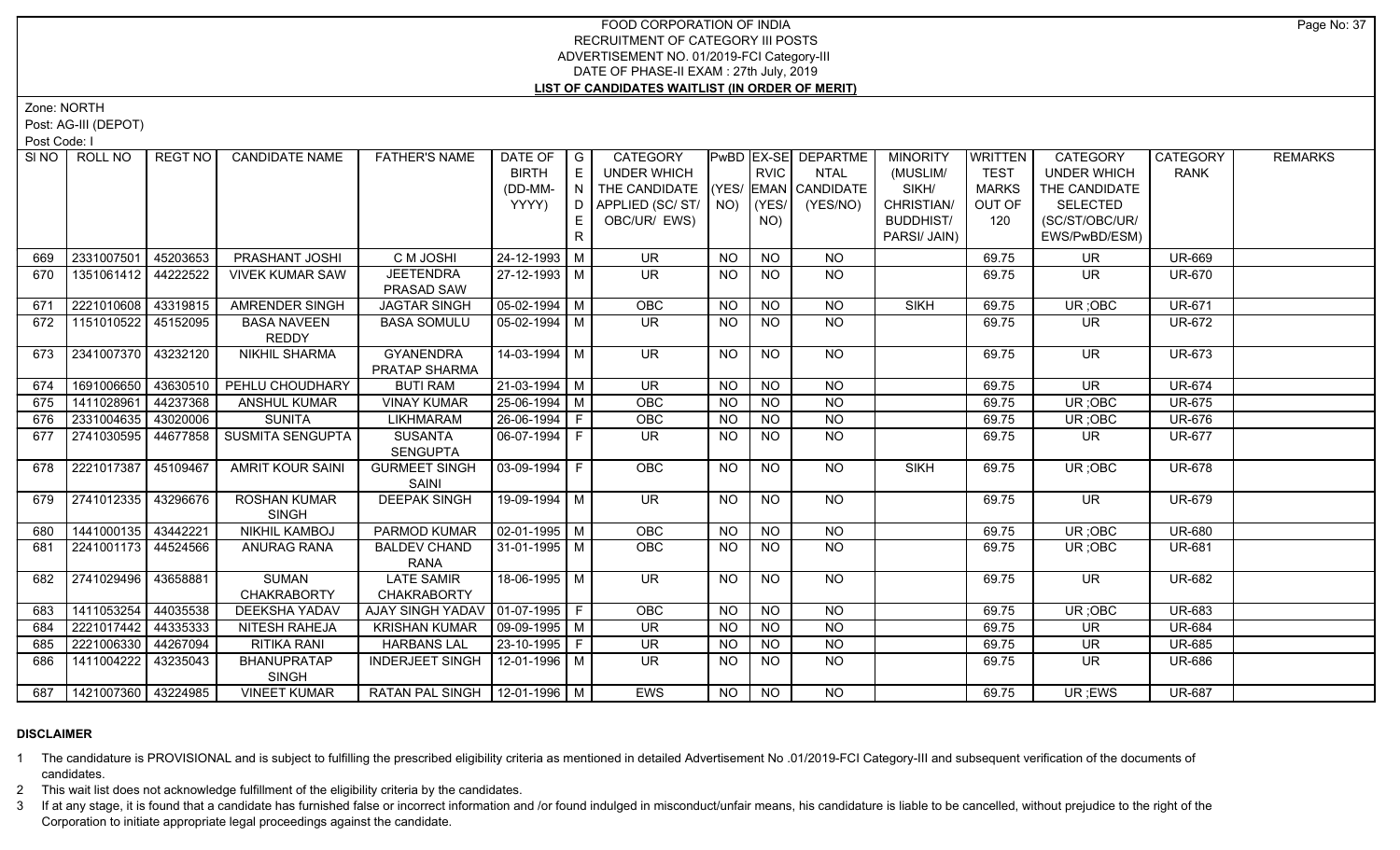Zone: NORTH

Post: AG-III (DEPOT)

Post Code: I

|     | SINO FROLL NO         | REGT NO  | <b>CANDIDATE NAME</b>  | <b>FATHER'S NAME</b>  | DATE OF                | $\overline{\phantom{a}}$ G | <b>CATEGORY</b>                    |           |                 | <b>PwBD EX-SE DEPARTME</b> | <b>MINORITY</b>  | <b>WRITTEN</b> | <b>CATEGORY</b>          | CATEGORY      | <b>REMARKS</b> |
|-----|-----------------------|----------|------------------------|-----------------------|------------------------|----------------------------|------------------------------------|-----------|-----------------|----------------------------|------------------|----------------|--------------------------|---------------|----------------|
|     |                       |          |                        |                       | <b>BIRTH</b>           | E                          | UNDER WHICH                        |           | <b>RVIC</b>     | <b>NTAL</b>                | (MUSLIM/         | <b>TEST</b>    | <b>UNDER WHICH</b>       | <b>RANK</b>   |                |
|     |                       |          |                        |                       | (DD-MM-                | N                          | THE CANDIDATE (YES/ EMAN CANDIDATE |           |                 |                            | SIKH/            | <b>MARKS</b>   | THE CANDIDATE            |               |                |
|     |                       |          |                        |                       | YYYY)                  |                            | D   APPLIED (SC/ ST/               |           | $NO)$ (YES/     | (YES/NO)                   | CHRISTIAN/       | OUT OF         | <b>SELECTED</b>          |               |                |
|     |                       |          |                        |                       |                        |                            | OBC/UR/ EWS)                       |           | NO)             |                            | <b>BUDDHIST/</b> | 120            | (SC/ST/OBC/UR/           |               |                |
|     |                       |          |                        |                       |                        | R.                         |                                    |           |                 |                            | PARSI/ JAIN)     |                | EWS/PwBD/ESM)            |               |                |
| 688 | 2681024801            | 44114417 | <b>VIMAL PANDEY</b>    | <b>SANT SHARAN</b>    | 14-01-1996 M           |                            | UR.                                | NO        | <b>NO</b>       | <b>NO</b>                  |                  | 69.75          | UR.                      | <b>UR-688</b> |                |
|     |                       |          |                        | <b>PANDEY</b>         |                        |                            |                                    |           |                 |                            |                  |                |                          |               |                |
| 689 | 2301006227            | 43875718 | <b>VIVEK GUDHENIYA</b> | <b>VISHNU</b>         | 15-01-1996 M           |                            | <b>UR</b>                          | NO.       | <b>NO</b>       | NO                         |                  | 69.75          | UR                       | <b>UR-689</b> |                |
|     |                       |          |                        | <b>GUDHENIYA</b>      |                        |                            |                                    |           |                 |                            |                  |                |                          |               |                |
| 690 | 1411054732   43434881 |          | RAUSHAN OJHA           | RAVINDRA OJHA         | $31-01-1996$ M         |                            | <b>UR</b>                          | NO.       | <b>NO</b>       | <b>NO</b>                  |                  | 69.75          | UR.                      | <b>UR-690</b> |                |
| 691 | 1891005177            | 43217312 | ARJUN C                | <b>DINESH KUMAR C</b> | 08-05-1996 M           |                            | EWS                                | <b>NO</b> | <b>NO</b>       | $\overline{NO}$            |                  | 69.75          | UR; EWS                  | <b>UR-691</b> |                |
| 692 | 2591003837            | 44127801 | <b>MONIKA</b>          | <b>VINOD KUMAR</b>    | 19-07-1996 F           |                            | OBC                                | <b>NO</b> | <b>NO</b>       | $\overline{NQ}$            |                  | 69.75          | UR; OBC                  | <b>UR-692</b> |                |
| 693 | 2351007150 44523270   |          | <b>ASHISH SHARMA</b>   | <b>BHANWARLAL</b>     | 31-08-1996 M           |                            | <b>UR</b>                          | NO.       | $\overline{N}$  | $\overline{NO}$            |                  | 69.75          | $\overline{\mathsf{UR}}$ | <b>UR-693</b> |                |
|     |                       |          |                        | <b>SHARMA</b>         |                        |                            |                                    |           |                 |                            |                  |                |                          |               |                |
| 694 | 1411098962            | 44960157 | <b>AYUSH GAURAV</b>    | <b>ARUN KUMAR</b>     | $07-11-1996$ M         |                            | <b>UR</b>                          | NO.       | <b>NO</b>       | NO                         |                  | 69.75          | <b>UR</b>                | <b>UR-694</b> |                |
| 695 | 2151006736            | 44311718 | <b>SHARDA BHARTI</b>   | <b>SONE LAL SAH</b>   | $27-11-1996$ F         |                            | OBC                                | <b>NO</b> | $\overline{NO}$ | N <sub>O</sub>             |                  | 69.75          | UR; OBC                  | <b>UR-695</b> |                |
| 696 | 2331008438            | 43522993 | <b>LOKENDER SINGH</b>  | NARPAT SINGH          | 25-12-1996 M           |                            | UR.                                | NO.       | <b>NO</b>       | <b>NO</b>                  |                  | 69.75          | UR.                      | <b>UR-696</b> |                |
|     |                       |          | <b>BHATI</b>           | <b>BHATI</b>          |                        |                            |                                    |           |                 |                            |                  |                |                          |               |                |
| 697 | 1431006011            | 43473964 | <b>AMIT RAI</b>        | <b>SANJAY RAI</b>     | $21-02-1997$ M         |                            | <b>EWS</b>                         | <b>NO</b> | N <sub>O</sub>  | $N$ <sup>O</sup>           |                  | 69.75          | UR; EWS                  | <b>UR-697</b> |                |
| 698 | 2311008269            | 44305696 | <b>JITENDER</b>        | <b>BHAGMAL</b>        | 10-03-1997   M         |                            | <b>OBC</b>                         | NO.       | <b>NO</b>       | <b>NO</b>                  |                  | 69.75          | UR; OBC                  | <b>UR-698</b> |                |
|     |                       |          | <b>CHOUDHRI</b>        |                       |                        |                            |                                    |           |                 |                            |                  |                |                          |               |                |
| 699 | 2221012591            | 45170237 | <b>VISHAL CHAWLA</b>   | <b>BALRAM CHAWLA</b>  | $20-10-1997$ M         |                            | <b>UR</b>                          | <b>NO</b> | <b>NO</b>       | <b>NO</b>                  |                  | 69.75          | <b>UR</b>                | <b>UR-699</b> |                |
| 700 | 2321039296            | 43514679 | <b>TANUJ SHARMA</b>    | <b>DEVENDER</b>       | $30-10-1997$ M         |                            | <b>UR</b>                          | NO.       | N <sub>O</sub>  | N <sub>O</sub>             |                  | 69.75          | <b>UR</b>                | <b>UR-700</b> |                |
|     |                       |          |                        | <b>SHARMA</b>         |                        |                            |                                    |           |                 |                            |                  |                |                          |               |                |
| 701 | 2241004063            | 44810824 | <b>SORAB KUMAR</b>     | PARVEEN KUMAR         | $\boxed{08-12-1997}$ M |                            | EWS                                | <b>NO</b> | <b>NO</b>       | <b>NO</b>                  |                  | 69.75          | UR; EWS                  | <b>UR-701</b> |                |
| 702 | 1941004258            | 44933143 | PANKAJ DANGARH         | <b>JEEVANLAL</b>      | $04 - 01 - 1998$ M     |                            | UR.                                | NO.       | <b>NO</b>       | NO.                        |                  | 69.75          | UR.                      | <b>UR-702</b> |                |
|     |                       |          |                        | <b>DANGARH</b>        |                        |                            |                                    |           |                 |                            |                  |                |                          |               |                |
| 703 | 2221015325            | 45036940 | <b>POOJA</b>           | SATPAL GODARA         | $ 06-07-1999 F$        |                            | OBC                                | <b>NO</b> | <b>NO</b>       | <b>NO</b>                  |                  | 69.75          | UR; OBC                  | <b>UR-703</b> |                |
| 704 | 1381001499            | 44608421 | <b>AVINASH TIWARI</b>  | RAJENDRA KUMAR        | 14-01-1992 M           |                            | UR.                                | NO.       | <b>NO</b>       | NO                         |                  | 69.50          | UR.                      | <b>UR-704</b> |                |
|     |                       |          |                        | <b>TIWARI</b>         |                        |                            |                                    |           |                 |                            |                  |                |                          |               |                |
| 705 | 1761018117   44837186 |          | <b>KUSHAL</b>          | <b>RAJAN KUMAR</b>    | 22-01-1992   M         |                            | UR.                                | NO.       | <b>NO</b>       | NO                         |                  | 69.50          | <b>UR</b>                | <b>UR-705</b> |                |
|     |                       |          |                        | <b>SINGH</b>          |                        |                            |                                    |           |                 |                            |                  |                |                          |               |                |
| 706 | 1411119569   44031107 |          | <b>DEVENDER KUMAR</b>  | <b>HANUMAN PRASAD</b> | 13-05-1992 M           |                            | UR.                                | <b>NO</b> | <b>NO</b>       | NO.                        |                  | 69.50          | <b>UR</b>                | <b>UR-706</b> |                |
|     |                       |          | <b>SHARMA</b>          | LATA                  |                        |                            |                                    |           |                 |                            |                  |                |                          |               |                |

# **DISCLAIMER**

1 The candidature is PROVISIONAL and is subject to fulfilling the prescribed eligibility criteria as mentioned in detailed Advertisement No .01/2019-FCI Category-III and subsequent verification of the documents of candidates.

2 This wait list does not acknowledge fulfillment of the eligibility criteria by the candidates.